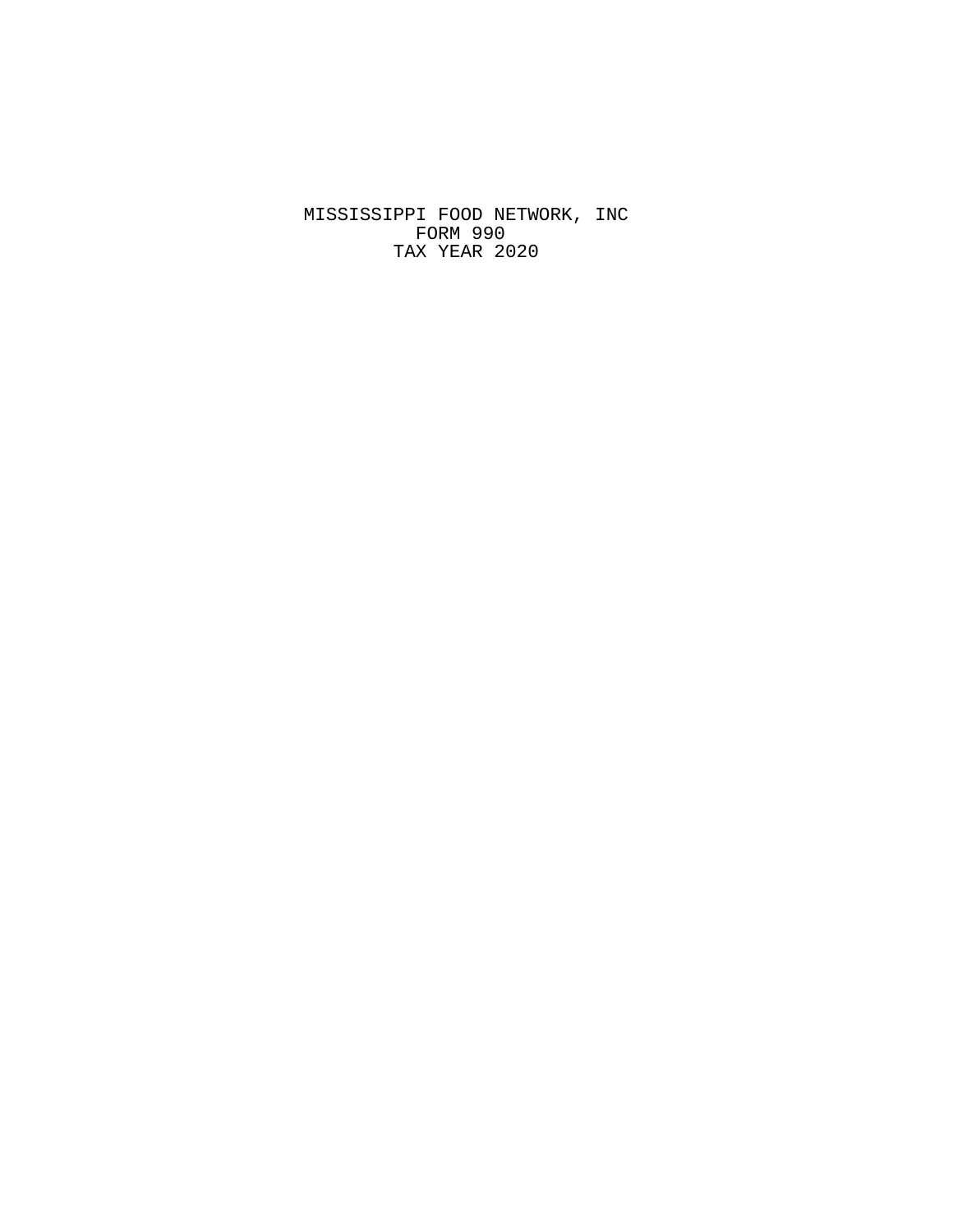| Two Year Comparison Schedule<br>2020 to 2019                                                                                                                                                                                         |                        |                          |                   |
|--------------------------------------------------------------------------------------------------------------------------------------------------------------------------------------------------------------------------------------|------------------------|--------------------------|-------------------|
| Description                                                                                                                                                                                                                          | 2020                   | 2019                     | <b>Difference</b> |
| Revenue                                                                                                                                                                                                                              |                        |                          |                   |
| Contributions and grants                                                                                                                                                                                                             | 77, 252, 459.          | 48,904,282.              | 28, 348, 177.     |
| Program service revenue                                                                                                                                                                                                              | 124,902.               | 146,094.                 | $-21,192.$        |
| Investment income                                                                                                                                                                                                                    | 11,535.                | 11,635.                  | $-100.$           |
|                                                                                                                                                                                                                                      | 3,500.                 |                          | 3,500.            |
|                                                                                                                                                                                                                                      | 77,392,396.            | 49,062,011.              | 28, 330, 385.     |
|                                                                                                                                                                                                                                      |                        |                          |                   |
| Expenses                                                                                                                                                                                                                             |                        |                          |                   |
|                                                                                                                                                                                                                                      | 59,899,600.            | 43, 209, 278.            | 16,690,322.       |
| Benefits paid to or for members                                                                                                                                                                                                      | 2,086,215.             | 2,002,394.               | 83,821.           |
| Salaries, other compensation, employee benefits                                                                                                                                                                                      | $\overline{429,000}$ . | 391, 313.                | 37,687.           |
| Professional fundraising fees<br>expansion of the state of the state of the state of the state of the state of the state of the state of the state of the state of the state of the state of the state of the state of the state     | 2,692,713.             | $\overline{2,340,136}$ . | 352, 577.         |
|                                                                                                                                                                                                                                      |                        |                          |                   |
|                                                                                                                                                                                                                                      | 65,107,528.            | 47,943,121.              | 17, 164, 407.     |
| Net Assets or Fund Balances                                                                                                                                                                                                          |                        |                          |                   |
| Total assets <b>the contract of the contract of the contract of the contract of the contract of the contract of the contract of the contract of the contract of the contract of the contract of the contract of the contract of </b> | 23, 144, 263.          | 11,091,614.              | 12,052,649.       |
| Total liabilities entering the service of the service of the service of the service of the service of the service of                                                                                                                 | 272,610.               | 504,829.                 | $-232, 219.$      |
|                                                                                                                                                                                                                                      | 22,871,653.            | 10,586,785.              | 12,284,868.       |
|                                                                                                                                                                                                                                      |                        |                          |                   |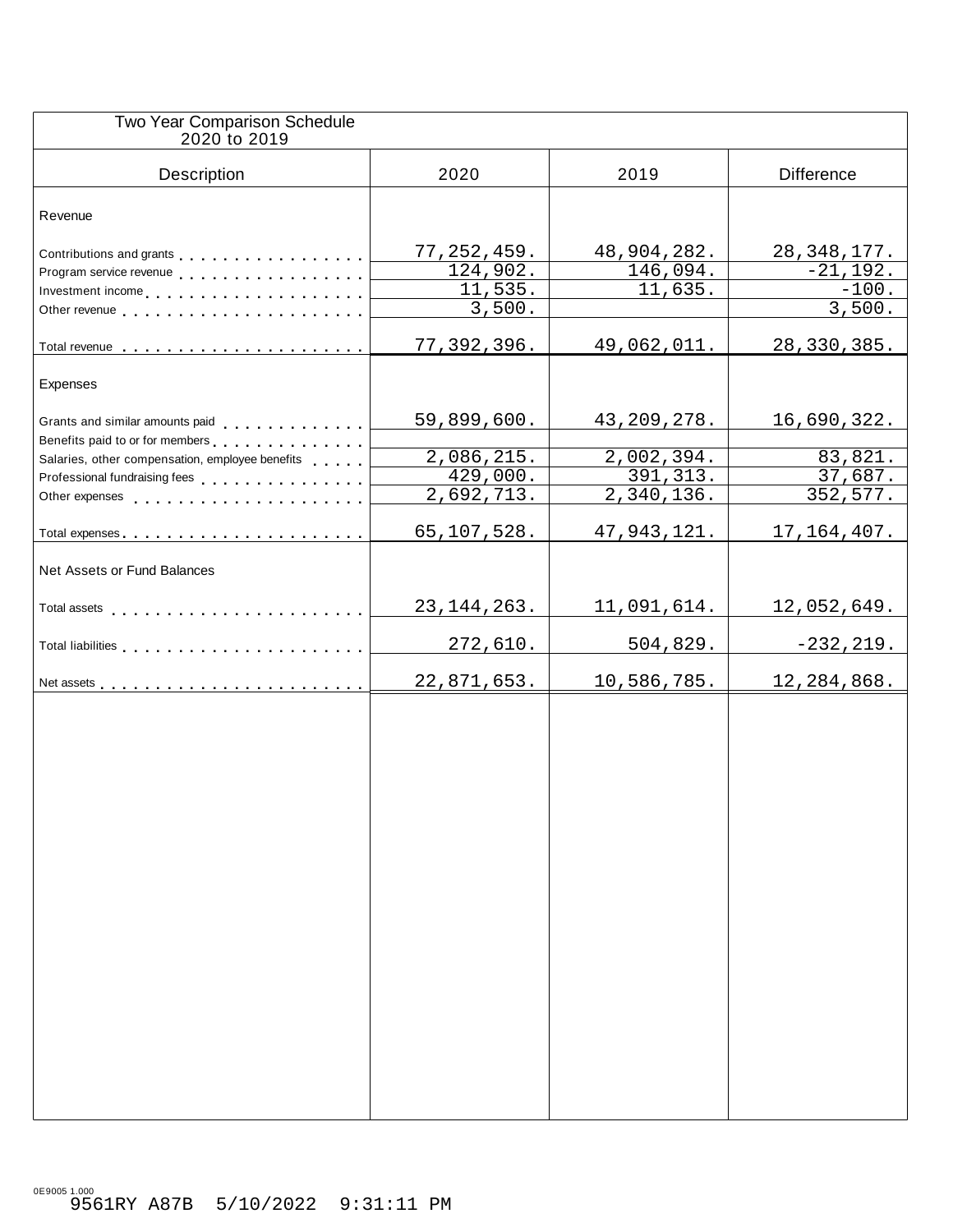



1400 Meadowbrook Road, Suite 300 **|** Jackson, MS 39211-6349 **|** 601.948.6700

Ms. Carolyn DuPre Mississippi Food Network, Inc. Post Office Box 411 Jackson, MS 39205-0411

Dear Carolyn:

Enclosed are the following income tax returns prepared on behalf of Mississippi Food Network, Inc for the year ended June 30, 2021.

2020 990 - Return of Organization Exempt from Income Tax 2020 8879-EO - IRS E-file Signature Authorization Form 2020 Schedule A - Public Charity Status and Public Support 2020 Schedule B - Schedule of Contributors 2020 Schedule D - Supplemental Financial Statements 2020 Schedule G - Supplemental Info. Regarding Fundraising/Gaming 2020 Schedule I - Grants & Other Assist. to Org/Gov/Ind. in the U.S. 2020 Schedule M - Noncash Contributions 2020 Schedule O - Supplemental Information to Form 990 or 990EZ

The original of each of the above mentioned returns should be dated and signed in accordance with the following instructions included with the copy of the return. This copy is for your use and should be retained for your files.

These return(s) were prepared from information provided by you or your representative. The preparation of tax returns does not include the independent verification of information used. Therefore, we recommend you review the return(s) before signing to ensure there are no omissions or misstatements. If you note anything which may require a change to the return(s), please contact us before filing them. We recommend that you retain all pertinent records that support the information reported on your return.

Before preparing your tax return, we provided you with access to a summary of transactions identified by the U.S. Treasury as reportable transactions. The law provides for a penalty as high as \$200,000 per transaction for failure to adequately disclose any of them on your tax return if applicable. Unless you notified us otherwise, your tax return was prepared with the assumption you have not engaged in any reportable transaction. Otherwise, we have prepared your tax return in accordance with the information you provided to us and have attached the appropriate disclosure statement to your tax return. We are not liable for any penalties resulting from your failure to provide us with accurate and timely information about such transactions or to timely file the required disclosure statements. If you have any questions about reportable transactions, please contact us before filing your return.

We appreciate this opportunity to serve you. Please contact us if you have any questions or if we may be of further assistance.

Sincerely,<br>Donna Bruce.

BKD, LLP

Enclosures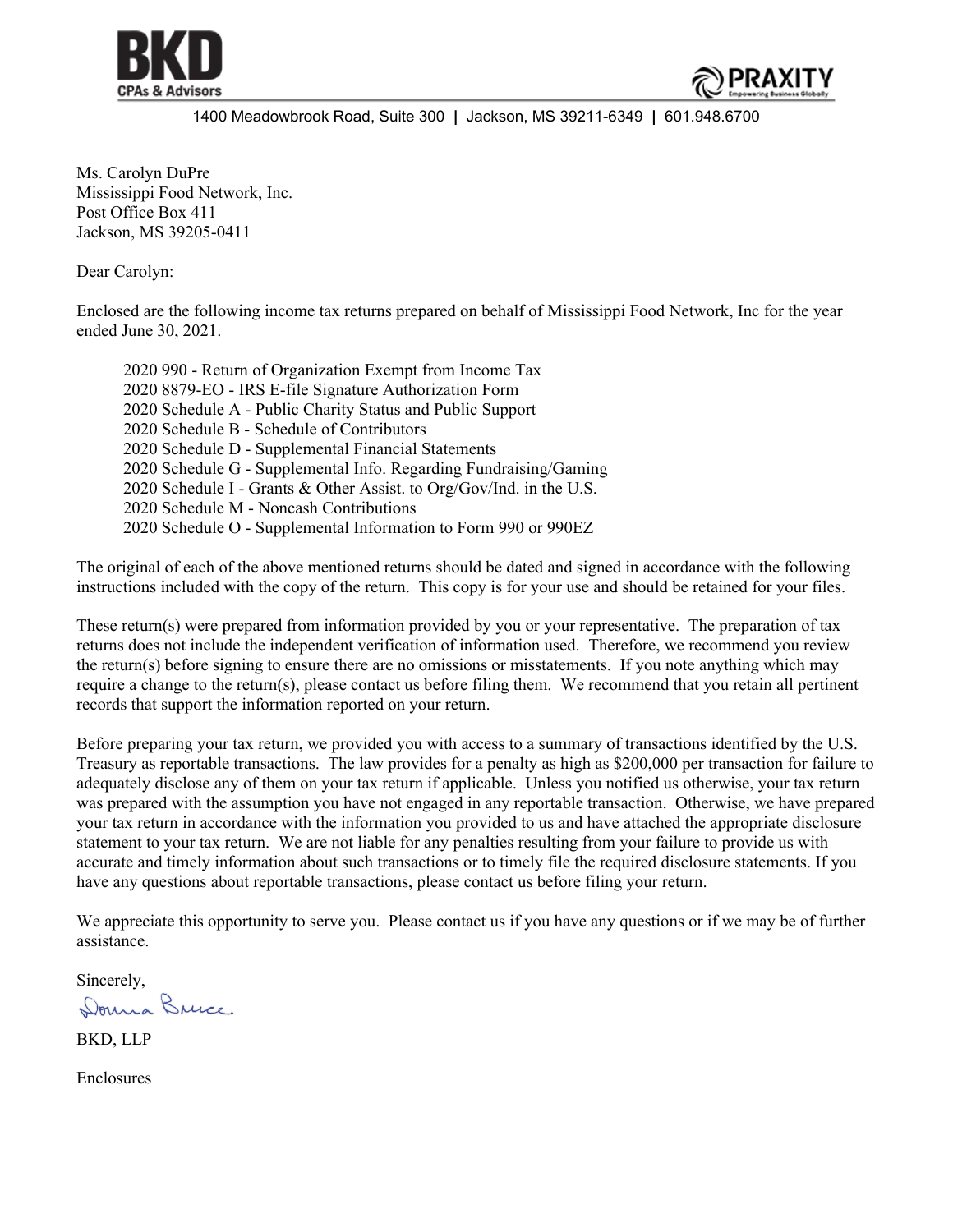



### 1400 Meadowbrook Road, Suite 300 **|** Jackson, MS 39211-6349 **|** 601.948.6700

Mississippi Food Network, Inc Instructions for Filing Form 8879-EO IRS e-file Signature Authorization for Form 990 For the year ended June 30, 2021

The original IRS E-file Signature Authorization form should be signed (use full name) and dated by an authorized officer of the organization.

Return your signed IRS e-file Signature Authorization Form 8879-EO to:

 BKD, LLP 1400 Meadowbrook Road, Suite 300 Jackson MS 39211-6349

There is no tax due with the filing of this return.

Under current IRS regulations, your return is subject to public inspection. Before filing, you should review all information in this return to determine that the disclosures are appropriate, accurate and complete. Please contact us if you believe any of the disclosures should be modified.

Do NOT separately file Form 990 with the Internal Revenue Service. Doing so will delay the processing of your return. We must receive your signed form before we can electronically transmit your return, which is due on or before May 16, 2022. We would appreciate you returning this form as soon as possible as this will expedite the processing of your return. The Internal Revenue Service will notify us when your return is accepted. Your return is not considered filed until the Internal Revenue Service confirms their acceptance, which may occur after the due date of your return.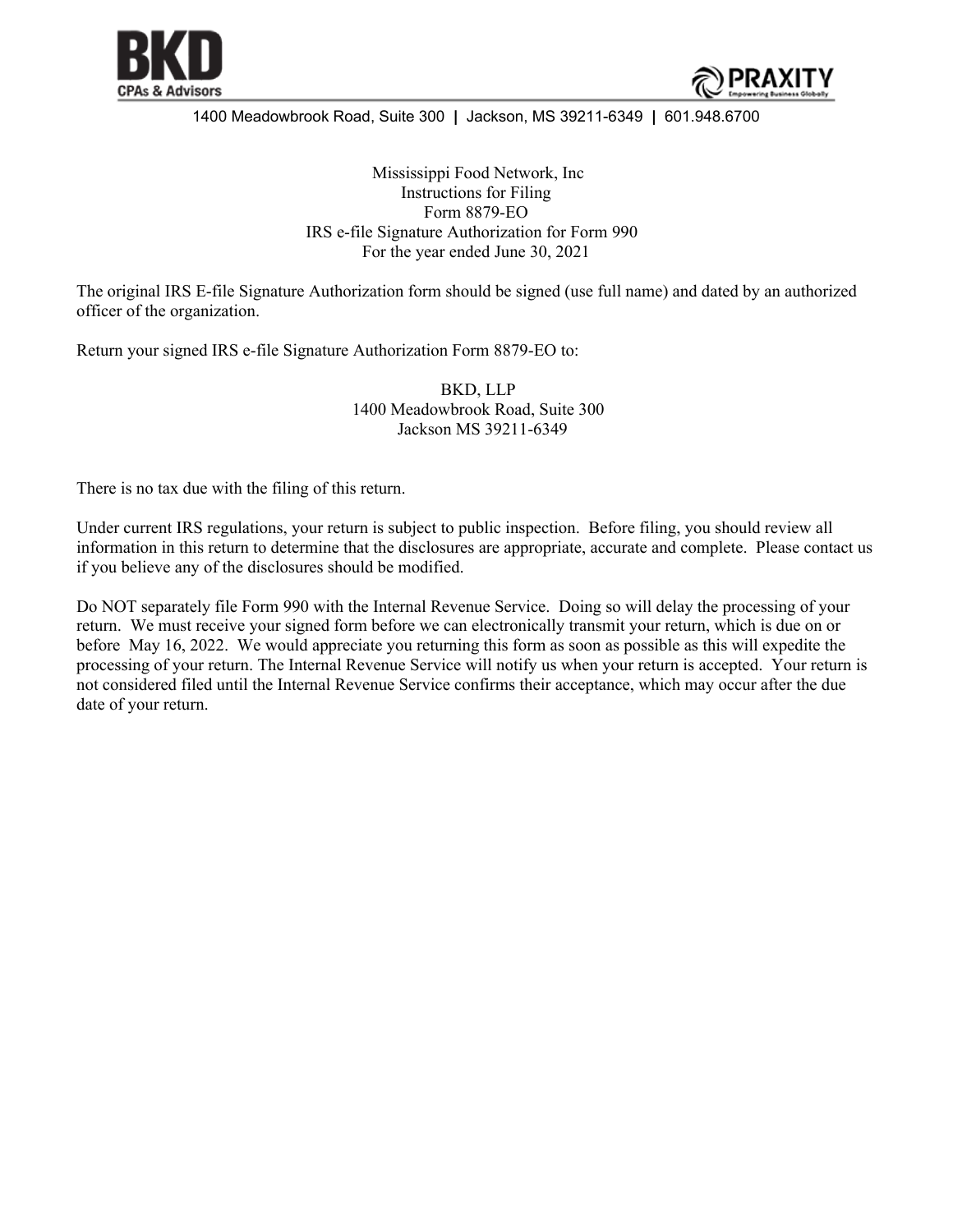| for an Exempt Organization<br>For calendar year 2020, or fiscal year beginning $\frac{07/01}{\sigma}$ , 2020, and ending $\frac{06/30}{\sigma}$<br>Do not send to the IRS. Keep for your records.<br>Department of the Treasury<br>Go to www.irs.gov/Form8879EO for the latest information.<br><b>Internal Revenue Service</b><br>Name of exempt organization or person subject to tax<br>MISSISSIPPI FOOD NETWORK,<br>INC<br>Name and title of officer or person subject to tax<br>CHARLES H. BEADY, JR., CEO<br>Type of Return and Return Information (Whole Dollars Only)<br>Part I<br>Check the box for the return for which you are using this Form 8879-EO and enter the applicable amount, if any, from the return. If you<br>check the box on line 1a, 2a, 3a, 4a, 5a, 6a, or 7a below, and the amount on that line for the return being filed with this form was<br>blank, then leave line 1b, 2b, 3b, 4b, 5b, 6b, or 7b, whichever is applicable, blank (do not enter -0-). But, if you entered -0- on the<br>return, then enter -0- on the applicable line below. Do not complete more than one line in Part I.<br>1a Form 990 check here $\blacktriangleright$ $\mid$ X<br><b>b</b> Total revenue, if any (Form 990, Part VIII, column $(A)$ , line 12). $\ldots$<br>2a Form 990-EZ check here ▶<br><b>b</b> Total revenue, if any (Form 990-EZ, line 9) $\ldots$ ,,,,,,,,,,<br><b>b</b> Total tax (Form 1120-POL, line 22) $\ldots$<br>3a Form 1120-POL check here ▶<br>4a Form 990-PF check here ▶<br><b>b</b> Tax based on investment income (Form 990-PF, Part VI, line 5)<br>5a Form 8868 check here<br><b>b</b> Balance due (Form 8868, line 3c). $\ldots$ , $\ldots$ , $\ldots$ , $\ldots$ ,<br>6a Form 990-T check here $\blacktriangleright$<br>7a Form 4720 check here ><br><b>b</b> Total tax (Form 4720, Part III, line 1) $\ldots$ $\ldots$ $\ldots$ $\ldots$ $\ldots$ 7b<br>Declaration and Signature Authorization of Officer or Person Subject to Tax<br><b>Part II</b><br>I am an officer of the above organization or     I am a person subject to tax with respect to<br>Under penalties of perjury, I declare that  <br>(name of organization)<br>E(N)<br>of the 2020 electronic return and accompanying schedules and statements, and, to the best of my knowledge and belief, they are<br>true, correct, and complete. I further declare that the amount in Part I above is the amount shown on the copy of the electronic return.<br>I consent to allow my intermediate service provider, transmitter, or electronic return originator (ERO) to send the return to the IRS and<br>to receive from the IRS (a) an acknowledgement of receipt or reason for rejection of the transmission, (b) the reason for any delay in<br>processing the return or refund, and (c) the date of any refund. If applicable, I authorize the U.S. Treasury and its designated Financial<br>Agent to initiate an electronic funds withdrawal (direct debit) entry to the financial institution account indicated in the tax preparation<br>software for payment of the federal taxes owed on this return, and the financial institution to debit the entry to this account. To revoke<br>a payment, I must contact the U.S. Treasury Financial Agent at 1-888-353-4537 no later than 2 business days prior to the payment<br>(settlement) date. I also authorize the financial institutions involved in the processing of the electronic payment of taxes to receive<br>confidential information necessary to answer inquiries and resolve issues related to the payment. I have selected a personal<br>identification number (PIN) as my signature for the electronic return and, if applicable, the consent to electronic funds withdrawal.<br>PIN: check one box only<br>Χ<br>I authorize BKD, LLP<br>to enter my PIN<br>ERO firm name<br>on the tax year 2020 electronically filed return. If I have indicated within this return that a copy of the return is being filed with a<br>state agency(ies) regulating charities as part of the IRS Fed/State program, I also authorize the aforementioned ERO to enter my<br>PIN on the return's disclosure consent screen.<br>As an officer or person subject to tax with respect to the organization, I will enter my PIN as my signature on the tax year 2020<br>electronically filed return. If I have indicated within this return that a copy of the return is being filed with a state agency(ies)<br>regulating charities as part of the IRS Fed/State program, I will enter my PIN on the return's disclosure consent screen.<br>Signature of officer or person subject to tax | 2021<br>64-0676325<br>1b<br>2b<br>3b<br>4b.<br>5b                    | $20$ 20<br><b>Taxpayer identification number</b><br>77392396.<br><u> 1980 - Jan Barbara Barat, manala</u> |
|----------------------------------------------------------------------------------------------------------------------------------------------------------------------------------------------------------------------------------------------------------------------------------------------------------------------------------------------------------------------------------------------------------------------------------------------------------------------------------------------------------------------------------------------------------------------------------------------------------------------------------------------------------------------------------------------------------------------------------------------------------------------------------------------------------------------------------------------------------------------------------------------------------------------------------------------------------------------------------------------------------------------------------------------------------------------------------------------------------------------------------------------------------------------------------------------------------------------------------------------------------------------------------------------------------------------------------------------------------------------------------------------------------------------------------------------------------------------------------------------------------------------------------------------------------------------------------------------------------------------------------------------------------------------------------------------------------------------------------------------------------------------------------------------------------------------------------------------------------------------------------------------------------------------------------------------------------------------------------------------------------------------------------------------------------------------------------------------------------------------------------------------------------------------------------------------------------------------------------------------------------------------------------------------------------------------------------------------------------------------------------------------------------------------------------------------------------------------------------------------------------------------------------------------------------------------------------------------------------------------------------------------------------------------------------------------------------------------------------------------------------------------------------------------------------------------------------------------------------------------------------------------------------------------------------------------------------------------------------------------------------------------------------------------------------------------------------------------------------------------------------------------------------------------------------------------------------------------------------------------------------------------------------------------------------------------------------------------------------------------------------------------------------------------------------------------------------------------------------------------------------------------------------------------------------------------------------------------------------------------------------------------------------------------------------------------------------------------------------------------------------------------------------------------------------------------------------------------------------------------------------------------------------------------------------------------------------------------------------------------------------------------------------------------------------------------------------------------------------------------------------------------------------------------------------------------------------------------------------------------------------------------------------------------------------------------------------------------------------------------------------------------------------------------------------------------------------------------------------------------------------------------------------------------------------------------------------------------------------------------------------------------------------|----------------------------------------------------------------------|-----------------------------------------------------------------------------------------------------------|
|                                                                                                                                                                                                                                                                                                                                                                                                                                                                                                                                                                                                                                                                                                                                                                                                                                                                                                                                                                                                                                                                                                                                                                                                                                                                                                                                                                                                                                                                                                                                                                                                                                                                                                                                                                                                                                                                                                                                                                                                                                                                                                                                                                                                                                                                                                                                                                                                                                                                                                                                                                                                                                                                                                                                                                                                                                                                                                                                                                                                                                                                                                                                                                                                                                                                                                                                                                                                                                                                                                                                                                                                                                                                                                                                                                                                                                                                                                                                                                                                                                                                                                                                                                                                                                                                                                                                                                                                                                                                                                                                                                                                                                                          |                                                                      |                                                                                                           |
|                                                                                                                                                                                                                                                                                                                                                                                                                                                                                                                                                                                                                                                                                                                                                                                                                                                                                                                                                                                                                                                                                                                                                                                                                                                                                                                                                                                                                                                                                                                                                                                                                                                                                                                                                                                                                                                                                                                                                                                                                                                                                                                                                                                                                                                                                                                                                                                                                                                                                                                                                                                                                                                                                                                                                                                                                                                                                                                                                                                                                                                                                                                                                                                                                                                                                                                                                                                                                                                                                                                                                                                                                                                                                                                                                                                                                                                                                                                                                                                                                                                                                                                                                                                                                                                                                                                                                                                                                                                                                                                                                                                                                                                          |                                                                      |                                                                                                           |
|                                                                                                                                                                                                                                                                                                                                                                                                                                                                                                                                                                                                                                                                                                                                                                                                                                                                                                                                                                                                                                                                                                                                                                                                                                                                                                                                                                                                                                                                                                                                                                                                                                                                                                                                                                                                                                                                                                                                                                                                                                                                                                                                                                                                                                                                                                                                                                                                                                                                                                                                                                                                                                                                                                                                                                                                                                                                                                                                                                                                                                                                                                                                                                                                                                                                                                                                                                                                                                                                                                                                                                                                                                                                                                                                                                                                                                                                                                                                                                                                                                                                                                                                                                                                                                                                                                                                                                                                                                                                                                                                                                                                                                                          |                                                                      |                                                                                                           |
|                                                                                                                                                                                                                                                                                                                                                                                                                                                                                                                                                                                                                                                                                                                                                                                                                                                                                                                                                                                                                                                                                                                                                                                                                                                                                                                                                                                                                                                                                                                                                                                                                                                                                                                                                                                                                                                                                                                                                                                                                                                                                                                                                                                                                                                                                                                                                                                                                                                                                                                                                                                                                                                                                                                                                                                                                                                                                                                                                                                                                                                                                                                                                                                                                                                                                                                                                                                                                                                                                                                                                                                                                                                                                                                                                                                                                                                                                                                                                                                                                                                                                                                                                                                                                                                                                                                                                                                                                                                                                                                                                                                                                                                          |                                                                      |                                                                                                           |
|                                                                                                                                                                                                                                                                                                                                                                                                                                                                                                                                                                                                                                                                                                                                                                                                                                                                                                                                                                                                                                                                                                                                                                                                                                                                                                                                                                                                                                                                                                                                                                                                                                                                                                                                                                                                                                                                                                                                                                                                                                                                                                                                                                                                                                                                                                                                                                                                                                                                                                                                                                                                                                                                                                                                                                                                                                                                                                                                                                                                                                                                                                                                                                                                                                                                                                                                                                                                                                                                                                                                                                                                                                                                                                                                                                                                                                                                                                                                                                                                                                                                                                                                                                                                                                                                                                                                                                                                                                                                                                                                                                                                                                                          |                                                                      |                                                                                                           |
|                                                                                                                                                                                                                                                                                                                                                                                                                                                                                                                                                                                                                                                                                                                                                                                                                                                                                                                                                                                                                                                                                                                                                                                                                                                                                                                                                                                                                                                                                                                                                                                                                                                                                                                                                                                                                                                                                                                                                                                                                                                                                                                                                                                                                                                                                                                                                                                                                                                                                                                                                                                                                                                                                                                                                                                                                                                                                                                                                                                                                                                                                                                                                                                                                                                                                                                                                                                                                                                                                                                                                                                                                                                                                                                                                                                                                                                                                                                                                                                                                                                                                                                                                                                                                                                                                                                                                                                                                                                                                                                                                                                                                                                          |                                                                      |                                                                                                           |
|                                                                                                                                                                                                                                                                                                                                                                                                                                                                                                                                                                                                                                                                                                                                                                                                                                                                                                                                                                                                                                                                                                                                                                                                                                                                                                                                                                                                                                                                                                                                                                                                                                                                                                                                                                                                                                                                                                                                                                                                                                                                                                                                                                                                                                                                                                                                                                                                                                                                                                                                                                                                                                                                                                                                                                                                                                                                                                                                                                                                                                                                                                                                                                                                                                                                                                                                                                                                                                                                                                                                                                                                                                                                                                                                                                                                                                                                                                                                                                                                                                                                                                                                                                                                                                                                                                                                                                                                                                                                                                                                                                                                                                                          |                                                                      |                                                                                                           |
|                                                                                                                                                                                                                                                                                                                                                                                                                                                                                                                                                                                                                                                                                                                                                                                                                                                                                                                                                                                                                                                                                                                                                                                                                                                                                                                                                                                                                                                                                                                                                                                                                                                                                                                                                                                                                                                                                                                                                                                                                                                                                                                                                                                                                                                                                                                                                                                                                                                                                                                                                                                                                                                                                                                                                                                                                                                                                                                                                                                                                                                                                                                                                                                                                                                                                                                                                                                                                                                                                                                                                                                                                                                                                                                                                                                                                                                                                                                                                                                                                                                                                                                                                                                                                                                                                                                                                                                                                                                                                                                                                                                                                                                          |                                                                      |                                                                                                           |
|                                                                                                                                                                                                                                                                                                                                                                                                                                                                                                                                                                                                                                                                                                                                                                                                                                                                                                                                                                                                                                                                                                                                                                                                                                                                                                                                                                                                                                                                                                                                                                                                                                                                                                                                                                                                                                                                                                                                                                                                                                                                                                                                                                                                                                                                                                                                                                                                                                                                                                                                                                                                                                                                                                                                                                                                                                                                                                                                                                                                                                                                                                                                                                                                                                                                                                                                                                                                                                                                                                                                                                                                                                                                                                                                                                                                                                                                                                                                                                                                                                                                                                                                                                                                                                                                                                                                                                                                                                                                                                                                                                                                                                                          |                                                                      |                                                                                                           |
|                                                                                                                                                                                                                                                                                                                                                                                                                                                                                                                                                                                                                                                                                                                                                                                                                                                                                                                                                                                                                                                                                                                                                                                                                                                                                                                                                                                                                                                                                                                                                                                                                                                                                                                                                                                                                                                                                                                                                                                                                                                                                                                                                                                                                                                                                                                                                                                                                                                                                                                                                                                                                                                                                                                                                                                                                                                                                                                                                                                                                                                                                                                                                                                                                                                                                                                                                                                                                                                                                                                                                                                                                                                                                                                                                                                                                                                                                                                                                                                                                                                                                                                                                                                                                                                                                                                                                                                                                                                                                                                                                                                                                                                          |                                                                      |                                                                                                           |
|                                                                                                                                                                                                                                                                                                                                                                                                                                                                                                                                                                                                                                                                                                                                                                                                                                                                                                                                                                                                                                                                                                                                                                                                                                                                                                                                                                                                                                                                                                                                                                                                                                                                                                                                                                                                                                                                                                                                                                                                                                                                                                                                                                                                                                                                                                                                                                                                                                                                                                                                                                                                                                                                                                                                                                                                                                                                                                                                                                                                                                                                                                                                                                                                                                                                                                                                                                                                                                                                                                                                                                                                                                                                                                                                                                                                                                                                                                                                                                                                                                                                                                                                                                                                                                                                                                                                                                                                                                                                                                                                                                                                                                                          |                                                                      |                                                                                                           |
|                                                                                                                                                                                                                                                                                                                                                                                                                                                                                                                                                                                                                                                                                                                                                                                                                                                                                                                                                                                                                                                                                                                                                                                                                                                                                                                                                                                                                                                                                                                                                                                                                                                                                                                                                                                                                                                                                                                                                                                                                                                                                                                                                                                                                                                                                                                                                                                                                                                                                                                                                                                                                                                                                                                                                                                                                                                                                                                                                                                                                                                                                                                                                                                                                                                                                                                                                                                                                                                                                                                                                                                                                                                                                                                                                                                                                                                                                                                                                                                                                                                                                                                                                                                                                                                                                                                                                                                                                                                                                                                                                                                                                                                          |                                                                      |                                                                                                           |
|                                                                                                                                                                                                                                                                                                                                                                                                                                                                                                                                                                                                                                                                                                                                                                                                                                                                                                                                                                                                                                                                                                                                                                                                                                                                                                                                                                                                                                                                                                                                                                                                                                                                                                                                                                                                                                                                                                                                                                                                                                                                                                                                                                                                                                                                                                                                                                                                                                                                                                                                                                                                                                                                                                                                                                                                                                                                                                                                                                                                                                                                                                                                                                                                                                                                                                                                                                                                                                                                                                                                                                                                                                                                                                                                                                                                                                                                                                                                                                                                                                                                                                                                                                                                                                                                                                                                                                                                                                                                                                                                                                                                                                                          |                                                                      |                                                                                                           |
|                                                                                                                                                                                                                                                                                                                                                                                                                                                                                                                                                                                                                                                                                                                                                                                                                                                                                                                                                                                                                                                                                                                                                                                                                                                                                                                                                                                                                                                                                                                                                                                                                                                                                                                                                                                                                                                                                                                                                                                                                                                                                                                                                                                                                                                                                                                                                                                                                                                                                                                                                                                                                                                                                                                                                                                                                                                                                                                                                                                                                                                                                                                                                                                                                                                                                                                                                                                                                                                                                                                                                                                                                                                                                                                                                                                                                                                                                                                                                                                                                                                                                                                                                                                                                                                                                                                                                                                                                                                                                                                                                                                                                                                          |                                                                      |                                                                                                           |
|                                                                                                                                                                                                                                                                                                                                                                                                                                                                                                                                                                                                                                                                                                                                                                                                                                                                                                                                                                                                                                                                                                                                                                                                                                                                                                                                                                                                                                                                                                                                                                                                                                                                                                                                                                                                                                                                                                                                                                                                                                                                                                                                                                                                                                                                                                                                                                                                                                                                                                                                                                                                                                                                                                                                                                                                                                                                                                                                                                                                                                                                                                                                                                                                                                                                                                                                                                                                                                                                                                                                                                                                                                                                                                                                                                                                                                                                                                                                                                                                                                                                                                                                                                                                                                                                                                                                                                                                                                                                                                                                                                                                                                                          |                                                                      |                                                                                                           |
|                                                                                                                                                                                                                                                                                                                                                                                                                                                                                                                                                                                                                                                                                                                                                                                                                                                                                                                                                                                                                                                                                                                                                                                                                                                                                                                                                                                                                                                                                                                                                                                                                                                                                                                                                                                                                                                                                                                                                                                                                                                                                                                                                                                                                                                                                                                                                                                                                                                                                                                                                                                                                                                                                                                                                                                                                                                                                                                                                                                                                                                                                                                                                                                                                                                                                                                                                                                                                                                                                                                                                                                                                                                                                                                                                                                                                                                                                                                                                                                                                                                                                                                                                                                                                                                                                                                                                                                                                                                                                                                                                                                                                                                          | 8<br>2 3<br> 5 <br>Enter five numbers, but<br>do not enter all zeros | and that I have examined a copy<br>as my signature                                                        |
|                                                                                                                                                                                                                                                                                                                                                                                                                                                                                                                                                                                                                                                                                                                                                                                                                                                                                                                                                                                                                                                                                                                                                                                                                                                                                                                                                                                                                                                                                                                                                                                                                                                                                                                                                                                                                                                                                                                                                                                                                                                                                                                                                                                                                                                                                                                                                                                                                                                                                                                                                                                                                                                                                                                                                                                                                                                                                                                                                                                                                                                                                                                                                                                                                                                                                                                                                                                                                                                                                                                                                                                                                                                                                                                                                                                                                                                                                                                                                                                                                                                                                                                                                                                                                                                                                                                                                                                                                                                                                                                                                                                                                                                          |                                                                      |                                                                                                           |
|                                                                                                                                                                                                                                                                                                                                                                                                                                                                                                                                                                                                                                                                                                                                                                                                                                                                                                                                                                                                                                                                                                                                                                                                                                                                                                                                                                                                                                                                                                                                                                                                                                                                                                                                                                                                                                                                                                                                                                                                                                                                                                                                                                                                                                                                                                                                                                                                                                                                                                                                                                                                                                                                                                                                                                                                                                                                                                                                                                                                                                                                                                                                                                                                                                                                                                                                                                                                                                                                                                                                                                                                                                                                                                                                                                                                                                                                                                                                                                                                                                                                                                                                                                                                                                                                                                                                                                                                                                                                                                                                                                                                                                                          |                                                                      |                                                                                                           |
| <b>Certification and Authentication</b><br>Part III                                                                                                                                                                                                                                                                                                                                                                                                                                                                                                                                                                                                                                                                                                                                                                                                                                                                                                                                                                                                                                                                                                                                                                                                                                                                                                                                                                                                                                                                                                                                                                                                                                                                                                                                                                                                                                                                                                                                                                                                                                                                                                                                                                                                                                                                                                                                                                                                                                                                                                                                                                                                                                                                                                                                                                                                                                                                                                                                                                                                                                                                                                                                                                                                                                                                                                                                                                                                                                                                                                                                                                                                                                                                                                                                                                                                                                                                                                                                                                                                                                                                                                                                                                                                                                                                                                                                                                                                                                                                                                                                                                                                      | Date $\triangleright$ 05/15/2022                                     |                                                                                                           |
| ERO's EFIN/PIN. Enter your six-digit electronic filing identification                                                                                                                                                                                                                                                                                                                                                                                                                                                                                                                                                                                                                                                                                                                                                                                                                                                                                                                                                                                                                                                                                                                                                                                                                                                                                                                                                                                                                                                                                                                                                                                                                                                                                                                                                                                                                                                                                                                                                                                                                                                                                                                                                                                                                                                                                                                                                                                                                                                                                                                                                                                                                                                                                                                                                                                                                                                                                                                                                                                                                                                                                                                                                                                                                                                                                                                                                                                                                                                                                                                                                                                                                                                                                                                                                                                                                                                                                                                                                                                                                                                                                                                                                                                                                                                                                                                                                                                                                                                                                                                                                                                    |                                                                      |                                                                                                           |
| number (EFIN) followed by your five-digit self-selected PIN.<br>6<br>4                                                                                                                                                                                                                                                                                                                                                                                                                                                                                                                                                                                                                                                                                                                                                                                                                                                                                                                                                                                                                                                                                                                                                                                                                                                                                                                                                                                                                                                                                                                                                                                                                                                                                                                                                                                                                                                                                                                                                                                                                                                                                                                                                                                                                                                                                                                                                                                                                                                                                                                                                                                                                                                                                                                                                                                                                                                                                                                                                                                                                                                                                                                                                                                                                                                                                                                                                                                                                                                                                                                                                                                                                                                                                                                                                                                                                                                                                                                                                                                                                                                                                                                                                                                                                                                                                                                                                                                                                                                                                                                                                                                   |                                                                      | -4<br>0 1 6                                                                                               |
| I certify that the above numeric entry is my PIN, witch is my signature on the 2020 electronically filed return indicated above. I confirm<br>that I am submitting this return in accordance with the requirements of Pub. 4163, Modernized e-File (MeF) Information for Authorized<br>IRS e-file Providers for Business Returns.<br>ERO's signature ▶<br>Date                                                                                                                                                                                                                                                                                                                                                                                                                                                                                                                                                                                                                                                                                                                                                                                                                                                                                                                                                                                                                                                                                                                                                                                                                                                                                                                                                                                                                                                                                                                                                                                                                                                                                                                                                                                                                                                                                                                                                                                                                                                                                                                                                                                                                                                                                                                                                                                                                                                                                                                                                                                                                                                                                                                                                                                                                                                                                                                                                                                                                                                                                                                                                                                                                                                                                                                                                                                                                                                                                                                                                                                                                                                                                                                                                                                                                                                                                                                                                                                                                                                                                                                                                                                                                                                                                           | Do not enter all zeros                                               |                                                                                                           |
| <b>ERO Must Retain This Form - See Instructions</b><br>Do Not Submit This Form to the IRS Unless Requested To Do So                                                                                                                                                                                                                                                                                                                                                                                                                                                                                                                                                                                                                                                                                                                                                                                                                                                                                                                                                                                                                                                                                                                                                                                                                                                                                                                                                                                                                                                                                                                                                                                                                                                                                                                                                                                                                                                                                                                                                                                                                                                                                                                                                                                                                                                                                                                                                                                                                                                                                                                                                                                                                                                                                                                                                                                                                                                                                                                                                                                                                                                                                                                                                                                                                                                                                                                                                                                                                                                                                                                                                                                                                                                                                                                                                                                                                                                                                                                                                                                                                                                                                                                                                                                                                                                                                                                                                                                                                                                                                                                                      | 5.10.22                                                              |                                                                                                           |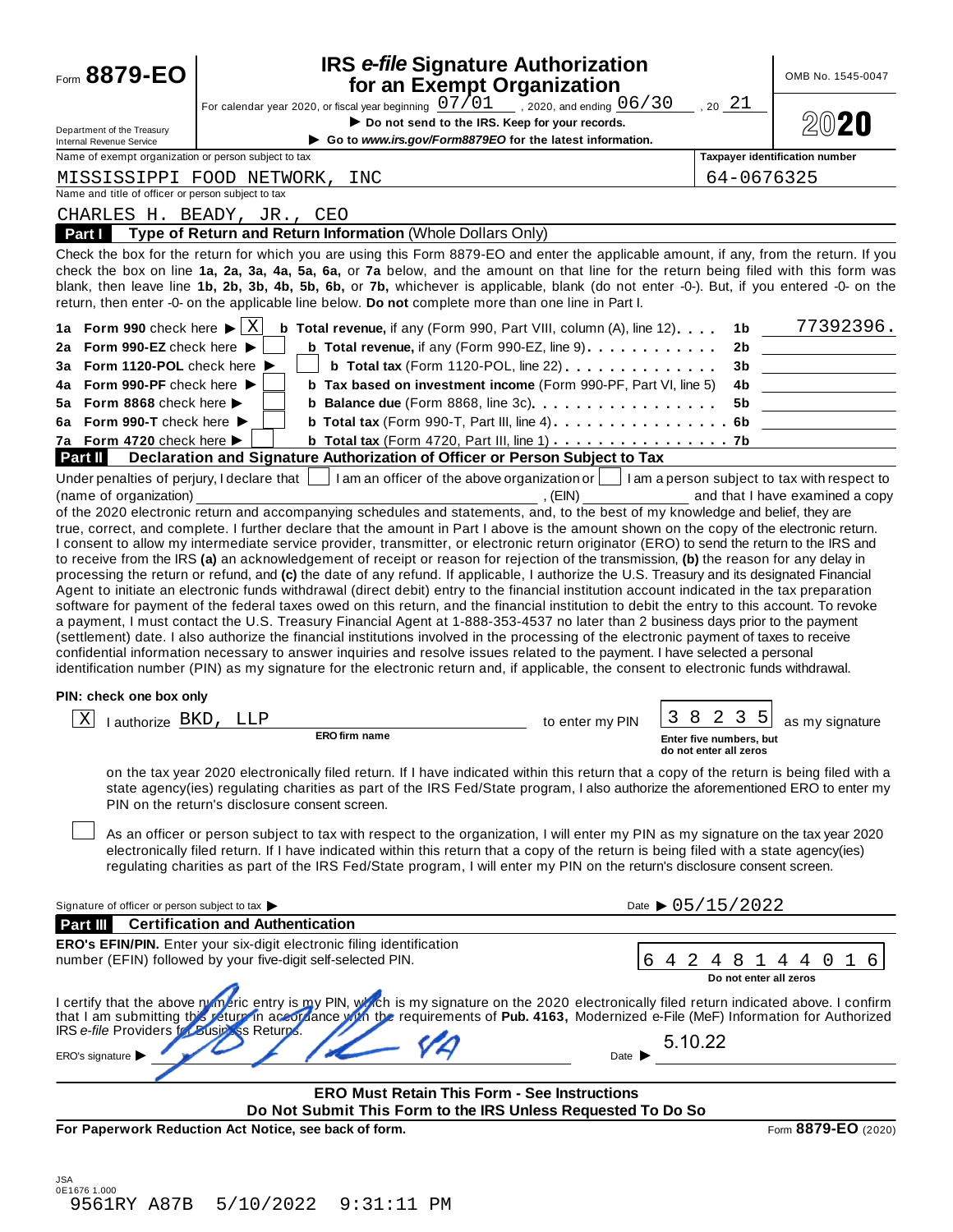Form **990**

# **Return of Organization Exempt From Income Tax**

Under section 501(c), 527, or 4947(a)(1) of the Internal Revenue Code (except private foundations) **△**<del>○</del><br>Do not enter social security numbers on this form as it may be made public. <br>**A** Do not enter social security numbe

**IDepartment of the Treasury Depart on the Treasury Depart on the Science of the Department of the Treasury <b>Copen to Pub**<br>Internal Revenue Service **Department of the Treasury Copen to Public Copen intervent on the S** 

|                                         | Department of the Treasury<br>Internal Revenue Service |                                      |                                                                                                                                                                                                                                | $\blacktriangleright$ Do not enter social security numbers on this form as it may be made public.<br>Go to www.irs.gov/Form990 for instructions and the latest information. |                             |               |                            |  |                                                     |           | <b>Open to Public</b><br>Inspection                          |
|-----------------------------------------|--------------------------------------------------------|--------------------------------------|--------------------------------------------------------------------------------------------------------------------------------------------------------------------------------------------------------------------------------|-----------------------------------------------------------------------------------------------------------------------------------------------------------------------------|-----------------------------|---------------|----------------------------|--|-----------------------------------------------------|-----------|--------------------------------------------------------------|
|                                         |                                                        |                                      | A For the 2020 calendar year, or tax year beginning                                                                                                                                                                            |                                                                                                                                                                             |                             |               | $07/01$ , 2020, and ending |  |                                                     |           | $06/30$ , 20 21                                              |
|                                         |                                                        |                                      | C Name of organization                                                                                                                                                                                                         |                                                                                                                                                                             |                             |               |                            |  | D Employer identification number                    |           |                                                              |
|                                         | <b>B</b> Check if applicable:                          |                                      | MISSISSIPPI FOOD NETWORK, INC                                                                                                                                                                                                  |                                                                                                                                                                             |                             |               |                            |  | 64-0676325                                          |           |                                                              |
|                                         | Address<br>change                                      |                                      | Doing business as                                                                                                                                                                                                              |                                                                                                                                                                             |                             |               |                            |  |                                                     |           |                                                              |
|                                         | Name change                                            |                                      | Number and street (or P.O. box if mail is not delivered to street address)                                                                                                                                                     |                                                                                                                                                                             |                             |               | Room/suite                 |  | E Telephone number                                  |           |                                                              |
|                                         | Initial return                                         |                                      | POST OFFICE BOX 411                                                                                                                                                                                                            |                                                                                                                                                                             |                             |               |                            |  | $(601)$ 353-7286                                    |           |                                                              |
|                                         | Final return/                                          |                                      | City or town, state or province, country, and ZIP or foreign postal code                                                                                                                                                       |                                                                                                                                                                             |                             |               |                            |  |                                                     |           |                                                              |
|                                         | terminated<br>Amended                                  |                                      | JACKSON, MS 39205-0411                                                                                                                                                                                                         |                                                                                                                                                                             |                             |               |                            |  | G Gross receipts \$                                 |           | 77,392,396.                                                  |
|                                         | return<br>Application                                  |                                      | F Name and address of principal officer:                                                                                                                                                                                       | CHARLES H. BEADY, JR.                                                                                                                                                       |                             |               |                            |  | $H(a)$ is this a group return for                   |           | $X \mid$ No                                                  |
|                                         | pending                                                |                                      |                                                                                                                                                                                                                                |                                                                                                                                                                             |                             |               |                            |  | subordinates?                                       |           | Yes                                                          |
|                                         |                                                        |                                      | P.O. BOX 411, JACKSON, MS 39205-0411                                                                                                                                                                                           |                                                                                                                                                                             |                             |               |                            |  | H(b) Are all subordinates included?                 |           | <b>Yes</b><br>No                                             |
|                                         | Tax-exempt status:                                     | X                                    | 501(c)(3)<br>$501(c)$ (                                                                                                                                                                                                        | $\rightarrow$<br>(insert no.)                                                                                                                                               |                             | 4947(a)(1) or | 527                        |  |                                                     |           | If "No," attach a list. See instructions                     |
|                                         |                                                        |                                      | Website: WWW.MSFOODNET.ORG                                                                                                                                                                                                     |                                                                                                                                                                             |                             |               |                            |  | $H(c)$ Group exemption number $\blacktriangleright$ |           |                                                              |
|                                         | Form of organization:                                  | X                                    | Corporation<br>Trust                                                                                                                                                                                                           | Association                                                                                                                                                                 | Other $\blacktriangleright$ |               |                            |  |                                                     |           | L Year of formation: $1983$ M State of legal domicile:<br>ΜS |
| Part I                                  |                                                        | <b>Summary</b>                       |                                                                                                                                                                                                                                |                                                                                                                                                                             |                             |               |                            |  |                                                     |           |                                                              |
| 1                                       |                                                        |                                      | Briefly describe the organization's mission or most significant activities: TO RELIEVE POVERTY-RELATED HUNGER BY                                                                                                               |                                                                                                                                                                             |                             |               |                            |  |                                                     |           |                                                              |
|                                         |                                                        |                                      | DISTRIBUTING DONATED AND PURCHASED FOOD AND GROCERY PRODUCTS THROUGH                                                                                                                                                           |                                                                                                                                                                             |                             |               |                            |  |                                                     |           |                                                              |
|                                         |                                                        |                                      | A NETWORK OF MEMBER CHURCHES AND (SEE SCHEDULE O FOR CONTINUATION)                                                                                                                                                             |                                                                                                                                                                             |                             |               |                            |  |                                                     |           |                                                              |
| 2                                       |                                                        | Check this box $\blacktriangleright$ | if the organization discontinued its operations or disposed of more than 25% of its net assets.                                                                                                                                |                                                                                                                                                                             |                             |               |                            |  |                                                     |           |                                                              |
| <b>Activities &amp; Governance</b><br>3 |                                                        |                                      | Number of voting members of the governing body (Part VI, line 1a)                                                                                                                                                              |                                                                                                                                                                             |                             |               |                            |  |                                                     | 3         | 25.                                                          |
| 4                                       |                                                        |                                      | Number of independent voting members of the governing body (Part VI, line 1b)                                                                                                                                                  |                                                                                                                                                                             |                             |               |                            |  |                                                     | 4         | $\overline{25}$ .                                            |
| 5                                       |                                                        |                                      | Total number of individuals employed in calendar year 2020 (Part V, line 2a)                                                                                                                                                   |                                                                                                                                                                             |                             |               |                            |  |                                                     | 5         | 41.                                                          |
|                                         |                                                        |                                      |                                                                                                                                                                                                                                |                                                                                                                                                                             |                             |               |                            |  |                                                     | 6         | 225.                                                         |
| 6                                       |                                                        |                                      |                                                                                                                                                                                                                                |                                                                                                                                                                             |                             |               |                            |  |                                                     |           | 0.                                                           |
|                                         |                                                        |                                      |                                                                                                                                                                                                                                |                                                                                                                                                                             |                             |               |                            |  |                                                     | <b>7a</b> |                                                              |
|                                         |                                                        |                                      |                                                                                                                                                                                                                                |                                                                                                                                                                             |                             |               |                            |  |                                                     | 7b        |                                                              |
|                                         |                                                        |                                      |                                                                                                                                                                                                                                |                                                                                                                                                                             |                             |               |                            |  | <b>Prior Year</b>                                   |           | <b>Current Year</b>                                          |
| 8                                       |                                                        |                                      | Contributions and grants (Part VIII, line 1h)                                                                                                                                                                                  |                                                                                                                                                                             |                             |               |                            |  | 48,904,282.                                         |           | 77, 252, 459.                                                |
| 9                                       |                                                        |                                      |                                                                                                                                                                                                                                |                                                                                                                                                                             |                             |               |                            |  | 146,094.                                            |           | 124,902.                                                     |
| Revenue<br>10                           |                                                        |                                      |                                                                                                                                                                                                                                |                                                                                                                                                                             |                             |               |                            |  | 11,635.                                             |           | 11,535.                                                      |
| 11                                      |                                                        |                                      | Other revenue (Part VIII, column (A), lines 5, 6d, 8c, 9c, 10c, and 11e)                                                                                                                                                       |                                                                                                                                                                             |                             |               |                            |  |                                                     | 0.        | 3,500.                                                       |
| 12                                      |                                                        |                                      | Total revenue - add lines 8 through 11 (must equal Part VIII, column (A), line 12)                                                                                                                                             |                                                                                                                                                                             |                             |               |                            |  | 49,062,011.                                         |           | 77, 392, 396.                                                |
| 13                                      |                                                        |                                      | Grants and similar amounts paid (Part IX, column (A), lines 1-3)                                                                                                                                                               |                                                                                                                                                                             |                             |               |                            |  | 43, 209, 278.                                       |           | 59,899,600.                                                  |
| 14                                      |                                                        |                                      | Benefits paid to or for members (Part IX, column (A), line 4) [10] cases is a contract to or for members (Part IX, column (A), line 4) [10] cases is a contract to or for the set of the set of the set of the set of the set  |                                                                                                                                                                             |                             |               |                            |  |                                                     | $0$ .     | 0.                                                           |
| 15                                      |                                                        |                                      | Salaries, other compensation, employee benefits (Part IX, column (A), lines 5-10)                                                                                                                                              |                                                                                                                                                                             |                             |               |                            |  | 2,002,394.                                          |           | 2,086,215.                                                   |
| Expenses                                |                                                        |                                      |                                                                                                                                                                                                                                |                                                                                                                                                                             |                             |               |                            |  | 391, 313.                                           |           | 429,000.                                                     |
|                                         |                                                        |                                      | <b>b</b> Total fundraising expenses (Part IX, column (D), line 25) $\blacktriangleright$                                                                                                                                       |                                                                                                                                                                             |                             | 804, 412.     |                            |  |                                                     |           |                                                              |
| 17 <sup>7</sup>                         |                                                        |                                      | Other expenses (Part IX, column (A), lines 11a-11d, 11f-24e)                                                                                                                                                                   |                                                                                                                                                                             |                             |               |                            |  | 2,340,136.                                          |           | 2,692,713.                                                   |
| 18                                      |                                                        |                                      | Total expenses. Add lines 13-17 (must equal Part IX, column (A), line 25)                                                                                                                                                      |                                                                                                                                                                             |                             |               |                            |  | 47, 943, 121.                                       |           | 65,107,528.                                                  |
| 19                                      |                                                        |                                      |                                                                                                                                                                                                                                |                                                                                                                                                                             |                             |               |                            |  | 1,118,890.                                          |           | 12,284,868.                                                  |
|                                         |                                                        |                                      |                                                                                                                                                                                                                                |                                                                                                                                                                             |                             |               |                            |  | <b>Beginning of Current Year</b>                    |           | <b>End of Year</b>                                           |
|                                         |                                                        |                                      |                                                                                                                                                                                                                                |                                                                                                                                                                             |                             |               |                            |  | 11,091,614.                                         |           | 23, 144, 263.                                                |
| Net Assets or<br>Fund Balances<br>20    |                                                        |                                      |                                                                                                                                                                                                                                |                                                                                                                                                                             |                             |               |                            |  | 504,829.                                            |           | 272,610.                                                     |
| 21                                      |                                                        |                                      |                                                                                                                                                                                                                                |                                                                                                                                                                             |                             |               |                            |  | 10,586,785.                                         |           | 22,871,653.                                                  |
| 22                                      |                                                        |                                      | Net assets or fund balances. Subtract line 21 from line 20 [11, 11, 11, 11, 11, 11, 11, 11]                                                                                                                                    |                                                                                                                                                                             |                             |               |                            |  |                                                     |           |                                                              |
| Part II                                 |                                                        | <b>Signature Block</b>               |                                                                                                                                                                                                                                |                                                                                                                                                                             |                             |               |                            |  |                                                     |           |                                                              |
|                                         |                                                        |                                      | Under penalties of perjury, I declare that I have examined this return, including accompanying schedules and statements, and to the best of my knowledge and belief, it is true, correct, and complete. Declaration of prepare |                                                                                                                                                                             |                             |               |                            |  |                                                     |           |                                                              |
|                                         |                                                        |                                      |                                                                                                                                                                                                                                |                                                                                                                                                                             |                             |               |                            |  |                                                     |           |                                                              |
|                                         |                                                        |                                      |                                                                                                                                                                                                                                |                                                                                                                                                                             |                             |               |                            |  | 05/15/2022                                          |           |                                                              |
| Sign                                    |                                                        | Signature of officer                 |                                                                                                                                                                                                                                |                                                                                                                                                                             |                             |               |                            |  | Date                                                |           |                                                              |
| Here                                    |                                                        |                                      | CHARLES H. BEADY, JR.                                                                                                                                                                                                          |                                                                                                                                                                             | CEO                         |               |                            |  |                                                     |           |                                                              |
|                                         |                                                        |                                      | Type or print name and title                                                                                                                                                                                                   |                                                                                                                                                                             |                             |               |                            |  |                                                     |           |                                                              |
|                                         |                                                        | Print/Type preparer's name           |                                                                                                                                                                                                                                | Prepare<br>ssignature                                                                                                                                                       |                             |               | Date                       |  | Check                                               | if        | <b>PTIN</b>                                                  |
| Paid                                    |                                                        | PEYTON L PARKS                       | CPA                                                                                                                                                                                                                            |                                                                                                                                                                             |                             |               | 05/10/2022                 |  | self-employed                                       |           | P01850908                                                    |
| Preparer                                |                                                        | Firm's name                          | $\blacktriangleright$ BKD,<br>LLP                                                                                                                                                                                              |                                                                                                                                                                             |                             |               |                            |  | Firm's EIN $\triangleright$ 44-0160260              |           |                                                              |
| Use Only                                |                                                        |                                      | Firm's address 1400 MEADOWBROOK ROAD, SUITE 300 JACKSON, MS 39211-6349                                                                                                                                                         |                                                                                                                                                                             |                             |               |                            |  | Phone no.                                           |           | $601 - 948 - 6700$                                           |
|                                         |                                                        |                                      | May the IRS discuss this return with the preparer shown above? (see instructions). $\ldots$                                                                                                                                    |                                                                                                                                                                             |                             |               |                            |  |                                                     |           | $\mathbf X$<br>Yes                                           |
|                                         |                                                        |                                      |                                                                                                                                                                                                                                |                                                                                                                                                                             |                             |               |                            |  |                                                     |           | No<br>Form 990 (2020)                                        |
|                                         |                                                        |                                      | For Paperwork Reduction Act Notice, see the separate instructions.                                                                                                                                                             |                                                                                                                                                                             |                             |               |                            |  |                                                     |           |                                                              |
|                                         |                                                        |                                      |                                                                                                                                                                                                                                |                                                                                                                                                                             |                             |               |                            |  |                                                     |           |                                                              |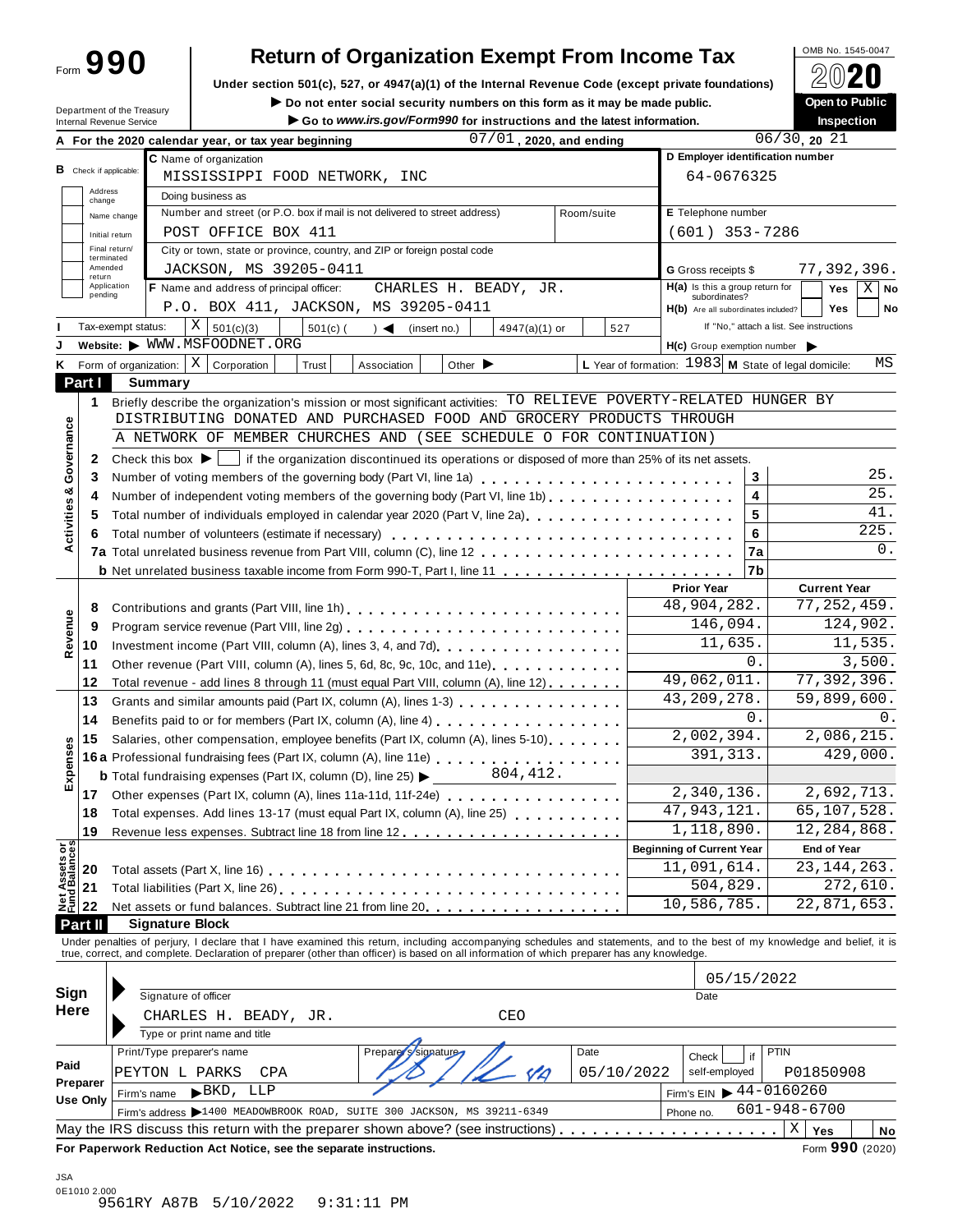|            | Form 990 (2020)                                                                                                                                                                                                                                                                                                                                                                                    | Page 2   |
|------------|----------------------------------------------------------------------------------------------------------------------------------------------------------------------------------------------------------------------------------------------------------------------------------------------------------------------------------------------------------------------------------------------------|----------|
|            | Part III<br><b>Statement of Program Service Accomplishments</b>                                                                                                                                                                                                                                                                                                                                    |          |
|            |                                                                                                                                                                                                                                                                                                                                                                                                    |          |
| 1.         | Briefly describe the organization's mission:                                                                                                                                                                                                                                                                                                                                                       |          |
|            | TO RELIEVE POVERTY-RELATED HUNGER BY DISTRIBUTING DONATED AND                                                                                                                                                                                                                                                                                                                                      |          |
|            | PURCHASED FOOD AND GROCERY PRODUCTS THROUGH A NETWORK OF MEMBER                                                                                                                                                                                                                                                                                                                                    |          |
|            | CHURCHES AND NONPROFIT ORGANIZATIONS; TO PROVIDE NUTRITION EDUCATION                                                                                                                                                                                                                                                                                                                               |          |
|            | TO THE NEEDY; AND TO EMPHASIZE ADVOCACY AND RELATED NEEDS.                                                                                                                                                                                                                                                                                                                                         |          |
|            | 2 Did the organization undertake any significant program services during the year which were not listed on the<br>Yes                                                                                                                                                                                                                                                                              | $X$ No   |
| 3          | If "Yes," describe these new services on Schedule O.<br>Did the organization cease conducting, or make significant changes in how it conducts, any program<br><b>Yes</b>                                                                                                                                                                                                                           | $ X $ No |
| 4          | If "Yes," describe these changes on Schedule O.<br>Describe the organization's program service accomplishments for each of its three largest program services, as measured by<br>expenses. Section $501(c)(3)$ and $501(c)(4)$ organizations are required to report the amount of grants and allocations to others,<br>the total expenses, and revenue, if any, for each program service reported. |          |
|            | 4a (Code:<br>63,726,836. including grants of \$ 59,899,600. ) (Revenue \$<br>) (Expenses \$<br>$124,902.$ )<br>MISSISSIPPI FOOD NETWORK (MFN) PROVIDES FOOD TO AS MANY AS 150,000                                                                                                                                                                                                                  |          |
|            | HUNGRY MISSISSIPPIANS EACH MONTH. MFN ALSO OFFERS CHILD FEEDING                                                                                                                                                                                                                                                                                                                                    |          |
|            | PROGRAMS AND SENIOR FOOD BOX PROGRAMS. THE ORGANIZATION BEGAN THE                                                                                                                                                                                                                                                                                                                                  |          |
|            | SNAP OUTREACH PROGRAM TO ASSIST THE CLIENTS OF MEMBER AGENCIES IN                                                                                                                                                                                                                                                                                                                                  |          |
|            | PROVIDING FAMILIES WITH INFORMATION AND GUIDANCE TO HELP THEM                                                                                                                                                                                                                                                                                                                                      |          |
|            | RECEIVE BENEFITS THROUGH THE PROGRAMS.                                                                                                                                                                                                                                                                                                                                                             |          |
|            |                                                                                                                                                                                                                                                                                                                                                                                                    |          |
|            | including grants of \$ (Revenue \$)<br>$($ Expenses $\$$<br>4b (Code:                                                                                                                                                                                                                                                                                                                              |          |
|            | ) (Expenses \$<br>including grants of \$<br>4c (Code:<br>) (Revenue \$                                                                                                                                                                                                                                                                                                                             |          |
|            |                                                                                                                                                                                                                                                                                                                                                                                                    |          |
|            |                                                                                                                                                                                                                                                                                                                                                                                                    |          |
|            | 4d Other program services (Describe on Schedule O.)                                                                                                                                                                                                                                                                                                                                                |          |
|            | (Expenses \$<br>) (Revenue \$<br>including grants of \$                                                                                                                                                                                                                                                                                                                                            |          |
|            | 63,726,836.<br>4e Total program service expenses >                                                                                                                                                                                                                                                                                                                                                 |          |
| <b>JSA</b> | Form 990 (2020)<br>0E1020 1.000<br>9561RY A87B 5/10/2022<br>$9:31:11$ PM                                                                                                                                                                                                                                                                                                                           |          |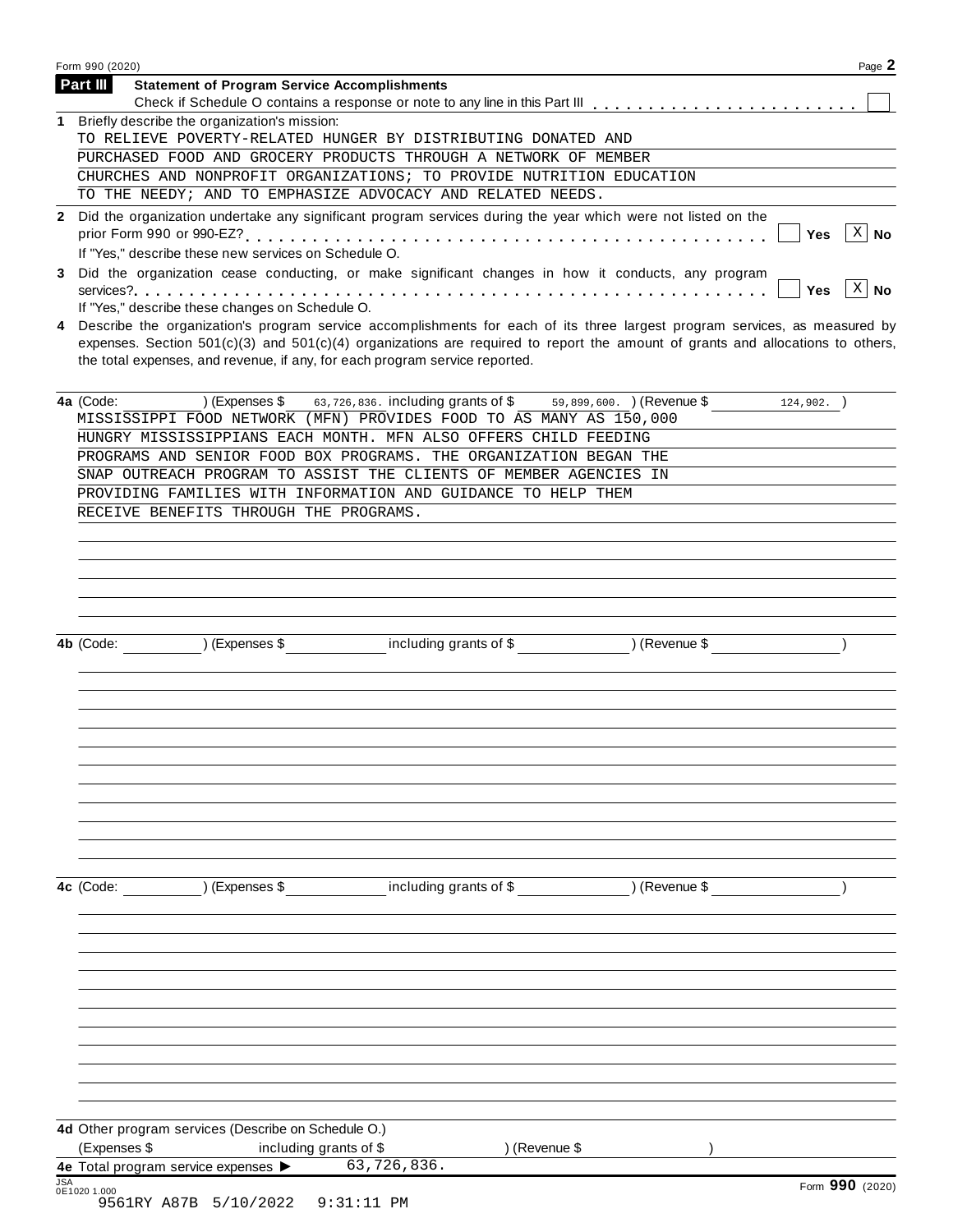| Part IV      | <b>Checklist of Required Schedules</b>                                                                                  |                 |             |    |
|--------------|-------------------------------------------------------------------------------------------------------------------------|-----------------|-------------|----|
|              |                                                                                                                         |                 | Yes         | No |
| 1            | Is the organization described in section $501(c)(3)$ or $4947(a)(1)$ (other than a private foundation)? If "Yes,"       |                 |             |    |
|              |                                                                                                                         | 1               | Χ           |    |
| $\mathbf{2}$ | Is the organization required to complete Schedule B, Schedule of Contributors See instructions?                         | $\mathbf{2}$    | $\mathbf X$ |    |
| 3            | Did the organization engage in direct or indirect political campaign activities on behalf of or in opposition to        |                 |             |    |
|              | candidates for public office? If "Yes," complete Schedule C, Part I.                                                    | 3               |             | Χ  |
| 4            | Section 501(c)(3) organizations. Did the organization engage in lobbying activities, or have a section 501(h)           |                 |             |    |
|              |                                                                                                                         | 4               |             | X  |
| 5            | Is the organization a section $501(c)(4)$ , $501(c)(5)$ , or $501(c)(6)$ organization that receives membership dues,    |                 |             | Χ  |
|              | assessments, or similar amounts as defined in Revenue Procedure 98-19? If "Yes," complete Schedule C, Part III          | 5               |             |    |
| 6            | Did the organization maintain any donor advised funds or any similar funds or accounts for which donors                 |                 |             |    |
|              | have the right to provide advice on the distribution or investment of amounts in such funds or accounts? If             |                 |             | X  |
|              |                                                                                                                         | 6               |             |    |
| 7            | Did the organization receive or hold a conservation easement, including easements to preserve open space,               |                 |             | Χ  |
|              | the environment, historic land areas, or historic structures? If "Yes," complete Schedule D, Part II.                   | $\overline{7}$  |             |    |
| 8            | Did the organization maintain collections of works of art, historical treasures, or other similar assets? If "Yes,"     |                 |             | Χ  |
|              | Did the organization report an amount in Part X, line 21, for escrow or custodial account liability, serve as a         | 8               |             |    |
| 9            | custodian for amounts not listed in Part X; or provide credit counseling, debt management, credit repair, or            |                 |             |    |
|              |                                                                                                                         | 9               |             | X  |
| 10           | Did the organization, directly or through a related organization, hold assets in donor-restricted endowments            |                 |             |    |
|              |                                                                                                                         | 10              |             | Χ  |
| 11           | If the organization's answer to any of the following questions is "Yes," then complete Schedule D, Parts VI,            |                 |             |    |
|              | VII, VIII, IX, or X as applicable.                                                                                      |                 |             |    |
|              | a Did the organization report an amount for land, buildings, and equipment in Part X, line 10? If "Yes,"                |                 |             |    |
|              |                                                                                                                         | 11a             | Χ           |    |
|              | <b>b</b> Did the organization report an amount for investments-other securities in Part X, line 12, that is 5% or more  |                 |             |    |
|              | of its total assets reported in Part X, line 16? If "Yes," complete Schedule D, Part VII                                | 11 <sub>b</sub> |             | Χ  |
|              | c Did the organization report an amount for investments-program related in Part X, line 13, that is 5% or more          |                 |             |    |
|              | of its total assets reported in Part X, line 16? If "Yes," complete Schedule D, Part VIII                               | 11c             |             | Χ  |
|              | d Did the organization report an amount for other assets in Part X, line 15, that is 5% or more of its total assets     |                 |             |    |
|              | reported in Part X, line 16? If "Yes," complete Schedule D, Part IX.                                                    | 11d             |             | Χ  |
|              | e Did the organization report an amount for other liabilities in Part X, line 25? If "Yes," complete Schedule D, Part X | 11e             |             | Χ  |
| f            | Did the organization's separate or consolidated financial statements for the tax year include a footnote that addresses |                 |             |    |
|              | the organization's liability for uncertain tax positions under FIN 48 (ASC 740)? If "Yes," complete Schedule D, Part X  | 11f             |             | Χ  |
|              | 12a Did the organization obtain separate, independent audited financial statements for the tax year? If "Yes," complete |                 |             |    |
|              |                                                                                                                         | 12a             | Χ           |    |
|              | <b>b</b> Was the organization included in consolidated, independent audited financial statements for the tax year? If   |                 |             |    |
|              | "Yes," and if the organization answered "No" to line 12a, then completing Schedule D, Parts XI and XII is optional      | 12 <sub>b</sub> |             | Χ  |
| 13           | Is the organization a school described in section $170(b)(1)(A)(ii)$ ? If "Yes," complete Schedule E.                   | 13              |             | Χ  |
|              | 14a Did the organization maintain an office, employees, or agents outside of the United States?.                        | 14a             |             | Χ  |
|              | <b>b</b> Did the organization have aggregate revenues or expenses of more than \$10,000 from grantmaking,               |                 |             |    |
|              | fundraising, business, investment, and program service activities outside the United States, or aggregate               |                 |             |    |
|              | foreign investments valued at \$100,000 or more? If "Yes," complete Schedule F, Parts I and IV                          | 14b             |             | Χ  |
| 15           | Did the organization report on Part IX, column (A), line 3, more than \$5,000 of grants or other assistance to or       |                 |             |    |
|              |                                                                                                                         | 15              |             | Χ  |
| 16           | Did the organization report on Part IX, column (A), line 3, more than \$5,000 of aggregate grants or other              |                 |             |    |
|              | assistance to or for foreign individuals? If "Yes," complete Schedule F, Parts III and IV                               | 16              |             | Χ  |
| 17           | Did the organization report a total of more than \$15,000 of expenses for professional fundraising services on          |                 |             |    |
|              | Part IX, column (A), lines 6 and 11e? If "Yes," complete Schedule G, Part I See instructions                            | 17              | Χ           |    |
| 18           | Did the organization report more than \$15,000 total of fundraising event gross income and contributions on             |                 |             |    |
|              |                                                                                                                         | 18              |             | Χ  |
| 19           | Did the organization report more than \$15,000 of gross income from gaming activities on Part VIII, line 9a?            |                 |             |    |
|              |                                                                                                                         | 19              |             | Χ  |
|              | 20a Did the organization operate one or more hospital facilities? If "Yes," complete Schedule H                         | 20a             |             | Χ  |
|              | <b>b</b> If "Yes" to line 20a, did the organization attach a copy of its audited financial statements to this return?   | 20 <sub>b</sub> |             |    |
|              |                                                                                                                         |                 |             |    |
| 21           | Did the organization report more than \$5,000 of grants or other assistance to any domestic organization or             |                 |             |    |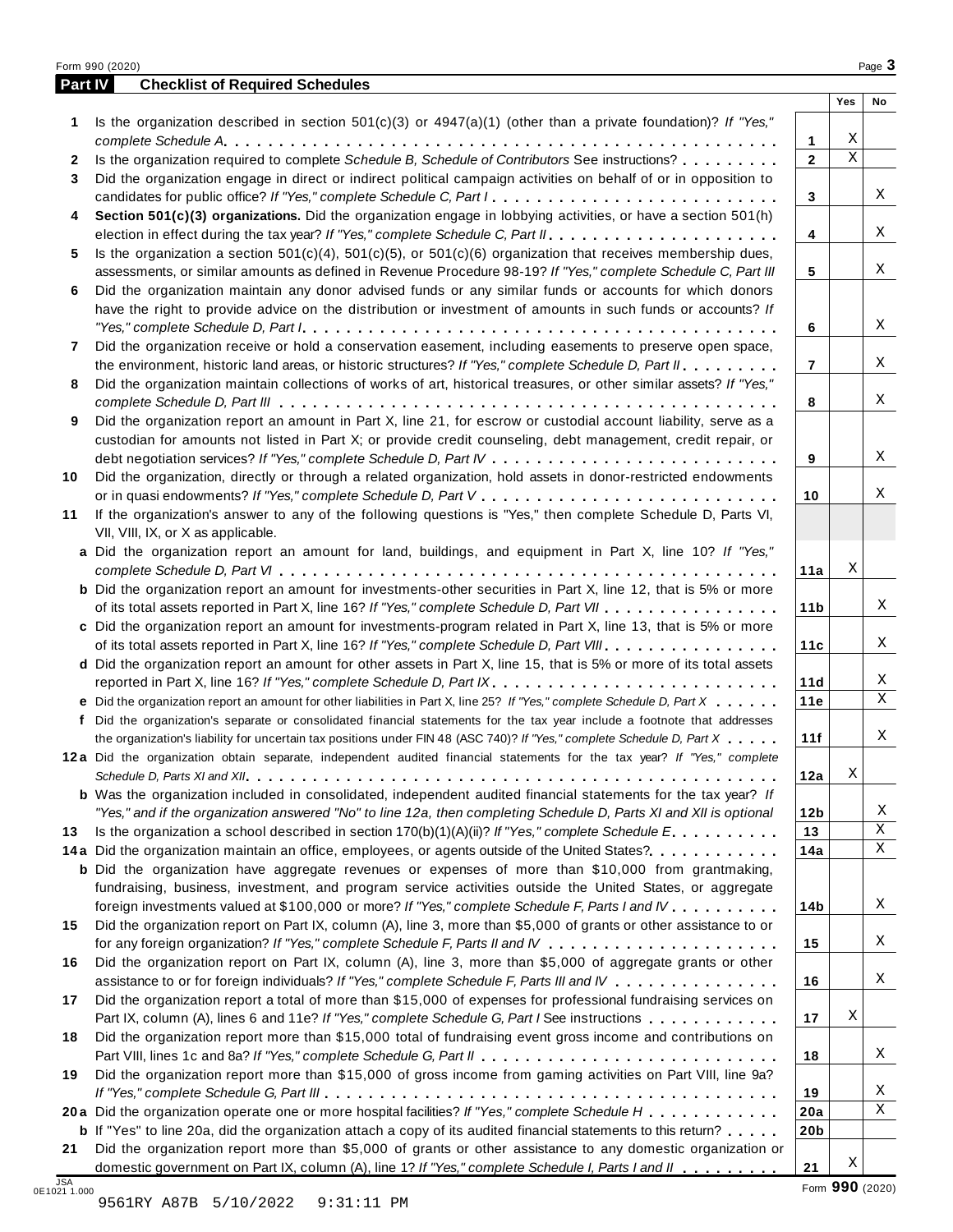|--|--|

| <b>Part IV</b>      | <b>Checklist of Required Schedules (continued)</b>                                                                                                                         |                 |                 |        |
|---------------------|----------------------------------------------------------------------------------------------------------------------------------------------------------------------------|-----------------|-----------------|--------|
|                     |                                                                                                                                                                            |                 | Yes             | No     |
| 22                  | Did the organization report more than \$5,000 of grants or other assistance to or for domestic individuals on                                                              |                 |                 |        |
|                     | Part IX, column (A), line 2? If "Yes," complete Schedule I, Parts I and III                                                                                                | 22              |                 | Χ      |
| 23                  | Did the organization answer "Yes" to Part VII, Section A, line 3, 4, or 5 about compensation of the                                                                        |                 |                 |        |
|                     | organization's current and former officers, directors, trustees, key employees, and highest compensated                                                                    |                 |                 | X      |
|                     |                                                                                                                                                                            | 23              |                 |        |
|                     | 24a Did the organization have a tax-exempt bond issue with an outstanding principal amount of more than                                                                    |                 |                 |        |
|                     | \$100,000 as of the last day of the year, that was issued after December 31, 2002? If "Yes," answer lines 24b                                                              |                 |                 | Χ      |
|                     | through 24d and complete Schedule K. If "No," go to line 25a<br><b>b</b> Did the organization invest any proceeds of tax-exempt bonds beyond a temporary period exception? | 24a             |                 |        |
|                     | c Did the organization maintain an escrow account other than a refunding escrow at any time during the year                                                                | 24b             |                 |        |
|                     |                                                                                                                                                                            | 24c             |                 |        |
|                     | d Did the organization act as an "on behalf of" issuer for bonds outstanding at any time during the year?                                                                  | 24d             |                 |        |
|                     | 25a Section 501(c)(3), 501(c)(4), and 501(c)(29) organizations. Did the organization engage in an excess benefit                                                           |                 |                 |        |
|                     | transaction with a disqualified person during the year? If "Yes," complete Schedule L, Part I.                                                                             | 25a             |                 | X      |
|                     | <b>b</b> Is the organization aware that it engaged in an excess benefit transaction with a disqualified person in a prior                                                  |                 |                 |        |
|                     | year, and that the transaction has not been reported on any of the organization's prior Forms 990 or 990-EZ?                                                               |                 |                 |        |
|                     |                                                                                                                                                                            | 25b             |                 | X      |
| 26                  | Did the organization report any amount on Part X, line 5 or 22, for receivables from or payables to any current                                                            |                 |                 |        |
|                     | or former officer, director, trustee, key employee, creator or founder, substantial contributor, or 35%                                                                    |                 |                 |        |
|                     | controlled entity or family member of any of these persons? If "Yes," complete Schedule L, Part II.                                                                        | 26              |                 | X      |
| 27                  | Did the organization provide a grant or other assistance to any current or former officer, director, trustee, key                                                          |                 |                 |        |
|                     | employee, creator or founder, substantial contributor or employee thereof, a grant selection committee                                                                     |                 |                 |        |
|                     | member, or to a 35% controlled entity (including an employee thereof) or family member of any of these                                                                     |                 |                 |        |
|                     |                                                                                                                                                                            | 27              |                 | Χ      |
| 28                  | Was the organization a party to a business transaction with one of the following parties (see Schedule L,                                                                  |                 |                 |        |
|                     | Part IV instructions, for applicable filing thresholds, conditions, and exceptions):                                                                                       |                 |                 |        |
|                     | a A current or former officer, director, trustee, key employee, creator or founder, or substantial contributor? If                                                         |                 |                 |        |
|                     |                                                                                                                                                                            | 28a             |                 | X      |
|                     | <b>b</b> A family member of any individual described in line 28a? If "Yes," complete Schedule L, Part IV.                                                                  | 28 <sub>b</sub> |                 | X      |
|                     | c A 35% controlled entity of one or more individuals and/or organizations described in lines 28a or 28b? If                                                                |                 |                 |        |
|                     |                                                                                                                                                                            | 28c             |                 | X      |
| 29                  | Did the organization receive more than \$25,000 in non-cash contributions? If "Yes," complete Schedule M                                                                   | 29              | X               |        |
| 30                  | Did the organization receive contributions of art, historical treasures, or other similar assets, or qualified                                                             |                 |                 |        |
|                     |                                                                                                                                                                            | 30              |                 | X      |
| 31                  | Did the organization liquidate, terminate, or dissolve and cease operations? If "Yes," complete Schedule N, Part I                                                         | 31              |                 | X      |
| 32                  | Did the organization sell, exchange, dispose of, or transfer more than 25% of its net assets? If "Yes,"                                                                    |                 |                 |        |
|                     |                                                                                                                                                                            | 32              |                 | Χ      |
| 33                  | Did the organization own 100% of an entity disregarded as separate from the organization under Regulations                                                                 |                 |                 |        |
|                     | sections 301.7701-2 and 301.7701-3? If "Yes," complete Schedule R, Part $l_1, \ldots, l_l, l_l, \ldots, l_l, l_l, l_l, l_l$                                                | 33              |                 | X      |
| 34                  | Was the organization related to any tax-exempt or taxable entity? If "Yes," complete Schedule R, Part II, III,                                                             |                 |                 |        |
|                     | 35a Did the organization have a controlled entity within the meaning of section 512(b)(13)?                                                                                | 34              |                 | X<br>X |
|                     | <b>b</b> If "Yes" to line 35a, did the organization receive any payment from or engage in any transaction with a                                                           | 35a             |                 |        |
|                     | controlled entity within the meaning of section 512(b)(13)? If "Yes," complete Schedule R, Part V, line 2                                                                  | 35 <sub>b</sub> |                 |        |
| 36                  | Section 501(c)(3) organizations. Did the organization make any transfers to an exempt non-charitable                                                                       |                 |                 |        |
|                     | related organization? If "Yes," complete Schedule R, Part V, line 2.                                                                                                       | 36              |                 | Χ      |
| 37                  | Did the organization conduct more than 5% of its activities through an entity that is not a related organization                                                           |                 |                 |        |
|                     | and that is treated as a partnership for federal income tax purposes? If "Yes," complete Schedule R, Part VI                                                               | 37              |                 | Χ      |
| 38                  | Did the organization complete Schedule O and provide explanations in Schedule O for Part VI, lines 11b and                                                                 |                 |                 |        |
|                     | 19? Note: All Form 990 filers are required to complete Schedule O.                                                                                                         | 38              | Χ               |        |
| <b>Part V</b>       | <b>Statements Regarding Other IRS Filings and Tax Compliance</b>                                                                                                           |                 |                 |        |
|                     | Check if Schedule O contains a response or note to any line in this Part V                                                                                                 |                 |                 |        |
|                     |                                                                                                                                                                            |                 | Yes             | No     |
|                     | 21<br>1a Enter the number reported in Box 3 of Form 1096. Enter -0- if not applicable<br>1a                                                                                |                 |                 |        |
|                     | 0.<br><b>b</b> Enter the number of Forms W-2G included in line 1a. Enter -0- if not applicable<br>1b                                                                       |                 |                 |        |
|                     | c Did the organization comply with backup withholding rules for reportable payments to vendors and                                                                         |                 |                 |        |
|                     |                                                                                                                                                                            | 1с              |                 |        |
| JSA<br>0E1030 1.000 |                                                                                                                                                                            |                 | Form 990 (2020) |        |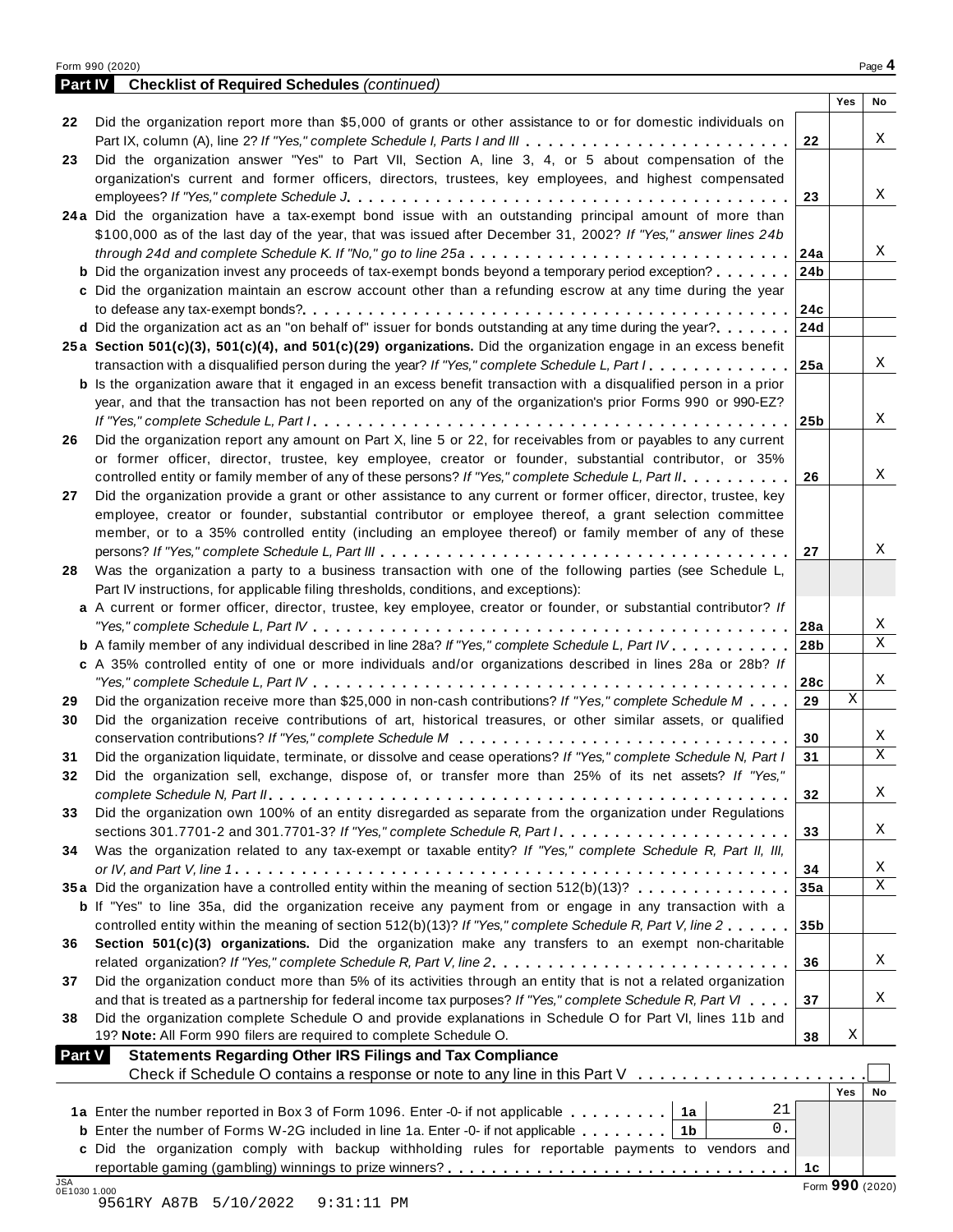|        | Form 990 (2020)                                                                                                                      |     |     | Page 5 |
|--------|--------------------------------------------------------------------------------------------------------------------------------------|-----|-----|--------|
| Part V | Statements Regarding Other IRS Filings and Tax Compliance (continued)                                                                |     |     |        |
|        |                                                                                                                                      |     | Yes | No     |
|        | 2a Enter the number of employees reported on Form W-3, Transmittal of Wage and Tax                                                   |     |     |        |
|        | 41<br>Statements, filed for the calendar year ending with or within the year covered by this return. $2a$                            |     |     |        |
|        | <b>b</b> If at least one is reported on line 2a, did the organization file all required federal employment tax returns?              | 2b  | Χ   |        |
|        | <b>Note:</b> If the sum of lines 1a and 2a is greater than 250, you may be required to e-file (see instructions).                    |     |     |        |
|        | 3a Did the organization have unrelated business gross income of \$1,000 or more during the year?                                     | 3a  |     | Χ      |
|        | <b>b</b> If "Yes," has it filed a Form 990-T for this year? If "No" to line 3b, provide an explanation on Schedule O                 | 3b  |     |        |
|        | 4a At any time during the calendar year, did the organization have an interest in, or a signature or other authority over,           |     |     |        |
|        | a financial account in a foreign country (such as a bank account, securities account, or other financial account)?                   | 4a  |     | Χ      |
|        | <b>b</b> If "Yes," enter the name of the foreign country $\blacktriangleright$                                                       |     |     |        |
|        | See instructions for filing requirements for FinCEN Form 114, Report of Foreign Bank and Financial Accounts (FBAR).                  |     |     |        |
|        | 5a Was the organization a party to a prohibited tax shelter transaction at any time during the tax year?                             | 5a  |     | Χ      |
|        | <b>b</b> Did any taxable party notify the organization that it was or is a party to a prohibited tax shelter transaction?            | 5b  |     | Χ      |
|        | c If "Yes" to line 5a or 5b, did the organization file Form 8886-T?                                                                  | 5c  |     |        |
|        | 6a Does the organization have annual gross receipts that are normally greater than \$100,000, and did the                            |     |     |        |
|        | organization solicit any contributions that were not tax deductible as charitable contributions?                                     | 6a  |     | Χ      |
|        | <b>b</b> If "Yes," did the organization include with every solicitation an express statement that such contributions or              |     |     |        |
|        |                                                                                                                                      | 6b  |     |        |
|        |                                                                                                                                      |     |     |        |
| 7      | Organizations that may receive deductible contributions under section 170(c).                                                        |     |     |        |
|        | a Did the organization receive a payment in excess of \$75 made partly as a contribution and partly for goods                        | 7а  |     | Χ      |
|        |                                                                                                                                      | 7b  |     |        |
|        | <b>b</b> If "Yes," did the organization notify the donor of the value of the goods or services provided?                             |     |     |        |
|        | c Did the organization sell, exchange, or otherwise dispose of tangible personal property for which it was                           |     |     | Χ      |
|        |                                                                                                                                      | 7с  |     |        |
|        | 7d<br>d If "Yes," indicate the number of Forms 8282 filed during the year                                                            |     |     |        |
|        | e Did the organization receive any funds, directly or indirectly, to pay premiums on a personal benefit contract?                    | 7е  |     | Χ      |
|        | f Did the organization, during the year, pay premiums, directly or indirectly, on a personal benefit contract?                       | 7f  |     | Χ      |
|        | g If the organization received a contribution of qualified intellectual property, did the organization file Form 8899 as required?   | 7g  |     |        |
|        | h If the organization received a contribution of cars, boats, airplanes, or other vehicles, did the organization file a Form 1098-C? | 7h  |     |        |
| 8      | Sponsoring organizations maintaining donor advised funds. Did a donor advised fund maintained by the                                 |     |     |        |
|        | sponsoring organization have excess business holdings at any time during the year?                                                   | 8   |     |        |
| 9      | Sponsoring organizations maintaining donor advised funds.                                                                            |     |     |        |
|        | a Did the sponsoring organization make any taxable distributions under section 4966?                                                 | 9а  |     |        |
|        | <b>b</b> Did the sponsoring organization make a distribution to a donor, donor advisor, or related person?                           | 9b  |     |        |
|        | 10 Section 501(c)(7) organizations. Enter:                                                                                           |     |     |        |
|        | 10a <br>a Initiation fees and capital contributions included on Part VIII, line 12                                                   |     |     |        |
|        | 10b<br><b>b</b> Gross receipts, included on Form 990, Part VIII, line 12, for public use of club facilities                          |     |     |        |
| 11     | Section 501(c)(12) organizations. Enter:                                                                                             |     |     |        |
|        | 11a                                                                                                                                  |     |     |        |
|        | b Gross income from other sources (Do not net amounts due or paid to other sources                                                   |     |     |        |
|        | 11b                                                                                                                                  |     |     |        |
|        | 12a Section 4947(a)(1) non-exempt charitable trusts. Is the organization filing Form 990 in lieu of Form 1041?                       | 12a |     |        |
|        | 12b<br><b>b</b> If "Yes," enter the amount of tax-exempt interest received or accrued during the year                                |     |     |        |
| 13.    | Section 501(c)(29) qualified nonprofit health insurance issuers.                                                                     |     |     |        |
|        |                                                                                                                                      | 13а |     |        |
|        | a Is the organization licensed to issue qualified health plans in more than one state?                                               |     |     |        |
|        | Note: See the instructions for additional information the organization must report on Schedule O.                                    |     |     |        |
|        | <b>b</b> Enter the amount of reserves the organization is required to maintain by the states in which<br>13b                         |     |     |        |
|        | the organization is licensed to issue qualified health plans $\ldots \ldots \ldots \ldots \ldots \ldots \ldots$                      |     |     |        |
|        | 13c                                                                                                                                  |     |     | Χ      |
|        | 14a Did the organization receive any payments for indoor tanning services during the tax year?                                       | 14a |     |        |
|        | <b>b</b> If "Yes," has it filed a Form 720 to report these payments? If "No," provide an explanation on Schedule O                   | 14b |     |        |
| 15     | Is the organization subject to the section 4960 tax on payment(s) of more than \$1,000,000 in remuneration or                        |     |     |        |
|        |                                                                                                                                      | 15  |     | Χ      |
|        | If "Yes," see instructions and file Form 4720, Schedule N.                                                                           |     |     |        |
| 16     | Is the organization an educational institution subject to the section 4968 excise tax on net investment income?                      | 16  |     | Χ      |
|        | If "Yes," complete Form 4720, Schedule O.                                                                                            |     |     |        |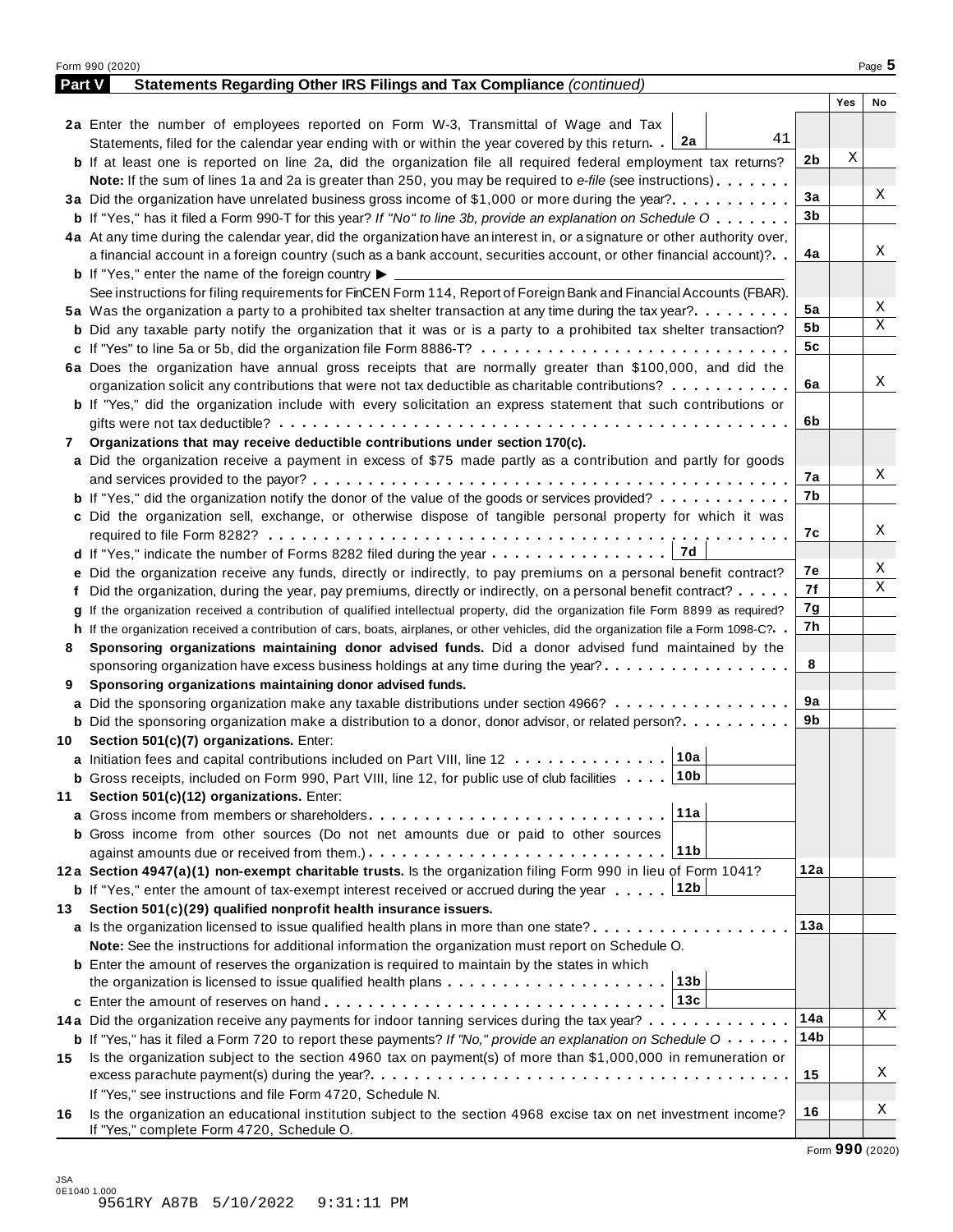|         | Form 990 (2020)                                                                                                                                                                                                         |                 |        | Page $6$ |  |  |  |  |  |
|---------|-------------------------------------------------------------------------------------------------------------------------------------------------------------------------------------------------------------------------|-----------------|--------|----------|--|--|--|--|--|
| Part VI | Governance, Management, and Disclosure For each "Yes" response to lines 2 through 7b below, and for a "No"                                                                                                              |                 |        |          |  |  |  |  |  |
|         | response to line 8a, 8b, or 10b below, describe the circumstances, processes, or changes on Schedule O. See instructions.                                                                                               |                 |        |          |  |  |  |  |  |
|         |                                                                                                                                                                                                                         |                 |        | Χ        |  |  |  |  |  |
|         | <b>Section A. Governing Body and Management</b>                                                                                                                                                                         |                 | Yes    | No       |  |  |  |  |  |
|         | 25                                                                                                                                                                                                                      |                 |        |          |  |  |  |  |  |
|         | 1a<br>1a Enter the number of voting members of the governing body at the end of the tax year<br>If there are material differences in voting rights among members of the governing body, or                              |                 |        |          |  |  |  |  |  |
|         | if the governing body delegated broad authority to an executive committee or similar                                                                                                                                    |                 |        |          |  |  |  |  |  |
|         | committee, explain on Schedule O.<br>25<br>1b                                                                                                                                                                           |                 |        |          |  |  |  |  |  |
| b       | Enter the number of voting members included on line 1a, above, who are independent                                                                                                                                      |                 |        |          |  |  |  |  |  |
| 2       | Did any officer, director, trustee, or key employee have a family relationship or a business relationship with<br>2                                                                                                     |                 |        |          |  |  |  |  |  |
| 3       | Did the organization delegate control over management duties customarily performed by or under the direct                                                                                                               |                 |        |          |  |  |  |  |  |
|         | supervision of officers, directors, trustees, or key employees to a management company or other person?                                                                                                                 | 3               |        | Χ        |  |  |  |  |  |
| 4       | Did the organization make any significant changes to its governing documents since the prior Form 990 was filed?                                                                                                        | 4               |        | Χ        |  |  |  |  |  |
| 5       | Did the organization become aware during the year of a significant diversion of the organization's assets?                                                                                                              | 5               |        | Χ        |  |  |  |  |  |
| 6       |                                                                                                                                                                                                                         | 6               | Χ      |          |  |  |  |  |  |
| 7a      | Did the organization have members, stockholders, or other persons who had the power to elect or appoint                                                                                                                 |                 |        |          |  |  |  |  |  |
|         |                                                                                                                                                                                                                         | 7a              | X      |          |  |  |  |  |  |
| b       | Are any governance decisions of the organization reserved to (or subject to approval by) members,                                                                                                                       |                 |        |          |  |  |  |  |  |
|         |                                                                                                                                                                                                                         | 7b              |        | Χ        |  |  |  |  |  |
| 8       | Did the organization contemporaneously document the meetings held or written actions undertaken during                                                                                                                  |                 |        |          |  |  |  |  |  |
|         | the year by the following:                                                                                                                                                                                              |                 |        |          |  |  |  |  |  |
| a       |                                                                                                                                                                                                                         | 8a              | X      |          |  |  |  |  |  |
| b       |                                                                                                                                                                                                                         | 8b              | Χ      |          |  |  |  |  |  |
| 9       | Is there any officer, director, trustee, or key employee listed in Part VII, Section A, who cannot be reached at<br>the organization's mailing address? If "Yes," provide the names and addresses on Schedule O.        | 9               |        | Χ        |  |  |  |  |  |
|         | Section B. Policies (This Section B requests information about policies not required by the Internal Revenue Code.)                                                                                                     |                 |        |          |  |  |  |  |  |
|         |                                                                                                                                                                                                                         |                 | Yes    | No       |  |  |  |  |  |
|         | 10a Did the organization have local chapters, branches, or affiliates?                                                                                                                                                  | 10a             | Χ      |          |  |  |  |  |  |
| b       | If "Yes," did the organization have written policies and procedures governing the activities of such chapters,                                                                                                          |                 |        |          |  |  |  |  |  |
|         | affiliates, and branches to ensure their operations are consistent with the organization's exempt purposes?                                                                                                             | 10 <sub>b</sub> | X      |          |  |  |  |  |  |
| 11 a    | Has the organization provided a complete copy of this Form 990 to all members of its governing body before filing the form?                                                                                             | 11a             | х      |          |  |  |  |  |  |
| b       | Describe in Schedule O the process, if any, used by the organization to review this Form 990.                                                                                                                           |                 |        |          |  |  |  |  |  |
| 12a     | Did the organization have a written conflict of interest policy? If "No," go to line 13                                                                                                                                 | 12a             | X      |          |  |  |  |  |  |
| b       | Were officers, directors, or trustees, and key employees required to disclose annually interests that could give                                                                                                        |                 |        |          |  |  |  |  |  |
|         |                                                                                                                                                                                                                         | 12 <sub>b</sub> | X      |          |  |  |  |  |  |
| c       | Did the organization regularly and consistently monitor and enforce compliance with the policy? If "Yes,                                                                                                                |                 |        |          |  |  |  |  |  |
|         |                                                                                                                                                                                                                         | 12c             | X<br>х |          |  |  |  |  |  |
| 13      | Did the organization have a written whistleblower policy?                                                                                                                                                               | 13<br>14        | х      |          |  |  |  |  |  |
| 14      | Did the organization have a written document retention and destruction policy?                                                                                                                                          |                 |        |          |  |  |  |  |  |
| 15      | Did the process for determining compensation of the following persons include a review and approval by                                                                                                                  |                 |        |          |  |  |  |  |  |
|         | independent persons, comparability data, and contemporaneous substantiation of the deliberation and decision?                                                                                                           | 15a             | X      |          |  |  |  |  |  |
| b       | The organization's CEO, Executive Director, or top management official                                                                                                                                                  | 15b             | х      |          |  |  |  |  |  |
|         | If "Yes" to line 15a or 15b, describe the process in Schedule O (see instructions).                                                                                                                                     |                 |        |          |  |  |  |  |  |
|         | 16a Did the organization invest in, contribute assets to, or participate in a joint venture or similar arrangement                                                                                                      |                 |        |          |  |  |  |  |  |
|         |                                                                                                                                                                                                                         | 16a             |        | Χ        |  |  |  |  |  |
|         | <b>b</b> If "Yes," did the organization follow a written policy or procedure requiring the organization to evaluate its                                                                                                 |                 |        |          |  |  |  |  |  |
|         | participation in joint venture arrangements under applicable federal tax law, and take steps to safeguard the                                                                                                           |                 |        |          |  |  |  |  |  |
|         |                                                                                                                                                                                                                         | 16 <sub>b</sub> |        |          |  |  |  |  |  |
|         | <b>Section C. Disclosure</b>                                                                                                                                                                                            |                 |        |          |  |  |  |  |  |
| 17      | List the states with which a copy of this Form 990 is required to be filed $\blacktriangleright \frac{\text{MS}}{\text{}}$ .                                                                                            |                 |        |          |  |  |  |  |  |
| 18      | Section 6104 requires an organization to make its Forms 1023 (1024 or 1024-A, if applicable), 990, and 990-T (Section 501(c)                                                                                            |                 |        |          |  |  |  |  |  |
|         | (3)s only) available for public inspection. Indicate how you made these available. Check all that apply.<br>Χ<br>$\vert$ X $\vert$<br>Own website<br>Another's website<br>Upon request<br>Other (explain on Schedule O) |                 |        |          |  |  |  |  |  |
|         |                                                                                                                                                                                                                         |                 |        |          |  |  |  |  |  |
| 19      | Describe on Schedule O whether (and if so, how) the organization made its governing documents, conflict of interest policy,<br>and financial statements available to the public during the tax year.                    |                 |        |          |  |  |  |  |  |
| 20      |                                                                                                                                                                                                                         |                 |        |          |  |  |  |  |  |
|         | State the name, address, and telephone number of the person who possesses the organization's books and records<br>CHARLES H. BEADY, JR. P.O. BOX 411 JACKSON, MS 39205-0411 601-353-7286                                |                 |        |          |  |  |  |  |  |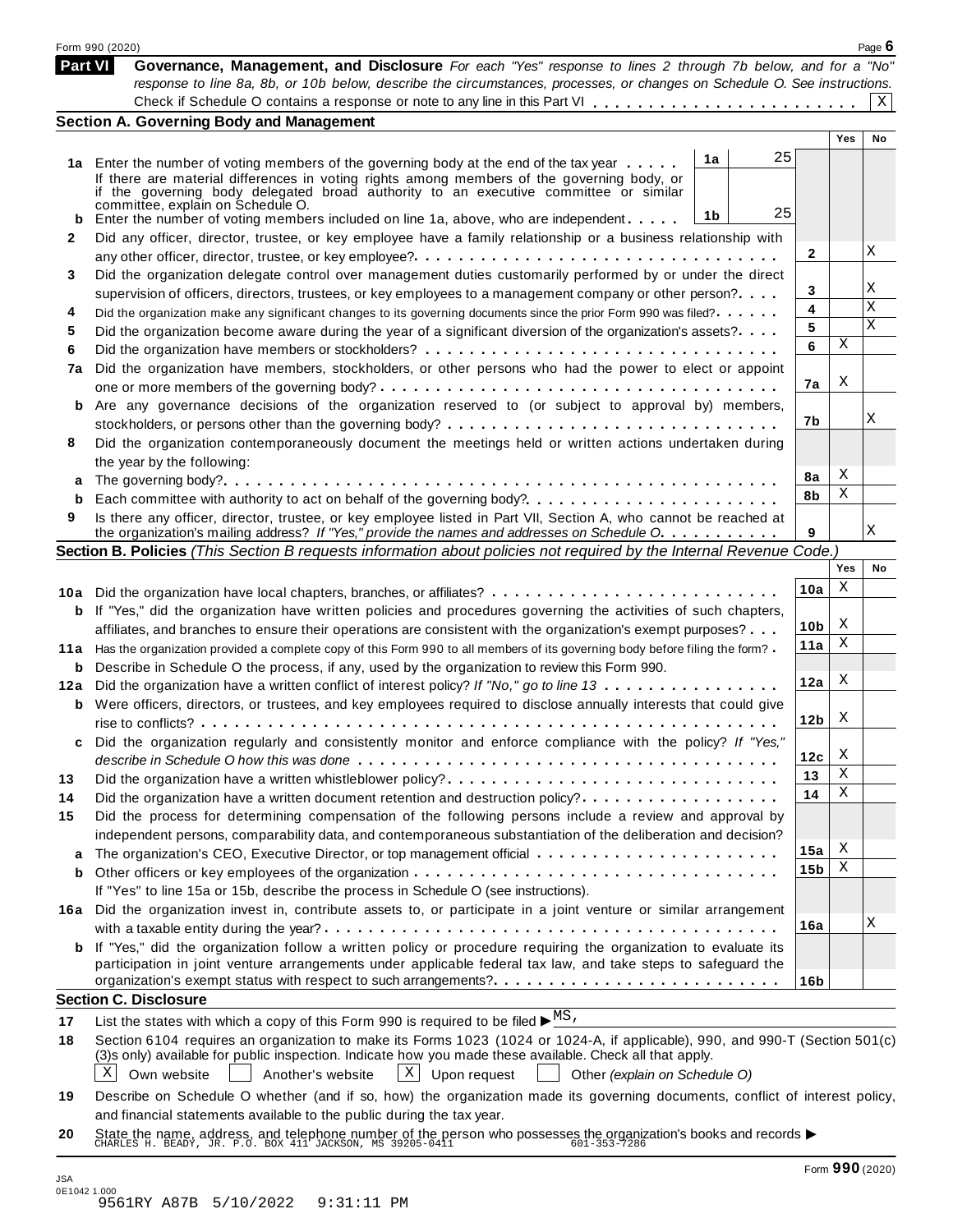**Compensation of Officers, Directors, Trustees, Key Employees, Highest Compensated Employees, and Part VII Independent Contractors**

Check if Schedule O contains a response or note to any line in this Part VII  $\cdots \cdots \cdots \cdots \cdots \cdots \cdots \cdots \cdots$ 

**Section A. Officers, Directors, Trustees, Key Employees, and Highest Compensated Employees**

**1a** Complete this table for all persons required to be listed. Report compensation for the calendar year ending with or within the organization's tax year.

anization's lax year.<br>● List all of the organization's **current** officers, directors, trustees (whether individuals or organizations), regardless of amount of<br>nnensation Enter -0- in columns (D) (E) and (E) if no compensa compensation. Enter -0- in columns (D), (E), and (F) if no compensation was paid.

• List all of the organization's current key employees, if any. See instructions for definition of "key employee."

■ List all of the organization's current key employees, if any. See instructions for definition of "key employee."<br>■ List the organization's five current highest compensated employees (other than an officer, director, tru who received reportable compensation (Box 5 of Form W-2 and/or Box 7 of Form 1099-MISC) of more than \$100,000 from the organization and any related organizations.

organization and any related organizations.<br>• List all of the organization's **former** officers, key employees, and highest compensated employees who received more than<br>\$1.00.000 of reportable componention from the erganiza \$100,000 of reportable compensation from the organization and any related organizations.

% List all of the organization's **former directors or trustees** that received, in the capacity as a former director or trustee of the organization, more than \$10,000 of reportable compensation from the organization and any related organizations. See instructions for the order in which to list the persons above.

Check this box if neither the organization nor any related organization compensated any current officer, director, or trustee.

|                           |                                                                |                                                                  |                       |         | (C)          |                                 |        |                          |                               |                                           |
|---------------------------|----------------------------------------------------------------|------------------------------------------------------------------|-----------------------|---------|--------------|---------------------------------|--------|--------------------------|-------------------------------|-------------------------------------------|
| (A)                       | (B)                                                            | Position                                                         |                       |         |              |                                 |        | (D)                      | (E)                           | (F)                                       |
| Name and title            | Average                                                        |                                                                  |                       |         |              | (do not check more than one     |        | Reportable               | Reportable                    | <b>Estimated amount</b>                   |
|                           | hours                                                          | box, unless person is both an<br>officer and a director/trustee) |                       |         |              |                                 |        | compensation             | compensation                  | of other                                  |
|                           | per week<br>(list any                                          |                                                                  |                       |         |              |                                 |        | from the<br>organization | from related<br>organizations | compensation<br>from the                  |
|                           | hours for<br>related<br>organizations<br>below<br>dotted line) | Individual trustee<br>or director                                | Institutional trustee | Officer | Key employee | Highest compensated<br>employee | Former | (W-2/1099-MISC)          | (W-2/1099-MISC)               | organization and<br>related organizations |
| (1) CHARLES H. BEADY, JR. | 40.00                                                          |                                                                  |                       |         |              |                                 |        |                          |                               |                                           |
| CHIEF EXECUTIVE OFFICER   | 0.                                                             |                                                                  |                       | Χ       |              |                                 |        | 118,963.                 | $0$ .                         | 26,530.                                   |
| (2) PAM CONFER            | 1.00                                                           |                                                                  |                       |         |              |                                 |        |                          |                               |                                           |
| <b>BOARD MEMBER</b>       | 0.                                                             | X                                                                |                       |         |              |                                 |        | 0                        | 0                             | $\mathsf 0$ .                             |
| (3) REMONICA MCBRIDE      | 1.00                                                           |                                                                  |                       |         |              |                                 |        |                          |                               |                                           |
| BOARD MEMBER              | 0.                                                             | $\mathbf X$                                                      |                       |         |              |                                 |        | 0                        | 0                             | $\mathsf 0$ .                             |
| (4) REBECCA TURNER        | 1.00                                                           |                                                                  |                       |         |              |                                 |        |                          |                               |                                           |
| IMMEDIATE PAST CHAIRMAN   | 0.                                                             | Χ                                                                |                       | Χ       |              |                                 |        | 0.                       | 0.                            | 0.                                        |
| (5) JOSIE BIDWELL         | 1.00                                                           |                                                                  |                       |         |              |                                 |        |                          |                               |                                           |
| CHAIRMAN                  | 0.                                                             | Χ                                                                |                       | Х       |              |                                 |        | $\mathsf{O}$ .           | 0                             | 0.                                        |
| (6) RAY ABLES             | 1.00                                                           |                                                                  |                       |         |              |                                 |        |                          |                               |                                           |
| BOARD MEMBER              | 0.                                                             | Χ                                                                |                       |         |              |                                 |        | 0                        | 0                             | 0.                                        |
| (7) DONNELL LEWIS         | 1.00                                                           |                                                                  |                       |         |              |                                 |        |                          |                               |                                           |
| SECRETARY                 | $0$ .                                                          | $\mathbf X$                                                      |                       | Χ       |              |                                 |        | 0                        | 0                             | 0.                                        |
| (8) BILAL QIZILBASH       | 1.00                                                           |                                                                  |                       |         |              |                                 |        |                          |                               |                                           |
| BOARD MEMBER              | 0.                                                             | $\mathbf X$                                                      |                       |         |              |                                 |        | $\mathsf 0$              | 0                             | $0$ .                                     |
| (9) ANN L. LASTER         | 1.00                                                           |                                                                  |                       |         |              |                                 |        |                          |                               |                                           |
| BOARD MEMBER              | 0.                                                             | Χ                                                                |                       |         |              |                                 |        | 0.                       | 0.                            | $0$ .                                     |
| (10) RUSSELL MORRISON     | 1.00                                                           |                                                                  |                       |         |              |                                 |        |                          |                               |                                           |
| VICE CHAIRMAN             | 0.                                                             | Χ                                                                |                       | Χ       |              |                                 |        | 0                        | 0                             | $0$ .                                     |
| (11) CINDY BARRON         | 1.00                                                           |                                                                  |                       |         |              |                                 |        |                          |                               |                                           |
| TREASURER                 | 0.                                                             | Χ                                                                |                       | X       |              |                                 |        | 0                        | 0                             | 0.                                        |
| (12) MARCUS WILSON        | 1.00                                                           |                                                                  |                       |         |              |                                 |        |                          |                               |                                           |
| BOARD MEMBER              | $0$ .                                                          | Χ                                                                |                       |         |              |                                 |        | 0                        | 0                             | 0.                                        |
| (13) LARRY HOUCHINS       | 1.00                                                           |                                                                  |                       |         |              |                                 |        |                          |                               |                                           |
| <b>BOARD MEMBER</b>       | $0$ .                                                          | Χ                                                                |                       |         |              |                                 |        | 0                        | 0                             | $\mathsf 0$ .                             |
| (14) WORTH THOMAS         | 1.00                                                           |                                                                  |                       |         |              |                                 |        |                          |                               |                                           |
| <b>BOARD MEMBER</b>       | 0.                                                             | Χ                                                                |                       |         |              |                                 |        | $0$ .                    | $0$ .                         | $\mathbf 0$ .                             |

Form **990** (2020)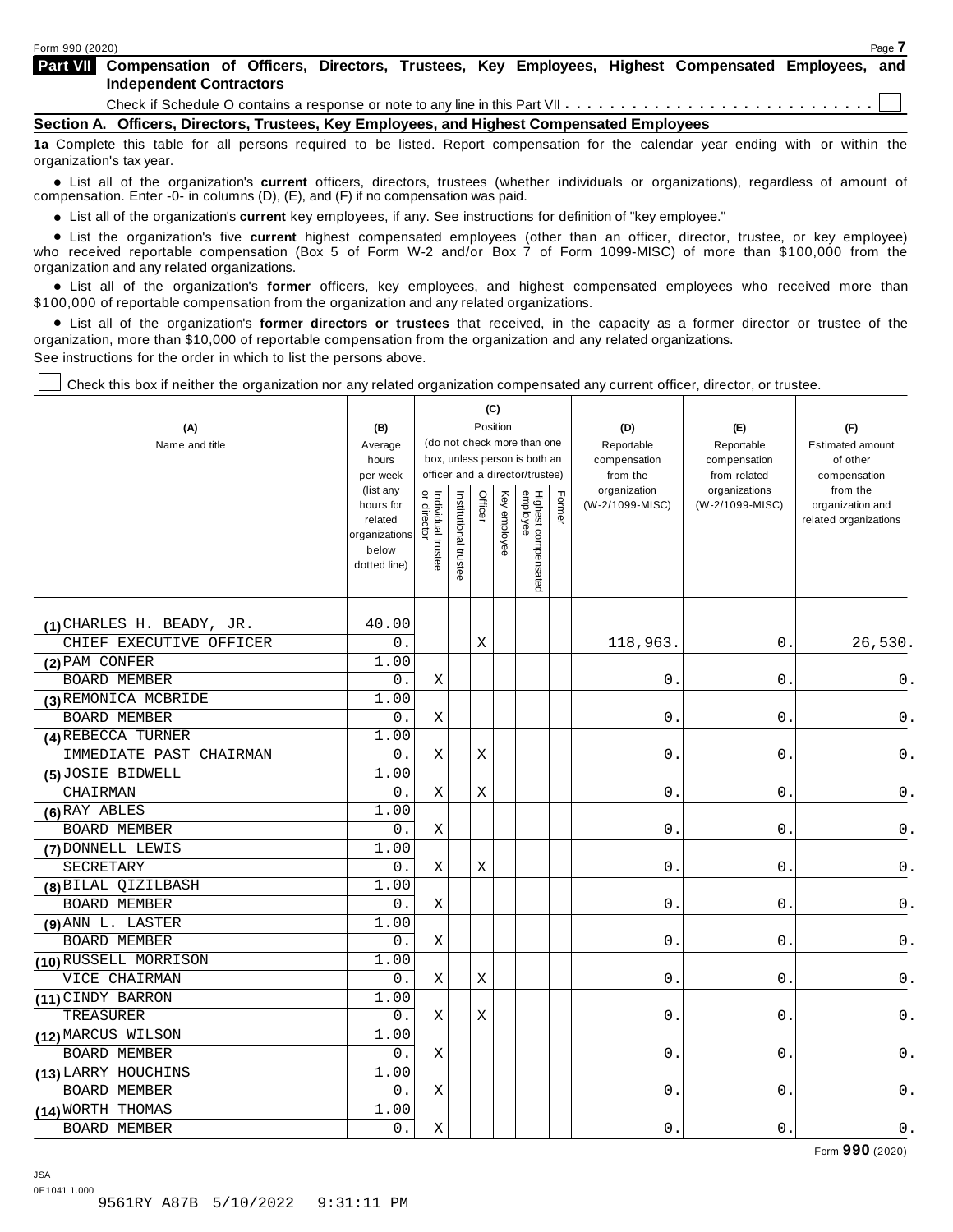#### Form <sup>990</sup> (2020) Page **8**

| Section A. Officers, Directors, Trustees, Key Employees, and Highest Compensated Employees (continued)<br>Part VII                                                     |                                                                |                                   |                       |         |              |                                                                                                 |        |                                        |                                            |                                                                          |
|------------------------------------------------------------------------------------------------------------------------------------------------------------------------|----------------------------------------------------------------|-----------------------------------|-----------------------|---------|--------------|-------------------------------------------------------------------------------------------------|--------|----------------------------------------|--------------------------------------------|--------------------------------------------------------------------------|
| (A)                                                                                                                                                                    | (B)                                                            |                                   |                       |         | (C)          |                                                                                                 |        | (D)                                    | (E)                                        | (F)                                                                      |
| Name and title                                                                                                                                                         | Average<br>hours per<br>week (list any                         |                                   |                       |         | Position     | (do not check more than one<br>box, unless person is both an<br>officer and a director/trustee) |        | Reportable<br>compensation<br>from     | Reportable<br>compensation from<br>related | Estimated<br>amount of<br>other                                          |
|                                                                                                                                                                        | hours for<br>related<br>organizations<br>below dotted<br>line) | Individual trustee<br>or director | Institutional trustee | Officer | Key employee | Highest compensated<br>employee                                                                 | Former | the<br>organization<br>(W-2/1099-MISC) | organizations<br>(W-2/1099-MISC)           | compensation<br>from the<br>organization<br>and related<br>organizations |
| (15) MATT WILLIAMSON                                                                                                                                                   | 1.00                                                           |                                   |                       |         |              |                                                                                                 |        |                                        |                                            |                                                                          |
| <b>BOARD MEMBER</b>                                                                                                                                                    | 0.                                                             | X                                 |                       |         |              |                                                                                                 |        | 0                                      | 0.                                         | 0.                                                                       |
| TRISHA RICHARDSON<br>16)                                                                                                                                               | 1.00                                                           |                                   |                       |         |              |                                                                                                 |        |                                        |                                            |                                                                          |
| <b>BOARD MEMBER</b>                                                                                                                                                    | 0.                                                             | X                                 |                       |         |              |                                                                                                 |        | 0                                      | 0.                                         | 0.                                                                       |
| 17) KEITH YOUNG                                                                                                                                                        | 1.00                                                           |                                   |                       |         |              |                                                                                                 |        |                                        |                                            |                                                                          |
| <b>BOARD MEMBER</b>                                                                                                                                                    | 0.                                                             | X                                 |                       |         |              |                                                                                                 |        | 0                                      | 0.                                         | 0.                                                                       |
| (18) ANGELA COCKERHAM                                                                                                                                                  | 1.00                                                           |                                   |                       |         |              |                                                                                                 |        |                                        |                                            |                                                                          |
| <b>BOARD MEMBER</b>                                                                                                                                                    | 0.                                                             | Χ                                 |                       |         |              |                                                                                                 |        | 0                                      | 0.                                         | $0$ .                                                                    |
| 19) LAUREN ENGLE                                                                                                                                                       | 1.00                                                           |                                   |                       |         |              |                                                                                                 |        |                                        |                                            |                                                                          |
| <b>BOARD MEMBER</b>                                                                                                                                                    | 0.                                                             | Χ                                 |                       |         |              |                                                                                                 |        | $\mathbf 0$                            | 0.                                         | 0.                                                                       |
| 20) CRYSTAL FOX                                                                                                                                                        | 1.00                                                           |                                   |                       |         |              |                                                                                                 |        |                                        |                                            |                                                                          |
| <b>BOARD MEMBER</b>                                                                                                                                                    | 0.                                                             | X                                 |                       |         |              |                                                                                                 |        | 0                                      | 0.                                         | 0.                                                                       |
| 21) MIKE NEELLY                                                                                                                                                        | 1.00                                                           |                                   |                       |         |              |                                                                                                 |        |                                        |                                            |                                                                          |
| <b>BOARD MEMBER</b>                                                                                                                                                    | $0$ .                                                          | X                                 |                       |         |              |                                                                                                 |        | 0                                      | 0.                                         | 0.                                                                       |
| 22) TED KENDALL IV                                                                                                                                                     | 1.00                                                           |                                   |                       |         |              |                                                                                                 |        |                                        |                                            |                                                                          |
| BOARD MEMBER                                                                                                                                                           | $\overline{0}$ .                                               | Χ                                 |                       |         |              |                                                                                                 |        | $\mathsf 0$                            | 0.                                         | 0.                                                                       |
| 23) MICHAEL KINARD                                                                                                                                                     | 1.00                                                           |                                   |                       |         |              |                                                                                                 |        |                                        |                                            |                                                                          |
| <b>BOARD MEMBER</b>                                                                                                                                                    | $0$ .                                                          | X                                 |                       |         |              |                                                                                                 |        | 0                                      | 0.                                         | 0.                                                                       |
| 24) FIONA LEWIS                                                                                                                                                        | $1.\overline{00}$                                              |                                   |                       |         |              |                                                                                                 |        |                                        |                                            |                                                                          |
| <b>BOARD MEMBER</b>                                                                                                                                                    | $\overline{0}$ .                                               | Х                                 |                       |         |              |                                                                                                 |        | 0                                      | 0.                                         | 0.                                                                       |
| 25) CAROLINE WRIGHT                                                                                                                                                    | 1.00                                                           |                                   |                       |         |              |                                                                                                 |        |                                        |                                            |                                                                          |
| <b>BOARD MEMBER</b>                                                                                                                                                    | 0.                                                             | X                                 |                       |         |              |                                                                                                 |        | 0                                      | 0.                                         | 0.                                                                       |
| 1b Sub-total                                                                                                                                                           |                                                                |                                   |                       |         |              |                                                                                                 |        | 118,963                                | 0.                                         | 26,530.                                                                  |
| c Total from continuation sheets to Part VII, Section A                                                                                                                |                                                                |                                   |                       |         |              |                                                                                                 |        | 0<br>118,963                           | $\overline{0}$<br>0.                       | 0.<br>26,530.                                                            |
| d Total (add lines 1b and 1c) $\cdots$ $\cdots$ $\cdots$ $\cdots$ $\cdots$ $\cdots$ $\cdots$                                                                           |                                                                |                                   |                       |         |              |                                                                                                 |        |                                        |                                            |                                                                          |
| 2 Total number of individuals (including but not limited to those listed above) who received more than \$100,000 of<br>reportable compensation from the organization ▶ |                                                                |                                   | 1                     |         |              |                                                                                                 |        |                                        |                                            |                                                                          |
|                                                                                                                                                                        |                                                                |                                   |                       |         |              |                                                                                                 |        |                                        |                                            | Yes<br>No                                                                |
| 3 Did the organization list any former officer, director, or trustee, key employee, or highest compensated                                                             |                                                                |                                   |                       |         |              |                                                                                                 |        |                                        |                                            |                                                                          |

|                                                                                                                                                                                                                        |  | 159 I IV |
|------------------------------------------------------------------------------------------------------------------------------------------------------------------------------------------------------------------------|--|----------|
| 3 Did the organization list any former officer, director, or trustee, key employee, or highest compensated                                                                                                             |  |          |
| employee on line 1a? If "Yes," complete Schedule J for such individual                                                                                                                                                 |  |          |
| 4 For any individual listed on line 1a, is the sum of reportable compensation and other compensation from the<br>organization and related organizations greater than \$150,000? If "Yes," complete Schedule J for such |  |          |
|                                                                                                                                                                                                                        |  |          |
| 5 Did any person listed on line 1a receive or accrue compensation from any unrelated organization or individual                                                                                                        |  |          |
| for services rendered to the organization? If "Yes," complete Schedule J for such person                                                                                                                               |  |          |
| <b>Conting P. Indonendant Contractors</b>                                                                                                                                                                              |  |          |

#### **Section B. Independent Contractors**

**1** Complete this table for your five highest compensated independent contractors that received more than \$100,000 of compensation from the organization. Report compensation for the calendar year ending with or within the organization's tax year.

|     | (A)<br>Name and business address                                                                                                                                                            | (B)<br>Description of services | (C)<br>Compensation |
|-----|---------------------------------------------------------------------------------------------------------------------------------------------------------------------------------------------|--------------------------------|---------------------|
|     |                                                                                                                                                                                             |                                |                     |
|     |                                                                                                                                                                                             |                                |                     |
|     |                                                                                                                                                                                             |                                |                     |
|     |                                                                                                                                                                                             |                                |                     |
|     |                                                                                                                                                                                             |                                |                     |
|     | 2 Total number of independent contractors (including but not limited to those listed above) who received<br>more than \$100,000 in compensation from the organization $\blacktriangleright$ |                                |                     |
| 10A |                                                                                                                                                                                             |                                | $\mathbf{A}$        |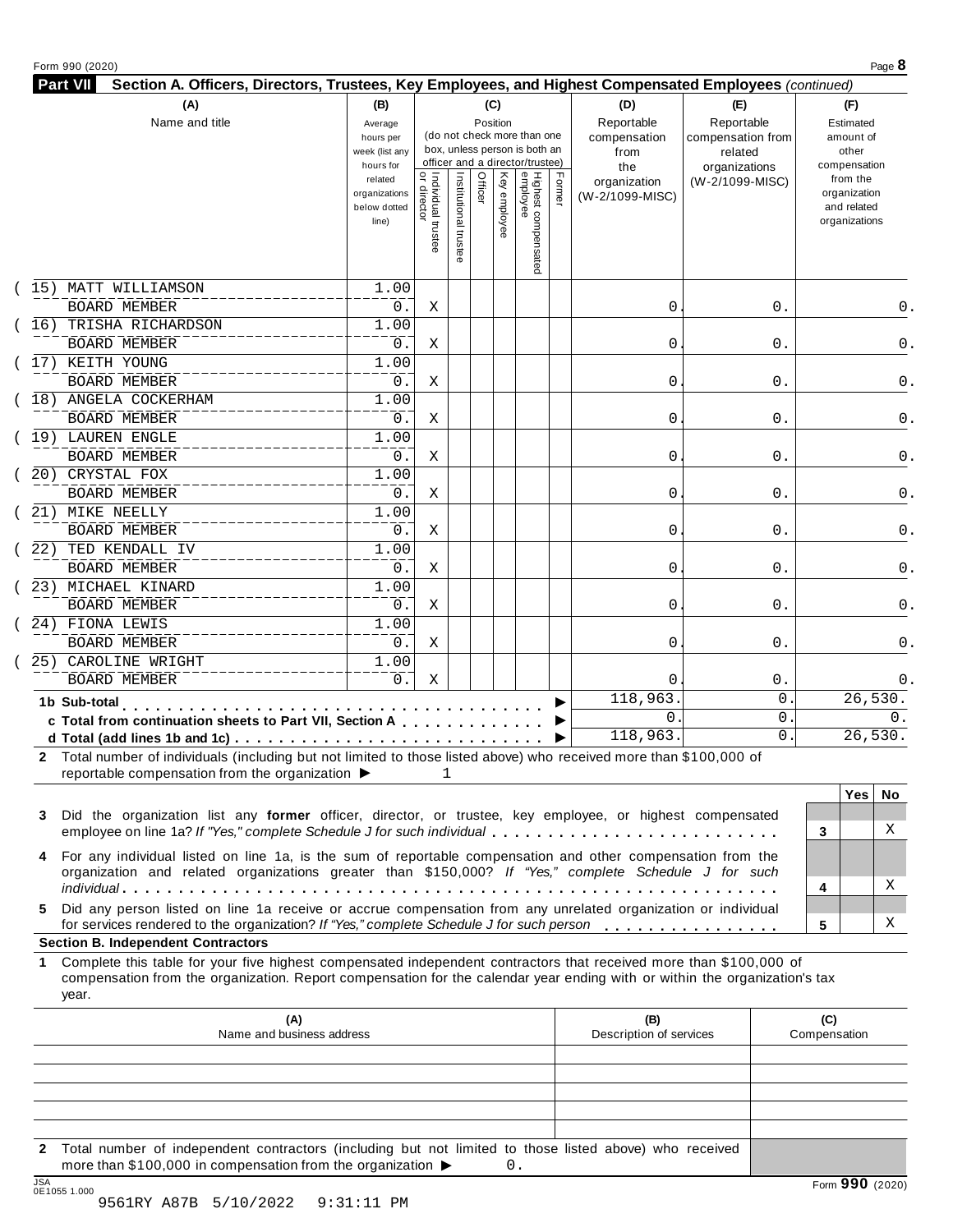| <b>Part VII</b><br>Section A. Officers, Directors, Trustees, Key Employees, and Highest Compensated Employees (continued)                                                                                                                                       |                             |                                                              |                       |                 |              |                                 |        |                         |                          |              |                       |
|-----------------------------------------------------------------------------------------------------------------------------------------------------------------------------------------------------------------------------------------------------------------|-----------------------------|--------------------------------------------------------------|-----------------------|-----------------|--------------|---------------------------------|--------|-------------------------|--------------------------|--------------|-----------------------|
| (A)<br>Name and title                                                                                                                                                                                                                                           | (B)<br>Average              |                                                              |                       | (C)<br>Position |              |                                 |        | (D)<br>Reportable       | (E)<br>Reportable        |              | (F)<br>Estimated      |
|                                                                                                                                                                                                                                                                 | hours per                   | (do not check more than one<br>box, unless person is both an |                       |                 |              |                                 |        | compensation            | compensation from        |              | amount of             |
|                                                                                                                                                                                                                                                                 | week (list any<br>hours for |                                                              |                       |                 |              | officer and a director/trustee) |        | from<br>the             | related<br>organizations |              | other<br>compensation |
|                                                                                                                                                                                                                                                                 | related                     |                                                              |                       |                 |              |                                 |        | organization            | (W-2/1099-MISC)          |              | from the              |
|                                                                                                                                                                                                                                                                 | organizations               |                                                              |                       | Officer         |              |                                 | Former | (W-2/1099-MISC)         |                          |              | organization          |
|                                                                                                                                                                                                                                                                 | below dotted                |                                                              |                       |                 |              |                                 |        |                         |                          |              | and related           |
|                                                                                                                                                                                                                                                                 | line)                       |                                                              |                       |                 | Key employee |                                 |        |                         |                          |              | organizations         |
|                                                                                                                                                                                                                                                                 |                             | <br>  Individual trustee<br>  or director                    | Institutional trustee |                 |              | Highest compensated<br>employee |        |                         |                          |              |                       |
|                                                                                                                                                                                                                                                                 |                             |                                                              |                       |                 |              |                                 |        |                         |                          |              |                       |
| 26) RYAN UPSHAW                                                                                                                                                                                                                                                 | 1.00                        |                                                              |                       |                 |              |                                 |        |                         |                          |              |                       |
| <b>BOARD MEMBER</b>                                                                                                                                                                                                                                             | 0.                          | Χ                                                            |                       |                 |              |                                 |        | 0                       | 0.                       |              | 0.                    |
|                                                                                                                                                                                                                                                                 |                             |                                                              |                       |                 |              |                                 |        |                         |                          |              |                       |
|                                                                                                                                                                                                                                                                 |                             |                                                              |                       |                 |              |                                 |        |                         |                          |              |                       |
|                                                                                                                                                                                                                                                                 |                             |                                                              |                       |                 |              |                                 |        |                         |                          |              |                       |
|                                                                                                                                                                                                                                                                 |                             |                                                              |                       |                 |              |                                 |        |                         |                          |              |                       |
|                                                                                                                                                                                                                                                                 |                             |                                                              |                       |                 |              |                                 |        |                         |                          |              |                       |
|                                                                                                                                                                                                                                                                 |                             |                                                              |                       |                 |              |                                 |        |                         |                          |              |                       |
|                                                                                                                                                                                                                                                                 |                             |                                                              |                       |                 |              |                                 |        |                         |                          |              |                       |
|                                                                                                                                                                                                                                                                 |                             |                                                              |                       |                 |              |                                 |        |                         |                          |              |                       |
|                                                                                                                                                                                                                                                                 |                             |                                                              |                       |                 |              |                                 |        |                         |                          |              |                       |
|                                                                                                                                                                                                                                                                 |                             |                                                              |                       |                 |              |                                 |        |                         |                          |              |                       |
|                                                                                                                                                                                                                                                                 |                             |                                                              |                       |                 |              |                                 |        |                         |                          |              |                       |
|                                                                                                                                                                                                                                                                 |                             |                                                              |                       |                 |              |                                 |        |                         |                          |              |                       |
|                                                                                                                                                                                                                                                                 |                             |                                                              |                       |                 |              |                                 |        |                         |                          |              |                       |
| 1b Sub-total                                                                                                                                                                                                                                                    |                             |                                                              |                       |                 |              |                                 |        | $\mathbf{0}$            | 0                        |              | 0.                    |
| c Total from continuation sheets to Part VII, Section A                                                                                                                                                                                                         |                             |                                                              |                       |                 |              |                                 |        |                         |                          |              |                       |
|                                                                                                                                                                                                                                                                 |                             |                                                              |                       |                 |              |                                 |        |                         |                          |              |                       |
| 2 Total number of individuals (including but not limited to those listed above) who received more than \$100,000 of<br>reportable compensation from the organization ▶                                                                                          |                             |                                                              | 1                     |                 |              |                                 |        |                         |                          |              |                       |
|                                                                                                                                                                                                                                                                 |                             |                                                              |                       |                 |              |                                 |        |                         |                          |              | <b>Yes</b><br>No.     |
| Did the organization list any former officer, director, or trustee, key employee, or highest compensated<br>3                                                                                                                                                   |                             |                                                              |                       |                 |              |                                 |        |                         |                          |              |                       |
| employee on line 1a? If "Yes," complete Schedule J for such individual                                                                                                                                                                                          |                             |                                                              |                       |                 |              |                                 |        |                         |                          | 3            | X                     |
| For any individual listed on line 1a, is the sum of reportable compensation and other compensation from the<br>4                                                                                                                                                |                             |                                                              |                       |                 |              |                                 |        |                         |                          |              |                       |
| organization and related organizations greater than \$150,000? If "Yes," complete Schedule J for such                                                                                                                                                           |                             |                                                              |                       |                 |              |                                 |        |                         |                          |              |                       |
|                                                                                                                                                                                                                                                                 |                             |                                                              |                       |                 |              |                                 |        |                         |                          | 4            | Χ                     |
| Did any person listed on line 1a receive or accrue compensation from any unrelated organization or individual<br>5.<br>for services rendered to the organization? If "Yes," complete Schedule J for such person                                                 |                             |                                                              |                       |                 |              |                                 |        |                         |                          | 5            | Χ                     |
| <b>Section B. Independent Contractors</b>                                                                                                                                                                                                                       |                             |                                                              |                       |                 |              |                                 |        |                         |                          |              |                       |
| Complete this table for your five highest compensated independent contractors that received more than \$100,000 of<br>1.<br>compensation from the organization. Report compensation for the calendar year ending with or within the organization's tax<br>year. |                             |                                                              |                       |                 |              |                                 |        |                         |                          |              |                       |
| (A)                                                                                                                                                                                                                                                             |                             |                                                              |                       |                 |              |                                 |        | (B)                     |                          | (C)          |                       |
| Name and business address                                                                                                                                                                                                                                       |                             |                                                              |                       |                 |              |                                 |        | Description of services |                          | Compensation |                       |
|                                                                                                                                                                                                                                                                 |                             |                                                              |                       |                 |              |                                 |        |                         |                          |              |                       |
|                                                                                                                                                                                                                                                                 |                             |                                                              |                       |                 |              |                                 |        |                         |                          |              |                       |
|                                                                                                                                                                                                                                                                 |                             |                                                              |                       |                 |              |                                 |        |                         |                          |              |                       |

**2** Total number of independent contractors (including but not limited to those listed above) who received more than \$100,000 in compensation from the organization  $\blacktriangleright$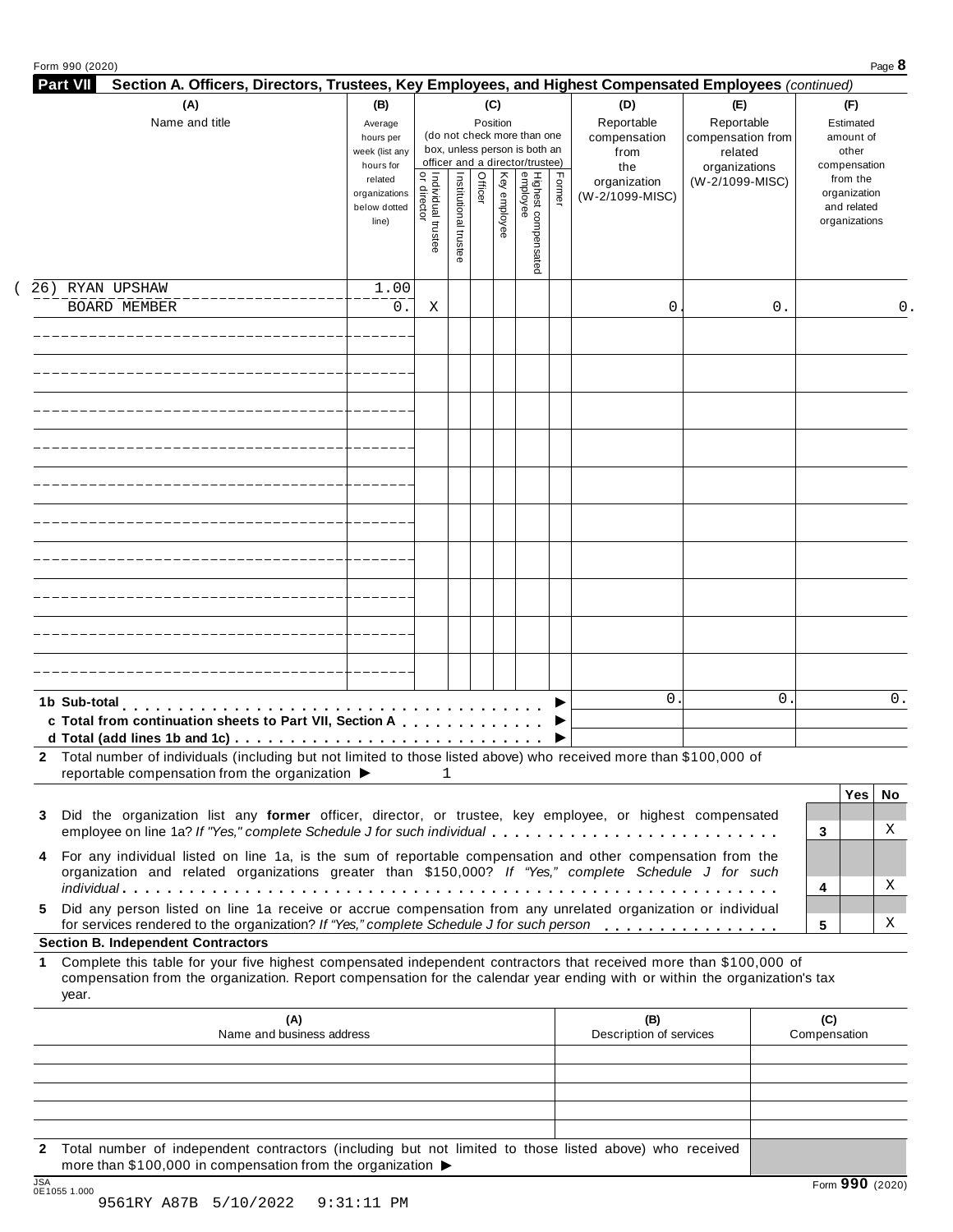| Form 990 (2020) | Page $\rightarrow$ |
|-----------------|--------------------|
|                 |                    |

**Part VIII Statement of Revenue**

|                                                           | <b>Part VIII</b> | <b>Statement of Revenue</b><br>Check if Schedule O contains a response or note to any line in this Part VIII                                          |                      |                                              |                                      |                                                               |
|-----------------------------------------------------------|------------------|-------------------------------------------------------------------------------------------------------------------------------------------------------|----------------------|----------------------------------------------|--------------------------------------|---------------------------------------------------------------|
|                                                           |                  |                                                                                                                                                       | (A)<br>Total revenue | (B)<br>Related or exempt<br>function revenue | (C)<br>Unrelated<br>business revenue | (D)<br>Revenue excluded<br>from tax under<br>sections 512-514 |
| Contributions, Gifts, Grants<br>and Other Similar Amounts | 1a<br>b<br>c     | Federated campaigns <b>Federated</b><br>1а<br>Membership dues <b>All Accords</b> Membership dues<br>1b<br>Fundraising events <b>Fundraising</b><br>1с |                      |                                              |                                      |                                                               |
|                                                           | d<br>е           | Related organizations <b>contains</b><br>1d<br>Government grants (contributions)<br>44,605,896.<br>1е                                                 |                      |                                              |                                      |                                                               |
|                                                           | t.               | All other contributions, gifts, grants,<br>and similar amounts not included above<br>1f<br>32,646,563.                                                |                      |                                              |                                      |                                                               |
|                                                           | g                | Noncash contributions included in<br>lines 1a-1f. $\ldots$ $\ldots$ $\ldots$ $\ldots$ $\frac{10}{5}$<br>56,506,890.                                   |                      |                                              |                                      |                                                               |
|                                                           |                  | h Total. Add lines 1a-1f                                                                                                                              | 77, 252, 459         |                                              |                                      |                                                               |
|                                                           |                  | <b>Business Code</b>                                                                                                                                  |                      |                                              |                                      |                                                               |
| Program Service<br>Revenue                                | 2a               | 900099<br>FOOD PURCHASE REVENUE                                                                                                                       | 104,671.             | 104,671                                      |                                      |                                                               |
|                                                           | b                | 900099<br>DELIVERY INCOME                                                                                                                             | 6,120.               | 6,120                                        |                                      |                                                               |
|                                                           | c                | 900099<br>MISCELLANEOUS REVENUE                                                                                                                       | 14, 111.             | 14,111                                       |                                      |                                                               |
|                                                           | d                |                                                                                                                                                       |                      |                                              |                                      |                                                               |
|                                                           | е                |                                                                                                                                                       |                      |                                              |                                      |                                                               |
|                                                           | f                | All other program service revenue                                                                                                                     |                      |                                              |                                      |                                                               |
|                                                           | g                |                                                                                                                                                       | 124,902.             |                                              |                                      |                                                               |
|                                                           | 3                | Investment income (including dividends, interest, and                                                                                                 |                      |                                              |                                      |                                                               |
|                                                           |                  |                                                                                                                                                       | 11,535.              |                                              |                                      | 11,535.                                                       |
|                                                           | 4                | Income from investment of tax-exempt bond proceeds $\blacktriangleright$                                                                              | $0$ .                |                                              |                                      |                                                               |
|                                                           | 5                |                                                                                                                                                       | $0$ .                |                                              |                                      |                                                               |
|                                                           |                  | (i) Real<br>(ii) Personal                                                                                                                             |                      |                                              |                                      |                                                               |
|                                                           |                  |                                                                                                                                                       |                      |                                              |                                      |                                                               |
|                                                           | 6a               | Gross rents  <br>6а                                                                                                                                   |                      |                                              |                                      |                                                               |
|                                                           | b                | Less: rental expenses<br>6b                                                                                                                           |                      |                                              |                                      |                                                               |
|                                                           | c                | Rental income or (loss)<br>6c                                                                                                                         |                      |                                              |                                      |                                                               |
|                                                           | d                | Net rental income or (loss) ▶                                                                                                                         | $0$ .                |                                              |                                      |                                                               |
|                                                           | 7а               | (i) Securities<br>(ii) Other<br>Gross amount from                                                                                                     |                      |                                              |                                      |                                                               |
|                                                           |                  | sales<br>of<br>assets                                                                                                                                 |                      |                                              |                                      |                                                               |
|                                                           |                  | other than inventory<br>7а                                                                                                                            |                      |                                              |                                      |                                                               |
|                                                           | b                | Less: cost or other basis                                                                                                                             |                      |                                              |                                      |                                                               |
| evenue                                                    |                  | and sales expenses and<br>7b                                                                                                                          |                      |                                              |                                      |                                                               |
|                                                           |                  | 7c<br><b>c</b> Gain or (loss) <b>c</b>                                                                                                                |                      |                                              |                                      |                                                               |
|                                                           | d                | Net gain or (loss) $\cdots$ $\cdots$ $\cdots$ $\cdots$ $\cdots$ $\cdots$                                                                              | $0$ .                |                                              |                                      |                                                               |
| Other <sub>R</sub>                                        | 8а               | income from fundraising<br>Gross                                                                                                                      |                      |                                              |                                      |                                                               |
|                                                           |                  |                                                                                                                                                       |                      |                                              |                                      |                                                               |
|                                                           |                  | events (not including \$                                                                                                                              |                      |                                              |                                      |                                                               |
|                                                           |                  | of contributions reported on line<br>3,500.                                                                                                           |                      |                                              |                                      |                                                               |
|                                                           |                  | 8а<br>1c). See Part IV, line 18                                                                                                                       | $\mathbf{0}$ .       |                                              |                                      |                                                               |
|                                                           | b                | 8b<br>Less: direct expenses                                                                                                                           |                      |                                              |                                      |                                                               |
|                                                           | c                | Net income or (loss) from fundraising events ▶                                                                                                        | 3,500.               |                                              |                                      | 3,500.                                                        |
|                                                           | 9а               | income<br>from<br>gaming<br>Gross                                                                                                                     |                      |                                              |                                      |                                                               |
|                                                           |                  | activities. See Part IV, line 19<br>9а                                                                                                                | 0.                   |                                              |                                      |                                                               |
|                                                           | b                | 9b<br>Less: direct expenses                                                                                                                           | 0.                   |                                              |                                      |                                                               |
|                                                           | c                | Net income or (loss) from gaming activities. $\ldots$ .                                                                                               | 0.                   |                                              |                                      |                                                               |
|                                                           | 10a              | Gross sales of inventory,<br>less                                                                                                                     |                      |                                              |                                      |                                                               |
|                                                           |                  | returns and allowances [10a]                                                                                                                          | 0.                   |                                              |                                      |                                                               |
|                                                           | b                | Less: cost of goods sold 10b                                                                                                                          | $\mathbf{0}$ .       |                                              |                                      |                                                               |
|                                                           | c                | Net income or (loss) from sales of inventory                                                                                                          | 0.                   |                                              |                                      |                                                               |
|                                                           |                  | <b>Business Code</b>                                                                                                                                  |                      |                                              |                                      |                                                               |
|                                                           |                  |                                                                                                                                                       |                      |                                              |                                      |                                                               |
|                                                           | 11a              | the control of the control of the control of the control of the control of the control of                                                             |                      |                                              |                                      |                                                               |
|                                                           | b                | <u> 1989 - Johann Barbara, martin amerikan basar dan berasal dalam basar dalam basar dalam basar dalam basar dala</u>                                 |                      |                                              |                                      |                                                               |
| Miscellaneous<br>Revenue                                  | c                |                                                                                                                                                       |                      |                                              |                                      |                                                               |
|                                                           | d                | All other revenue example and the state of the state of the state of the state of the state of the state of the                                       |                      |                                              |                                      |                                                               |
|                                                           | е                |                                                                                                                                                       | 0.                   |                                              |                                      |                                                               |
| ICA                                                       | 12               | Total revenue. See instructions                                                                                                                       | 77, 392, 396.        | 124,902.                                     |                                      | 15,035.                                                       |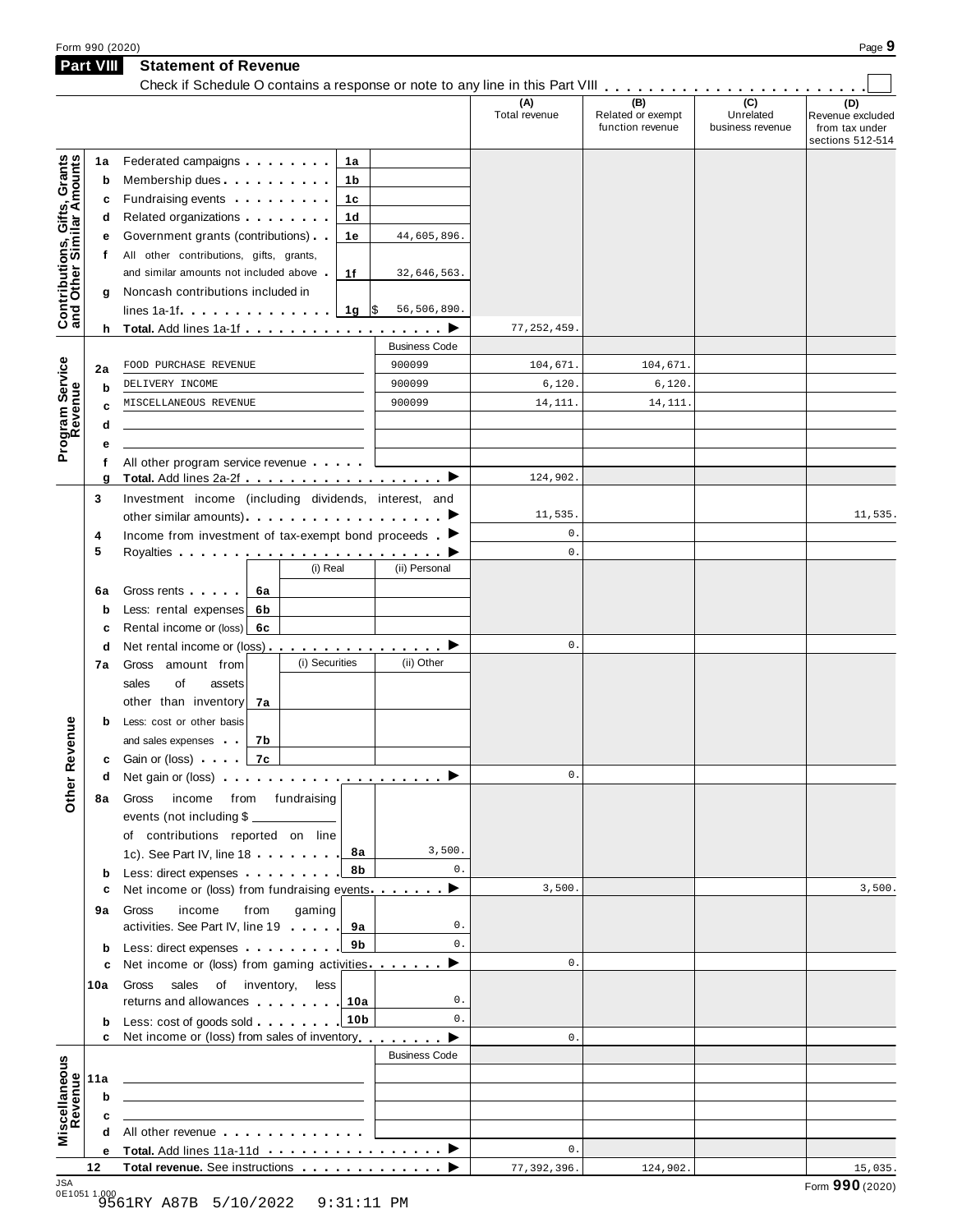## **Part IX Statement of Functional Expenses**

|     | Section 501(c)(3) and 501(c)(4) organizations must complete all columns. All other organizations must complete column (A).                                                                                                     |                       |                                    |                                           |                                |
|-----|--------------------------------------------------------------------------------------------------------------------------------------------------------------------------------------------------------------------------------|-----------------------|------------------------------------|-------------------------------------------|--------------------------------|
|     |                                                                                                                                                                                                                                |                       |                                    |                                           |                                |
|     | Do not include amounts reported on lines 6b, 7b,<br>8b, 9b, and 10b of Part VIII.                                                                                                                                              | (A)<br>Total expenses | (B)<br>Program service<br>expenses | (C)<br>Management and<br>general expenses | (D)<br>Fundraising<br>expenses |
|     | 1 Grants and other assistance to domestic organizations                                                                                                                                                                        |                       |                                    |                                           |                                |
|     | and domestic governments. See Part IV, line 21                                                                                                                                                                                 | 59,899,600.           | 59,899,600.                        |                                           |                                |
|     | 2 Grants and other assistance to domestic<br>individuals. See Part IV, line 22                                                                                                                                                 | 0                     |                                    |                                           |                                |
|     | 3 Grants and other assistance to foreign                                                                                                                                                                                       |                       |                                    |                                           |                                |
|     | organizations,<br>foreign<br>governments,<br>and                                                                                                                                                                               |                       |                                    |                                           |                                |
|     | foreign individuals. See Part IV, lines 15 and 16                                                                                                                                                                              | 0                     |                                    |                                           |                                |
|     | 4 Benefits paid to or for members                                                                                                                                                                                              | 0                     |                                    |                                           |                                |
|     | 5 Compensation of current officers, directors,<br>trustees, and key employees expressed and the state of the state of the state of the state of the state of the                                                               | 130,706               |                                    | 130,706.                                  |                                |
|     | 6 Compensation not included above to disqualified                                                                                                                                                                              |                       |                                    |                                           |                                |
|     | persons (as defined under section 4958(f)(1)) and                                                                                                                                                                              |                       |                                    |                                           |                                |
|     | persons described in section 4958(c)(3)(B)                                                                                                                                                                                     | 0                     |                                    |                                           |                                |
|     | 7 Other salaries and wages <b>container and all the salaries</b>                                                                                                                                                               | 1,421,845.            | 909,639.                           | 275,466.                                  | 236,740.                       |
|     | 8 Pension plan accruals and contributions (include                                                                                                                                                                             |                       |                                    |                                           |                                |
|     | section 401(k) and 403(b) employer contributions)                                                                                                                                                                              | 85,779.               | 54,487.                            | 17,111.                                   | 14,181.                        |
| 9   | Other employee benefits                                                                                                                                                                                                        | 334,859.              | 227,846.                           | 57,438.                                   | 49,575.                        |
| 10  |                                                                                                                                                                                                                                | 113,026.              | 72,690.                            | 23,921.                                   | 16, 415.                       |
|     | 11 Fees for services (nonemployees):                                                                                                                                                                                           | 0                     |                                    |                                           |                                |
|     | a Management                                                                                                                                                                                                                   | 0                     |                                    |                                           |                                |
|     |                                                                                                                                                                                                                                | 42,640                | 41,267.                            | 690                                       | 683.                           |
|     | c Accounting                                                                                                                                                                                                                   | 0                     |                                    |                                           |                                |
|     |                                                                                                                                                                                                                                | 429,000               |                                    |                                           | 429,000.                       |
|     | e Professional fundraising services. See Part IV, line 17<br>f Investment management fees                                                                                                                                      | 0                     |                                    |                                           |                                |
|     | <b>g</b> Other. (If line 11g amount exceeds 10% of line 25, column                                                                                                                                                             |                       |                                    |                                           |                                |
|     | (A) amount, list line 11g expenses on Schedule O.)                                                                                                                                                                             | 569,248.              | 550,922.                           | 9,210.                                    | 9,116.                         |
|     | 12 Advertising and promotion                                                                                                                                                                                                   | 33,587.               | 33,587.                            |                                           |                                |
| 13  | Office expenses expenses                                                                                                                                                                                                       | 1,082,845.            | 1,063,196.                         | 2,769.                                    | 16,880.                        |
| 14  | Information technology                                                                                                                                                                                                         | 108,221.              | 69,023.                            | 15,437.                                   | 23,761.                        |
| 15  |                                                                                                                                                                                                                                | $\Omega$              |                                    |                                           |                                |
| 16  | Occupancy experience and a series are a series of the series of the series of the series of the series of the                                                                                                                  | 120,749.              | 80,962.                            | 35,863.                                   | 3,924.                         |
|     |                                                                                                                                                                                                                                | 158,003.              | 157,981.                           |                                           | 22.                            |
| 18  | Payments of travel or entertainment expenses                                                                                                                                                                                   |                       |                                    |                                           |                                |
|     | for any federal, state, or local public officials                                                                                                                                                                              | 0                     |                                    |                                           |                                |
|     | 19 Conferences, conventions, and meetings                                                                                                                                                                                      | 28,382.               | 28,068.                            |                                           | 314.                           |
| 20  | Interest $\cdots$ , $\cdots$ , $\cdots$ , $\cdots$ , $\cdots$ , $\cdots$ , $\cdots$                                                                                                                                            | 0                     |                                    |                                           |                                |
| 21  | Payments to affiliates <b>Exercise Services</b>                                                                                                                                                                                | 0                     |                                    |                                           |                                |
| 22  | Depreciation, depletion, and amortization                                                                                                                                                                                      | 268,381               | 265,404.<br>93,272.                | 2,229.<br>2,987.                          | 748.                           |
| 23  | Insurance experience and the set of the set of the set of the set of the set of the set of the set of the set of the set of the set of the set of the set of the set of the set of the set of the set of the set of the set of | 96, 259.              |                                    |                                           |                                |
| 24  | Other expenses. Itemize expenses not covered                                                                                                                                                                                   |                       |                                    |                                           |                                |
|     | above (List miscellaneous expenses on line 24e. If<br>line 24e amount exceeds 10% of line 25, column                                                                                                                           |                       |                                    |                                           |                                |
|     | (A) amount, list line 24e expenses on Schedule O.)                                                                                                                                                                             |                       |                                    |                                           |                                |
|     | <b>AREPAIRS &amp; MAINTENANCE</b>                                                                                                                                                                                              | 134,141.              | 133,066.                           | 217.                                      | 858.                           |
|     | <b>b</b> MISCELLANEOUS EXPENSE                                                                                                                                                                                                 | 28,838.               | 28,538.                            | 300.                                      |                                |
|     | CTAXES & LICENSES                                                                                                                                                                                                              | 12,022.               | 12,022.                            |                                           |                                |
|     | dDUES & SUBSCRIPTIONS                                                                                                                                                                                                          | 9,397.                | 5,266.                             | 1,936.                                    | 2,195.                         |
|     | <b>e</b> All other expenses                                                                                                                                                                                                    |                       |                                    |                                           |                                |
|     | 25 Total functional expenses. Add lines 1 through 24e                                                                                                                                                                          | 65,107,528.           | 63,726,836.                        | 576,280.                                  | 804, 412.                      |
| 26. | Joint costs. Complete this line only if the<br>organization reported in column (B) joint costs<br>from a combined educational campaign and                                                                                     |                       |                                    |                                           |                                |
|     | fundraising solicitation. Check here<br>if<br>following SOP 98-2 (ASC 958-720)                                                                                                                                                 | 0                     |                                    |                                           |                                |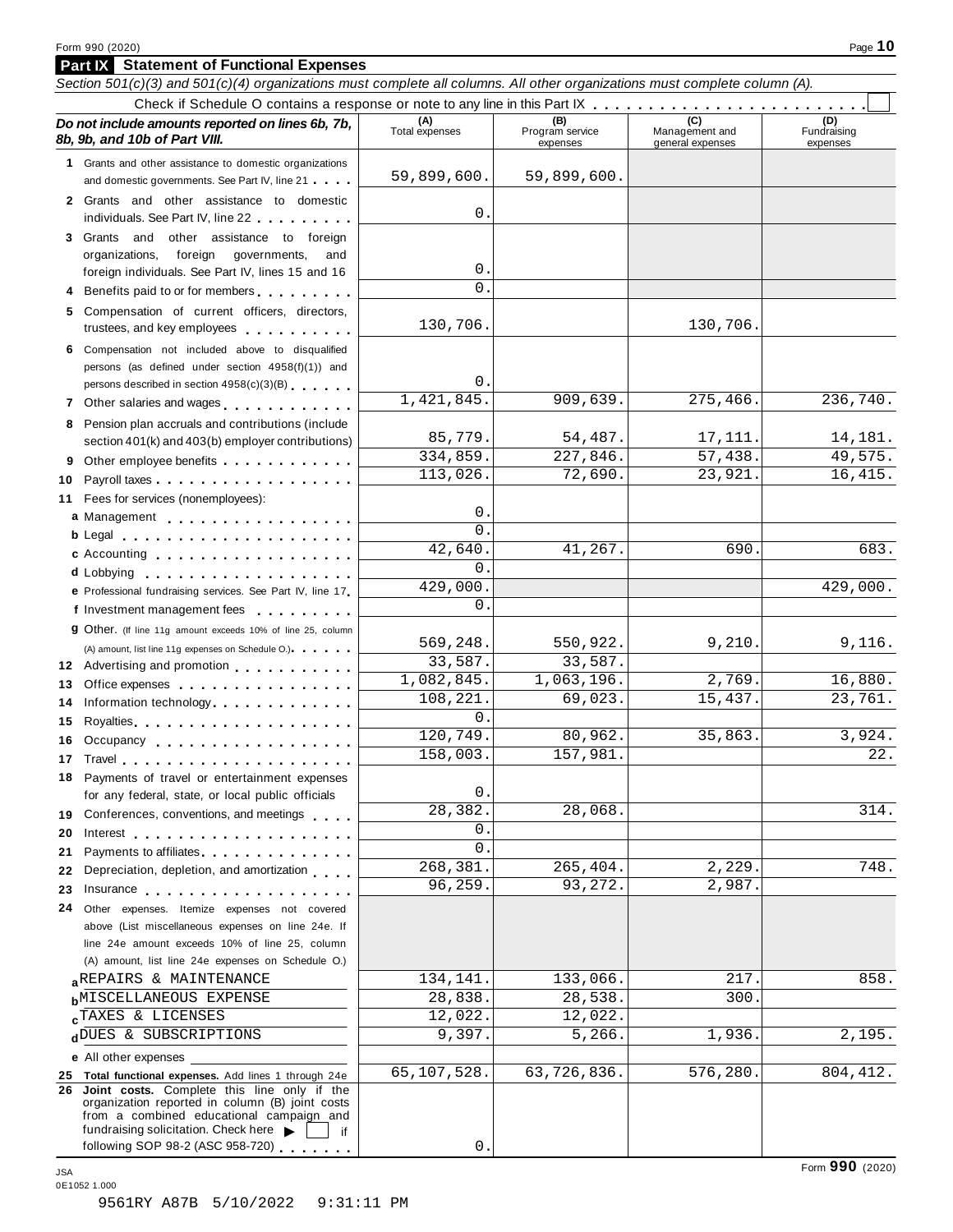Form <sup>990</sup> (2020) Page **11**

|                      | Part X       | <b>Balance Sheet</b>                                                                                                                       |                          |                         |                    |
|----------------------|--------------|--------------------------------------------------------------------------------------------------------------------------------------------|--------------------------|-------------------------|--------------------|
|                      |              | Check if Schedule O contains a response or note to any line in this Part X                                                                 |                          |                         |                    |
|                      |              |                                                                                                                                            | (A)<br>Beginning of year |                         | (B)<br>End of year |
|                      | 1            |                                                                                                                                            | 3, 273, 032.             | $\mathbf{1}$            | 4,850,864.         |
|                      | $\mathbf{2}$ |                                                                                                                                            | 890, 417.                | $\overline{2}$          | 11,401,647.        |
|                      | 3            |                                                                                                                                            | 883, 109.                | $\overline{\mathbf{3}}$ | 1,051,765.         |
|                      | 4            |                                                                                                                                            | 12,820.                  | $\overline{\mathbf{4}}$ | 15,371.            |
|                      | 5            | Loans and other receivables from any current or former officer, director,                                                                  |                          |                         |                    |
|                      |              | trustee, key employee, creator or founder, substantial contributor, or 35%                                                                 |                          |                         |                    |
|                      |              | controlled entity or family member of any of these persons                                                                                 | $\mathbf 0$ .            | 5                       | 0.                 |
|                      | 6            | Loans and other receivables from other disqualified persons (as defined                                                                    |                          |                         |                    |
|                      |              | under section $4958(f)(1)$ , and persons described in section $4958(c)(3)(B)$                                                              | 0.                       | $6\phantom{a}$          | 0.                 |
|                      | 7            |                                                                                                                                            | $\Omega$ .               | $\overline{7}$          | 0.                 |
| Assets               | 8            |                                                                                                                                            | 4,286,670.               | 8                       | 3,843,089.         |
|                      | 9            |                                                                                                                                            | 118, 488.                | 9                       | 92,038.            |
|                      |              | 10a Land, buildings, and equipment: cost or other                                                                                          |                          |                         |                    |
|                      |              | 5, 188, 126.<br>basis. Complete Part VI of Schedule D 10a                                                                                  |                          |                         |                    |
|                      |              | 3,298,637.                                                                                                                                 | $1,627,078.$ 10c         |                         | 1,889,489.         |
|                      | 11           |                                                                                                                                            | 0.                       | 11                      | 0.                 |
|                      | 12           | Investments - other securities. See Part IV, line 11.                                                                                      | 0.                       | 12                      | $0$ .              |
|                      | 13           | Investments - program-related. See Part IV, line 11.                                                                                       | 0.                       | 13                      | $0$ .              |
|                      | 14           |                                                                                                                                            | $\mathbf{0}$             | 14                      | $0$ .              |
|                      | 15           |                                                                                                                                            | $\mathbf 0$ .            | 15                      | 0.                 |
|                      | 16           | Total assets. Add lines 1 through 15 (must equal line 33)                                                                                  | 11,091,614.              | 16                      | 23, 144, 263.      |
|                      | 17           |                                                                                                                                            | 297,482.                 | 17                      | 146,452.           |
|                      | 18           |                                                                                                                                            | 0.                       | 18                      | 0.                 |
|                      | 19           |                                                                                                                                            | 207, 347.                | 19                      | 126, 158.          |
|                      | 20           |                                                                                                                                            | $\mathbf 0$ .<br>0.      | 20                      | 0.                 |
|                      | 21           | Escrow or custodial account liability. Complete Part IV of Schedule D.                                                                     |                          | 21                      | 0.                 |
| Liabilities          | 22           | Loans and other payables to any current or former officer, director,                                                                       |                          |                         |                    |
|                      |              | trustee, key employee, creator or founder, substantial contributor, or 35%                                                                 | $0$ .                    |                         | $0$ .              |
|                      |              | controlled entity or family member of any of these persons                                                                                 | 0.                       | 22<br>23                | $\mathsf{0}$ .     |
|                      | 23<br>24     | Secured mortgages and notes payable to unrelated third parties                                                                             | $0$ .                    | 24                      | $0$ .              |
|                      | 25           | Unsecured notes and loans payable to unrelated third parties<br>Other liabilities (including federal income tax, payables to related third |                          |                         |                    |
|                      |              | parties, and other liabilities not included on lines 17-24). Complete Part X                                                               |                          |                         |                    |
|                      |              |                                                                                                                                            | 0.                       | 25                      | 0.                 |
|                      | 26           |                                                                                                                                            | 504,829.                 | 26                      | 272,610.           |
|                      |              | $\vert x \vert$<br>Organizations that follow FASB ASC 958, check here ▶                                                                    |                          |                         |                    |
|                      |              | and complete lines 27, 28, 32, and 33.                                                                                                     |                          |                         |                    |
|                      | 27           | Net assets without donor restrictions                                                                                                      | 2,553,918.               | 27                      | 14,992,461.        |
|                      | 28           |                                                                                                                                            | 8,032,867.               | 28                      | 7,879,192.         |
| <b>Fund Balances</b> |              | Organizations that do not follow FASB ASC 958, check here ▶<br>and complete lines 29 through 33.                                           |                          |                         |                    |
|                      | 29           | Capital stock or trust principal, or current funds                                                                                         |                          | 29                      |                    |
|                      | 30           | Paid-in or capital surplus, or land, building, or equipment fund.                                                                          |                          | 30                      |                    |
|                      | 31           | Retained earnings, endowment, accumulated income, or other funds                                                                           |                          | 31                      |                    |
| Net Assets or        | 32           |                                                                                                                                            | 10,586,785.              | 32                      | 22,871,653.        |
|                      | 33           | Total liabilities and net assets/fund balances                                                                                             | 11,091,614.              | 33                      | 23, 144, 263.      |

Form **990** (2020)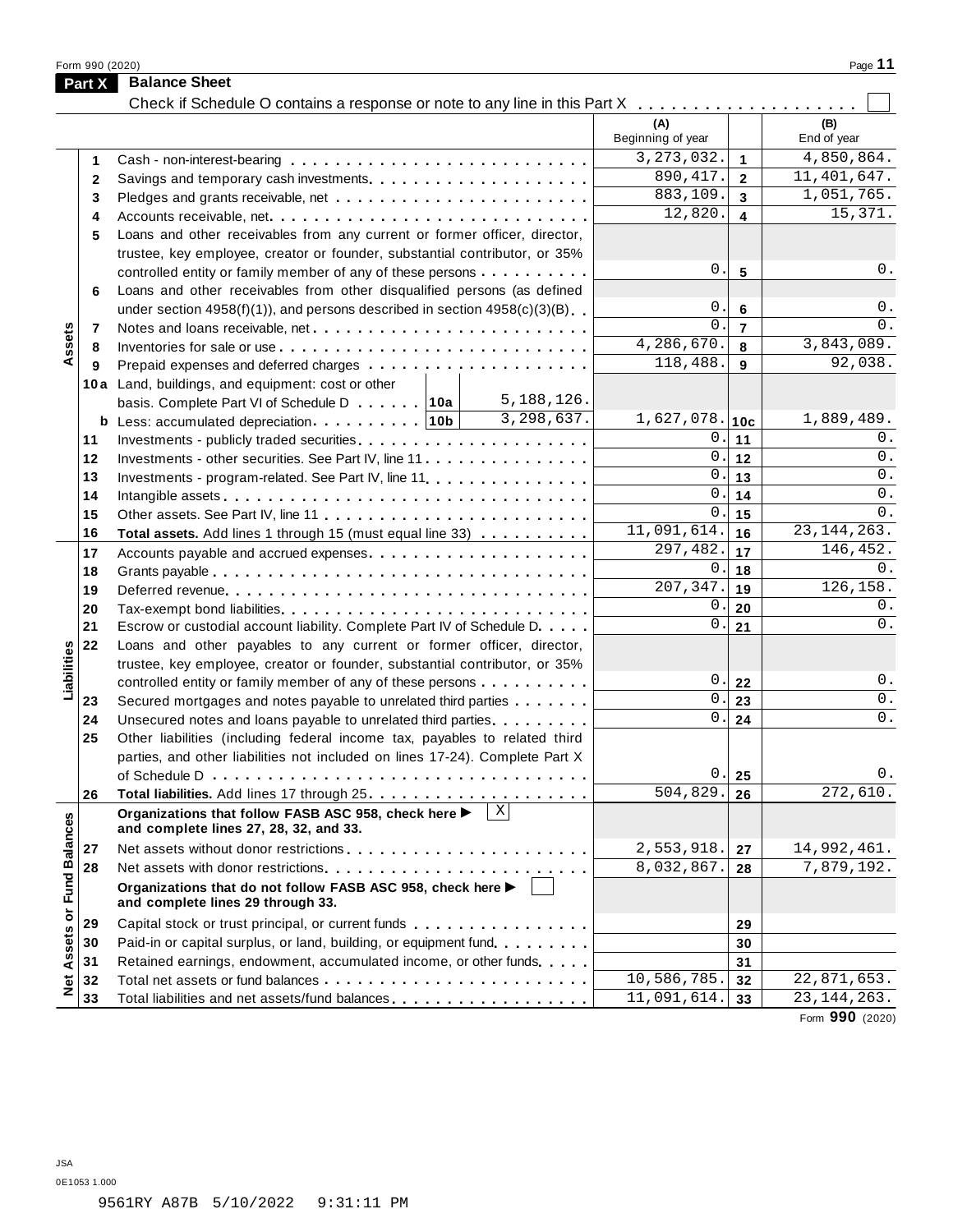|                | Form 990 (2020)                                                                                                       |                         |                |               | Page 12 |
|----------------|-----------------------------------------------------------------------------------------------------------------------|-------------------------|----------------|---------------|---------|
| Part XI        | <b>Reconciliation of Net Assets</b>                                                                                   |                         |                |               |         |
|                |                                                                                                                       |                         |                |               |         |
| 1              |                                                                                                                       | $\mathbf{1}$            |                | 77, 392, 396. |         |
| 2              |                                                                                                                       | $\mathbf{2}$            |                | 65,107,528.   |         |
| 3              |                                                                                                                       |                         | 12, 284, 868.  |               |         |
| 4              | Net assets or fund balances at beginning of year (must equal Part X, line 32, column (A))                             | $\overline{\mathbf{4}}$ |                | 10,586,785.   |         |
| 5              |                                                                                                                       | 5                       |                |               | 0.      |
| 6              |                                                                                                                       | 6                       |                |               | 0.      |
| $\overline{7}$ |                                                                                                                       | $\overline{7}$          |                |               | 0.      |
| 8              |                                                                                                                       | 8                       |                |               | 0.      |
| 9              | Other changes in net assets or fund balances (explain on Schedule O)                                                  | 9                       |                |               | 0.      |
| 10             | Net assets or fund balances at end of year. Combine lines 3 through 9 (must equal Part X, line                        |                         |                |               |         |
|                |                                                                                                                       | 10                      |                | 22,871,653.   |         |
| Part XII       | <b>Financial Statements and Reporting</b>                                                                             |                         |                |               |         |
|                |                                                                                                                       |                         |                |               |         |
|                | $X$ Accrual                                                                                                           |                         |                | Yes           | No      |
| 1              | Accounting method used to prepare the Form 990:     Cash<br>Other                                                     |                         |                |               |         |
|                | If the organization changed its method of accounting from a prior year or checked "Other," explain in                 |                         |                |               |         |
|                | Schedule O.                                                                                                           |                         |                |               |         |
|                | 2a Were the organization's financial statements compiled or reviewed by an independent accountant?                    |                         | 2a             |               | Χ       |
|                | If "Yes," check a box below to indicate whether the financial statements for the year were compiled or                |                         |                |               |         |
|                | reviewed on a separate basis, consolidated basis, or both:                                                            |                         |                |               |         |
|                | Separate basis<br><b>Consolidated basis</b><br>Both consolidated and separate basis                                   |                         |                |               |         |
|                | <b>b</b> Were the organization's financial statements audited by an independent accountant?                           |                         | 2 <sub>b</sub> | X             |         |
|                | If "Yes," check a box below to indicate whether the financial statements for the year were audited on a               |                         |                |               |         |
|                | separate basis, consolidated basis, or both:                                                                          |                         |                |               |         |
|                | $X$ Separate basis<br><b>Consolidated basis</b><br>Both consolidated and separate basis                               |                         |                |               |         |
|                | c If "Yes" to line 2a or 2b, does the organization have a committee that assumes responsibility for oversight of      |                         |                |               |         |
|                | the audit, review, or compilation of its financial statements and selection of an independent accountant?             |                         | 2с             | X             |         |
|                | If the organization changed either its oversight process or selection process during the tax year, explain on         |                         |                |               |         |
|                | Schedule O.                                                                                                           |                         |                |               |         |
|                | 3a As a result of a federal award, was the organization required to undergo an audit or audits as set forth in the    |                         |                |               |         |
|                |                                                                                                                       |                         | 3a             | X             |         |
|                | <b>b</b> If "Yes," did the organization undergo the required audit or audits? If the organization did not undergo the |                         |                | Χ             |         |
|                | required audit or audits, explain why on Schedule O and describe any steps taken to undergo such audits               |                         | 3 <sub>b</sub> | nnn.          |         |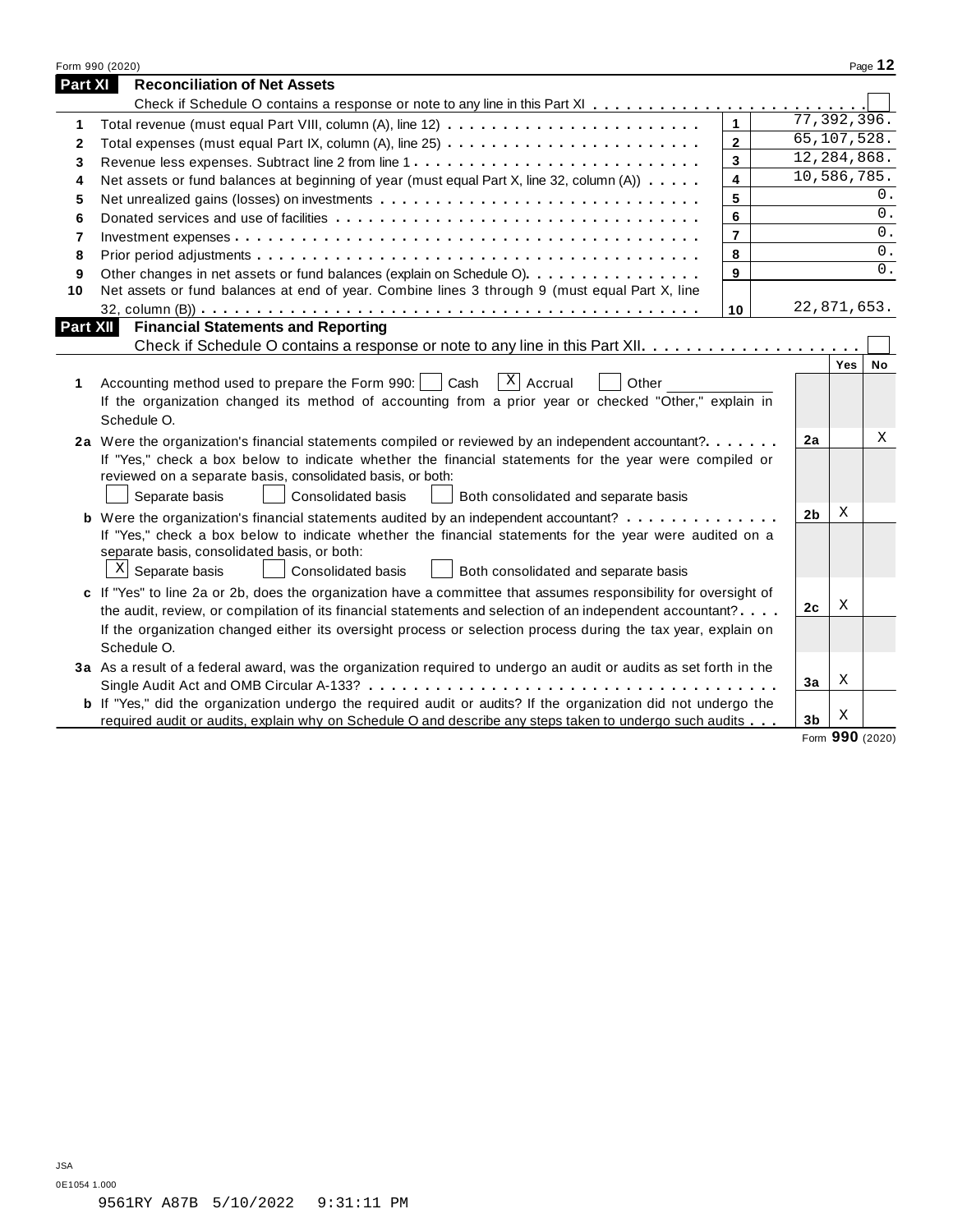# SCHEDULE A **Public Charity Status and Public Support** (Form 990 or 990-EZ) complete if the organization is a section 501(c)(3) organization or a section 4947(a)(1) nonexempt charitable trust. 20020

(Form 990 or 990-EZ) complete if the organization is a section 501(c)(3) organization or a section 4947(a)(1) nonexempt charitable trust.  $2020$ 

|        |                                                               |                                                                                                                                                                                                                                                                |                                                                                  |                                                                                                              |     |                          | Complete if the organization is a section 501(c)(3) organization or a section 4947(a)(1) nonexempt charitable trust.                                                                                                                                                                                                                                                           | ZWŁU                                                                                                                             |  |
|--------|---------------------------------------------------------------|----------------------------------------------------------------------------------------------------------------------------------------------------------------------------------------------------------------------------------------------------------------|----------------------------------------------------------------------------------|--------------------------------------------------------------------------------------------------------------|-----|--------------------------|--------------------------------------------------------------------------------------------------------------------------------------------------------------------------------------------------------------------------------------------------------------------------------------------------------------------------------------------------------------------------------|----------------------------------------------------------------------------------------------------------------------------------|--|
|        | Department of the Treasury<br><b>Internal Revenue Service</b> |                                                                                                                                                                                                                                                                |                                                                                  | Attach to Form 990 or Form 990-EZ.<br>Go to www.irs.gov/Form990 for instructions and the latest information. |     |                          |                                                                                                                                                                                                                                                                                                                                                                                | Open to Public<br><b>Inspection</b>                                                                                              |  |
|        | Name of the organization                                      |                                                                                                                                                                                                                                                                |                                                                                  |                                                                                                              |     |                          | <b>Employer identification number</b>                                                                                                                                                                                                                                                                                                                                          |                                                                                                                                  |  |
|        | MISSISSIPPI FOOD NETWORK, INC                                 |                                                                                                                                                                                                                                                                |                                                                                  |                                                                                                              |     |                          | 64-0676325                                                                                                                                                                                                                                                                                                                                                                     |                                                                                                                                  |  |
| Part I |                                                               |                                                                                                                                                                                                                                                                |                                                                                  |                                                                                                              |     |                          | Reason for Public Charity Status. (All organizations must complete this part.) See instructions.                                                                                                                                                                                                                                                                               |                                                                                                                                  |  |
|        |                                                               |                                                                                                                                                                                                                                                                |                                                                                  | The organization is not a private foundation because it is: (For lines 1 through 12, check only one box.)    |     |                          |                                                                                                                                                                                                                                                                                                                                                                                |                                                                                                                                  |  |
| 1      |                                                               |                                                                                                                                                                                                                                                                |                                                                                  | A church, convention of churches, or association of churches described in section 170(b)(1)(A)(i).           |     |                          |                                                                                                                                                                                                                                                                                                                                                                                |                                                                                                                                  |  |
| 2      |                                                               |                                                                                                                                                                                                                                                                |                                                                                  | A school described in section 170(b)(1)(A)(ii). (Attach Schedule E (Form 990 or 990-EZ).)                    |     |                          |                                                                                                                                                                                                                                                                                                                                                                                |                                                                                                                                  |  |
| 3      |                                                               |                                                                                                                                                                                                                                                                |                                                                                  | A hospital or a cooperative hospital service organization described in section 170(b)(1)(A)(iii).            |     |                          |                                                                                                                                                                                                                                                                                                                                                                                |                                                                                                                                  |  |
| 4      |                                                               |                                                                                                                                                                                                                                                                |                                                                                  |                                                                                                              |     |                          | A medical research organization operated in conjunction with a hospital described in section 170(b)(1)(A)(iii). Enter the                                                                                                                                                                                                                                                      |                                                                                                                                  |  |
|        | hospital's name, city, and state:                             |                                                                                                                                                                                                                                                                |                                                                                  |                                                                                                              |     |                          |                                                                                                                                                                                                                                                                                                                                                                                |                                                                                                                                  |  |
| 5      |                                                               |                                                                                                                                                                                                                                                                |                                                                                  |                                                                                                              |     |                          |                                                                                                                                                                                                                                                                                                                                                                                | An organization operated for the benefit of a college or university owned or operated by a governmental unit described in        |  |
|        |                                                               |                                                                                                                                                                                                                                                                | section 170(b)(1)(A)(iv). (Complete Part II.)                                    |                                                                                                              |     |                          |                                                                                                                                                                                                                                                                                                                                                                                |                                                                                                                                  |  |
| 6<br>7 | X                                                             |                                                                                                                                                                                                                                                                |                                                                                  | A federal, state, or local government or governmental unit described in section 170(b)(1)(A)(v).             |     |                          |                                                                                                                                                                                                                                                                                                                                                                                | An organization that normally receives a substantial part of its support from a governmental unit or from the general public     |  |
|        |                                                               |                                                                                                                                                                                                                                                                | described in section 170(b)(1)(A)(vi). (Complete Part II.)                       |                                                                                                              |     |                          |                                                                                                                                                                                                                                                                                                                                                                                |                                                                                                                                  |  |
| 8      |                                                               |                                                                                                                                                                                                                                                                |                                                                                  | A community trust described in section 170(b)(1)(A)(vi). (Complete Part II.)                                 |     |                          |                                                                                                                                                                                                                                                                                                                                                                                |                                                                                                                                  |  |
| 9      |                                                               |                                                                                                                                                                                                                                                                |                                                                                  |                                                                                                              |     |                          | An agricultural research organization described in section 170(b)(1)(A)(ix) operated in conjunction with a land-grant college                                                                                                                                                                                                                                                  |                                                                                                                                  |  |
|        |                                                               |                                                                                                                                                                                                                                                                |                                                                                  |                                                                                                              |     |                          | or university or a non-land-grant college of agriculture (see instructions). Enter the name, city, and state of the college or                                                                                                                                                                                                                                                 |                                                                                                                                  |  |
|        | university:                                                   |                                                                                                                                                                                                                                                                |                                                                                  |                                                                                                              |     |                          |                                                                                                                                                                                                                                                                                                                                                                                |                                                                                                                                  |  |
| 10     |                                                               |                                                                                                                                                                                                                                                                |                                                                                  | acquired by the organization after June 30, 1975. See section 509(a)(2). (Complete Part III.)                |     |                          | An organization that normally receives (1) more than 331/3% of its support from contributions, membership fees, and gross<br>receipts from activities related to its exempt functions, subject to certain exceptions; and (2) no more than 331/3 % of its<br>support from gross investment income and unrelated business taxable income (less section 511 tax) from businesses |                                                                                                                                  |  |
| 11     |                                                               |                                                                                                                                                                                                                                                                |                                                                                  | An organization organized and operated exclusively to test for public safety. See section 509(a)(4).         |     |                          |                                                                                                                                                                                                                                                                                                                                                                                |                                                                                                                                  |  |
| 12     |                                                               |                                                                                                                                                                                                                                                                |                                                                                  |                                                                                                              |     |                          |                                                                                                                                                                                                                                                                                                                                                                                | An organization organized and operated exclusively for the benefit of, to perform the functions of, or to carry out the purposes |  |
|        |                                                               |                                                                                                                                                                                                                                                                |                                                                                  |                                                                                                              |     |                          |                                                                                                                                                                                                                                                                                                                                                                                | of one or more publicly supported organizations described in section 509(a)(1) or section 509(a)(2). See section 509(a)(3).      |  |
|        |                                                               | Check the box in lines 12a through 12d that describes the type of supporting organization and complete lines 12e, 12f, and 12g.<br>Type I. A supporting organization operated, supervised, or controlled by its supported organization(s), typically by giving |                                                                                  |                                                                                                              |     |                          |                                                                                                                                                                                                                                                                                                                                                                                |                                                                                                                                  |  |
| a      |                                                               |                                                                                                                                                                                                                                                                |                                                                                  |                                                                                                              |     |                          | the supported organization(s) the power to regularly appoint or elect a majority of the directors or trustees of the                                                                                                                                                                                                                                                           |                                                                                                                                  |  |
|        |                                                               |                                                                                                                                                                                                                                                                |                                                                                  | supporting organization. You must complete Part IV, Sections A and B.                                        |     |                          |                                                                                                                                                                                                                                                                                                                                                                                |                                                                                                                                  |  |
| b      |                                                               |                                                                                                                                                                                                                                                                |                                                                                  |                                                                                                              |     |                          | Type II. A supporting organization supervised or controlled in connection with its supported organization(s), by having                                                                                                                                                                                                                                                        |                                                                                                                                  |  |
|        |                                                               |                                                                                                                                                                                                                                                                |                                                                                  |                                                                                                              |     |                          | control or management of the supporting organization vested in the same persons that control or manage the supported                                                                                                                                                                                                                                                           |                                                                                                                                  |  |
|        |                                                               |                                                                                                                                                                                                                                                                |                                                                                  | organization(s). You must complete Part IV, Sections A and C.                                                |     |                          |                                                                                                                                                                                                                                                                                                                                                                                |                                                                                                                                  |  |
| c      |                                                               |                                                                                                                                                                                                                                                                |                                                                                  |                                                                                                              |     |                          | Type III functionally integrated. A supporting organization operated in connection with, and functionally integrated with,                                                                                                                                                                                                                                                     |                                                                                                                                  |  |
|        |                                                               |                                                                                                                                                                                                                                                                |                                                                                  | its supported organization(s) (see instructions). You must complete Part IV, Sections A, D, and E.           |     |                          |                                                                                                                                                                                                                                                                                                                                                                                |                                                                                                                                  |  |
| d      |                                                               |                                                                                                                                                                                                                                                                |                                                                                  |                                                                                                              |     |                          | Type III non-functionally integrated. A supporting organization operated in connection with its supported organization(s)                                                                                                                                                                                                                                                      |                                                                                                                                  |  |
|        |                                                               |                                                                                                                                                                                                                                                                |                                                                                  |                                                                                                              |     |                          | that is not functionally integrated. The organization generally must satisfy a distribution requirement and an attentiveness                                                                                                                                                                                                                                                   |                                                                                                                                  |  |
|        |                                                               |                                                                                                                                                                                                                                                                |                                                                                  | requirement (see instructions). You must complete Part IV, Sections A and D, and Part V.                     |     |                          |                                                                                                                                                                                                                                                                                                                                                                                |                                                                                                                                  |  |
| е      |                                                               |                                                                                                                                                                                                                                                                |                                                                                  |                                                                                                              |     |                          | Check this box if the organization received a written determination from the IRS that it is a Type I, Type II, Type III                                                                                                                                                                                                                                                        |                                                                                                                                  |  |
|        |                                                               |                                                                                                                                                                                                                                                                |                                                                                  | functionally integrated, or Type III non-functionally integrated supporting organization.                    |     |                          |                                                                                                                                                                                                                                                                                                                                                                                |                                                                                                                                  |  |
| f      |                                                               |                                                                                                                                                                                                                                                                |                                                                                  | Provide the following information about the supported organization(s).                                       |     |                          |                                                                                                                                                                                                                                                                                                                                                                                |                                                                                                                                  |  |
| g      | (i) Name of supported organization                            |                                                                                                                                                                                                                                                                | (ii) EIN                                                                         | (iii) Type of organization                                                                                   |     | (iv) Is the organization | (v) Amount of monetary                                                                                                                                                                                                                                                                                                                                                         | (vi) Amount of                                                                                                                   |  |
|        |                                                               |                                                                                                                                                                                                                                                                |                                                                                  | (described on lines 1-10                                                                                     |     | listed in your governing | support (see                                                                                                                                                                                                                                                                                                                                                                   | other support (see                                                                                                               |  |
|        |                                                               |                                                                                                                                                                                                                                                                |                                                                                  | above (see instructions))                                                                                    | Yes | document?<br>No          | instructions)                                                                                                                                                                                                                                                                                                                                                                  | instructions)                                                                                                                    |  |
|        |                                                               |                                                                                                                                                                                                                                                                |                                                                                  |                                                                                                              |     |                          |                                                                                                                                                                                                                                                                                                                                                                                |                                                                                                                                  |  |
| (A)    |                                                               |                                                                                                                                                                                                                                                                |                                                                                  |                                                                                                              |     |                          |                                                                                                                                                                                                                                                                                                                                                                                |                                                                                                                                  |  |
| (B)    |                                                               |                                                                                                                                                                                                                                                                |                                                                                  |                                                                                                              |     |                          |                                                                                                                                                                                                                                                                                                                                                                                |                                                                                                                                  |  |
| (C)    |                                                               |                                                                                                                                                                                                                                                                |                                                                                  |                                                                                                              |     |                          |                                                                                                                                                                                                                                                                                                                                                                                |                                                                                                                                  |  |
| (D)    |                                                               |                                                                                                                                                                                                                                                                |                                                                                  |                                                                                                              |     |                          |                                                                                                                                                                                                                                                                                                                                                                                |                                                                                                                                  |  |
| (E)    |                                                               |                                                                                                                                                                                                                                                                |                                                                                  |                                                                                                              |     |                          |                                                                                                                                                                                                                                                                                                                                                                                |                                                                                                                                  |  |
| Total  |                                                               |                                                                                                                                                                                                                                                                |                                                                                  |                                                                                                              |     |                          |                                                                                                                                                                                                                                                                                                                                                                                |                                                                                                                                  |  |
|        |                                                               |                                                                                                                                                                                                                                                                | For Paperwork Reduction Act Notice, see the Instructions for Form 990 or 990-EZ. |                                                                                                              |     |                          |                                                                                                                                                                                                                                                                                                                                                                                | Schedule A (Form 990 or 990-EZ) 2020                                                                                             |  |

JSA 0E1210 0.030 9561RY A87B 5/10/2022 9:31:11 PM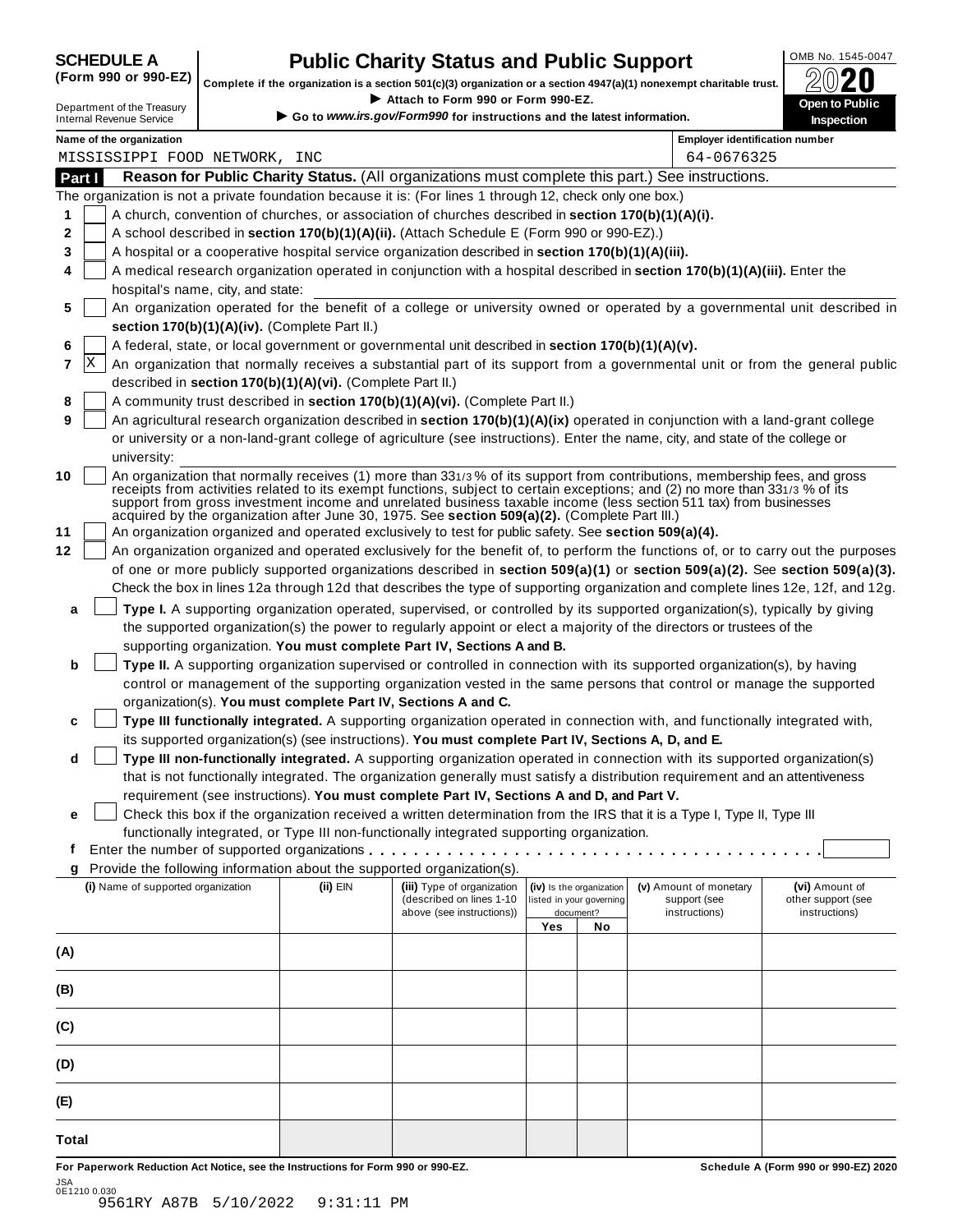**Part II**

## **Support Schedule for Organizations Described in Sections 170(b)(1)(A)(iv) and 170(b)(1)(A)(vi)** (Complete only if you checked the box on line 5, 7, or 8 of Part I or if the organization failed to qualify under Part III. If the organization fails to qualify under the tests listed below, please complete Part III.)

|              | <b>Section A. Public Support</b>                                                                                                                                                                                                                                           |               |               |               |             |               |                |
|--------------|----------------------------------------------------------------------------------------------------------------------------------------------------------------------------------------------------------------------------------------------------------------------------|---------------|---------------|---------------|-------------|---------------|----------------|
|              | Calendar year (or fiscal year beginning in) ▶                                                                                                                                                                                                                              | (a) 2016      | (b) 2017      | $(c)$ 2018    | $(d)$ 2019  | (e) 2020      | (f) Total      |
| 1.           | Gifts, grants, contributions, and<br>membership fees received. (Do not<br>include any "unusual grants.")                                                                                                                                                                   | 23, 742, 391. | 26, 012, 152. | 35, 393, 239. | 48,904,282. | 77, 252, 459. | 211, 304, 523. |
| $\mathbf{2}$ | Tax revenues levied for the<br>organization's benefit and either paid to<br>or expended on its behalf                                                                                                                                                                      |               |               |               |             |               | 0.             |
| 3            | The value of services or facilities<br>furnished by a governmental unit to the<br>organization without charge                                                                                                                                                              |               |               |               |             |               | 0.             |
| 4            | Total. Add lines 1 through 3                                                                                                                                                                                                                                               | 23, 742, 391. | 26, 012, 152. | 35, 393, 239. | 48,904,282. | 77, 252, 459. | 211, 304, 523. |
| 5            | The portion of total contributions by<br>each person (other than a<br>governmental unit or publicly<br>supported organization) included on<br>line 1 that exceeds 2% of the amount<br>shown on line 11, column (f)                                                         |               |               |               |             |               | 4,772,912.     |
| 6            | Public support. Subtract line 5 from line 4                                                                                                                                                                                                                                |               |               |               |             |               | 206, 531, 611. |
|              | <b>Section B. Total Support</b>                                                                                                                                                                                                                                            |               |               |               |             |               |                |
|              | Calendar year (or fiscal year beginning in) ▶                                                                                                                                                                                                                              | (a) 2016      | (b) $2017$    | (c) 2018      | $(d)$ 2019  | (e) 2020      | (f) Total      |
| 7            | Amounts from line 4                                                                                                                                                                                                                                                        | 23, 742, 391. | 26, 012, 152. | 35, 393, 239  | 48,904,282  | 77, 252, 459. | 211, 304, 523. |
| 8            | Gross income from interest, dividends,<br>payments received on securities loans,<br>rents, royalties, and income from<br>similar sources experiences                                                                                                                       | 4,270.        | 6, 362.       | 16,095.       | 11,635.     | 11,535.       | 49,897.        |
| 9            | Net income from unrelated business<br>activities, whether or not the business<br>is regularly carried on the contract of the state of the state of the state of the state of the state of the s                                                                            |               |               |               |             |               | 0.             |
| 10           | Other income. Do not include gain or<br>loss from the sale of capital assets<br>(Explain in Part VI.)                                                                                                                                                                      |               |               |               |             |               | 0.             |
| 11           | Total support. Add lines 7 through 10                                                                                                                                                                                                                                      |               |               |               |             |               | 211, 354, 420. |
| 12           |                                                                                                                                                                                                                                                                            |               |               |               |             | 12            | 1,275,727.     |
| 13           | First 5 years. If the Form 990 is for the organization's first, second, third, fourth, or fifth tax year as a section 501(c)(3)<br>organization, check this box and stop here $\ldots \ldots \ldots \ldots \ldots \ldots \ldots \ldots \ldots \ldots \ldots \ldots \ldots$ |               |               |               |             |               |                |
|              | <b>Section C. Computation of Public Support Percentage</b>                                                                                                                                                                                                                 |               |               |               |             |               |                |
| 14           | Public support percentage for 2020 (line 6, column (f), divided by line 11, column (f) $\ldots \ldots$                                                                                                                                                                     |               |               |               |             | 14            | 97.72%         |
| 15           |                                                                                                                                                                                                                                                                            |               |               |               |             | 15            | 99.97%         |
|              | 16a 331/3% support test - 2020. If the organization did not check the box on line 13, and line 14 is 331/3% or more, check this                                                                                                                                            |               |               |               |             |               |                |
|              | box and stop here. The organization qualifies as a publicly supported organization                                                                                                                                                                                         |               |               |               |             |               | X              |
|              | b 331/3% support test - 2019. If the organization did not check a box on line 13 or 16a, and line 15 is 331/3% or more, check                                                                                                                                              |               |               |               |             |               |                |
|              |                                                                                                                                                                                                                                                                            |               |               |               |             |               |                |
|              | 17a 10%-facts-and-circumstances test - 2020. If the organization did not check a box on line 13, 16a, or 16b, and line 14 is                                                                                                                                               |               |               |               |             |               |                |
|              | 10% or more, and if the organization meets the facts-and-circumstances test, check this box and stop here. Explain in                                                                                                                                                      |               |               |               |             |               |                |
|              | Part VI how the organization meets the facts-and-circumstances test. The organization qualifies as a publicly supported                                                                                                                                                    |               |               |               |             |               |                |
|              |                                                                                                                                                                                                                                                                            |               |               |               |             |               |                |
|              | b 10%-facts-and-circumstances test - 2019. If the organization did not check a box on line 13, 16a, 16b, or 17a, and line                                                                                                                                                  |               |               |               |             |               |                |
|              | 15 is 10% or more, and if the organization meets the facts-and-circumstances test, check this box and stop here. Explain                                                                                                                                                   |               |               |               |             |               |                |
|              | in Part VI how the organization meets the facts-and-circumstances test. The organization qualifies as a publicly supported                                                                                                                                                 |               |               |               |             |               |                |
| 18           | Private foundation. If the organization did not check a box on line 13, 16a, 16b, 17a, or 17b, check this box and see                                                                                                                                                      |               |               |               |             |               |                |
|              |                                                                                                                                                                                                                                                                            |               |               |               |             |               |                |
|              |                                                                                                                                                                                                                                                                            |               |               |               |             |               |                |

**Schedule A (Form 990 or 990-EZ) 2020**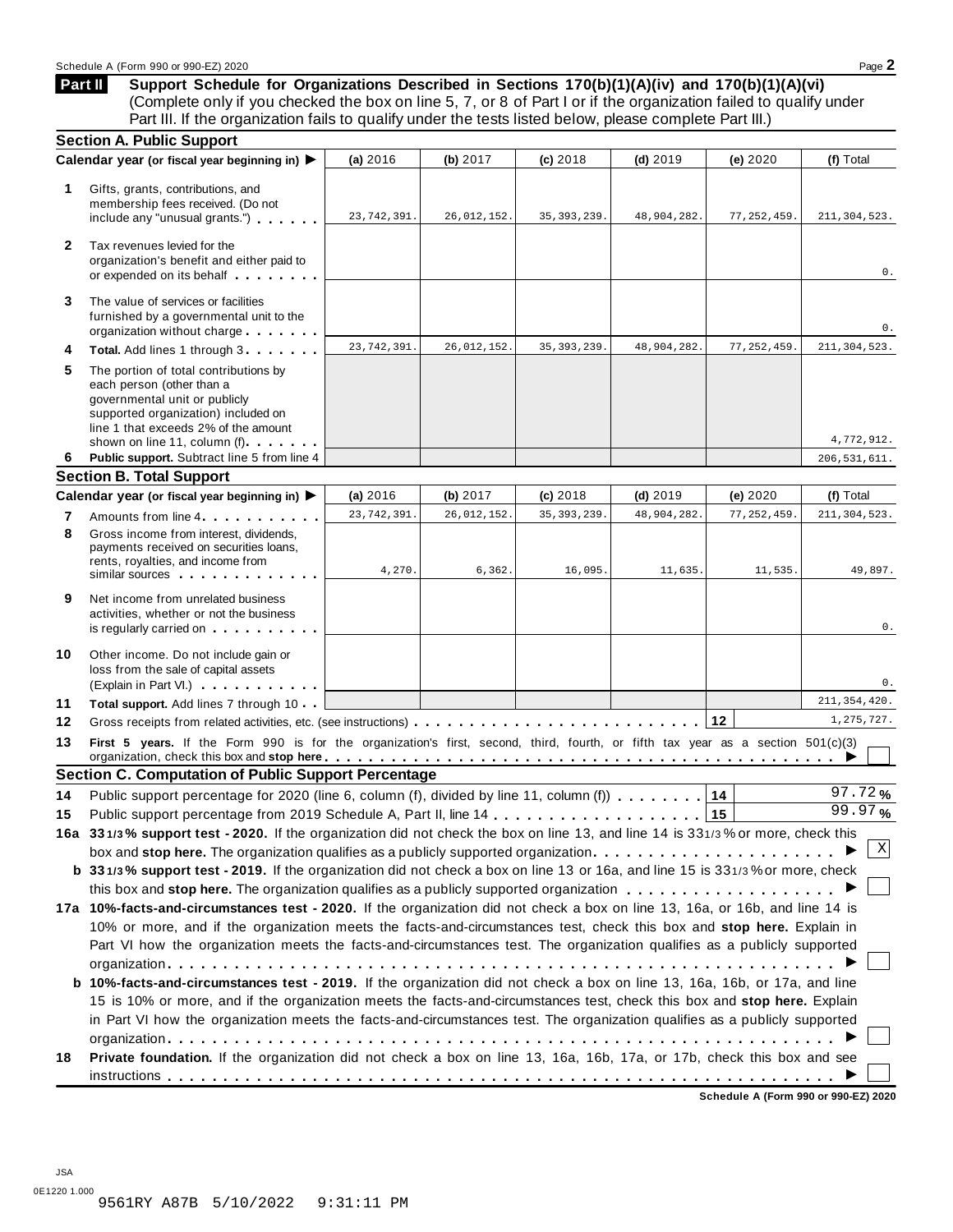#### **Support Schedule for Organizations Described in Section 509(a)(2) Part III**

(Complete only if you checked the box on line 10 of Part I or if the organization failed to qualify under Part II. If the organization fails to qualify under the tests listed below, please complete Part II.)

|          | <b>Section A. Public Support</b>                                                                                                                                                                                                                           |          |          |            |            |          |           |
|----------|------------------------------------------------------------------------------------------------------------------------------------------------------------------------------------------------------------------------------------------------------------|----------|----------|------------|------------|----------|-----------|
|          | Calendar year (or fiscal year beginning in) $\blacktriangleright$                                                                                                                                                                                          | (a) 2016 | (b) 2017 | $(c)$ 2018 | $(d)$ 2019 | (e) 2020 | (f) Total |
| 1        | Gifts, grants, contributions, and membership fees                                                                                                                                                                                                          |          |          |            |            |          |           |
|          | received. (Do not include any "unusual grants.")                                                                                                                                                                                                           |          |          |            |            |          |           |
| 2        | Gross receipts from admissions, merchandise                                                                                                                                                                                                                |          |          |            |            |          |           |
|          | sold or services performed, or facilities                                                                                                                                                                                                                  |          |          |            |            |          |           |
|          | furnished in any activity that is related to the                                                                                                                                                                                                           |          |          |            |            |          |           |
|          | organization's tax-exempt purpose                                                                                                                                                                                                                          |          |          |            |            |          |           |
| 3        | Gross receipts from activities that are not an                                                                                                                                                                                                             |          |          |            |            |          |           |
|          | unrelated trade or business under section 513                                                                                                                                                                                                              |          |          |            |            |          |           |
| 4        | Tax revenues levied for the                                                                                                                                                                                                                                |          |          |            |            |          |           |
|          | organization's benefit and either paid to                                                                                                                                                                                                                  |          |          |            |            |          |           |
|          | or expended on its behalf <b>contained</b> by the set of the set of the set of the set of the set of the set of the set of the set of the set of the set of the set of the set of the set of the set of the set of the set of the s                        |          |          |            |            |          |           |
| 5        | The value of services or facilities                                                                                                                                                                                                                        |          |          |            |            |          |           |
|          | furnished by a governmental unit to the                                                                                                                                                                                                                    |          |          |            |            |          |           |
|          | organization without charge                                                                                                                                                                                                                                |          |          |            |            |          |           |
| 6        | <b>Total.</b> Add lines 1 through 5                                                                                                                                                                                                                        |          |          |            |            |          |           |
|          | 7a Amounts included on lines 1, 2, and 3                                                                                                                                                                                                                   |          |          |            |            |          |           |
|          | received from disqualified persons                                                                                                                                                                                                                         |          |          |            |            |          |           |
|          | <b>b</b> Amounts included on lines 2 and 3                                                                                                                                                                                                                 |          |          |            |            |          |           |
|          | received from other than disqualified<br>persons that exceed the greater of \$5,000                                                                                                                                                                        |          |          |            |            |          |           |
|          | or 1% of the amount on line 13 for the year                                                                                                                                                                                                                |          |          |            |            |          |           |
|          | c Add lines 7a and 7b.                                                                                                                                                                                                                                     |          |          |            |            |          |           |
| 8        | <b>Public support.</b> (Subtract line 7c from                                                                                                                                                                                                              |          |          |            |            |          |           |
|          | $line 6.)$                                                                                                                                                                                                                                                 |          |          |            |            |          |           |
|          | <b>Section B. Total Support</b>                                                                                                                                                                                                                            |          |          |            |            |          |           |
|          | Calendar year (or fiscal year beginning in)                                                                                                                                                                                                                | (a) 2016 | (b) 2017 | $(c)$ 2018 | $(d)$ 2019 | (e) 2020 | (f) Total |
| 9        | Amounts from line 6                                                                                                                                                                                                                                        |          |          |            |            |          |           |
|          | 10 a Gross income from interest, dividends,<br>payments received on securities loans,<br>rents, royalties, and income from similar<br>sources                                                                                                              |          |          |            |            |          |           |
|          | <b>b</b> Unrelated business taxable income (less                                                                                                                                                                                                           |          |          |            |            |          |           |
|          | section 511 taxes) from businesses                                                                                                                                                                                                                         |          |          |            |            |          |           |
|          | acquired after June 30, 1975                                                                                                                                                                                                                               |          |          |            |            |          |           |
|          | c Add lines 10a and 10b                                                                                                                                                                                                                                    |          |          |            |            |          |           |
| 11       | Net income from unrelated business                                                                                                                                                                                                                         |          |          |            |            |          |           |
|          | activities not included in line 10b, whether                                                                                                                                                                                                               |          |          |            |            |          |           |
|          | or not the business is regularly carried on                                                                                                                                                                                                                |          |          |            |            |          |           |
| 12       | Other income. Do not include gain or                                                                                                                                                                                                                       |          |          |            |            |          |           |
|          | loss from the sale of capital assets                                                                                                                                                                                                                       |          |          |            |            |          |           |
|          | (Explain in Part VI.)                                                                                                                                                                                                                                      |          |          |            |            |          |           |
| 13       | Total support. (Add lines 9, 10c, 11,                                                                                                                                                                                                                      |          |          |            |            |          |           |
|          | and $12.$ ) $\cdots$ $\cdots$ $\cdots$ $\cdots$ $\cdots$                                                                                                                                                                                                   |          |          |            |            |          |           |
| 14       | First 5 years. If the Form 990 is for the organization's first, second, third, fourth, or fifth tax year as a section 501(c)(3)                                                                                                                            |          |          |            |            |          |           |
|          |                                                                                                                                                                                                                                                            |          |          |            |            |          |           |
|          | <b>Section C. Computation of Public Support Percentage</b>                                                                                                                                                                                                 |          |          |            |            |          |           |
| 15       | Public support percentage for 2020 (line 8, column (f), divided by line 13, column (f) entitled in the set of the set of the set of the set of the set of the set of the set of the set of the set of the set of the set of th                             |          |          |            |            | 15       | %         |
| 16       | Public support percentage from 2019 Schedule A, Part III, line 15                                                                                                                                                                                          |          |          |            |            | 16       | %         |
|          | Section D. Computation of Investment Income Percentage                                                                                                                                                                                                     |          |          |            |            |          |           |
| 17       | Investment income percentage for 2020 (line 10c, column (f), divided by line 13, column (f)).                                                                                                                                                              |          |          |            |            | 17       | %         |
|          |                                                                                                                                                                                                                                                            |          |          |            |            | 18       | %         |
|          |                                                                                                                                                                                                                                                            |          |          |            |            |          |           |
|          |                                                                                                                                                                                                                                                            |          |          |            |            |          |           |
|          | 19a 331/3% support tests - 2020. If the organization did not check the box on line 14, and line 15 is more than 331/3%, and line                                                                                                                           |          |          |            |            |          |           |
|          | 17 is not more than 331/3%, check this box and stop here. The organization qualifies as a publicly supported organization                                                                                                                                  |          |          |            |            |          |           |
|          | <b>b</b> 331/3% support tests - 2019. If the organization did not check a box on line 14 or line 19a, and line 16 is more than 331/3%, and                                                                                                                 |          |          |            |            |          |           |
| 18<br>20 | line 18 is not more than 331/3%, check this box and stop here. The organization qualifies as a publicly supported organization<br>Private foundation. If the organization did not check a box on line 14, 19a, or 19b, check this box and see instructions |          |          |            |            |          |           |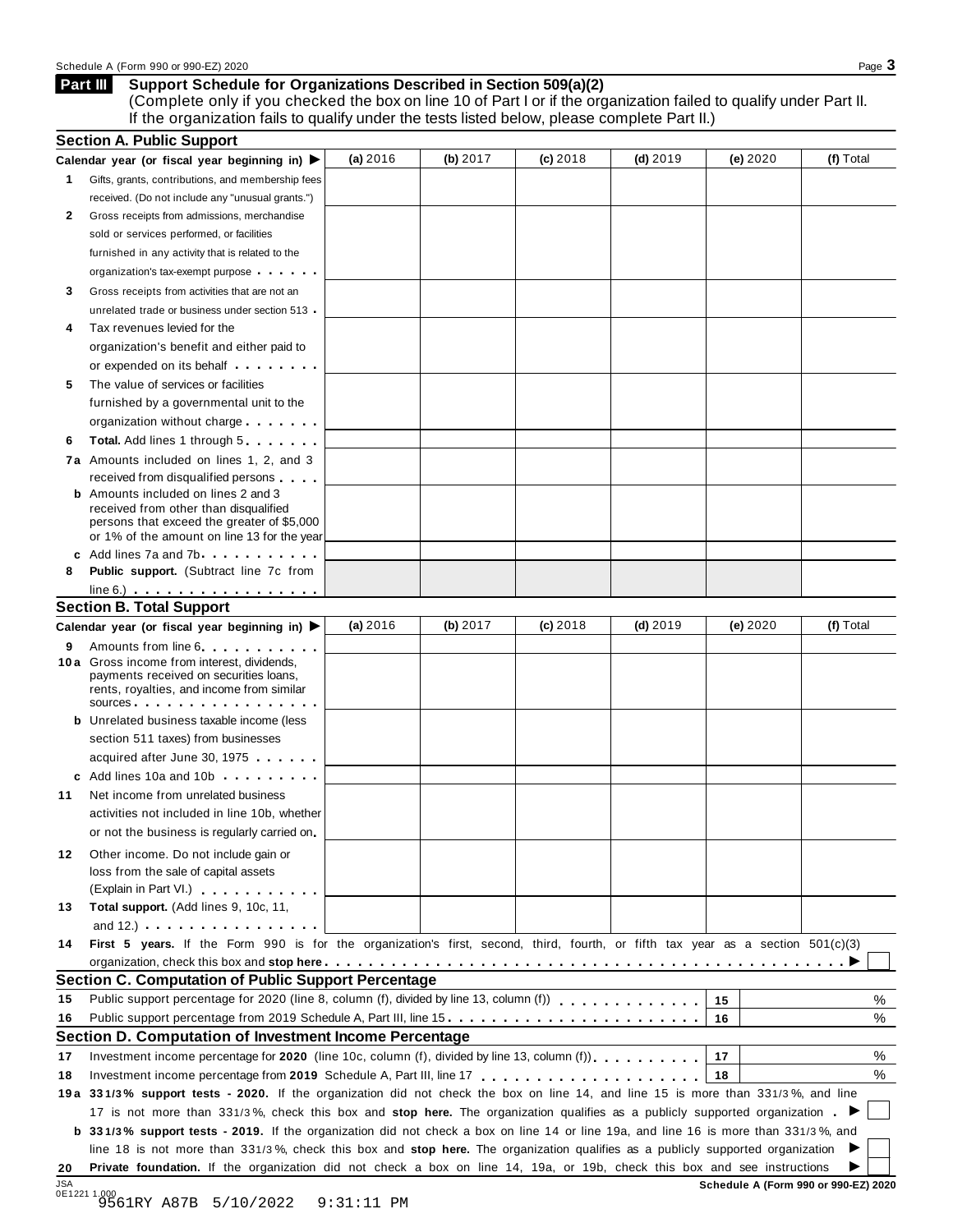#### **Part IV Supporting Organizations**

(Complete only if you checked a box in line 12 on Part I. If you checked box 12a, Part I, complete Sections A and B. If you checked box 12b, Part I, complete Sections A and C. If you checked box 12c, Part I, complete Sections A, D, and E. If you checked box 12d, Part I, complete Sections A and D, and complete Part V.)

### **Section A. All Supporting Organizations**

- **1** Are all of the organization's supported organizations listed by name in the organization's governing documents? *If "No," describe in Part VI how the supported organizations are designated. If designated by class or purpose, describe the designation. If historic and continuing relationship, explain.* **1**
- **2** Did the organization have any supported organization that does not have an IRS determination of status under section 509(a)(1) or (2)? *If"Yes," explain in Part VI how the organization determined that the supported organization was described in section 509(a)(1) or (2).*
- **3 a** Did the organization have a supported organization described in section 501(c)(4), (5), or (6)? *If "Yes," answer lines 3b and 3c below.*
- **b** Did the organization confirm that each supported organization qualified under section 501(c)(4), (5), or (6) and | satisfied the public support tests under section 509(a)(2)? *If "Yes," describe in Part VI when and how the organization made the determination.*
- **c** Did the organization ensure that all support to such organizations was used exclusively for section 170(c)(2)(B) purposes? *If"Yes," explain in Part VI what controls the organization put in place to ensure such use.*
- **4 a** Was any supported organization not organized in the United States ("foreign supported organization")? *If "Yes," and if you checked box 12a or 12b in Part I, answer lines 4b and 4c below.*
- **b** Did the organization have ultimate control and discretion in deciding whether to make grants to the foreign | supported organization? *If "Yes," describe in Part VI how the organization had such control and discretion despite being controlled or supervised by or in connection with its supported organizations.*
- **c** Did the organization support any foreign supported organization that does not have an IRS determination | under sections 501(c)(3) and 509(a)(1) or (2)? *If "Yes," explain in Part VI what controls the organization used to ensure that all support to the foreign supported organization was used exclusively for section 170(c)(2)(B) purposes.*
- **5 a** Did the organization add, substitute, or remove any supported organizations during the tax year? *If "Yes,"* answer lines 5b and 5c below (if applicable). Also, provide detail in Part VI, including (i) the names and EIN *numbers of the supported organizations added, substituted, or removed; (ii) the reasons for each such action;* (iii) the authority under the organization's organizing document authorizing such action; and (iv) how the action *was accomplished (such as by amendment to the organizing document).*
- **b Type I or Type II only.** Was any added or substituted supported organization part of a class already designated in the organization's organizing document?
- **c Substitutions only.** Was the substitution the result of an event beyond the organization's control?
- **6** Did the organization provide support (whether in the form of grants or the provision of services or facilities) to anyone other than (i) its supported organizations, (ii) individuals that are part of the charitable class benefited by one or more of its supported organizations, or (iii) other supporting organizations that also support or benefit one or more of the filing organization's supported organizations? *If"Yes," provide detail in Part VI.*
- **7** Did the organization provide a grant, loan, compensation, or other similar payment to a substantial contributor (as defined in section 4958(c)(3)(C)), a family member of a substantial contributor, or a 35% controlled entity with regard to a substantial contributor? *If"Yes," complete Part I of Schedule L (Form 990 or 990-EZ).*
- **8** Did the organization make a loan to a disqualified person (as defined in section 4958) not described in line 7? *If "Yes," complete Part I of Schedule L (Form 990 or 990-EZ).*
- **9a** Was the organization controlled directly or indirectly at any time during the tax year by one or more | disqualified persons, as defined in section 4946 (other than foundation managers and organizations described in section 509(a)(1) or (2))? *If"Yes," provide detail in Part VI.*
- **b** Did one or more disqualified persons (as defined in line 9a) hold a controlling interest in any entity in which | the supporting organization had an interest? *If"Yes," provide detail in Part VI.*
- **c** Did a disqualified person (as defined in line 9a) have an ownership interest in, or derive any personal benefit from, assets in which the supporting organization also had an interest? *If"Yes," provide detail in Part VI.*
- **10a** Was the organization subject to the excess business holdings rules of section 4943 because of section | 4943(f) (regarding certain Type II supporting organizations, and all Type III non-functionally integrated supporting organizations)? *If"Yes," answer line 10b below.*
- **b** Did the organization have any excess business holdings in the tax year? *(Use Schedule C, Form 4720, to determine whether the organization had excess business holdings.)*

0E1229 1.010

**Yes No**

**2**

**3a**

**3b**

**3c**

**4a**

**4b**

**4c**

**5a**

**5b 5c**

**6**

**7**

**8**

**9a**

**9b**

**9c**

**10a**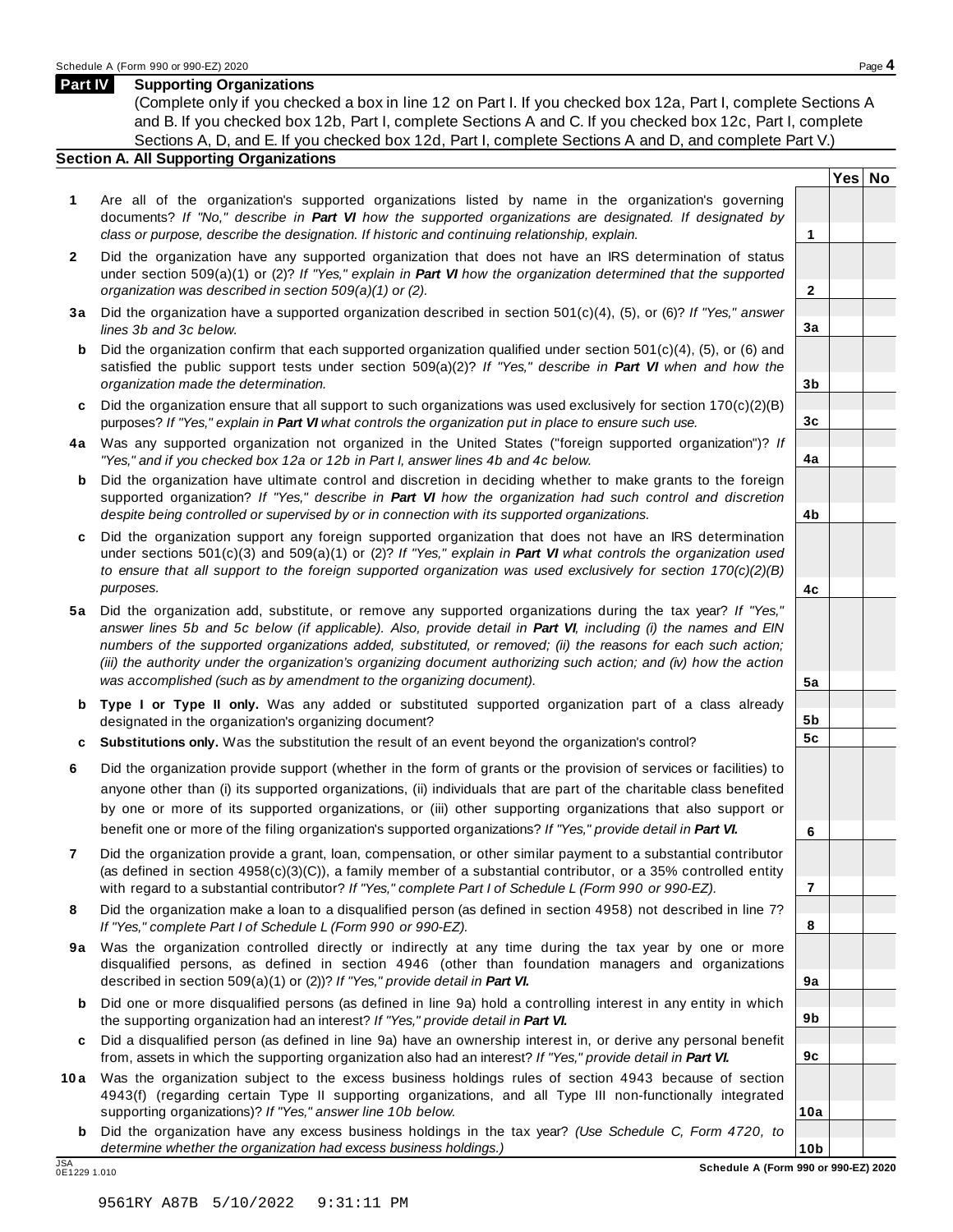|    |                                                                                                                    |                 | Yes⊺ | No |
|----|--------------------------------------------------------------------------------------------------------------------|-----------------|------|----|
| 11 | Has the organization accepted a gift or contribution from any of the following persons?                            |                 |      |    |
| a  | A person who directly or indirectly controls, either alone or together with persons described in lines 11b and     |                 |      |    |
|    | 11c below, the governing body of a supported organization?                                                         | 11a             |      |    |
| b  | A family member of a person described in line 11a above?                                                           | 11 <sub>b</sub> |      |    |
| c  | A 35% controlled entity of a person described in line 11a or 11b above? If "Yes" to line 11a, 11b, or 11c, provide |                 |      |    |
|    | detail in <b>Part VI.</b>                                                                                          | 11c             |      |    |
|    | <b>Section B. Type I Supporting Organizations</b>                                                                  |                 |      |    |
|    |                                                                                                                    |                 | Yes. |    |

|   | Did the governing body, members of the governing body, officers acting in their official capacity, or membership of one or<br>more supported organizations have the power to regularly appoint or elect at least a majority of the organization's officers,<br>directors, or trustees at all times during the tax year? If "No," describe in <b>Part VI</b> how the supported organization(s)<br>effectively operated, supervised, or controlled the organization's activities. If the organization had more than one supported<br>organization, describe how the powers to appoint and/or remove officers, directors, or trustees were allocated among the |  |  |
|---|-------------------------------------------------------------------------------------------------------------------------------------------------------------------------------------------------------------------------------------------------------------------------------------------------------------------------------------------------------------------------------------------------------------------------------------------------------------------------------------------------------------------------------------------------------------------------------------------------------------------------------------------------------------|--|--|
|   | supported organizations and what conditions or restrictions, if any, applied to such powers during the tax year.                                                                                                                                                                                                                                                                                                                                                                                                                                                                                                                                            |  |  |
| 2 | Did the organization operate for the benefit of any supported organization other than the supported                                                                                                                                                                                                                                                                                                                                                                                                                                                                                                                                                         |  |  |

**2** Did the organization operate for the benefit of any supported organization other than the supported organization(s) that operated, supervised, or controlled the supporting organization? *If "Yes," explain in Part VI how providing such benefit carried out the purposes of the supported organization(s) that operated, supervised, or controlled the supporting organization.*

### **Section C. Type II Supporting Organizations**

**1 Yes No 1** Were a majority of the organization's directors or trustees during the tax year also a majority of the directors or trustees of each of the organization's supported organization(s)? *If"No," describe in Part VI how control or management of the supporting organization was vested in the same persons that controlled or managed the supported organization(s).*

### **Section D. All Type III Supporting Organizations**

|              |                                                                                                                                                                                                                                                                                                                                                                                                                                                                             | Yes⊺ |  |
|--------------|-----------------------------------------------------------------------------------------------------------------------------------------------------------------------------------------------------------------------------------------------------------------------------------------------------------------------------------------------------------------------------------------------------------------------------------------------------------------------------|------|--|
|              | Did the organization provide to each of its supported organizations, by the last day of the fifth month of the<br>organization's tax year, (i) a written notice describing the type and amount of support provided during the prior<br>tax year, (ii) a copy of the Form 990 that was most recently filed as of the date of notification, and (iii) copies of<br>the organization's governing documents in effect on the date of notification, to the extent not previously |      |  |
|              | provided?                                                                                                                                                                                                                                                                                                                                                                                                                                                                   |      |  |
| $\mathbf{2}$ | Were any of the organization's officers, directors, or trustees either (i) appointed or elected by the supported<br>organization(s) or (ii) serving on the governing body of a supported organization? If "No," explain in Part VI how                                                                                                                                                                                                                                      |      |  |
|              | the organization maintained a close and continuous working relationship with the supported organization(s).                                                                                                                                                                                                                                                                                                                                                                 |      |  |
| 3            | By reason of the relationship described in line 2, above, did the organization's supported organizations have<br>a significant voice in the organization's investment policies and in directing the use of the organization's<br>income or assets at all times during the tax year? If "Yes," describe in Part VI the role the organization's                                                                                                                               |      |  |
|              | supported organizations played in this regard.                                                                                                                                                                                                                                                                                                                                                                                                                              |      |  |

#### **Section E. Type III Functionally Integrated Supporting Organizations**

|   | Check the box next to the method that the organization used to satisfy the Integral Part Test during the year (see instructions). |      |    |
|---|-----------------------------------------------------------------------------------------------------------------------------------|------|----|
|   | The organization satisfied the Activities Test. Complete line 2 below.                                                            |      |    |
| b | The organization is the parent of each of its supported organizations. Complete line 3 below.                                     |      |    |
|   | The organization supported a governmental entity. Describe in Part VI how you supported a governmental entity (see instructions). |      |    |
|   | Activities Test Answer lines 23 and 2h holew                                                                                      | Yesl | No |
|   |                                                                                                                                   |      |    |

|   | AUTORO TEST. ANSWEI MIES ZO ONU ZU UEIUW.                                                                                                                                                                                                                                                                                                                                                                                                                 |                |  |
|---|-----------------------------------------------------------------------------------------------------------------------------------------------------------------------------------------------------------------------------------------------------------------------------------------------------------------------------------------------------------------------------------------------------------------------------------------------------------|----------------|--|
| a | Did substantially all of the organization's activities during the tax year directly further the exempt purposes of<br>the supported organization(s) to which the organization was responsive? If "Yes," then in Part VI identify<br>those supported organizations and explain how these activities directly furthered their exempt purposes,<br>how the organization was responsive to those supported organizations, and how the organization determined |                |  |
|   | that these activities constituted substantially all of its activities.                                                                                                                                                                                                                                                                                                                                                                                    | 2a             |  |
|   | <b>b</b> Did the activities described in line 2a, above, constitute activities that, but for the organization's involvement,<br>one or more of the organization's supported organization(s) would have been engaged in? If "Yes," explain in<br><b>Part VI</b> the reasons for the organization's position that its supported organization(s) would have engaged in<br>these activities but for the organization's involvement.                           | 2b             |  |
|   |                                                                                                                                                                                                                                                                                                                                                                                                                                                           |                |  |
| 3 | Parent of Supported Organizations. Answer lines 3a and 3b below.                                                                                                                                                                                                                                                                                                                                                                                          |                |  |
| a | Did the organization have the power to regularly appoint or elect a majority of the officers, directors, or                                                                                                                                                                                                                                                                                                                                               |                |  |
|   | trustees of each of the supported organizations? If "Yes" or "No," provide details in Part VI.                                                                                                                                                                                                                                                                                                                                                            | 3a             |  |
| b | Did the organization exercise a substantial degree of direction over the policies, programs, and activities of each                                                                                                                                                                                                                                                                                                                                       |                |  |
|   | of its supported organizations? If "Yes," describe in <b>Part VI</b> the role played by the organization in this regard.                                                                                                                                                                                                                                                                                                                                  | 3 <sub>b</sub> |  |

**Schedule A (Form 990 or 990-EZ) 2020**

**2**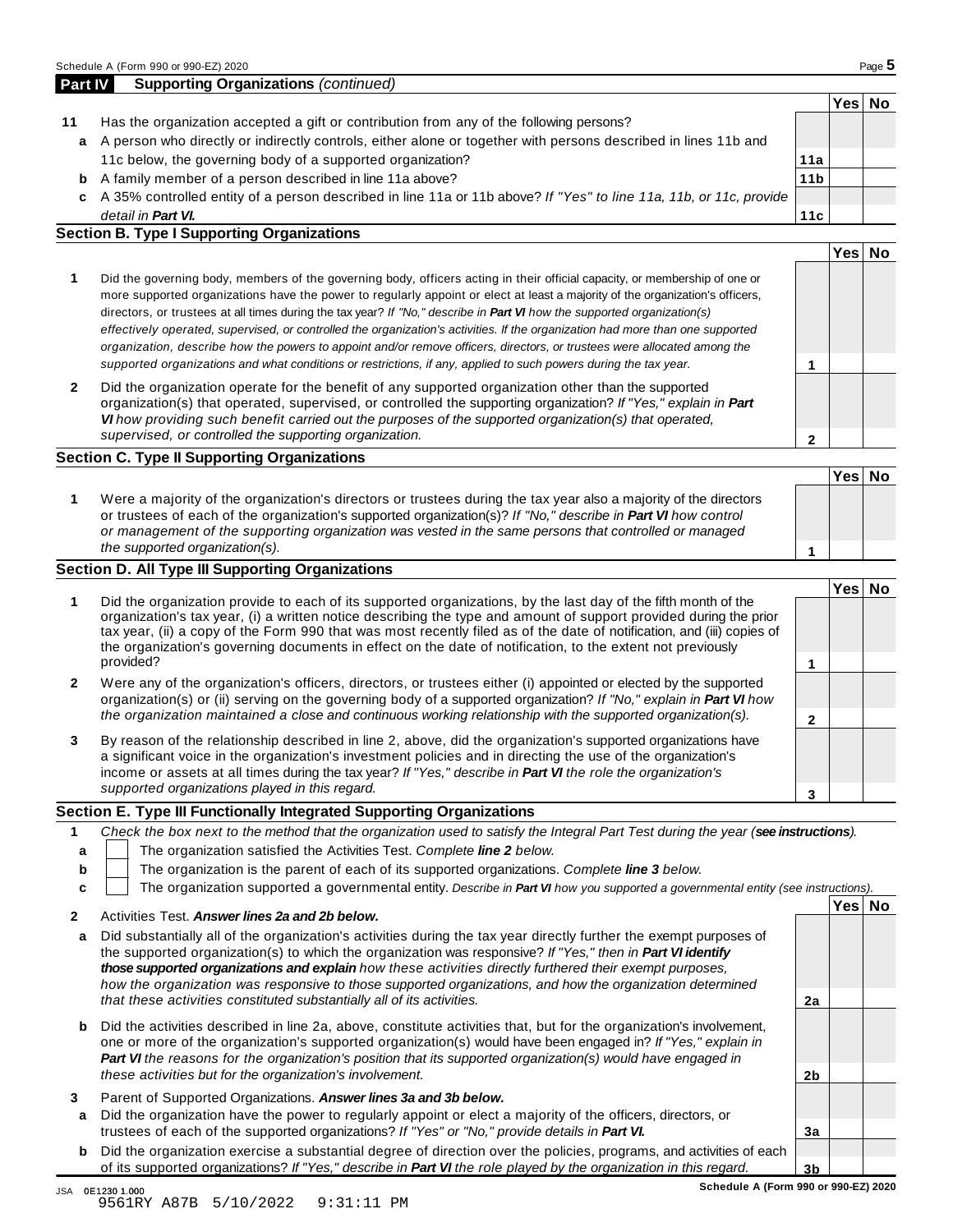**Part V Type III Non-Functionally Integrated 509(a)(3) Supporting Organizations**

**1** Check here if the organization satisfied the Integral Part Test as a qualifying trust on Nov. 20, 1970 (*explain in Part VI*). **See instructions.** All other Type III non-functionally integrated supporting organizations must complete Sections A through E.

|              | <b>Section A - Adjusted Net Income</b>                                                                                    |                         | (A) Prior Year | (B) Current Year<br>(optional) |
|--------------|---------------------------------------------------------------------------------------------------------------------------|-------------------------|----------------|--------------------------------|
|              | 1 Net short-term capital gain                                                                                             | 1                       |                |                                |
|              | 2 Recoveries of prior-year distributions                                                                                  | $\overline{\mathbf{2}}$ |                |                                |
|              | 3 Other gross income (see instructions)                                                                                   | 3                       |                |                                |
|              | 4 Add lines 1 through 3.                                                                                                  | 4                       |                |                                |
|              | 5 Depreciation and depletion                                                                                              | 5                       |                |                                |
|              | 6 Portion of operating expenses paid or incurred for production or collection of                                          |                         |                |                                |
|              | gross income or for management, conservation, or maintenance of property                                                  |                         |                |                                |
|              | held for production of income (see instructions)                                                                          | 6                       |                |                                |
| $\mathbf{7}$ | Other expenses (see instructions)                                                                                         | $\overline{7}$          |                |                                |
|              | 8 Adjusted Net Income (subtract lines 5, 6, and 7 from line 4)                                                            | 8                       |                |                                |
|              | <b>Section B - Minimum Asset Amount</b>                                                                                   |                         | (A) Prior Year | (B) Current Year<br>(optional) |
|              | 1 Aggregate fair market value of all non-exempt-use assets (see                                                           |                         |                |                                |
|              | instructions for short tax year or assets held for part of year):                                                         |                         |                |                                |
|              | a Average monthly value of securities                                                                                     | 1a                      |                |                                |
|              | <b>b</b> Average monthly cash balances                                                                                    | 1 <sub>b</sub>          |                |                                |
|              | c Fair market value of other non-exempt-use assets                                                                        | 1c                      |                |                                |
|              | d Total (add lines 1a, 1b, and 1c)                                                                                        | 1 <sub>d</sub>          |                |                                |
|              | e Discount claimed for blockage or other factors (explain in detail in Part VI):                                          | 1e                      |                |                                |
|              | 2 Acquisition indebtedness applicable to non-exempt-use assets                                                            | $\overline{2}$          |                |                                |
|              | 3 Subtract line 2 from line 1d.                                                                                           | $\overline{\mathbf{3}}$ |                |                                |
|              | 4 Cash deemed held for exempt use. Enter 0.015 of line 3 (for greater amount,<br>see instructions).                       | 4                       |                |                                |
| 5            | Net value of non-exempt-use assets (subtract line 4 from line 3)                                                          | 5                       |                |                                |
| 6            | Multiply line 5 by 0.035.                                                                                                 | 6                       |                |                                |
| $\mathbf{7}$ | Recoveries of prior-year distributions                                                                                    | $\overline{7}$          |                |                                |
| 8            | Minimum Asset Amount (add line 7 to line 6)                                                                               | 8                       |                |                                |
|              | <b>Section C - Distributable Amount</b>                                                                                   |                         |                | <b>Current Year</b>            |
| $\mathbf{1}$ | Adjusted net income for prior year (from Section A, line 8, column A)                                                     | 1                       |                |                                |
| $2^{\circ}$  | Enter 0.85 of line 1.                                                                                                     | $\mathbf 2$             |                |                                |
| 3            | Minimum asset amount for prior year (from Section B, line 8, column A)                                                    | 3                       |                |                                |
| 4            | Enter greater of line 2 or line 3.                                                                                        | 4                       |                |                                |
| 5            | Income tax imposed in prior year                                                                                          | 5                       |                |                                |
| 6            | Distributable Amount. Subtract line 5 from line 4, unless subject to<br>emergency temporary reduction (see instructions). | 6                       |                |                                |

**7** Check here if the current year is the organization's first as a non-functionally integrated Type III supporting organization (see instructions).

**Schedule A (Form 990 or 990-EZ) 2020**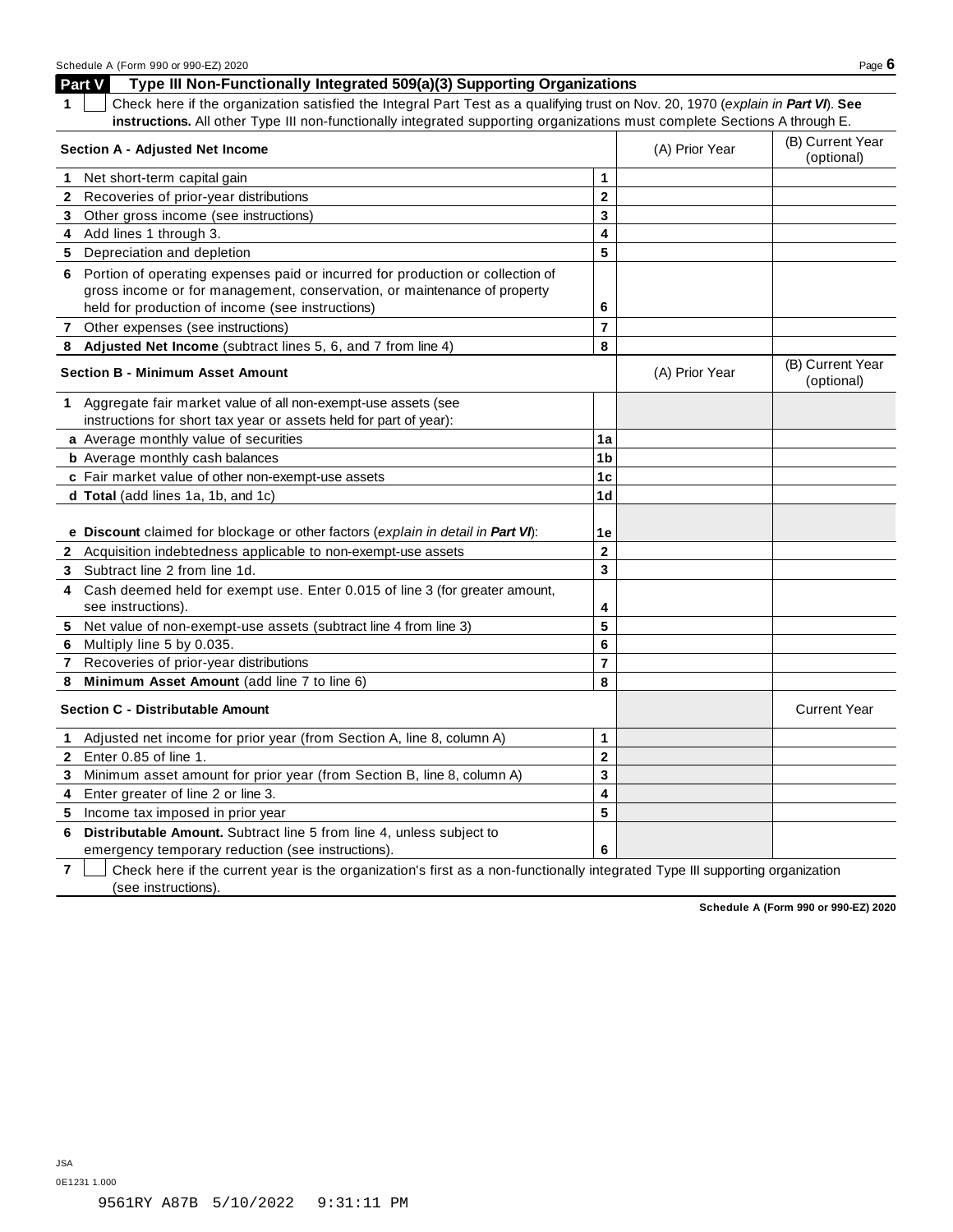|                | Schedule A (Form 990 or 990-EZ) 2020                                                       |                                    |                                       |                | Page 7                                  |
|----------------|--------------------------------------------------------------------------------------------|------------------------------------|---------------------------------------|----------------|-----------------------------------------|
| Part V         | Type III Non-Functionally Integrated 509(a)(3) Supporting Organizations (continued)        |                                    |                                       |                |                                         |
|                | <b>Section D - Distributions</b>                                                           |                                    |                                       |                | <b>Current Year</b>                     |
| 1              | Amounts paid to supported organizations to accomplish exempt purposes                      | 1                                  |                                       |                |                                         |
| $\mathbf{2}$   | Amounts paid to perform activity that directly furthers exempt purposes of supported       |                                    |                                       |                |                                         |
|                | organizations, in excess of income from activity                                           | $\mathbf{2}$                       |                                       |                |                                         |
| 3              | Administrative expenses paid to accomplish exempt purposes of supported organizations      | 3                                  |                                       |                |                                         |
| 4              | Amounts paid to acquire exempt-use assets                                                  |                                    |                                       | 4              |                                         |
| 5              | Qualified set-aside amounts (prior IRS approval required - provide details in Part VI)     |                                    |                                       | 5              |                                         |
| 6              | Other distributions (describe in Part VI). See instructions.                               |                                    |                                       | 6              |                                         |
| 7              | Total annual distributions. Add lines 1 through 6.                                         |                                    |                                       | $\overline{7}$ |                                         |
| 8              | Distributions to attentive supported organizations to which the organization is responsive |                                    |                                       |                |                                         |
|                | (provide details in Part VI). See instructions.                                            |                                    |                                       | 8              |                                         |
| 9              | Distributable amount for 2020 from Section C, line 6                                       |                                    |                                       | 9              |                                         |
| 10             | Line 8 amount divided by line 9 amount                                                     |                                    |                                       | 10             |                                         |
|                |                                                                                            |                                    | (iii)                                 |                | (iii)                                   |
|                | Section E - Distribution Allocations (see instructions)                                    | (i)<br><b>Excess Distributions</b> | <b>Underdistributions</b><br>Pre-2020 |                | <b>Distributable</b><br>Amount for 2020 |
| 1              | Distributable amount for 2020 from Section C, line 6                                       |                                    |                                       |                |                                         |
| $\mathbf{2}$   | Underdistributions, if any, for years prior to 2020                                        |                                    |                                       |                |                                         |
|                | (reasonable cause required - explain in Part VI). See                                      |                                    |                                       |                |                                         |
|                | instructions.                                                                              |                                    |                                       |                |                                         |
| 3              | Excess distributions carryover, if any, to 2020                                            |                                    |                                       |                |                                         |
| a              | From 2015 $\frac{1}{2}$                                                                    |                                    |                                       |                |                                         |
| b              | From 2016 <b>Figure 1.1</b>                                                                |                                    |                                       |                |                                         |
| c              | From 2017 <b>Figure 1.1 (19)</b>                                                           |                                    |                                       |                |                                         |
| d              | $From 2018$                                                                                |                                    |                                       |                |                                         |
| е              | From 2019                                                                                  |                                    |                                       |                |                                         |
| f              | Total of lines 3a through 3e                                                               |                                    |                                       |                |                                         |
| g              | Applied to underdistributions of prior years                                               |                                    |                                       |                |                                         |
| h              | Applied to 2020 distributable amount                                                       |                                    |                                       |                |                                         |
| j.             | Carryover from 2015 not applied (see instructions)                                         |                                    |                                       |                |                                         |
|                | Remainder. Subtract lines 3g, 3h, and 3i from line 3f.                                     |                                    |                                       |                |                                         |
| 4              | Distributions for 2020 from                                                                |                                    |                                       |                |                                         |
|                | Section D, line 7:<br>\$                                                                   |                                    |                                       |                |                                         |
| a              | Applied to underdistributions of prior years                                               |                                    |                                       |                |                                         |
| b              | Applied to 2020 distributable amount                                                       |                                    |                                       |                |                                         |
| c              | Remainder. Subtract lines 4a and 4b from line 4                                            |                                    |                                       |                |                                         |
| 5              | Remaining underdistributions for years prior to 2020, if                                   |                                    |                                       |                |                                         |
|                | any. Subtract lines 3g and 4a from line 2. For result                                      |                                    |                                       |                |                                         |
|                | greater than zero, explain in Part VI. See instructions.                                   |                                    |                                       |                |                                         |
| 6              | Remaining underdistributions for 2020. Subtract lines 3h                                   |                                    |                                       |                |                                         |
|                | and 4b from line 1. For result greater than zero, explain in                               |                                    |                                       |                |                                         |
|                | Part VI. See instructions.                                                                 |                                    |                                       |                |                                         |
| $\overline{7}$ | Excess distributions carryover to 2021. Add lines 3j                                       |                                    |                                       |                |                                         |
|                | and 4c.                                                                                    |                                    |                                       |                |                                         |
| 8              | Breakdown of line 7:                                                                       |                                    |                                       |                |                                         |
| a              | Excess from 2016                                                                           |                                    |                                       |                |                                         |
| b              | Excess from 2017                                                                           |                                    |                                       |                |                                         |
| c              | Excess from 2018                                                                           |                                    |                                       |                |                                         |
| d              | Excess from 2019                                                                           |                                    |                                       |                |                                         |
| e              | Excess from 2020                                                                           |                                    |                                       |                |                                         |

**Schedule A (Form 990 or 990-EZ) 2020**

JSA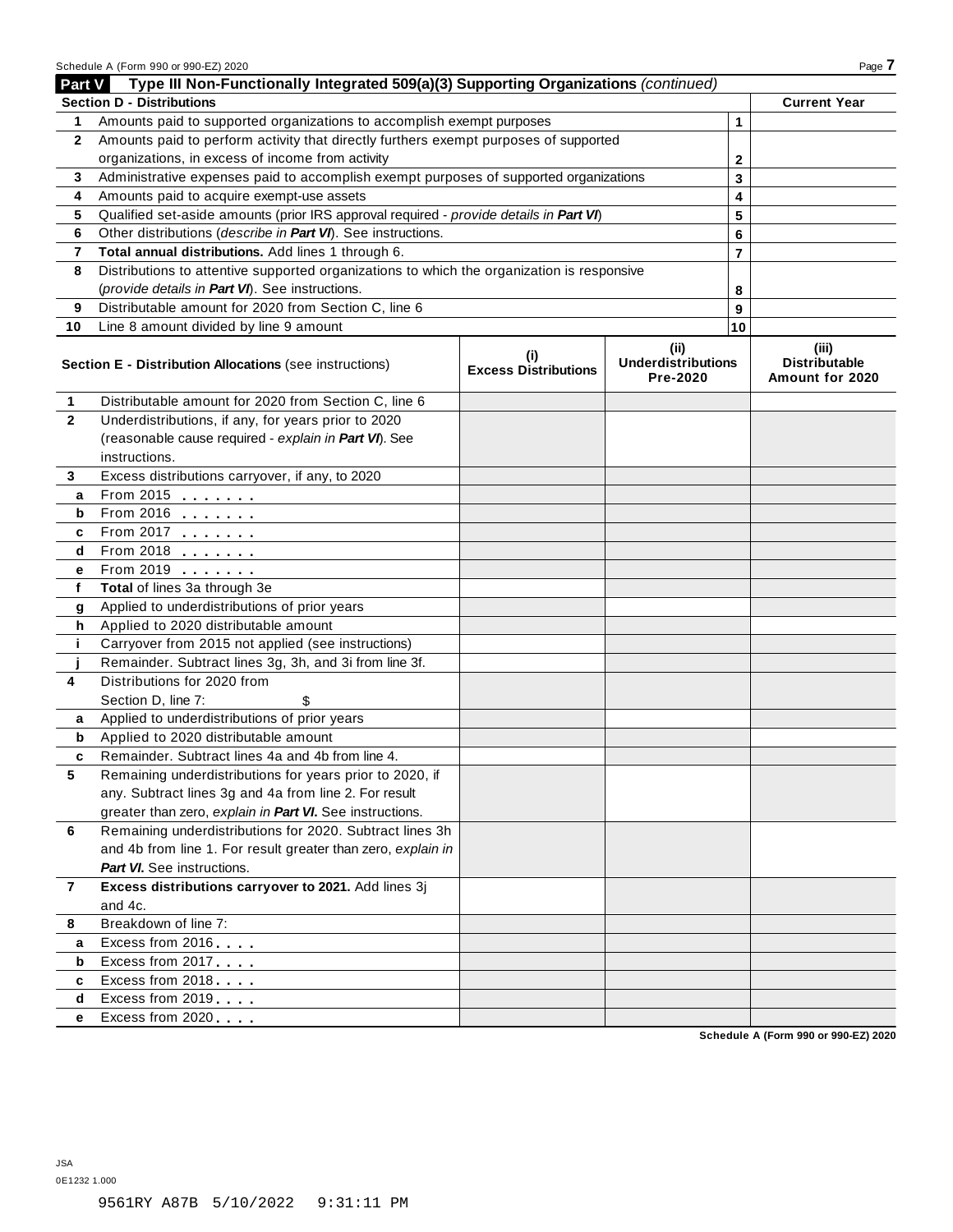**(Form 990, 990-EZ, or 990-PF)** Department of the Treasury<br>Internal Revenue Service

# **Schedule B chedule of Contributors**

(Form 990, 990-EZ,<br>
or 990-PF,<br>
Department of the Treasury **COLOCY**<br>
Internal Revenue Service **COLOCY**<br>
Name of the organization<br>
Name of the organization

**2020** 

MISSISSIPPI FOOD NETWORK, INC

64-0676325

|  | Organization type (check one): |
|--|--------------------------------|
|--|--------------------------------|

| Filers of:         | Section:                                                                  |
|--------------------|---------------------------------------------------------------------------|
| Form 990 or 990-EZ | $X$ 501(c)(3) (enter number) organization                                 |
|                    | 4947(a)(1) nonexempt charitable trust not treated as a private foundation |
|                    | 527 political organization                                                |
| Form 990-PF        | 501(c)(3) exempt private foundation                                       |
|                    | 4947(a)(1) nonexempt charitable trust treated as a private foundation     |
|                    | $501(c)(3)$ taxable private foundation                                    |

Check if your organization is covered by the **General Rule** or a **Special Rule.**

**Note:** Only a section 501(c)(7), (8), or (10) organization can check boxes for both the General Rule and a Special Rule. See instructions.

#### **General Rule**

For an organization filing Form 990, 990-EZ, or 990-PF that received, during the year, contributions totaling \$5,000 or more (in money or property) from any one contributor. Complete Parts I and II. See instructions for determining a contributor's total contributions.

#### **Special Rules**

 $\text{X}$  For an organization described in section 501(c)(3) filing Form 990 or 990-EZ that met the 33 1/3% support test of the regulations under sections 509(a)(1) and 170(b)(1)(A)(vi), that checked Schedule A (Form 990 or 990-EZ), Part II, line 13, 16a, or 16b, and that received from any one contributor, during the year, total contributions of the greater of **(1)** \$5,000; or **(2)** 2% of the amount on (i) Form 990, Part VIII, line 1h; or (ii) Form 990-EZ, line 1. Complete Parts I and II.

For an organization described in section 501(c)(7), (8), or (10) filing Form 990 or 990-EZ that received from any one contributor, during the year, total contributions of more than \$1,000 *exclusively* for religious, charitable, scientific, literary, or educational purposes, or for the prevention of cruelty to children or animals. Complete Parts I (entering "N/A" in column (b) instead of the contributor name and address), II, and III.

For an organization described in section 501(c)(7), (8), or (10) filing Form 990 or 990-EZ that received from any one contributor, during the year, contributions *exclusively* for religious, charitable, etc., purposes, but no such contributions totaled more than \$1,000. If this box is checked, enter here the total contributions that were received during the year for an *exclusively* religious, charitable, etc., purpose. Don't complete any of the parts unless the **General Rule** applies to this organization because it received *nonexclusively* religious, charitable, etc., contributions totaling \$5,000 or more during the year  $\ldots \ldots \ldots \ldots \ldots \ldots \ldots \ldots \ldots \vdots$ 

**Caution:** An organization that isn't covered by the General Rule and/or the Special Rules doesn't file Schedule B (Form 990, 990-EZ, or 990-PF), but it **must** answer "No" on Part IV, line 2, of its Form 990; or check the box on line H of its Form 990-EZ or on its Form 990-PF, Part I, line 2, to certify that it doesn't meet the filing requirements of Schedule B (Form 990, 990-EZ, or 990-PF).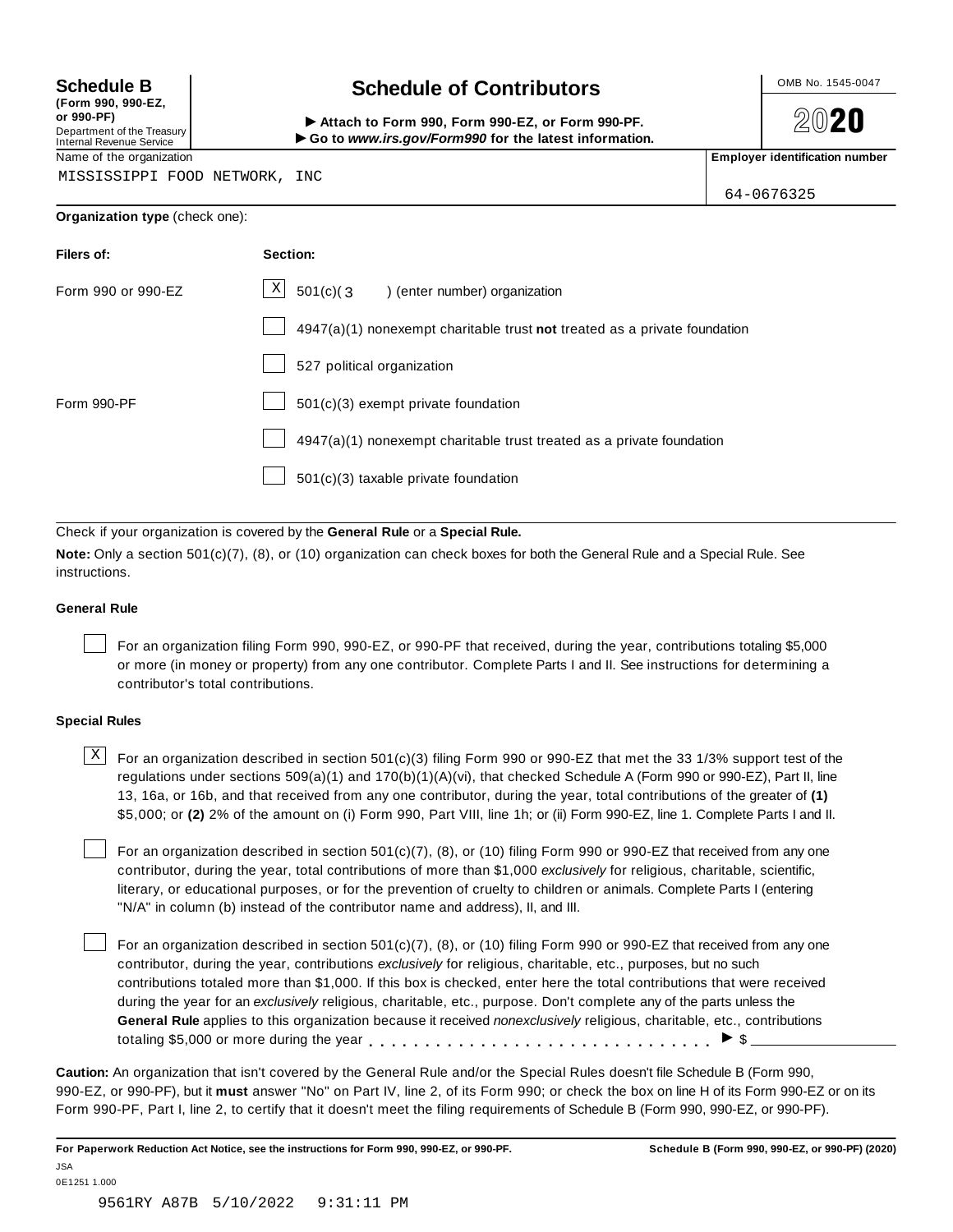Employer identification number<br>64-0676325

| Part I     | Contributors (see instructions). Use duplicate copies of Part I if additional space is needed. |                                   |                                                  |
|------------|------------------------------------------------------------------------------------------------|-----------------------------------|--------------------------------------------------|
| (a)<br>No. | (b)<br>Name, address, and ZIP + 4                                                              | (c)<br><b>Total contributions</b> | (d)<br>Type of contribution                      |
| 1          | FEEDING AMERICA                                                                                |                                   | Χ<br>Person<br>Payroll                           |
|            | 35 EAST WACKER DRIVE, SUITE 2000                                                               | 2,333,174.<br>\$                  | Noncash<br>(Complete Part II for                 |
|            | 60601<br>CHICAGO, IL                                                                           |                                   | noncash contributions.)                          |
| (a)<br>No. | (b)<br>Name, address, and ZIP + 4                                                              | (c)<br><b>Total contributions</b> | (d)<br>Type of contribution                      |
| 2          | THE EMERGENCY FOOD ASSISTANCE PROGRAM                                                          |                                   | Χ<br>Person<br>Payroll                           |
|            | 3101 PARK CENTER DRIVE, ROOM 504                                                               | 36,832,456.<br>\$                 | $\overline{\textbf{X}}$<br>Noncash               |
|            | ALEXANDRIA, VA 22302-1500                                                                      |                                   | (Complete Part II for<br>noncash contributions.) |
| (a)<br>No. | (b)<br>Name, address, and ZIP + 4                                                              | (c)<br><b>Total contributions</b> | (d)<br>Type of contribution                      |
| 3          | COMMODITY SUPPPLEMENTAL FOOD PROGRAM                                                           |                                   | Χ<br>Person                                      |
|            | 3101 PARK CENTER DRIVE, ROOM 504                                                               | 4,896,961.<br>\$                  | Payroll<br>$\overline{\textbf{X}}$<br>Noncash    |
|            | ALEXANDRIA, VA 22302-1500                                                                      |                                   | (Complete Part II for<br>noncash contributions.) |
| (a)<br>No. | (b)<br>Name, address, and ZIP + 4                                                              | (c)<br><b>Total contributions</b> | (d)<br>Type of contribution                      |
| 4          | THE EMERGENCY FOOD ASSISTANCE PROGRAM                                                          |                                   | Χ<br>Person                                      |
|            | 3101 PARK CENTER DRIVE, ROOM 504                                                               | 1,578,482.<br>\$                  | Payroll<br>Noncash                               |
|            | ALEXANDRIA, VA 22302-1500                                                                      |                                   | (Complete Part II for<br>noncash contributions.) |
| (a)<br>No. | (b)<br>Name, address, and ZIP + 4                                                              | (c)<br><b>Total contributions</b> | (d)<br>Type of contribution                      |
| 5          | MACKENZIE SCOTT                                                                                |                                   | Χ<br>Person                                      |
|            | P.O. BOX 110365 MAILZONE NM43A                                                                 | 9,000,000.<br>\$                  | Payroll<br>Noncash                               |
|            | 27709<br>DURHAM, NC                                                                            |                                   | (Complete Part II for<br>noncash contributions.) |
| (a)<br>No. | (b)<br>Name, address, and ZIP + 4                                                              | (c)<br><b>Total contributions</b> | (d)<br>Type of contribution                      |
|            |                                                                                                |                                   | Person                                           |
|            |                                                                                                | \$                                | Payroll<br>Noncash                               |
|            |                                                                                                |                                   | (Complete Part II for<br>noncash contributions.) |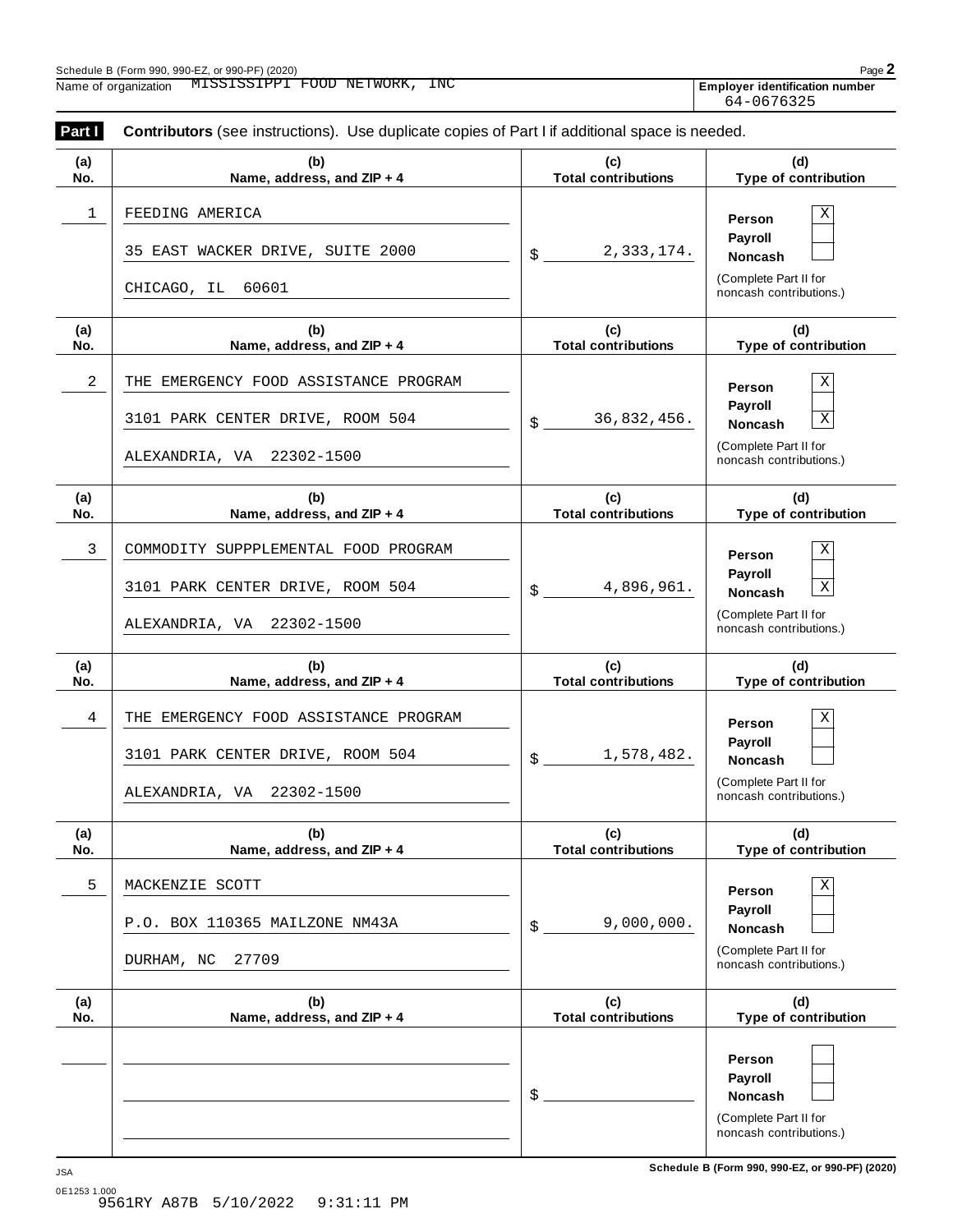| Schedule B (Form 990, 990-EZ, or 990-PF) (2020)   |  |     |                                       |  | Page 3     |  |
|---------------------------------------------------|--|-----|---------------------------------------|--|------------|--|
| Name of organization<br>MISSISSIPPI FOOD NETWORK, |  | INC | <b>Employer identification number</b> |  |            |  |
|                                                   |  |     |                                       |  | 64-0676325 |  |

| Part II                   | Noncash Property (see instructions). Use duplicate copies of Part II if additional space is needed. |                                                 |                      |
|---------------------------|-----------------------------------------------------------------------------------------------------|-------------------------------------------------|----------------------|
| (a) No.<br>from<br>Part I | (b)<br>Description of noncash property given                                                        | (c)<br>FMV (or estimate)<br>(See instructions.) | (d)<br>Date received |
| 2                         | FOOD                                                                                                |                                                 |                      |
|                           |                                                                                                     | 36,832,456.<br>$$^{\circ}$                      | VAR                  |
| (a) No.<br>from<br>Part I | (b)<br>Description of noncash property given                                                        | (c)<br>FMV (or estimate)<br>(See instructions.) | (d)<br>Date received |
| 3                         | FOOD                                                                                                |                                                 |                      |
|                           |                                                                                                     | 4,896,961.<br>$\mathsf{\$}$ .                   | VAR                  |
| (a) No.<br>from<br>Part I | (b)<br>Description of noncash property given                                                        | (c)<br>FMV (or estimate)<br>(See instructions.) | (d)<br>Date received |
|                           |                                                                                                     |                                                 |                      |
|                           |                                                                                                     | $\mathcal{L}$                                   |                      |
| (a) No.<br>from<br>Part I | (b)<br>Description of noncash property given                                                        | (c)<br>FMV (or estimate)<br>(See instructions.) | (d)<br>Date received |
|                           |                                                                                                     |                                                 |                      |
|                           |                                                                                                     | $\$\$                                           |                      |
| (a) No.<br>from<br>Part I | (b)<br>Description of noncash property given                                                        | (c)<br>FMV (or estimate)<br>(See instructions.) | (d)<br>Date received |
|                           |                                                                                                     |                                                 |                      |
|                           |                                                                                                     | \$                                              |                      |
| (a) No.<br>from<br>Part I | (b)<br>Description of noncash property given                                                        | (c)<br>FMV (or estimate)<br>(See instructions.) | (d)<br>Date received |
|                           |                                                                                                     |                                                 |                      |
|                           |                                                                                                     | $\$\$                                           |                      |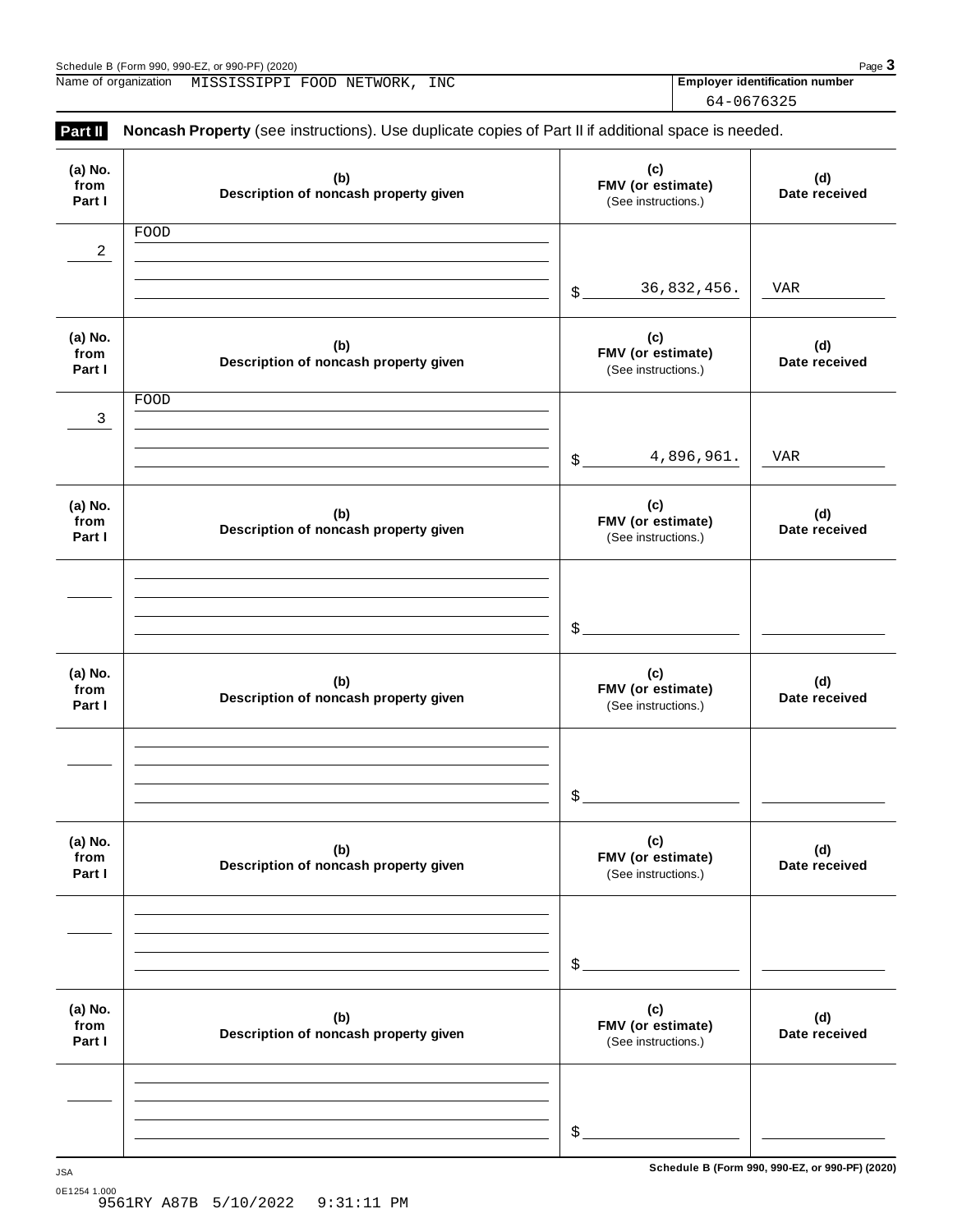|                             | Name of organization MISSISSIPPI FOOD NETWORK, INC                                                                                                                                                                                                                                                                                                                                                                                                                                                                                                                       |                      | <b>Employer identification number</b><br>64-0676325 |
|-----------------------------|--------------------------------------------------------------------------------------------------------------------------------------------------------------------------------------------------------------------------------------------------------------------------------------------------------------------------------------------------------------------------------------------------------------------------------------------------------------------------------------------------------------------------------------------------------------------------|----------------------|-----------------------------------------------------|
|                             | Part III Exclusively religious, charitable, etc., contributions to organizations described in section 501(c)(7), (8), or<br>(10) that total more than \$1,000 for the year from any one contributor. Complete columns (a) through (e) and<br>the following line entry. For organizations completing Part III, enter the total of exclusively religious, charitable, etc.,<br>contributions of \$1,000 or less for the year. (Enter this information once. See instructions.) $\blacktriangleright$ \$<br>Use duplicate copies of Part III if additional space is needed. |                      |                                                     |
| (a) No.<br>from<br>Part I   | (b) Purpose of gift                                                                                                                                                                                                                                                                                                                                                                                                                                                                                                                                                      | (c) Use of gift      | (d) Description of how gift is held                 |
|                             |                                                                                                                                                                                                                                                                                                                                                                                                                                                                                                                                                                          |                      |                                                     |
|                             | Transferee's name, address, and ZIP + 4                                                                                                                                                                                                                                                                                                                                                                                                                                                                                                                                  | (e) Transfer of gift | Relationship of transferor to transferee            |
| (a) No.<br>from<br>Part I   | (b) Purpose of gift                                                                                                                                                                                                                                                                                                                                                                                                                                                                                                                                                      | (c) Use of gift      | (d) Description of how gift is held                 |
|                             | Transferee's name, address, and ZIP + 4                                                                                                                                                                                                                                                                                                                                                                                                                                                                                                                                  | (e) Transfer of gift | Relationship of transferor to transferee            |
| (a) No.<br>from<br>Part I   | (b) Purpose of gift                                                                                                                                                                                                                                                                                                                                                                                                                                                                                                                                                      | (c) Use of gift      | (d) Description of how gift is held                 |
|                             |                                                                                                                                                                                                                                                                                                                                                                                                                                                                                                                                                                          | (e) Transfer of gift |                                                     |
|                             | Transferee's name, address, and ZIP + 4                                                                                                                                                                                                                                                                                                                                                                                                                                                                                                                                  |                      | Relationship of transferor to transferee            |
| $(a)$ No.<br>from<br>Part I | (b) Purpose of gift                                                                                                                                                                                                                                                                                                                                                                                                                                                                                                                                                      | (c) Use of gift      | (d) Description of how gift is held                 |
|                             | Transferee's name, address, and ZIP + 4                                                                                                                                                                                                                                                                                                                                                                                                                                                                                                                                  | (e) Transfer of gift | Relationship of transferor to transferee            |
|                             |                                                                                                                                                                                                                                                                                                                                                                                                                                                                                                                                                                          |                      |                                                     |
|                             |                                                                                                                                                                                                                                                                                                                                                                                                                                                                                                                                                                          |                      | Schedule B (Form 990, 990-EZ, or 990-PF) (2020)     |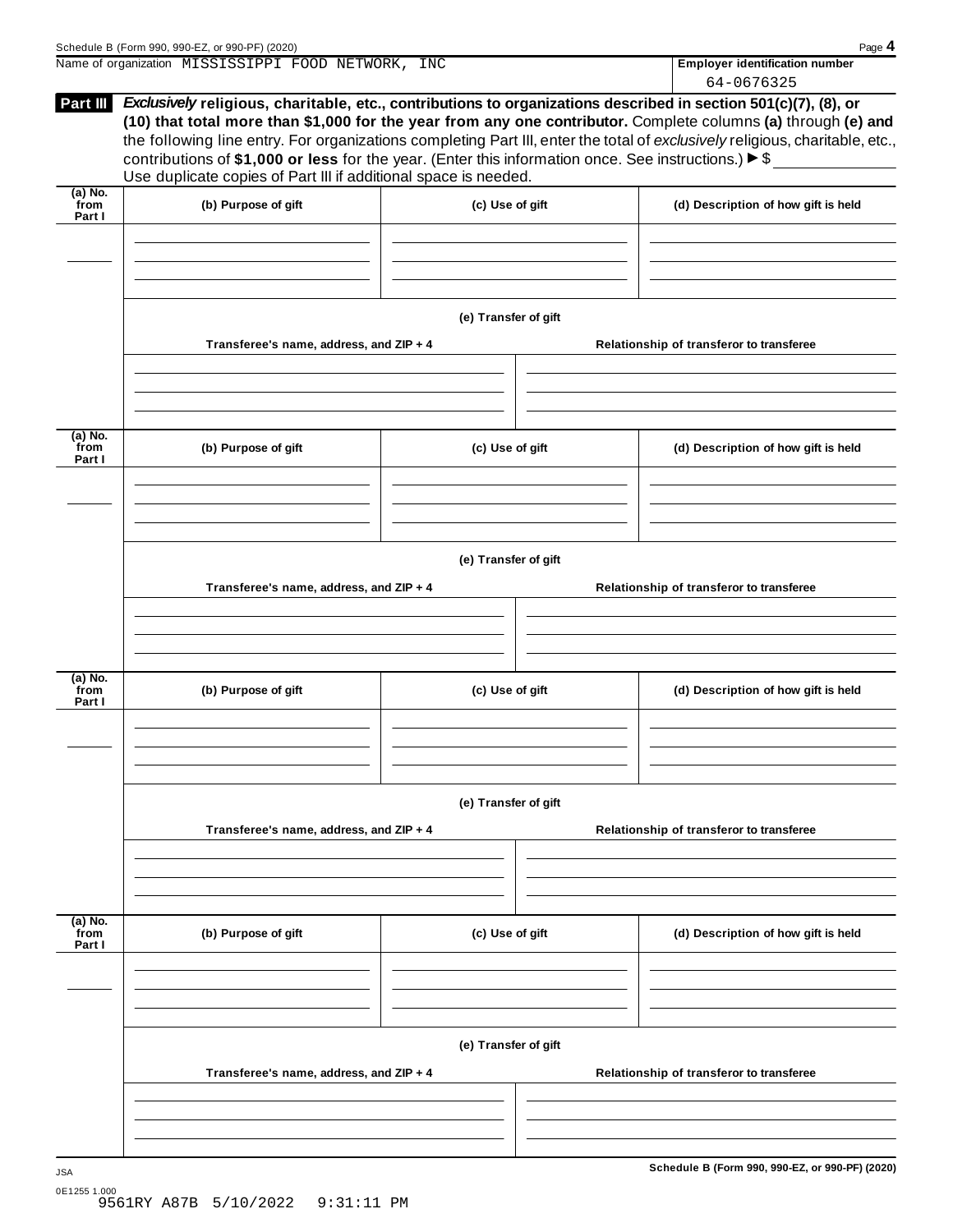| <b>SCHEDULE D</b> |  |
|-------------------|--|
| (Form 990)        |  |

# SCHEDULE D<br>
Supplemental Financial Statements<br>
Form 990)<br>
Part IV, line 6, 7, 8, 9, 10, 11a, 11b, 11c, 11d, 11e, 11f, 12a, or 12b.<br>
Part IV, line 6, 7, 8, 9, 10, 11a, 11b, 11c, 11d, 11e, 11f, 12a, or 12b.

|                                                             |                            |                                                                                                                                                                           | Part IV, line 6, 7, 8, 9, 10, 11a, 11b, 11c, 11d, 11e, 11f, 12a, or 12b.                      |                |                                                                                                                                                                                                                                                                        |
|-------------------------------------------------------------|----------------------------|---------------------------------------------------------------------------------------------------------------------------------------------------------------------------|-----------------------------------------------------------------------------------------------|----------------|------------------------------------------------------------------------------------------------------------------------------------------------------------------------------------------------------------------------------------------------------------------------|
| <b>Internal Revenue Service</b><br>Name of the organization | Department of the Treasury |                                                                                                                                                                           | Attach to Form 990.<br>Go to www.irs.gov/Form990 for instructions and the latest information. |                | <b>Open to Public</b><br><b>Inspection</b><br><b>Employer identification number</b>                                                                                                                                                                                    |
|                                                             |                            | MISSISSIPPI FOOD NETWORK, INC                                                                                                                                             |                                                                                               |                | 64-0676325                                                                                                                                                                                                                                                             |
| Part I                                                      |                            | Organizations Maintaining Donor Advised Funds or Other Similar Funds or Accounts.                                                                                         |                                                                                               |                |                                                                                                                                                                                                                                                                        |
|                                                             |                            | Complete if the organization answered "Yes" on Form 990, Part IV, line 6.                                                                                                 |                                                                                               |                |                                                                                                                                                                                                                                                                        |
|                                                             |                            |                                                                                                                                                                           | (a) Donor advised funds                                                                       |                | (b) Funds and other accounts                                                                                                                                                                                                                                           |
|                                                             |                            |                                                                                                                                                                           |                                                                                               |                |                                                                                                                                                                                                                                                                        |
| 1                                                           |                            | Total number at end of year example.                                                                                                                                      |                                                                                               |                |                                                                                                                                                                                                                                                                        |
| $\mathbf{2}$<br>3                                           |                            | Aggregate value of contributions to (during year)                                                                                                                         |                                                                                               |                |                                                                                                                                                                                                                                                                        |
| 4                                                           |                            | Aggregate value of grants from (during year)<br>Aggregate value at end of year                                                                                            |                                                                                               |                |                                                                                                                                                                                                                                                                        |
| 5                                                           |                            | Did the organization inform all donors and donor advisors in writing that the assets held in donor advised                                                                |                                                                                               |                |                                                                                                                                                                                                                                                                        |
|                                                             |                            | funds are the organization's property, subject to the organization's exclusive legal control?                                                                             |                                                                                               |                | Yes<br>No                                                                                                                                                                                                                                                              |
| 6                                                           |                            | Did the organization inform all grantees, donors, and donor advisors in writing that grant funds can be used                                                              |                                                                                               |                |                                                                                                                                                                                                                                                                        |
|                                                             |                            | only for charitable purposes and not for the benefit of the donor or donor advisor, or for any other purpose                                                              |                                                                                               |                |                                                                                                                                                                                                                                                                        |
|                                                             |                            |                                                                                                                                                                           |                                                                                               |                | Yes<br>No.                                                                                                                                                                                                                                                             |
| Part II                                                     |                            | <b>Conservation Easements.</b>                                                                                                                                            |                                                                                               |                |                                                                                                                                                                                                                                                                        |
|                                                             |                            | Complete if the organization answered "Yes" on Form 990, Part IV, line 7.                                                                                                 |                                                                                               |                |                                                                                                                                                                                                                                                                        |
| 1                                                           |                            | Purpose(s) of conservation easements held by the organization (check all that apply).                                                                                     |                                                                                               |                |                                                                                                                                                                                                                                                                        |
|                                                             |                            | Preservation of land for public use (for example, recreation or education)                                                                                                |                                                                                               |                | Preservation of a historically important land area                                                                                                                                                                                                                     |
|                                                             |                            | Protection of natural habitat                                                                                                                                             |                                                                                               |                | Preservation of a certified historic structure                                                                                                                                                                                                                         |
|                                                             |                            | Preservation of open space                                                                                                                                                |                                                                                               |                |                                                                                                                                                                                                                                                                        |
| $\mathbf{2}$                                                |                            | Complete lines 2a through 2d if the organization held a qualified conservation contribution in the form of a conservation                                                 |                                                                                               |                |                                                                                                                                                                                                                                                                        |
|                                                             |                            | easement on the last day of the tax year.                                                                                                                                 |                                                                                               |                | Held at the End of the Tax Year                                                                                                                                                                                                                                        |
| a                                                           |                            |                                                                                                                                                                           |                                                                                               | 2a             |                                                                                                                                                                                                                                                                        |
| b                                                           |                            | Total acreage restricted by conservation easements                                                                                                                        |                                                                                               | 2b             |                                                                                                                                                                                                                                                                        |
| c                                                           |                            | Number of conservation easements on a certified historic structure included in (a)                                                                                        |                                                                                               | 2 <sub>c</sub> |                                                                                                                                                                                                                                                                        |
| d                                                           |                            | Number of conservation easements included in (c) acquired after 7/25/06, and not on a                                                                                     |                                                                                               |                |                                                                                                                                                                                                                                                                        |
|                                                             |                            |                                                                                                                                                                           |                                                                                               | 2d             |                                                                                                                                                                                                                                                                        |
| 3                                                           |                            |                                                                                                                                                                           |                                                                                               |                | Number of conservation easements modified, transferred, released, extinguished, or terminated by the organization during the                                                                                                                                           |
|                                                             | tax year                   |                                                                                                                                                                           |                                                                                               |                |                                                                                                                                                                                                                                                                        |
| 4                                                           |                            | Number of states where property subject to conservation easement is located >                                                                                             |                                                                                               |                |                                                                                                                                                                                                                                                                        |
| 5                                                           |                            | Does the organization have a written policy regarding the periodic monitoring, inspection, handling of                                                                    |                                                                                               |                |                                                                                                                                                                                                                                                                        |
|                                                             |                            | violations, and enforcement of the conservation easements it holds?                                                                                                       |                                                                                               |                | Yes<br><b>No</b>                                                                                                                                                                                                                                                       |
| 6                                                           |                            |                                                                                                                                                                           |                                                                                               |                | Staff and volunteer hours devoted to monitoring, inspecting, handling of violations, and enforcing conservation easements during the year                                                                                                                              |
| $\overline{7}$                                              |                            |                                                                                                                                                                           |                                                                                               |                | Amount of expenses incurred in monitoring, inspecting, handling of violations, and enforcing conservation easements during the year                                                                                                                                    |
| 8                                                           |                            | Does each conservation easement reported on line 2(d) above satisfy the requirements of section 170(h)(4)(B)(i)                                                           |                                                                                               |                |                                                                                                                                                                                                                                                                        |
|                                                             |                            |                                                                                                                                                                           |                                                                                               |                | <b>No</b><br><b>Yes</b>                                                                                                                                                                                                                                                |
| 9                                                           |                            | In Part XIII, describe how the organization reports conservation easements in its revenue and expense statement and                                                       |                                                                                               |                |                                                                                                                                                                                                                                                                        |
|                                                             |                            | balance sheet, and include, if applicable, the text of the footnote to the organization's financial statements that describes the                                         |                                                                                               |                |                                                                                                                                                                                                                                                                        |
|                                                             |                            | organization's accounting for conservation easements.                                                                                                                     |                                                                                               |                |                                                                                                                                                                                                                                                                        |
| Part III                                                    |                            | Organizations Maintaining Collections of Art, Historical Treasures, or Other Similar Assets.<br>Complete if the organization answered "Yes" on Form 990, Part IV, line 8. |                                                                                               |                |                                                                                                                                                                                                                                                                        |
| 1а                                                          |                            | service, provide in Part XIII the text of the footnote to its financial statements that describes these items.                                                            |                                                                                               |                | If the organization elected, as permitted under FASB ASC 958, not to report in its revenue statement and balance sheet works<br>of art, historical treasures, or other similar assets held for public exhibition, education, or r                                      |
| b                                                           |                            | provide the following amounts relating to these items:                                                                                                                    |                                                                                               |                | If the organization elected, as permitted under FASB ASC 958, to report in its revenue statement and balance sheet works of<br>art, historical treasures, or other similar assets held for public exhibition, education, or research in furtherance of public service, |
|                                                             |                            |                                                                                                                                                                           |                                                                                               |                |                                                                                                                                                                                                                                                                        |
|                                                             |                            |                                                                                                                                                                           |                                                                                               |                |                                                                                                                                                                                                                                                                        |
| $\mathbf{2}$                                                |                            |                                                                                                                                                                           |                                                                                               |                | If the organization received or held works of art, historical treasures, or other similar assets for financial gain, provide the                                                                                                                                       |
|                                                             |                            | following amounts required to be reported under FASB ASC 958 relating to these items:                                                                                     |                                                                                               |                |                                                                                                                                                                                                                                                                        |
| а                                                           |                            |                                                                                                                                                                           |                                                                                               |                |                                                                                                                                                                                                                                                                        |
| b                                                           |                            |                                                                                                                                                                           |                                                                                               |                |                                                                                                                                                                                                                                                                        |

**For Paperwork Reduction Act Notice, see the Instructions for Form 990. Schedule D (Form 990) 2020**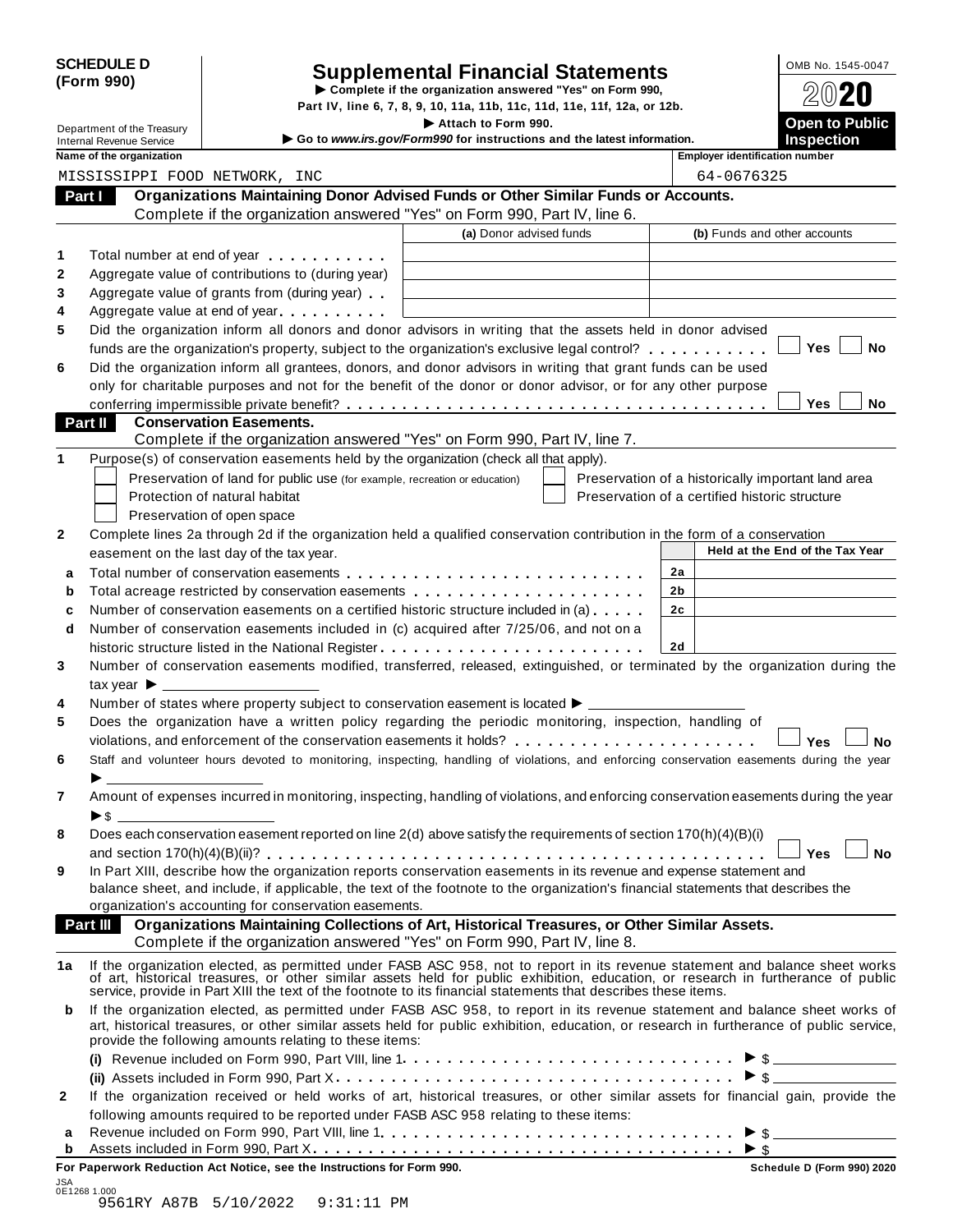|    | Schedule D (Form 990) 2020                                                                                                                                                  |                  |                         |                          |                        |                     |            | Page 2    |
|----|-----------------------------------------------------------------------------------------------------------------------------------------------------------------------------|------------------|-------------------------|--------------------------|------------------------|---------------------|------------|-----------|
|    | Part III Organizations Maintaining Collections of Art, Historical Treasures, or Other Similar Assets (continued)                                                            |                  |                         |                          |                        |                     |            |           |
| 3  | Using the organization's acquisition, accession, and other records, check any of the following that make significant use of its<br>collection items (check all that apply): |                  |                         |                          |                        |                     |            |           |
| a  | Public exhibition                                                                                                                                                           |                  | d                       | Loan or exchange program |                        |                     |            |           |
| b  | Scholarly research                                                                                                                                                          |                  | e                       |                          | Other <u>contracts</u> |                     |            |           |
| c  | Preservation for future generations                                                                                                                                         |                  |                         |                          |                        |                     |            |           |
| 4  | Provide a description of the organization's collections and explain how they further the organization's exempt purpose in Part                                              |                  |                         |                          |                        |                     |            |           |
|    | XIII.                                                                                                                                                                       |                  |                         |                          |                        |                     |            |           |
| 5  | During the year, did the organization solicit or receive donations of art, historical treasures, or other similar                                                           |                  |                         |                          |                        |                     |            |           |
|    | assets to be sold to raise funds rather than to be maintained as part of the organization's collection?                                                                     |                  |                         |                          |                        | Yes                 |            | No        |
|    | <b>Escrow and Custodial Arrangements.</b><br><b>Part IV</b>                                                                                                                 |                  |                         |                          |                        |                     |            |           |
|    | Complete if the organization answered "Yes" on Form 990, Part IV, line 9, or reported an amount on Form                                                                     |                  |                         |                          |                        |                     |            |           |
|    | 990, Part X, line 21.                                                                                                                                                       |                  |                         |                          |                        |                     |            |           |
|    | 1a Is the organization an agent, trustee, custodian or other intermediary for contributions or other assets not                                                             |                  |                         |                          |                        |                     |            |           |
|    |                                                                                                                                                                             |                  |                         |                          |                        | Yes                 |            | No        |
| b  | If "Yes," explain the arrangement in Part XIII and complete the following table:                                                                                            |                  |                         |                          |                        |                     |            |           |
|    |                                                                                                                                                                             |                  |                         |                          | Amount                 |                     |            |           |
| c  |                                                                                                                                                                             |                  |                         |                          |                        |                     |            |           |
|    |                                                                                                                                                                             |                  |                         | 1d                       |                        |                     |            |           |
| e  |                                                                                                                                                                             |                  |                         | 1е                       |                        |                     |            |           |
|    |                                                                                                                                                                             |                  |                         | 1f                       |                        |                     |            |           |
| 2a | Did the organization include an amount on Form 990, Part X, line 21, for escrow or custodial account liability?                                                             |                  |                         |                          |                        | <b>Yes</b>          |            | <b>No</b> |
|    | b If "Yes," explain the arrangement in Part XIII. Check here if the explanation has been provided on Part XIII                                                              |                  |                         |                          |                        |                     |            |           |
|    | <b>Endowment Funds.</b><br>Part V                                                                                                                                           |                  |                         |                          |                        |                     |            |           |
|    | Complete if the organization answered "Yes" on Form 990, Part IV, line 10.                                                                                                  |                  |                         |                          |                        |                     |            |           |
|    |                                                                                                                                                                             | (a) Current year | (b) Prior year          | (c) Two years back       | (d) Three years back   | (e) Four years back |            |           |
| 1a | Beginning of year balance $\qquad \qquad \downarrow$                                                                                                                        |                  |                         |                          |                        |                     |            |           |
| b  | Contributions <b>Contributions</b>                                                                                                                                          |                  |                         |                          |                        |                     |            |           |
| c  | Net investment earnings, gains,                                                                                                                                             |                  |                         |                          |                        |                     |            |           |
|    | and losses $\ldots$                                                                                                                                                         |                  |                         |                          |                        |                     |            |           |
| d  | Grants or scholarships                                                                                                                                                      |                  |                         |                          |                        |                     |            |           |
|    | e Other expenditures for facilities                                                                                                                                         |                  |                         |                          |                        |                     |            |           |
|    | and programs $\ldots \ldots \ldots$                                                                                                                                         |                  |                         |                          |                        |                     |            |           |
| f  | Administrative expenses L                                                                                                                                                   |                  |                         |                          |                        |                     |            |           |
| g  | End of year balance <b>End of year</b>                                                                                                                                      |                  |                         |                          |                        |                     |            |           |
| 2  | Provide the estimated percentage of the current year end balance (line 1g, column (a)) held as:                                                                             |                  |                         |                          |                        |                     |            |           |
| а  | Board designated or quasi-endowment >                                                                                                                                       |                  | $\frac{0}{0}$           |                          |                        |                     |            |           |
| b  | Permanent endowment ▶                                                                                                                                                       | %                |                         |                          |                        |                     |            |           |
| c  | Term endowment ▶                                                                                                                                                            | %                |                         |                          |                        |                     |            |           |
|    | The percentages on lines 2a, 2b, and 2c should equal 100%.                                                                                                                  |                  |                         |                          |                        |                     |            |           |
|    | 3a Are there endowment funds not in the possession of the organization that are held and administered for the                                                               |                  |                         |                          |                        |                     |            |           |
|    | organization by:                                                                                                                                                            |                  |                         |                          |                        |                     | <b>Yes</b> | No        |
|    |                                                                                                                                                                             |                  |                         |                          |                        | 3a(i)               |            |           |
|    |                                                                                                                                                                             |                  |                         |                          |                        | 3a(ii)              |            |           |
|    | If "Yes" on line 3a(ii), are the related organizations listed as required on Schedule R?                                                                                    |                  |                         |                          |                        | 3b                  |            |           |
| 4  | Describe in Part XIII the intended uses of the organization's endowment funds.                                                                                              |                  |                         |                          |                        |                     |            |           |
|    | Land, Buildings, and Equipment.<br><b>Part VI</b><br>Complete if the organization answered "Yes" on Form 990, Part IV, line 11a. See Form 990, Part X, line 10.             |                  |                         |                          |                        |                     |            |           |
|    | Description of property                                                                                                                                                     |                  | (a) Cost or other basis | (b) Cost or other basis  | (c) Accumulated        | (d) Book value      |            |           |
|    |                                                                                                                                                                             |                  | (investment)            | (other)                  | depreciation           |                     |            |           |
| 1a | $Land.$                                                                                                                                                                     |                  |                         | 147,898.                 |                        |                     | 147,898.   |           |
| b  | Buildings                                                                                                                                                                   |                  |                         | 967,795.                 | 614,439                |                     | 353, 356.  |           |
| c  | Leasehold improvements entitled and the set of the set of the set of the set of the set of the set of the set o                                                             |                  |                         | 1,103,515.               | 854,878                |                     | 248,637.   |           |
| d  |                                                                                                                                                                             |                  |                         | 1,909,815.               | 1,183,814.             |                     | 726,001.   |           |
| е  |                                                                                                                                                                             |                  |                         | 1,059,103.               | 645,506                |                     | 413,597.   |           |
|    | Total. Add lines 1a through 1e. (Column (d) must equal Form 990, Part X, column (B), line 10c.).                                                                            |                  |                         |                          | ▶                      |                     | 1,889,489. |           |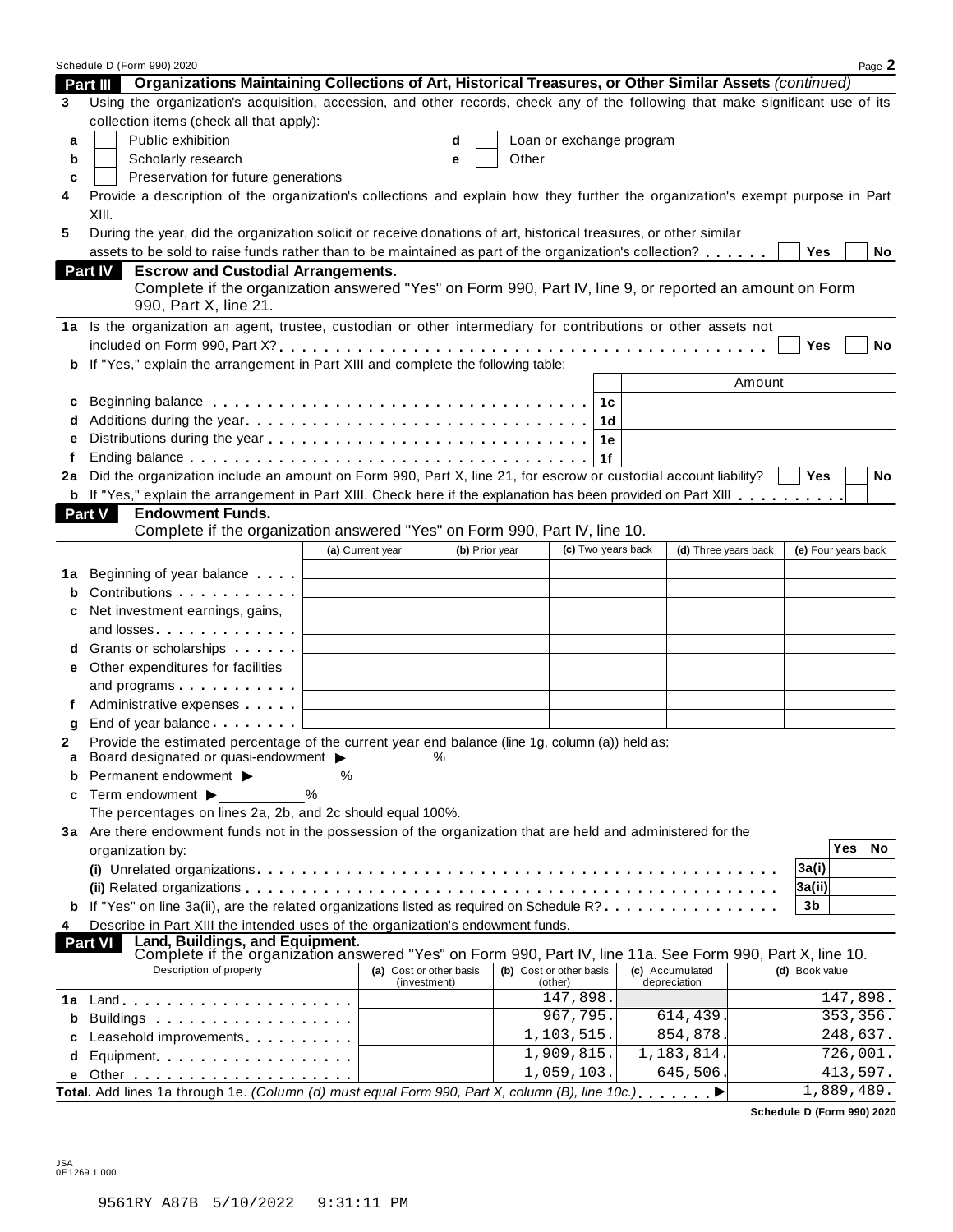| Part VII         | <b>Investments - Other Securities.</b><br>Complete if the organization answered "Yes" on Form 990, Part IV, line 11b. See Form 990, Part X, line 12.                                                                          |                              |                                                              |                |
|------------------|-------------------------------------------------------------------------------------------------------------------------------------------------------------------------------------------------------------------------------|------------------------------|--------------------------------------------------------------|----------------|
|                  | (a) Description of security or category<br>(including name of security)                                                                                                                                                       | (b) Book value               | (c) Method of valuation:<br>Cost or end-of-year market value |                |
|                  |                                                                                                                                                                                                                               |                              |                                                              |                |
|                  | (1) Financial derivatives experiences and the set of the set of the set of the set of the set of the set of the set of the set of the set of the set of the set of the set of the set of the set of the set of the set of the |                              |                                                              |                |
|                  | (2) Closely held equity interests                                                                                                                                                                                             |                              |                                                              |                |
| (A)              | $(3)$ Other                                                                                                                                                                                                                   |                              |                                                              |                |
| (B)              |                                                                                                                                                                                                                               |                              |                                                              |                |
| (C)              |                                                                                                                                                                                                                               |                              |                                                              |                |
| (D)              |                                                                                                                                                                                                                               |                              |                                                              |                |
| (E)              |                                                                                                                                                                                                                               |                              |                                                              |                |
| (F)              |                                                                                                                                                                                                                               |                              |                                                              |                |
| (G)              |                                                                                                                                                                                                                               |                              |                                                              |                |
| (H)              |                                                                                                                                                                                                                               |                              |                                                              |                |
|                  | Total. (Column (b) must equal Form 990, Part X, col. (B) line 12.) $\blacktriangleright$                                                                                                                                      |                              |                                                              |                |
| <b>Part VIII</b> | <b>Investments - Program Related.</b>                                                                                                                                                                                         |                              |                                                              |                |
|                  | Complete if the organization answered "Yes" on Form 990, Part IV, line 11c. See Form 990, Part X, line 13.                                                                                                                    |                              |                                                              |                |
|                  | (a) Description of investment                                                                                                                                                                                                 | (b) Book value               | (c) Method of valuation:                                     |                |
|                  |                                                                                                                                                                                                                               |                              | Cost or end-of-year market value                             |                |
| (1)              |                                                                                                                                                                                                                               |                              |                                                              |                |
| (2)              |                                                                                                                                                                                                                               |                              |                                                              |                |
| (3)              |                                                                                                                                                                                                                               |                              |                                                              |                |
| (4)              |                                                                                                                                                                                                                               |                              |                                                              |                |
| (5)<br>(6)       |                                                                                                                                                                                                                               |                              |                                                              |                |
| (7)              |                                                                                                                                                                                                                               |                              |                                                              |                |
| (8)              |                                                                                                                                                                                                                               |                              |                                                              |                |
| (9)              |                                                                                                                                                                                                                               |                              |                                                              |                |
|                  | Total. (Column (b) must equal Form 990, Part X, col. (B) line 13.) $\blacktriangleright$                                                                                                                                      |                              |                                                              |                |
| Part IX          | Other Assets.                                                                                                                                                                                                                 |                              |                                                              |                |
|                  | Complete if the organization answered "Yes" on Form 990, Part IV, line 11d. See Form 990, Part X, line 15.                                                                                                                    |                              |                                                              |                |
|                  |                                                                                                                                                                                                                               | (a) Description              |                                                              | (b) Book value |
| (1)              |                                                                                                                                                                                                                               |                              |                                                              |                |
| (2)              |                                                                                                                                                                                                                               |                              |                                                              |                |
| (3)              |                                                                                                                                                                                                                               |                              |                                                              |                |
| (4)              |                                                                                                                                                                                                                               |                              |                                                              |                |
| (5)              |                                                                                                                                                                                                                               |                              |                                                              |                |
| (6)              |                                                                                                                                                                                                                               |                              |                                                              |                |
| (7)              |                                                                                                                                                                                                                               |                              |                                                              |                |
| (8)              |                                                                                                                                                                                                                               |                              |                                                              |                |
| (9)              |                                                                                                                                                                                                                               |                              |                                                              |                |
|                  |                                                                                                                                                                                                                               |                              |                                                              |                |
| Part X           | <b>Other Liabilities.</b>                                                                                                                                                                                                     |                              |                                                              |                |
|                  | Complete if the organization answered "Yes" on Form 990, Part IV, line 11e or 11f. See Form 990, Part X,                                                                                                                      |                              |                                                              |                |
|                  | line 25.                                                                                                                                                                                                                      |                              |                                                              |                |
| 1.               |                                                                                                                                                                                                                               | (a) Description of liability |                                                              | (b) Book value |
| (1)              | Federal income taxes                                                                                                                                                                                                          |                              |                                                              |                |
| (2)              |                                                                                                                                                                                                                               |                              |                                                              |                |
| (3)              |                                                                                                                                                                                                                               |                              |                                                              |                |
| (4)              |                                                                                                                                                                                                                               |                              |                                                              |                |
| (5)              |                                                                                                                                                                                                                               |                              |                                                              |                |
| (6)              |                                                                                                                                                                                                                               |                              |                                                              |                |
| (7)              |                                                                                                                                                                                                                               |                              |                                                              |                |
| (8)              |                                                                                                                                                                                                                               |                              |                                                              |                |
| (9)              |                                                                                                                                                                                                                               |                              |                                                              |                |
|                  |                                                                                                                                                                                                                               |                              |                                                              |                |
|                  | 2. Liability for uncertain tax positions. In Part XIII, provide the text of the footnote to the organization's financial statements that reports the                                                                          |                              |                                                              |                |

organization's liability for uncertain tax positions under FASB ASC 740. Check here if the text of the footnote has been provided in Part XIII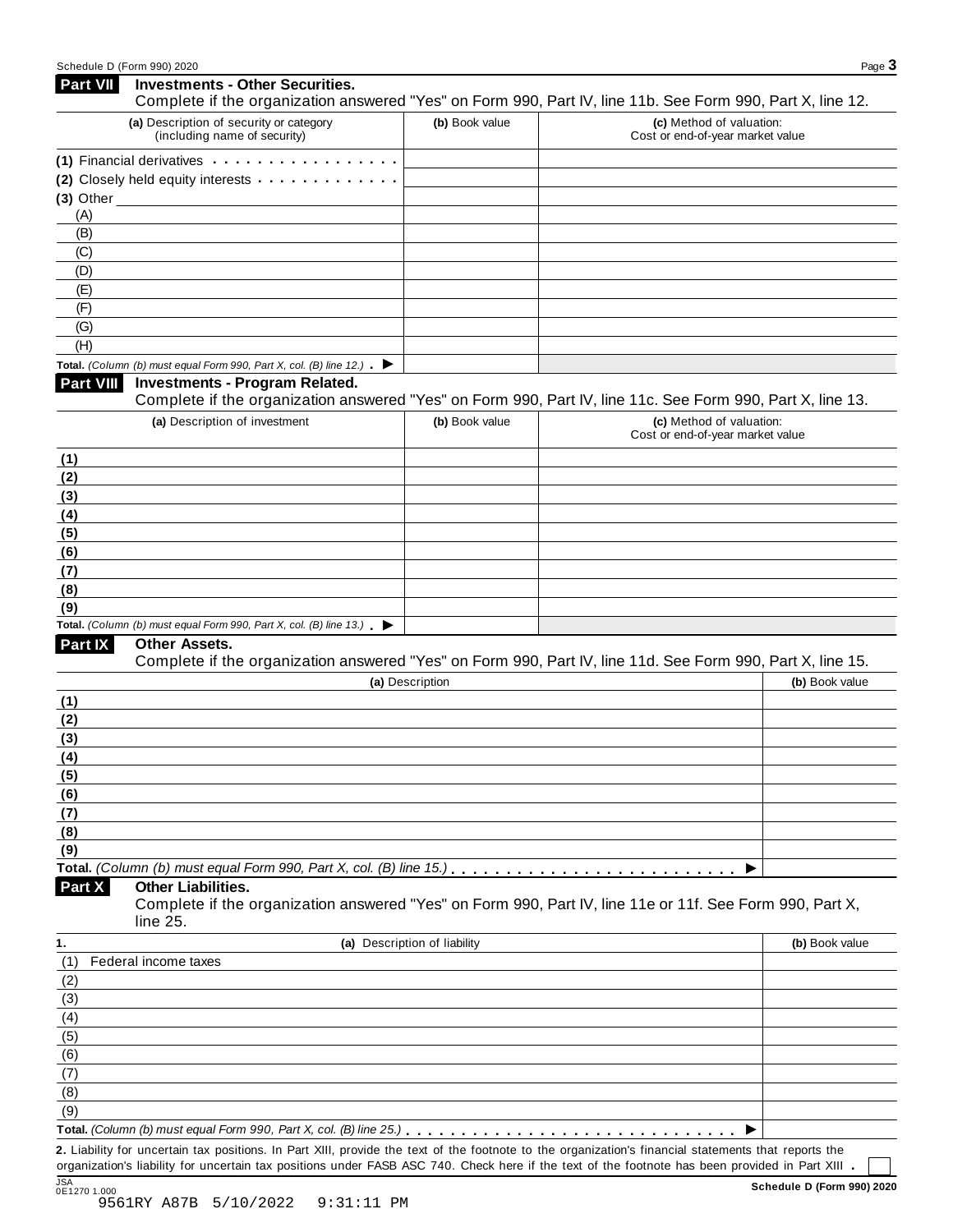|                   | Schedule D (Form 990) 2020                                                                                                                                                                |              | Page 4      |
|-------------------|-------------------------------------------------------------------------------------------------------------------------------------------------------------------------------------------|--------------|-------------|
| <b>Part XI</b>    | Reconciliation of Revenue per Audited Financial Statements With Revenue per Return.<br>Complete if the organization answered "Yes" on Form 990, Part IV, line 12a.                        |              |             |
| 1                 | Total revenue, gains, and other support per audited financial statements                                                                                                                  | $\mathbf{1}$ | 77,392,396. |
| $\mathbf{2}$      | Amounts included on line 1 but not on Form 990, Part VIII, line 12:                                                                                                                       |              |             |
| a                 | 2a                                                                                                                                                                                        |              |             |
| b                 | 2b                                                                                                                                                                                        |              |             |
| с                 | 2c<br>Recoveries of prior year grants                                                                                                                                                     |              |             |
| d                 | 2d                                                                                                                                                                                        |              |             |
| е                 |                                                                                                                                                                                           | 2e<br>3      | 77,392,396. |
| 3                 |                                                                                                                                                                                           |              |             |
| 4                 | Amounts included on Form 990, Part VIII, line 12, but not on line 1:<br>4a                                                                                                                |              |             |
| a                 | Investment expenses not included on Form 990, Part VIII, line 7b<br>4b.                                                                                                                   |              |             |
| b<br>c            |                                                                                                                                                                                           | 4c           |             |
| 5.                | Total revenue. Add lines 3 and 4c. (This must equal Form 990, Part I, line 12.)                                                                                                           | 5            | 77,392,396. |
| <b>Part XII</b>   | Reconciliation of Expenses per Audited Financial Statements With Expenses per Return.<br>Complete if the organization answered "Yes" on Form 990, Part IV, line 12a.                      |              |             |
|                   |                                                                                                                                                                                           | $\mathbf{1}$ | 65,107,528. |
| 1<br>$\mathbf{2}$ | Amounts included on line 1 but not on Form 990, Part IX, line 25:                                                                                                                         |              |             |
|                   | 2a                                                                                                                                                                                        |              |             |
| a<br>b            | 2b                                                                                                                                                                                        |              |             |
| c                 | 2c                                                                                                                                                                                        |              |             |
| d                 | 2d                                                                                                                                                                                        |              |             |
| е                 |                                                                                                                                                                                           | 2e           |             |
| 3                 |                                                                                                                                                                                           | 3            | 65,107,528. |
| 4                 | Amounts included on Form 990, Part IX, line 25, but not on line 1:                                                                                                                        |              |             |
| a                 | 4a<br>Investment expenses not included on Form 990, Part VIII, line 7b                                                                                                                    |              |             |
| b                 | 4b                                                                                                                                                                                        |              |             |
| c                 |                                                                                                                                                                                           | 4c           |             |
| 5.                | Total expenses. Add lines 3 and 4c. (This must equal Form 990, Part I, line 18.)                                                                                                          | 5            | 65,107,528. |
|                   | Part XIII Supplemental Information.<br>Provide the descriptions required for Part II, lines 3, 5, and 9; Part III, lines 1a and 4; Part IV, lines 1b and 2b; Part V, line 4; Part X, line |              |             |
|                   | 2; Part XI, lines 2d and 4b; and Part XII, lines 2d and 4b. Also complete this part to provide any additional information.                                                                |              |             |
|                   | SCHEDULE D, PART X, LINE 2:                                                                                                                                                               |              |             |
|                   | MANAGEMENT HAS EVALUATED THE COMPANY'S INCOME TAX POSITIONS UNDER THE                                                                                                                     |              |             |
|                   | GUIDANCE INCLUDED IN ASC 740. BASED ON THEIR REVIEW, MANAGEMENT HAS NOT                                                                                                                   |              |             |
|                   |                                                                                                                                                                                           |              |             |
|                   | IDENTIFIED ANY MATERIAL UNCERTAIN TAX POSITIONS TO BE RECORDED OR                                                                                                                         |              |             |
|                   | DISCLOSED IN THE FINANCIAL STATEMENTS.                                                                                                                                                    |              |             |
|                   |                                                                                                                                                                                           |              |             |
|                   |                                                                                                                                                                                           |              |             |
|                   |                                                                                                                                                                                           |              |             |
|                   |                                                                                                                                                                                           |              |             |
|                   |                                                                                                                                                                                           |              |             |
|                   |                                                                                                                                                                                           |              |             |
|                   |                                                                                                                                                                                           |              |             |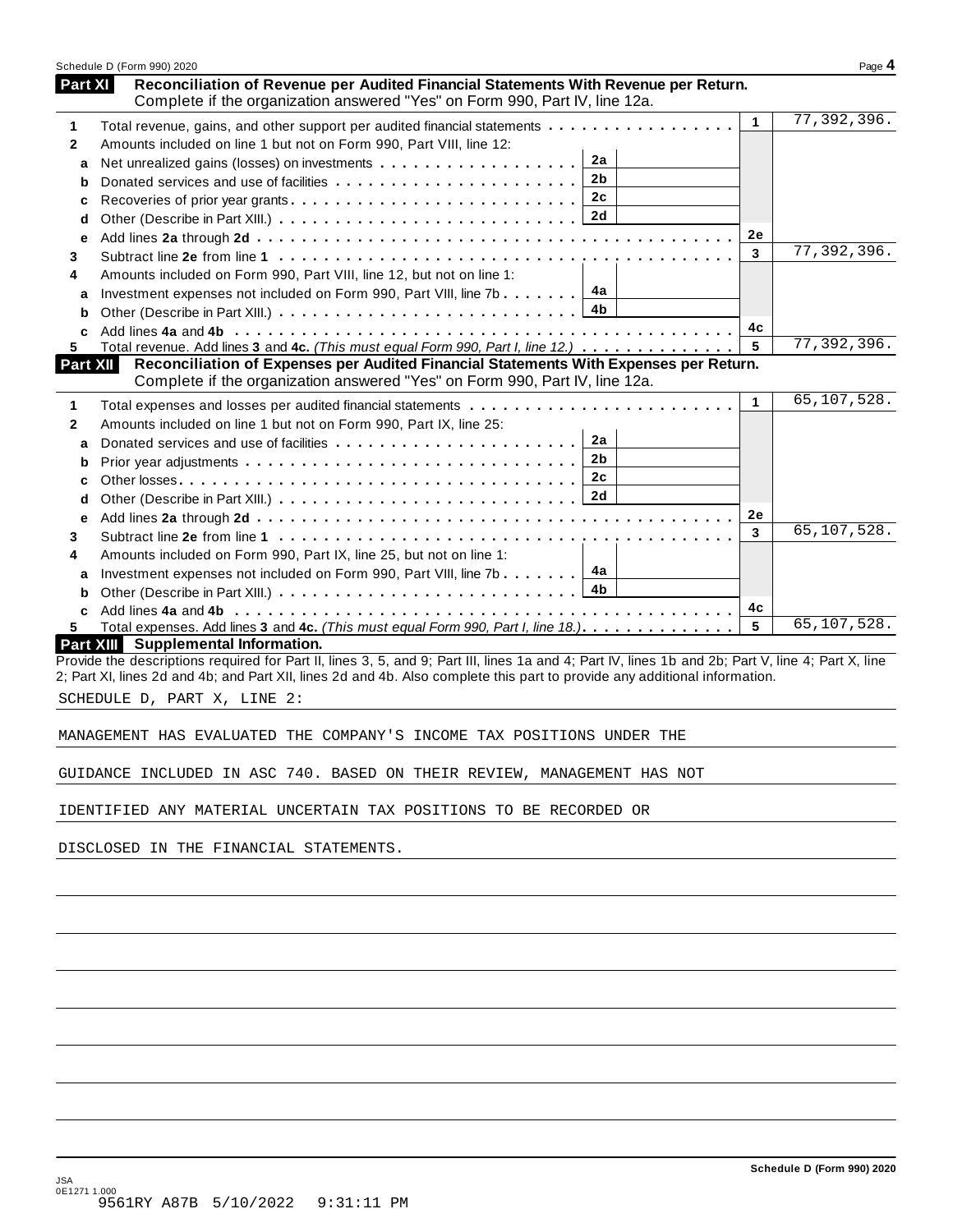| (Form 990 or 990-EZ)<br><b>Internal Revenue Service</b><br>MISSISSIPPI FOOD NETWORK, INC<br>Part I                                                                                                                                                                     |                                                   | organization entered more than \$15,000 on Form 990-EZ, line 6a.                                                                    |                                                                                                                                            |                                                                      |                                       |                                                                            |                                                         |  |  |  |  |  |  |  |  |
|------------------------------------------------------------------------------------------------------------------------------------------------------------------------------------------------------------------------------------------------------------------------|---------------------------------------------------|-------------------------------------------------------------------------------------------------------------------------------------|--------------------------------------------------------------------------------------------------------------------------------------------|----------------------------------------------------------------------|---------------------------------------|----------------------------------------------------------------------------|---------------------------------------------------------|--|--|--|--|--|--|--|--|
|                                                                                                                                                                                                                                                                        |                                                   |                                                                                                                                     | Attach to Form 990 or Form 990-EZ.<br>Department of the Treasury<br>Go to www.irs.gov/Form990 for instructions and the latest information. |                                                                      |                                       |                                                                            |                                                         |  |  |  |  |  |  |  |  |
|                                                                                                                                                                                                                                                                        |                                                   | Name of the organization                                                                                                            |                                                                                                                                            |                                                                      |                                       |                                                                            |                                                         |  |  |  |  |  |  |  |  |
|                                                                                                                                                                                                                                                                        |                                                   |                                                                                                                                     |                                                                                                                                            |                                                                      |                                       | <b>Employer identification number</b>                                      |                                                         |  |  |  |  |  |  |  |  |
|                                                                                                                                                                                                                                                                        |                                                   |                                                                                                                                     |                                                                                                                                            |                                                                      |                                       | 64-0676325                                                                 |                                                         |  |  |  |  |  |  |  |  |
|                                                                                                                                                                                                                                                                        |                                                   | Fundraising Activities. Complete if the organization answered "Yes" on Form 990, Part IV, line 17.                                  |                                                                                                                                            |                                                                      |                                       |                                                                            |                                                         |  |  |  |  |  |  |  |  |
|                                                                                                                                                                                                                                                                        |                                                   | Form 990-EZ filers are not required to complete this part.                                                                          |                                                                                                                                            |                                                                      |                                       |                                                                            |                                                         |  |  |  |  |  |  |  |  |
| 1                                                                                                                                                                                                                                                                      |                                                   | Indicate whether the organization raised funds through any of the following activities. Check all that apply.                       |                                                                                                                                            |                                                                      |                                       |                                                                            |                                                         |  |  |  |  |  |  |  |  |
| X<br>Mail solicitations<br>a                                                                                                                                                                                                                                           |                                                   | е                                                                                                                                   |                                                                                                                                            |                                                                      | Solicitation of non-government grants |                                                                            |                                                         |  |  |  |  |  |  |  |  |
| b                                                                                                                                                                                                                                                                      | Internet and email solicitations                  | f                                                                                                                                   |                                                                                                                                            |                                                                      | Solicitation of government grants     |                                                                            |                                                         |  |  |  |  |  |  |  |  |
| Phone solicitations<br>c<br>In-person solicitations<br>d                                                                                                                                                                                                               |                                                   | g                                                                                                                                   |                                                                                                                                            |                                                                      | Special fundraising events            |                                                                            |                                                         |  |  |  |  |  |  |  |  |
| 2a Did the organization have a written or oral agreement with any individual (including officers, directors, trustees,<br><b>b</b> If "Yes," list the 10 highest paid individuals or entities (fundraisers) pursuant to agreements under which the fundraiser is to be | compensated at least \$5,000 by the organization. | or key employees listed in Form 990, Part VII) or entity in connection with professional fundraising services?                      |                                                                                                                                            |                                                                      |                                       |                                                                            | $\mathbf{X}$<br>Yes<br>No                               |  |  |  |  |  |  |  |  |
| (i) Name and address of individual<br>or entity (fundraiser)                                                                                                                                                                                                           |                                                   | (ii) Activity                                                                                                                       |                                                                                                                                            | (iii) Did fundraiser have<br>custody or control of<br>contributions? | (iv) Gross receipts<br>from activity  | (v) Amount paid to<br>(or retained by)<br>fundraiser listed in<br>col. (i) | (vi) Amount paid to<br>(or retained by)<br>organization |  |  |  |  |  |  |  |  |
|                                                                                                                                                                                                                                                                        |                                                   |                                                                                                                                     | Yes                                                                                                                                        | No                                                                   |                                       |                                                                            |                                                         |  |  |  |  |  |  |  |  |
| 1 ALPHA DOG                                                                                                                                                                                                                                                            |                                                   | DIRECT MAIL                                                                                                                         |                                                                                                                                            |                                                                      |                                       |                                                                            |                                                         |  |  |  |  |  |  |  |  |
| <b>GROUP</b>                                                                                                                                                                                                                                                           |                                                   | SOLICIT.                                                                                                                            |                                                                                                                                            | х                                                                    | 918,222                               | 455,146                                                                    | 463,076.                                                |  |  |  |  |  |  |  |  |
| $\mathbf{2}$                                                                                                                                                                                                                                                           |                                                   |                                                                                                                                     |                                                                                                                                            |                                                                      |                                       |                                                                            |                                                         |  |  |  |  |  |  |  |  |
| 3                                                                                                                                                                                                                                                                      |                                                   |                                                                                                                                     |                                                                                                                                            |                                                                      |                                       |                                                                            |                                                         |  |  |  |  |  |  |  |  |
|                                                                                                                                                                                                                                                                        |                                                   |                                                                                                                                     |                                                                                                                                            |                                                                      |                                       |                                                                            |                                                         |  |  |  |  |  |  |  |  |
| 4                                                                                                                                                                                                                                                                      |                                                   |                                                                                                                                     |                                                                                                                                            |                                                                      |                                       |                                                                            |                                                         |  |  |  |  |  |  |  |  |
| 5                                                                                                                                                                                                                                                                      |                                                   |                                                                                                                                     |                                                                                                                                            |                                                                      |                                       |                                                                            |                                                         |  |  |  |  |  |  |  |  |
| 6                                                                                                                                                                                                                                                                      |                                                   |                                                                                                                                     |                                                                                                                                            |                                                                      |                                       |                                                                            |                                                         |  |  |  |  |  |  |  |  |
| $\overline{7}$                                                                                                                                                                                                                                                         |                                                   |                                                                                                                                     |                                                                                                                                            |                                                                      |                                       |                                                                            |                                                         |  |  |  |  |  |  |  |  |
|                                                                                                                                                                                                                                                                        |                                                   |                                                                                                                                     |                                                                                                                                            |                                                                      |                                       |                                                                            |                                                         |  |  |  |  |  |  |  |  |
| 9                                                                                                                                                                                                                                                                      |                                                   |                                                                                                                                     |                                                                                                                                            |                                                                      |                                       |                                                                            |                                                         |  |  |  |  |  |  |  |  |
| 10                                                                                                                                                                                                                                                                     |                                                   |                                                                                                                                     |                                                                                                                                            |                                                                      |                                       |                                                                            |                                                         |  |  |  |  |  |  |  |  |
| Total                                                                                                                                                                                                                                                                  |                                                   |                                                                                                                                     |                                                                                                                                            |                                                                      | 918,222.                              | 455,146.                                                                   | 463,076.                                                |  |  |  |  |  |  |  |  |
| 3<br>registration or licensing.                                                                                                                                                                                                                                        |                                                   | List all states in which the organization is registered or licensed to solicit contributions or has been notified it is exempt from |                                                                                                                                            |                                                                      |                                       |                                                                            |                                                         |  |  |  |  |  |  |  |  |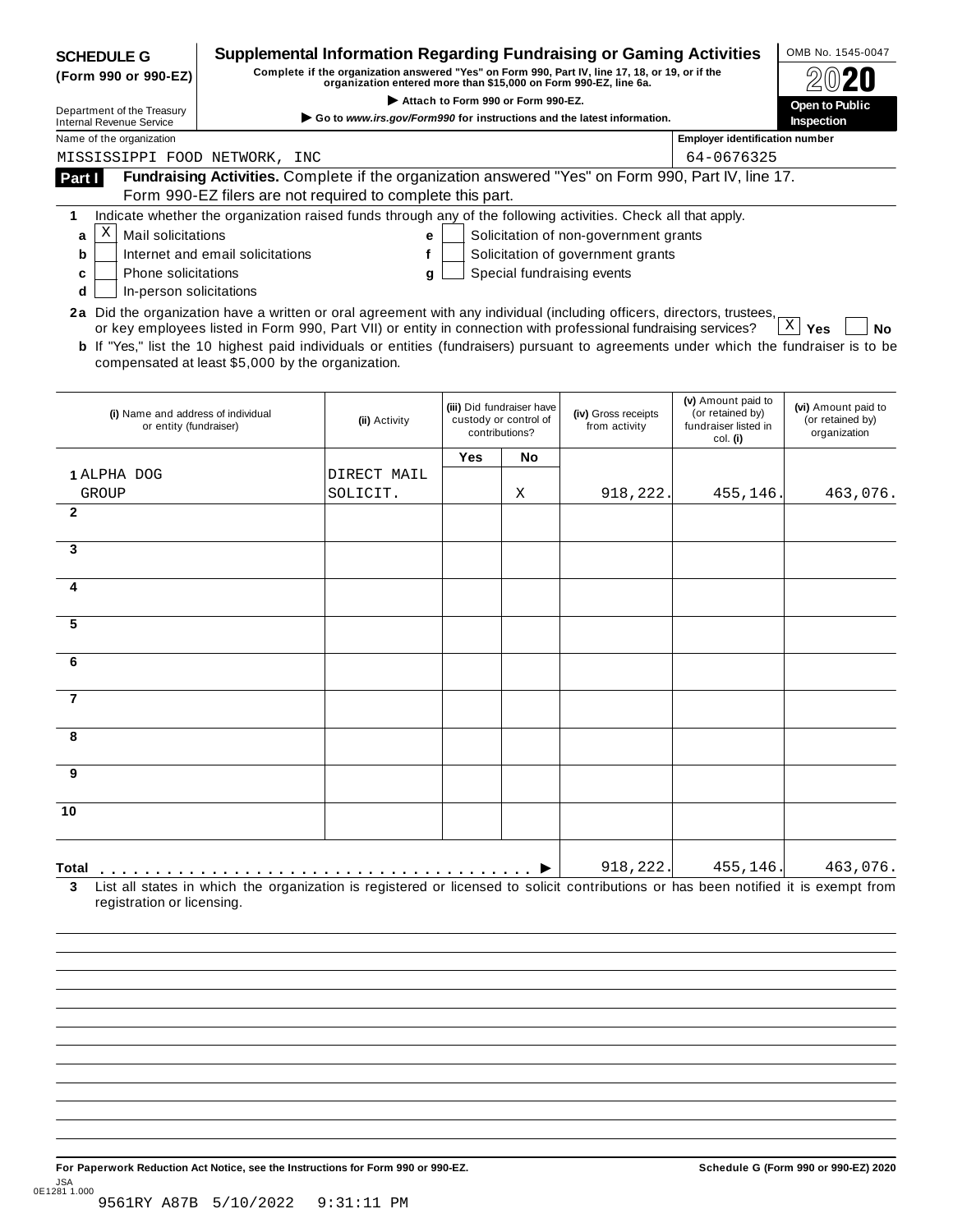|                                                                                               |                                                                                                                                                                                                                                                                                                                                                                                                        | (a) Event $#1$                                                                                                      | (b) Event $#2$                                   | (c) Other events           | (d) Total events<br>(add col. (a) through           |
|-----------------------------------------------------------------------------------------------|--------------------------------------------------------------------------------------------------------------------------------------------------------------------------------------------------------------------------------------------------------------------------------------------------------------------------------------------------------------------------------------------------------|---------------------------------------------------------------------------------------------------------------------|--------------------------------------------------|----------------------------|-----------------------------------------------------|
| Revenue                                                                                       |                                                                                                                                                                                                                                                                                                                                                                                                        | (event type)                                                                                                        | (event type)                                     | (total number)             | col. (c)                                            |
|                                                                                               | Gross receipts<br>1                                                                                                                                                                                                                                                                                                                                                                                    | <u> 1980 - Johann Barn, mars ann an t-</u>                                                                          |                                                  |                            |                                                     |
|                                                                                               | 2 Less: Contributions [1994]<br>3 Gross income (line 1 minus<br>$line 2)$                                                                                                                                                                                                                                                                                                                              | <u> 1989 - Johann Barbara, martxa a</u>                                                                             |                                                  |                            |                                                     |
|                                                                                               |                                                                                                                                                                                                                                                                                                                                                                                                        |                                                                                                                     |                                                  |                            |                                                     |
|                                                                                               |                                                                                                                                                                                                                                                                                                                                                                                                        |                                                                                                                     |                                                  |                            |                                                     |
|                                                                                               |                                                                                                                                                                                                                                                                                                                                                                                                        |                                                                                                                     |                                                  |                            |                                                     |
| Direct Expenses                                                                               |                                                                                                                                                                                                                                                                                                                                                                                                        |                                                                                                                     |                                                  |                            |                                                     |
|                                                                                               |                                                                                                                                                                                                                                                                                                                                                                                                        |                                                                                                                     |                                                  |                            |                                                     |
|                                                                                               | 9 Other direct expenses [1,1,1,1,1]                                                                                                                                                                                                                                                                                                                                                                    | <u> 1990 - John Harry Harry Harry Harry Harry Harry Harry Harry Harry Harry Harry Harry Harry Harry Harry Harry</u> |                                                  |                            |                                                     |
| 10 Direct expense summary. Add lines 4 through 9 in column (d) $\ldots$ $\blacktriangleright$ | 11 Net income summary. Subtract line 10 from line 3, column (d)<br>Gaming. Complete if the organization answered "Yes" on Form 990, Part IV, line 19, or reported more than<br>\$15,000 on Form 990-EZ, line 6a.                                                                                                                                                                                       |                                                                                                                     |                                                  |                            |                                                     |
|                                                                                               |                                                                                                                                                                                                                                                                                                                                                                                                        | (a) Bingo                                                                                                           | (b) Pull tabs/instant<br>bingo/progressive bingo | (c) Other gaming           | (d) Total gaming (add<br>col. (a) through col. (c)) |
|                                                                                               |                                                                                                                                                                                                                                                                                                                                                                                                        |                                                                                                                     |                                                  |                            |                                                     |
|                                                                                               | 1 Gross revenue                                                                                                                                                                                                                                                                                                                                                                                        |                                                                                                                     |                                                  |                            |                                                     |
|                                                                                               | 3 Noncash prizes                                                                                                                                                                                                                                                                                                                                                                                       |                                                                                                                     |                                                  |                            |                                                     |
|                                                                                               | 4 Rent/facility costs                                                                                                                                                                                                                                                                                                                                                                                  |                                                                                                                     |                                                  |                            |                                                     |
|                                                                                               | 5 Other direct expenses                                                                                                                                                                                                                                                                                                                                                                                |                                                                                                                     |                                                  |                            |                                                     |
|                                                                                               |                                                                                                                                                                                                                                                                                                                                                                                                        | Yes<br><b>No</b>                                                                                                    | %<br>Yes<br>$\frac{9}{6}$<br><b>No</b>           | Yes<br>$\frac{9}{6}$<br>No |                                                     |
|                                                                                               |                                                                                                                                                                                                                                                                                                                                                                                                        |                                                                                                                     |                                                  |                            |                                                     |
|                                                                                               | 8 Net gaming income summary. Subtract line 7 from line 1, column (d) ▶                                                                                                                                                                                                                                                                                                                                 |                                                                                                                     |                                                  |                            |                                                     |
| a<br>b                                                                                        | Enter the state(s) in which the organization conducts gaming activities:<br>Is the organization licensed to conduct gaming activities in each of these states?<br>If "No," explain: <u>contract and a set of the set of the set of the set of the set of the set of the set of the set of the set of the set of the set of the set of the set of the set of the set of the set of the set of the s</u> |                                                                                                                     |                                                  |                            | Yes<br><b>No</b>                                    |
| Part III<br>Revenue<br>Expenses<br>ಕ<br>e<br>Ōi<br>9                                          | Were any of the organization's gaming licenses revoked, suspended, or terminated during the tax year?                                                                                                                                                                                                                                                                                                  |                                                                                                                     |                                                  |                            |                                                     |

Schedule G (Form 990 or 990-EZ) 2020 Page 2

Fundraising Events. Complete if the organization answered "Yes" on Form 990, Part IV, line 18, or reported

**Part II**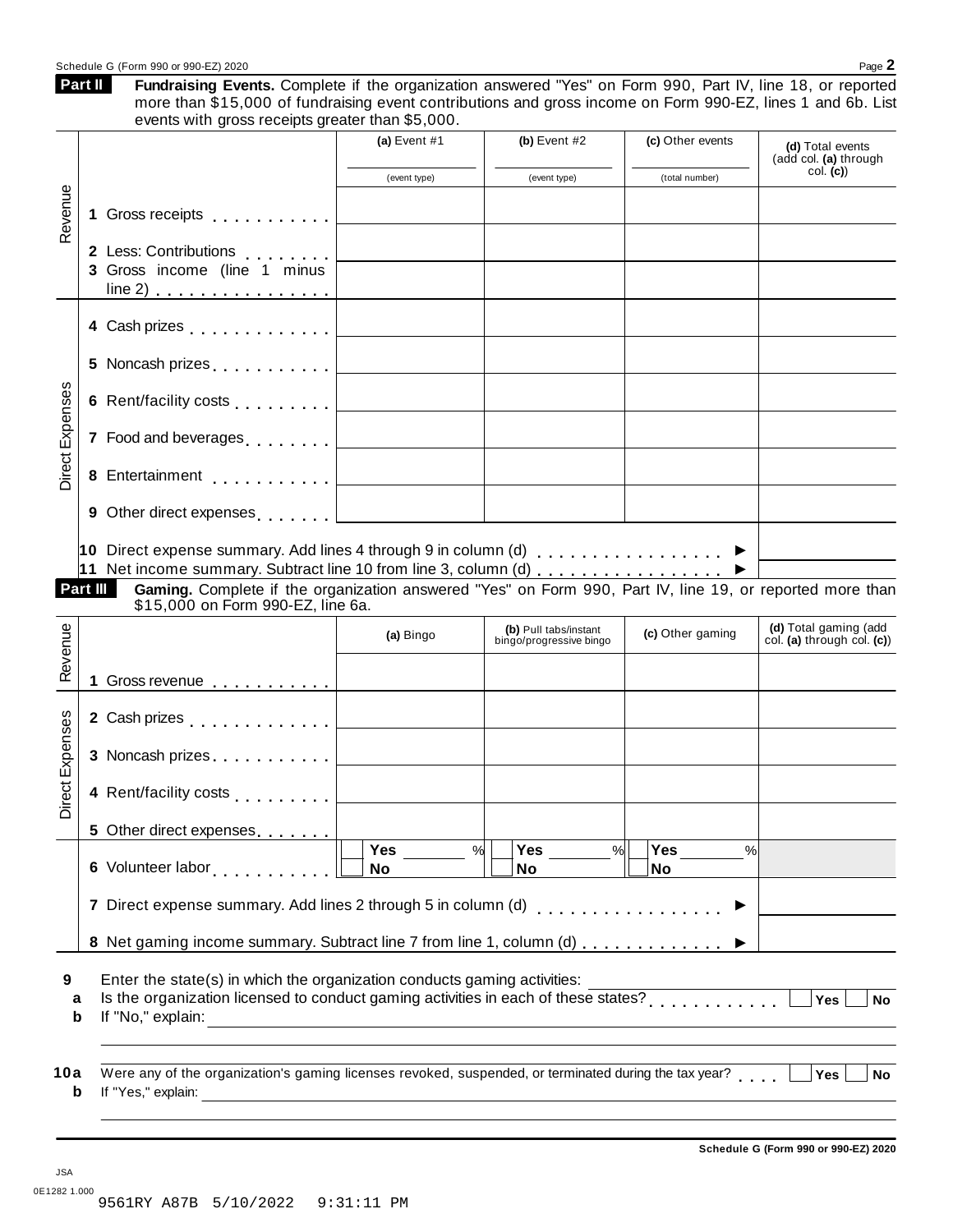| <b>SCHEDULE I</b><br>(Form 990)      |                                                                                                                                                                                                                                                                                                                                                                                                                             |            |                                    | <b>Grants and Other Assistance to Organizations,</b><br>Governments, and Individuals in the United States |                                       |                                                             |                                          | OMB No. 1545-0047<br>2020             |
|--------------------------------------|-----------------------------------------------------------------------------------------------------------------------------------------------------------------------------------------------------------------------------------------------------------------------------------------------------------------------------------------------------------------------------------------------------------------------------|------------|------------------------------------|-----------------------------------------------------------------------------------------------------------|---------------------------------------|-------------------------------------------------------------|------------------------------------------|---------------------------------------|
|                                      |                                                                                                                                                                                                                                                                                                                                                                                                                             |            |                                    | Complete if the organization answered "Yes" on Form 990, Part IV, line 21 or 22.                          |                                       |                                                             |                                          |                                       |
| Department of the Treasury           |                                                                                                                                                                                                                                                                                                                                                                                                                             |            |                                    | Attach to Form 990.                                                                                       |                                       |                                                             |                                          | <b>Open to Public</b>                 |
| Internal Revenue Service             |                                                                                                                                                                                                                                                                                                                                                                                                                             |            |                                    | Go to www.irs.gov/Form990 for the latest information.                                                     |                                       |                                                             |                                          | <b>Inspection</b>                     |
| Name of the organization             |                                                                                                                                                                                                                                                                                                                                                                                                                             |            |                                    |                                                                                                           |                                       |                                                             | <b>Employer identification number</b>    |                                       |
| MISSISSIPPI FOOD NETWORK, INC        |                                                                                                                                                                                                                                                                                                                                                                                                                             |            |                                    |                                                                                                           |                                       |                                                             | 64-0676325                               |                                       |
| Part I                               | <b>General Information on Grants and Assistance</b>                                                                                                                                                                                                                                                                                                                                                                         |            |                                    |                                                                                                           |                                       |                                                             |                                          |                                       |
| <b>Part II</b>                       | 1 Does the organization maintain records to substantiate the amount of the grants or assistance, the grantees' eligibility for the grants or assistance, and<br>2 Describe in Part IV the organization's procedures for monitoring the use of grant funds in the United States.<br>Grants and Other Assistance to Domestic Organizations and Domestic Governments. Complete if the organization answered "Yes" on Form 990, |            |                                    |                                                                                                           |                                       |                                                             |                                          | $X$ Yes<br>No                         |
|                                      | Part IV, line 21, for any recipient that received more than \$5,000. Part II can be duplicated if additional space is needed.                                                                                                                                                                                                                                                                                               |            |                                    |                                                                                                           |                                       |                                                             |                                          |                                       |
|                                      | 1 (a) Name and address of organization<br>or government                                                                                                                                                                                                                                                                                                                                                                     | $(b)$ EIN  | (c) IRC section<br>(if applicable) | (d) Amount of cash<br>grant                                                                               | (e) Amount of non-<br>cash assistance | (f) Method of valuation<br>(book, FMV, appraisal,<br>other) | (g) Description of<br>noncash assistance | (h) Purpose of grant<br>or assistance |
| (1) EBENEZER APOSTOLIC MINISTRIES    |                                                                                                                                                                                                                                                                                                                                                                                                                             |            |                                    |                                                                                                           |                                       |                                                             |                                          |                                       |
| 2508 EMMETT AVE. JACKSON, MS 39213   |                                                                                                                                                                                                                                                                                                                                                                                                                             | 42-1708740 | 501 (C) (3)                        |                                                                                                           |                                       | 955,176. SEE PART IV                                        | FOOD                                     | SEE PART IV                           |
| (2) CHRISTIAN SERVICES, INC.         |                                                                                                                                                                                                                                                                                                                                                                                                                             |            |                                    |                                                                                                           |                                       |                                                             |                                          |                                       |
|                                      | P.O. BOX 1994 HATTIESBURG, MS 39403                                                                                                                                                                                                                                                                                                                                                                                         | 64-0730835 | 501 (C) (3)                        |                                                                                                           |                                       | 590,086. SEE PART IV                                        | <b>FOOD</b>                              | SEE PART IV                           |
| (3) FRIENDS OF ALCOHOLICS            |                                                                                                                                                                                                                                                                                                                                                                                                                             |            |                                    |                                                                                                           |                                       |                                                             |                                          |                                       |
| 1298 FOA ROAD JACKSON, MS 39209      |                                                                                                                                                                                                                                                                                                                                                                                                                             | 64-6025471 | 501 (C) (3)                        |                                                                                                           |                                       | 561,215. SEE PART IV                                        | FOOD                                     | SEE PART IV                           |
| (4) CARE CENTER MINISTRIES MS        |                                                                                                                                                                                                                                                                                                                                                                                                                             |            |                                    |                                                                                                           |                                       |                                                             |                                          |                                       |
|                                      | 258 E. NORTHSIDE DR. JACKSON, MS 39206                                                                                                                                                                                                                                                                                                                                                                                      | 83-3042924 | 501 (C) (3)                        |                                                                                                           |                                       | 328,080. SEE PART IV                                        | FOOD                                     | SEE PART IV                           |
| (5) TRUE VINE MBC FOOD PANTRY        |                                                                                                                                                                                                                                                                                                                                                                                                                             |            |                                    |                                                                                                           |                                       |                                                             |                                          |                                       |
| 124 VINE DRIVE BRANDON, MS 39047     |                                                                                                                                                                                                                                                                                                                                                                                                                             | 64-0693282 | 501 (C) (3)                        |                                                                                                           |                                       | 326,759. SEE PART IV                                        | FOOD                                     | SEE PART IV                           |
| (6) FEED BY FAITH                    |                                                                                                                                                                                                                                                                                                                                                                                                                             |            |                                    |                                                                                                           |                                       |                                                             |                                          |                                       |
| P.O. BOX 1064 MERIDIAN, MS 39302     |                                                                                                                                                                                                                                                                                                                                                                                                                             | 11-3814582 | 501 (C) (3)                        |                                                                                                           | 324,824.                              | SEE PART IV                                                 | <b>FOOD</b>                              | SEE PART IV                           |
| (7) HOPE VILLAGE FOR CHILDREN        |                                                                                                                                                                                                                                                                                                                                                                                                                             |            |                                    |                                                                                                           |                                       |                                                             |                                          |                                       |
| P.O. BOX 26 MERIDIAN, MS 39302       |                                                                                                                                                                                                                                                                                                                                                                                                                             | 64-0927575 | 501 (C) (3)                        |                                                                                                           |                                       | 313,635. SEE PART IV                                        | FOOD                                     | SEE PART IV                           |
| (8) NEW WAY MISSISSIPPI              |                                                                                                                                                                                                                                                                                                                                                                                                                             |            |                                    |                                                                                                           |                                       |                                                             |                                          |                                       |
| P.O. BOX 24404 JACKSON, MS 39209     |                                                                                                                                                                                                                                                                                                                                                                                                                             | 73-1631055 | 501 (C) (3)                        |                                                                                                           |                                       | 257,085. SEE PART IV                                        | FOOD                                     | SEE PART IV                           |
| (9) BROOKHAVEN OUTREACH MINISTRIES   |                                                                                                                                                                                                                                                                                                                                                                                                                             |            |                                    |                                                                                                           |                                       |                                                             |                                          |                                       |
| P.O. BOX 1158 BROOKHAVEN, MS 39602   |                                                                                                                                                                                                                                                                                                                                                                                                                             | 64-0804351 | 501 (C) (3)                        |                                                                                                           |                                       | 255,098. SEE PART IV                                        | FOOD                                     | SEE PART IV                           |
| (10) EVER REACHING COMM. OUTREACH    |                                                                                                                                                                                                                                                                                                                                                                                                                             |            |                                    |                                                                                                           |                                       |                                                             |                                          |                                       |
| PO BOX 981 PELAHATCHIE, MS 39145     |                                                                                                                                                                                                                                                                                                                                                                                                                             | 36-4756928 | 501 (C) (3)                        |                                                                                                           |                                       | 241,779. SEE PART IV                                        | <b>FOOD</b>                              | SEE PART IV                           |
| (11) PETAL CHILDREN'S TASK FORCE     |                                                                                                                                                                                                                                                                                                                                                                                                                             |            |                                    |                                                                                                           |                                       |                                                             |                                          |                                       |
| 314 S. GEORGE ST. PETAL, MS 39465    |                                                                                                                                                                                                                                                                                                                                                                                                                             | 64-0897384 | 501 (C) (3)                        |                                                                                                           |                                       | 225,792. SEE PART IV                                        | <b>FOOD</b>                              | SEE PART IV                           |
| (12) GREENWOOD INTERFAITH MINISTRIES |                                                                                                                                                                                                                                                                                                                                                                                                                             |            |                                    |                                                                                                           |                                       |                                                             |                                          |                                       |
| P.O. BOX 8223 GREENWOOD, MS 38935    |                                                                                                                                                                                                                                                                                                                                                                                                                             | 30-0215847 | 501 (C) (3)                        |                                                                                                           |                                       | 219,919. SEE PART IV                                        | <b>FOOD</b>                              | SEE PART IV                           |
|                                      |                                                                                                                                                                                                                                                                                                                                                                                                                             |            |                                    |                                                                                                           |                                       |                                                             |                                          |                                       |
| 3                                    |                                                                                                                                                                                                                                                                                                                                                                                                                             |            |                                    |                                                                                                           |                                       |                                                             |                                          |                                       |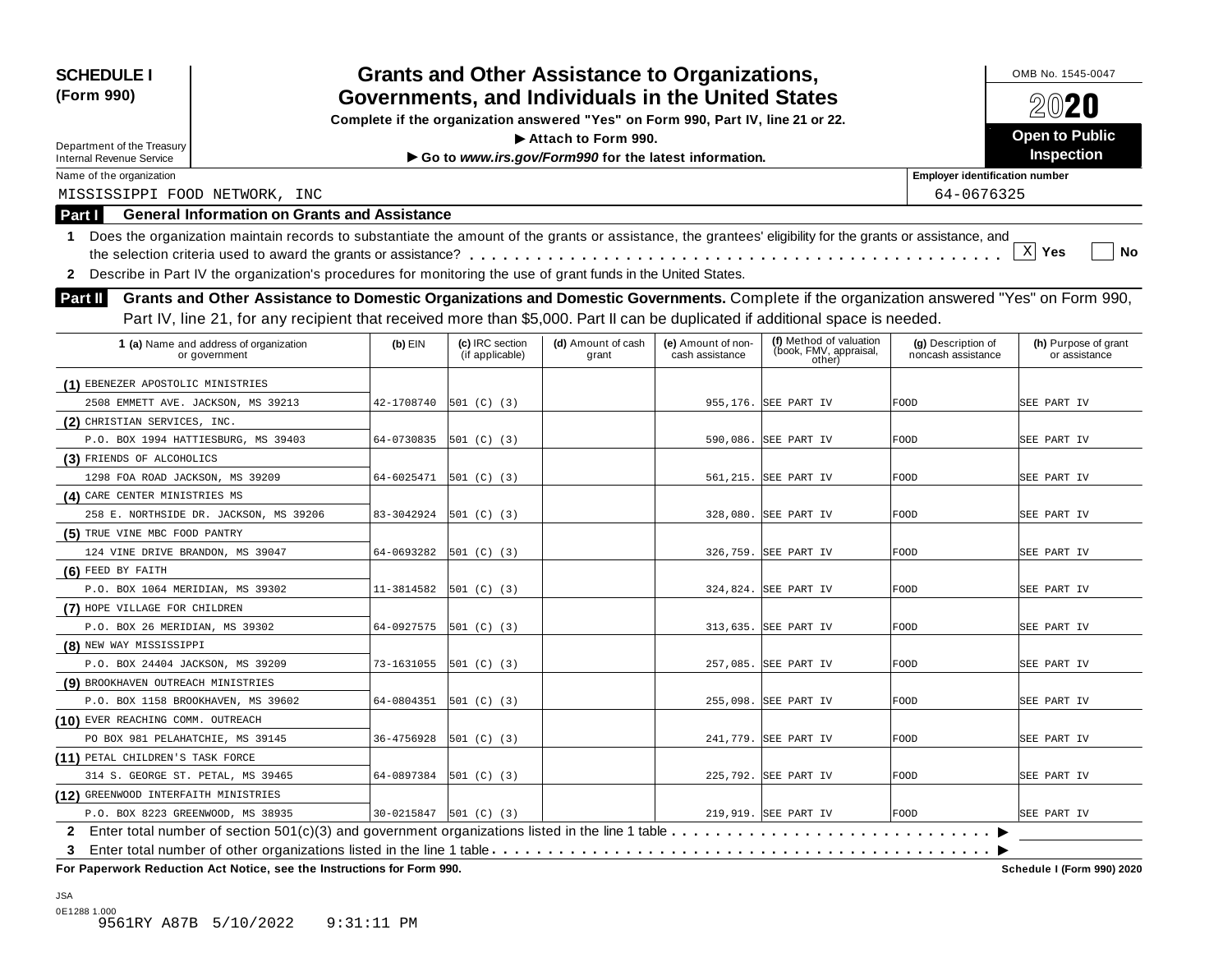| <b>SCHEDULE I</b><br>(Form 990)                                                                                                                                                                                                                                                                                                                                                                                                                          |            |                                    | <b>Grants and Other Assistance to Organizations,</b><br>Governments, and Individuals in the United States |                                       |                                                             |                                          | OMB No. 1545-0047<br>2020             |
|----------------------------------------------------------------------------------------------------------------------------------------------------------------------------------------------------------------------------------------------------------------------------------------------------------------------------------------------------------------------------------------------------------------------------------------------------------|------------|------------------------------------|-----------------------------------------------------------------------------------------------------------|---------------------------------------|-------------------------------------------------------------|------------------------------------------|---------------------------------------|
|                                                                                                                                                                                                                                                                                                                                                                                                                                                          |            |                                    | Complete if the organization answered "Yes" on Form 990, Part IV, line 21 or 22.                          |                                       |                                                             |                                          |                                       |
|                                                                                                                                                                                                                                                                                                                                                                                                                                                          |            |                                    | Attach to Form 990.                                                                                       |                                       |                                                             |                                          | <b>Open to Public</b>                 |
| Department of the Treasury<br><b>Internal Revenue Service</b>                                                                                                                                                                                                                                                                                                                                                                                            |            |                                    | Go to www.irs.gov/Form990 for the latest information.                                                     |                                       |                                                             |                                          | <b>Inspection</b>                     |
| Name of the organization                                                                                                                                                                                                                                                                                                                                                                                                                                 |            |                                    |                                                                                                           |                                       |                                                             | <b>Employer identification number</b>    |                                       |
| MISSISSIPPI FOOD NETWORK, INC                                                                                                                                                                                                                                                                                                                                                                                                                            |            |                                    |                                                                                                           |                                       |                                                             | 64-0676325                               |                                       |
| <b>General Information on Grants and Assistance</b><br>Part I                                                                                                                                                                                                                                                                                                                                                                                            |            |                                    |                                                                                                           |                                       |                                                             |                                          |                                       |
| Does the organization maintain records to substantiate the amount of the grants or assistance, the grantees' eligibility for the grants or assistance, and<br>1.<br>Describe in Part IV the organization's procedures for monitoring the use of grant funds in the United States.<br>$\mathbf{2}$<br>Grants and Other Assistance to Domestic Organizations and Domestic Governments. Complete if the organization answered "Yes" on Form 990,<br>Part II |            |                                    |                                                                                                           |                                       |                                                             |                                          | $X$ Yes<br>No                         |
| Part IV, line 21, for any recipient that received more than \$5,000. Part II can be duplicated if additional space is needed.                                                                                                                                                                                                                                                                                                                            |            |                                    |                                                                                                           |                                       |                                                             |                                          |                                       |
| 1 (a) Name and address of organization<br>or government                                                                                                                                                                                                                                                                                                                                                                                                  | $(b)$ EIN  | (c) IRC section<br>(if applicable) | (d) Amount of cash<br>grant                                                                               | (e) Amount of non-<br>cash assistance | (f) Method of valuation<br>(book, FMV, appraisal,<br>other) | (g) Description of<br>noncash assistance | (h) Purpose of grant<br>or assistance |
| $(1)$ MS CENTER P & SH. (HOPE HOME)                                                                                                                                                                                                                                                                                                                                                                                                                      |            |                                    |                                                                                                           |                                       |                                                             |                                          |                                       |
| PO BOX 1201 RAYMOND, MS 39154                                                                                                                                                                                                                                                                                                                                                                                                                            | 71-1004096 | 501 (C) (3)                        |                                                                                                           |                                       | 216,955. SEE PART IV                                        | <b>FOOD</b>                              | SEE PART IV                           |
| (2) ST. ANDREWS MISSION S/K                                                                                                                                                                                                                                                                                                                                                                                                                              |            |                                    |                                                                                                           |                                       |                                                             |                                          |                                       |
| P.O. BOX 1407 MCCOMB, MS 39649                                                                                                                                                                                                                                                                                                                                                                                                                           | 64-0880295 | 501 (C) (3)                        |                                                                                                           |                                       | 187,517. SEE PART IV                                        | FOOD                                     | SEE PART IV                           |
| (3) THE POINTE CHURCH FP                                                                                                                                                                                                                                                                                                                                                                                                                                 |            |                                    |                                                                                                           |                                       |                                                             |                                          |                                       |
| 1120 STAR ROAD BRANDON, MS 39042                                                                                                                                                                                                                                                                                                                                                                                                                         | 81-5377308 | [501 (C) (3)                       |                                                                                                           |                                       | 169,323. SEE PART IV                                        | FOOD                                     | SEE PART IV                           |
| (4) WORLD OVERCOMERS FOOD OUTREACH                                                                                                                                                                                                                                                                                                                                                                                                                       |            |                                    |                                                                                                           |                                       |                                                             |                                          |                                       |
| P.O. BOX 2772 MADISON, MS 39130                                                                                                                                                                                                                                                                                                                                                                                                                          | 64-0927276 | 501 (C) (3)                        |                                                                                                           |                                       | 166,746. SEE PART IV                                        | FOOD                                     | SEE PART IV                           |
| (5) OUR DAILY BREAD                                                                                                                                                                                                                                                                                                                                                                                                                                      |            |                                    |                                                                                                           |                                       |                                                             |                                          |                                       |
| P.O. BOX 1021 CANTON, MS 39046                                                                                                                                                                                                                                                                                                                                                                                                                           | 42-1741521 | 501 (C) (3)                        |                                                                                                           |                                       | 160,840. SEE PART IV                                        | FOOD                                     | SEE PART IV                           |
| (6) RIVER CITY MISSION FP                                                                                                                                                                                                                                                                                                                                                                                                                                |            |                                    |                                                                                                           |                                       |                                                             |                                          |                                       |
| 3705 WASHINGTON ST. VICKSBURG, MS 39180                                                                                                                                                                                                                                                                                                                                                                                                                  | 64-0851447 | 501 (C) (3)                        |                                                                                                           |                                       | 155,406. SEE PART IV                                        | <b>FOOD</b>                              | SEE PART IV                           |
| (7) MORRISON HEIGHTS BAPTIST CHURCH                                                                                                                                                                                                                                                                                                                                                                                                                      |            |                                    |                                                                                                           |                                       |                                                             |                                          |                                       |
| 3000 HAMPSTEAD BLVD CLINTON, MS 39056                                                                                                                                                                                                                                                                                                                                                                                                                    | 64-6011952 | 501 (C) (3)                        |                                                                                                           |                                       | 151,337. SEE PART IV                                        | FOOD                                     | SEE PART IV                           |
| (8) SOUTH PLEASANT HILL M. B. CHURCH                                                                                                                                                                                                                                                                                                                                                                                                                     |            |                                    |                                                                                                           |                                       |                                                             |                                          |                                       |
| P.O. BOX 1741 PRENTISS, MS 39474                                                                                                                                                                                                                                                                                                                                                                                                                         | 64-0739331 | 501 (C) (3)                        |                                                                                                           |                                       | 136,647. SEE PART IV                                        | FOOD                                     | SEE PART IV                           |
| (9) THE SALVATION ARMY FOOD PANTRY                                                                                                                                                                                                                                                                                                                                                                                                                       |            |                                    |                                                                                                           |                                       |                                                             |                                          |                                       |
| P.O. BOX 422 MERIDIAN, MS 39302                                                                                                                                                                                                                                                                                                                                                                                                                          | 13-5562351 | 501 (C) (3)                        |                                                                                                           |                                       | 127,303. SEE PART IV                                        | <b>FOOD</b>                              | SEE PART IV                           |
| (10) EDWARDS STREET FELLOWSHIP CENTER                                                                                                                                                                                                                                                                                                                                                                                                                    |            |                                    |                                                                                                           |                                       |                                                             |                                          |                                       |
| P.O. BOX 17532 HATTIESBURG, MS 39404                                                                                                                                                                                                                                                                                                                                                                                                                     | 64-0698304 | 501 (C) (3)                        |                                                                                                           |                                       | 126,924. SEE PART IV                                        | <b>FOOD</b>                              | SEE PART IV                           |
|                                                                                                                                                                                                                                                                                                                                                                                                                                                          |            |                                    |                                                                                                           |                                       |                                                             |                                          |                                       |
|                                                                                                                                                                                                                                                                                                                                                                                                                                                          |            |                                    |                                                                                                           |                                       |                                                             |                                          |                                       |
| (11) SCOTT CO. BAPTIST ASSOC.CRISIS<br>518 AIRPORT ROAD FOREST, MS 39074                                                                                                                                                                                                                                                                                                                                                                                 | 64-0527876 | 501 (C) (3)                        |                                                                                                           |                                       | 126,344. SEE PART IV                                        | <b>FOOD</b>                              | SEE PART IV                           |
| (12) THE SALVATION ARMY-LAUREL                                                                                                                                                                                                                                                                                                                                                                                                                           |            |                                    |                                                                                                           |                                       |                                                             |                                          |                                       |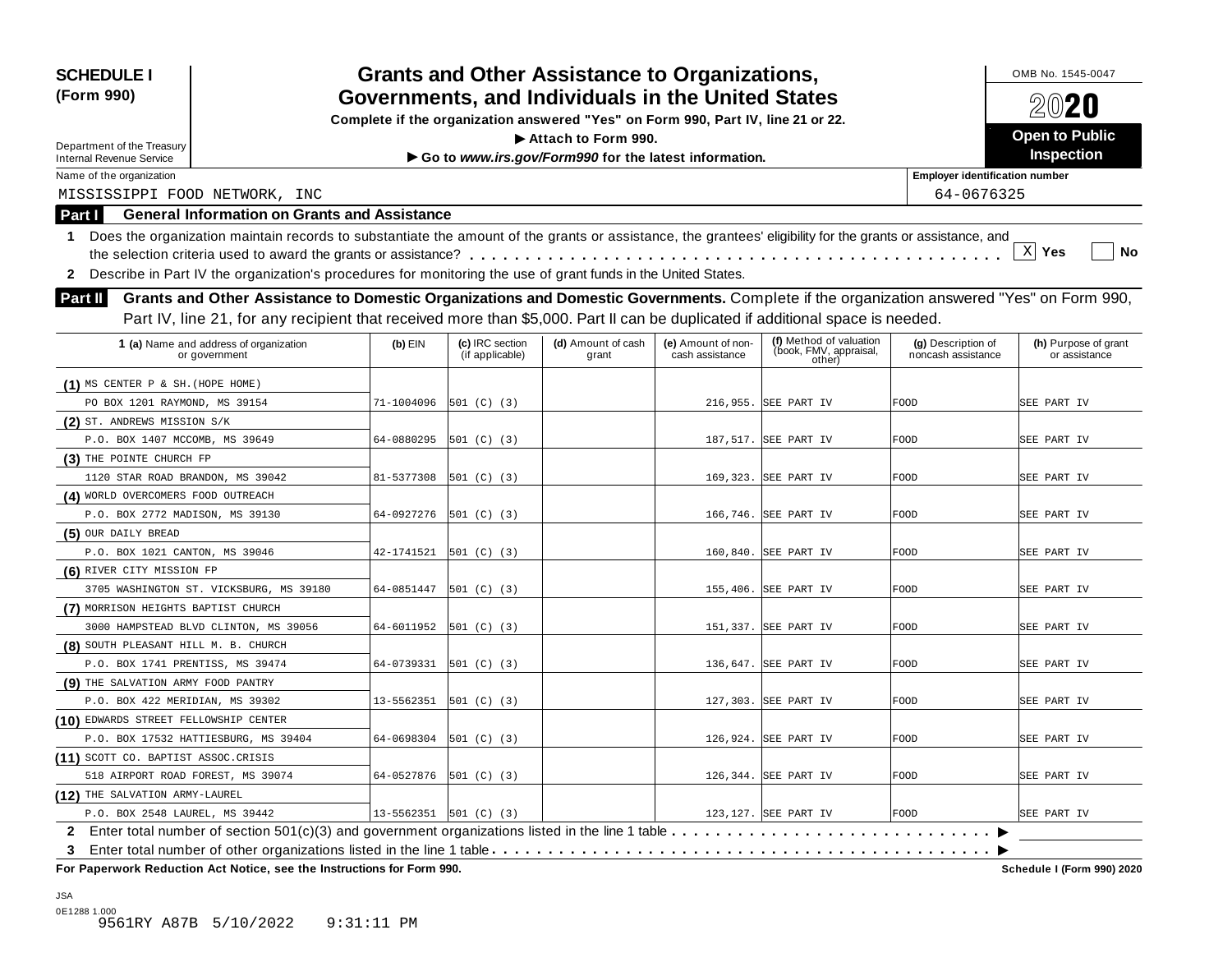| <b>SCHEDULE I</b><br>(Form 990)                                                                                                                                                                                                                                                                                                                                                                                                               |            |                                    | <b>Grants and Other Assistance to Organizations,</b><br>Governments, and Individuals in the United States |                                       |                                                             |                                          | OMB No. 1545-0047<br>2020             |
|-----------------------------------------------------------------------------------------------------------------------------------------------------------------------------------------------------------------------------------------------------------------------------------------------------------------------------------------------------------------------------------------------------------------------------------------------|------------|------------------------------------|-----------------------------------------------------------------------------------------------------------|---------------------------------------|-------------------------------------------------------------|------------------------------------------|---------------------------------------|
|                                                                                                                                                                                                                                                                                                                                                                                                                                               |            |                                    | Complete if the organization answered "Yes" on Form 990, Part IV, line 21 or 22.                          |                                       |                                                             |                                          |                                       |
|                                                                                                                                                                                                                                                                                                                                                                                                                                               |            |                                    | Attach to Form 990.                                                                                       |                                       |                                                             |                                          | <b>Open to Public</b>                 |
| Department of the Treasury<br><b>Internal Revenue Service</b>                                                                                                                                                                                                                                                                                                                                                                                 |            |                                    | Go to www.irs.gov/Form990 for the latest information.                                                     |                                       |                                                             |                                          | <b>Inspection</b>                     |
| Name of the organization                                                                                                                                                                                                                                                                                                                                                                                                                      |            |                                    |                                                                                                           |                                       |                                                             | <b>Employer identification number</b>    |                                       |
| MISSISSIPPI FOOD NETWORK, INC                                                                                                                                                                                                                                                                                                                                                                                                                 |            |                                    |                                                                                                           |                                       |                                                             | 64-0676325                               |                                       |
| <b>General Information on Grants and Assistance</b><br>Part I                                                                                                                                                                                                                                                                                                                                                                                 |            |                                    |                                                                                                           |                                       |                                                             |                                          |                                       |
| 1 Does the organization maintain records to substantiate the amount of the grants or assistance, the grantees' eligibility for the grants or assistance, and<br>2 Describe in Part IV the organization's procedures for monitoring the use of grant funds in the United States.<br>Grants and Other Assistance to Domestic Organizations and Domestic Governments. Complete if the organization answered "Yes" on Form 990,<br><b>Part II</b> |            |                                    |                                                                                                           |                                       |                                                             |                                          | X Yes<br><b>No</b>                    |
| Part IV, line 21, for any recipient that received more than \$5,000. Part II can be duplicated if additional space is needed.                                                                                                                                                                                                                                                                                                                 |            |                                    |                                                                                                           |                                       |                                                             |                                          |                                       |
| 1 (a) Name and address of organization<br>or government                                                                                                                                                                                                                                                                                                                                                                                       | $(b)$ EIN  | (c) IRC section<br>(if applicable) | (d) Amount of cash<br>grant                                                                               | (e) Amount of non-<br>cash assistance | (f) Method of valuation<br>(book, FMV, appraisal,<br>other) | (g) Description of<br>noncash assistance | (h) Purpose of grant<br>or assistance |
| (1) FIRST UMC OF MAGEE                                                                                                                                                                                                                                                                                                                                                                                                                        |            |                                    |                                                                                                           |                                       |                                                             |                                          |                                       |
| P.O. BOX 661 MAGEE, MS 39111                                                                                                                                                                                                                                                                                                                                                                                                                  | 64-0388677 | 501 (C) (3)                        |                                                                                                           |                                       | 120,168. SEE PART IV                                        | FOOD                                     | SEE PART IV                           |
| (2) NEWMAN SERVICES FOUNDATION                                                                                                                                                                                                                                                                                                                                                                                                                |            |                                    |                                                                                                           |                                       |                                                             |                                          |                                       |
| P.O. BOX 962 TERRY, MS 39170                                                                                                                                                                                                                                                                                                                                                                                                                  | 27-2390800 | 501 (C) (3)                        |                                                                                                           |                                       | 116,445. SEE PART IV                                        | FOOD                                     | SEE PART IV                           |
| (3) PINELAKE CHURCH                                                                                                                                                                                                                                                                                                                                                                                                                           |            |                                    |                                                                                                           |                                       |                                                             |                                          |                                       |
| 6071 HWY 25 BRANDON, MS 39047                                                                                                                                                                                                                                                                                                                                                                                                                 | 64-0538192 | 501 (C) (3)                        |                                                                                                           |                                       | 115,561. SEE PART IV                                        | FOOD                                     | SEE PART IV                           |
| (4) STARKVILLE CHURCH OF GOD                                                                                                                                                                                                                                                                                                                                                                                                                  |            |                                    |                                                                                                           |                                       |                                                             |                                          |                                       |
| 100 LOCKSLEY WAY STARKVILLE, MS 39759                                                                                                                                                                                                                                                                                                                                                                                                         | 23-7002419 | 501 (C) (3)                        |                                                                                                           |                                       | 111,428. SEE PART IV                                        | <b>FOOD</b>                              | SEE PART IV                           |
| (5) WORD OF CHRIST MINISTRY                                                                                                                                                                                                                                                                                                                                                                                                                   |            |                                    |                                                                                                           |                                       |                                                             |                                          |                                       |
| 3051 JOHN R. LYNCH ST JACKSON, MS 39209                                                                                                                                                                                                                                                                                                                                                                                                       | 30-0195335 | 501 (C) (3)                        |                                                                                                           | 110,563.                              | SEE PART IV                                                 | <b>FOOD</b>                              | SEE PART IV                           |
| (6) SALVATION ARMY- COLUMBUS                                                                                                                                                                                                                                                                                                                                                                                                                  |            |                                    |                                                                                                           |                                       |                                                             |                                          |                                       |
| P.O. BOX 8 COLUMBUS, MS 39703                                                                                                                                                                                                                                                                                                                                                                                                                 | 13-5562351 | 501 (C) (3)                        |                                                                                                           | 109, 106.                             | SEE PART IV                                                 | FOOD                                     | SEE PART IV                           |
| (7) WORD OF CHRIST                                                                                                                                                                                                                                                                                                                                                                                                                            |            |                                    |                                                                                                           |                                       |                                                             |                                          |                                       |
| 3051 JOHN R. LYNCH ST JACKSON, MS 39209                                                                                                                                                                                                                                                                                                                                                                                                       | 30-0195335 | 501 (C) (3)                        |                                                                                                           |                                       | 102,392. SEE PART IV                                        | FOOD                                     | SEE PART IV                           |
| (8) GRENADA FOOD PANTRY                                                                                                                                                                                                                                                                                                                                                                                                                       |            |                                    |                                                                                                           |                                       |                                                             |                                          |                                       |
| P.O. BOX 104 GRENADA, MS 38902                                                                                                                                                                                                                                                                                                                                                                                                                | 64-0805470 | 501 (C) (3)                        |                                                                                                           |                                       | 102,205. SEE PART IV                                        | FOOD                                     | SEE PART IV                           |
| (9) STATE LINE BAPTIST FOOD PANTRY                                                                                                                                                                                                                                                                                                                                                                                                            |            |                                    |                                                                                                           |                                       |                                                             |                                          |                                       |
| PO BOX 2371 COLUMBUS, MS 39702                                                                                                                                                                                                                                                                                                                                                                                                                | 20-0751119 | 501 (C) (3)                        |                                                                                                           |                                       | 100,788. SEE PART IV                                        | FOOD                                     | SEE PART IV                           |
| (10) MERCY HOUSE OF GEORGETOWN-TC                                                                                                                                                                                                                                                                                                                                                                                                             |            |                                    |                                                                                                           |                                       |                                                             |                                          |                                       |
| P.O. BOX 266 GEORGETOWN, MS 39078                                                                                                                                                                                                                                                                                                                                                                                                             | 45-4670832 | 501 (C) (3)                        |                                                                                                           |                                       | 100,562. SEE PART IV                                        | FOOD                                     | SEE PART IV                           |
| (11) HEARTY HELPINGS FOOD PANTRY                                                                                                                                                                                                                                                                                                                                                                                                              |            |                                    |                                                                                                           |                                       |                                                             |                                          |                                       |
| P.O. BOX 5005 GREENVILLE, MS 38701                                                                                                                                                                                                                                                                                                                                                                                                            | 26-3170356 | 501 (C) (3)                        |                                                                                                           |                                       | 97,215. SEE PART IV                                         | <b>FOOD</b>                              | SEE PART IV                           |
| (12) PROJECT HOMESTEAD                                                                                                                                                                                                                                                                                                                                                                                                                        |            |                                    |                                                                                                           |                                       |                                                             |                                          |                                       |
| P.O. BOX 891 WEST POINT, MS 39773                                                                                                                                                                                                                                                                                                                                                                                                             | 64-0908819 | 501 (C) (3)                        |                                                                                                           |                                       | 93,451. SEE PART IV                                         | <b>FOOD</b>                              | SEE PART IV                           |
| 2 Enter total number of section 501(c)(3) and government organizations listed in the line 1 table                                                                                                                                                                                                                                                                                                                                             |            |                                    |                                                                                                           |                                       |                                                             |                                          |                                       |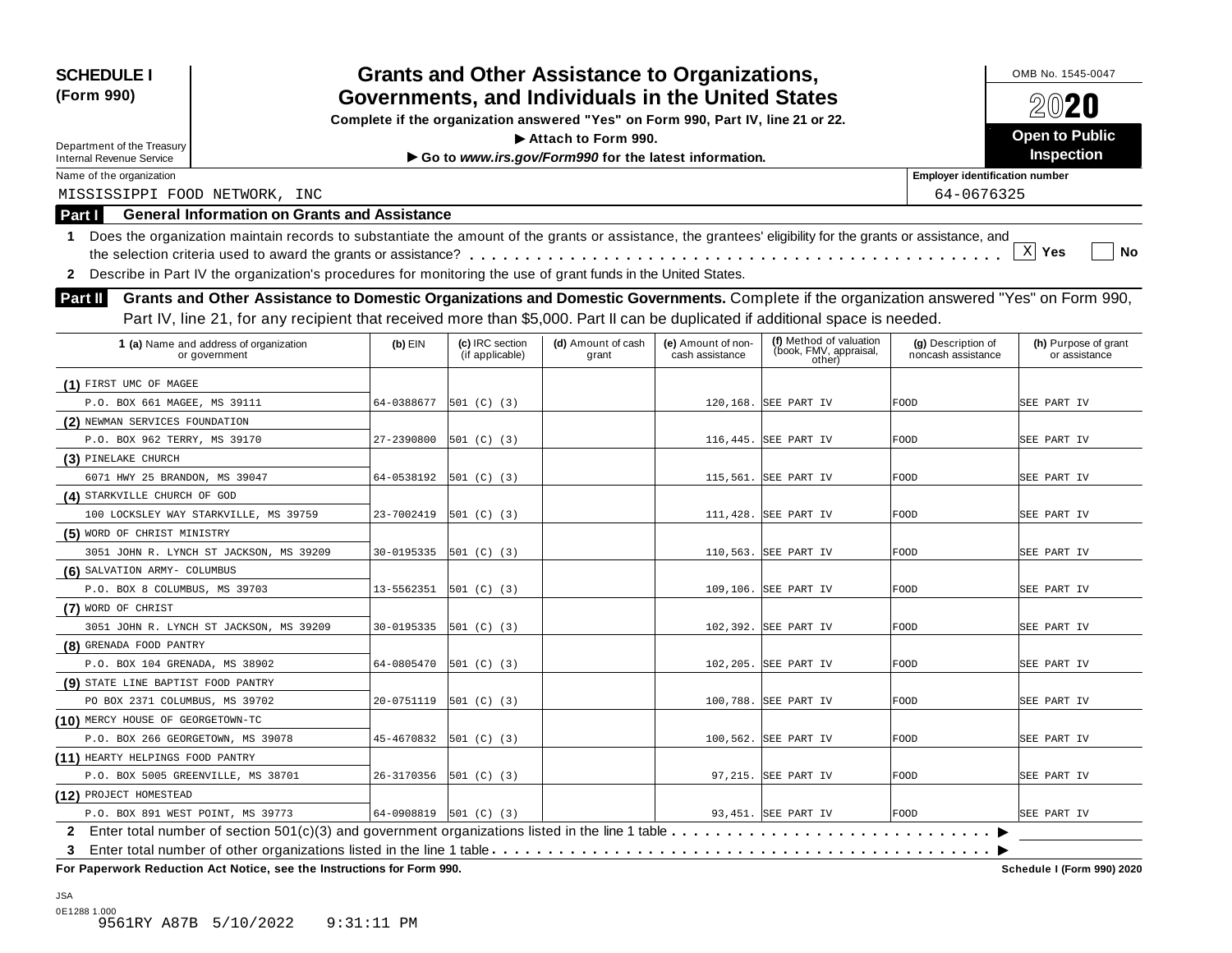| <b>SCHEDULE I</b><br>(Form 990)                                                                                                                                                                                                                                                                                                                                                                                                                          |            |                                    | <b>Grants and Other Assistance to Organizations,</b><br>Governments, and Individuals in the United States |                                       |                                                             |                                          | OMB No. 1545-0047<br>2020             |
|----------------------------------------------------------------------------------------------------------------------------------------------------------------------------------------------------------------------------------------------------------------------------------------------------------------------------------------------------------------------------------------------------------------------------------------------------------|------------|------------------------------------|-----------------------------------------------------------------------------------------------------------|---------------------------------------|-------------------------------------------------------------|------------------------------------------|---------------------------------------|
|                                                                                                                                                                                                                                                                                                                                                                                                                                                          |            |                                    | Complete if the organization answered "Yes" on Form 990, Part IV, line 21 or 22.                          |                                       |                                                             |                                          |                                       |
|                                                                                                                                                                                                                                                                                                                                                                                                                                                          |            |                                    | Attach to Form 990.                                                                                       |                                       |                                                             |                                          | <b>Open to Public</b>                 |
| Department of the Treasury<br><b>Internal Revenue Service</b>                                                                                                                                                                                                                                                                                                                                                                                            |            |                                    | Go to www.irs.gov/Form990 for the latest information.                                                     |                                       |                                                             |                                          | <b>Inspection</b>                     |
| Name of the organization                                                                                                                                                                                                                                                                                                                                                                                                                                 |            |                                    |                                                                                                           |                                       |                                                             | <b>Employer identification number</b>    |                                       |
| MISSISSIPPI FOOD NETWORK, INC                                                                                                                                                                                                                                                                                                                                                                                                                            |            |                                    |                                                                                                           |                                       |                                                             | 64-0676325                               |                                       |
| <b>General Information on Grants and Assistance</b><br>Part I                                                                                                                                                                                                                                                                                                                                                                                            |            |                                    |                                                                                                           |                                       |                                                             |                                          |                                       |
| Does the organization maintain records to substantiate the amount of the grants or assistance, the grantees' eligibility for the grants or assistance, and<br>1.<br>Describe in Part IV the organization's procedures for monitoring the use of grant funds in the United States.<br>$\mathbf{2}$<br>Grants and Other Assistance to Domestic Organizations and Domestic Governments. Complete if the organization answered "Yes" on Form 990,<br>Part II |            |                                    |                                                                                                           |                                       |                                                             |                                          | $X$ Yes<br>No                         |
| Part IV, line 21, for any recipient that received more than \$5,000. Part II can be duplicated if additional space is needed.                                                                                                                                                                                                                                                                                                                            |            |                                    |                                                                                                           |                                       |                                                             |                                          |                                       |
| 1 (a) Name and address of organization<br>or government                                                                                                                                                                                                                                                                                                                                                                                                  | $(b)$ EIN  | (c) IRC section<br>(if applicable) | (d) Amount of cash<br>grant                                                                               | (e) Amount of non-<br>cash assistance | (f) Method of valuation<br>(book, FMV, appraisal,<br>other) | (g) Description of<br>noncash assistance | (h) Purpose of grant<br>or assistance |
| (1) FIRST ASSEMBLY FOOD PANTRY                                                                                                                                                                                                                                                                                                                                                                                                                           |            |                                    |                                                                                                           |                                       |                                                             |                                          |                                       |
| 150 LIBERTY ROAD NATCHEZ, MS 39120                                                                                                                                                                                                                                                                                                                                                                                                                       | 64-6008816 | 501 (C) (3)                        |                                                                                                           |                                       | 84,925. SEE PART IV                                         | <b>FOOD</b>                              | SEE PART IV                           |
| (2) MARION COUNTY FOOD PANTRY                                                                                                                                                                                                                                                                                                                                                                                                                            |            |                                    |                                                                                                           |                                       |                                                             |                                          |                                       |
| P.O. BOX 27 COLUMBIA, MS 39429                                                                                                                                                                                                                                                                                                                                                                                                                           | 64-0828677 | [501 (C) (3)                       |                                                                                                           |                                       | 82,856. SEE PART IV                                         | FOOD                                     | SEE PART IV                           |
| (3) HICKORY BAP. CHURCH FOOD PANTRY                                                                                                                                                                                                                                                                                                                                                                                                                      |            |                                    |                                                                                                           |                                       |                                                             |                                          |                                       |
| PO BOX 219 HICKORY, MS 39332                                                                                                                                                                                                                                                                                                                                                                                                                             | 64-0655271 | 501 (C) (3)                        |                                                                                                           |                                       | 82,077. SEE PART IV                                         | FOOD                                     | SEE PART IV                           |
| (4) MOBILE PANTRY SCOTT COUNTY                                                                                                                                                                                                                                                                                                                                                                                                                           |            |                                    |                                                                                                           |                                       |                                                             |                                          |                                       |
| 4300 W. 93RD ST. FOREST, MS 39074                                                                                                                                                                                                                                                                                                                                                                                                                        | 64-0676325 | 501 (C) (3)                        |                                                                                                           |                                       | 81,846. SEE PART IV                                         | FOOD                                     | SEE PART IV                           |
| $(5)$ MORE, INC.                                                                                                                                                                                                                                                                                                                                                                                                                                         |            |                                    |                                                                                                           |                                       |                                                             |                                          |                                       |
| 750 N. STATE ST. JACKSON, MS 39202                                                                                                                                                                                                                                                                                                                                                                                                                       | 82-5313976 | 501 (C) (3)                        |                                                                                                           | 78,971.                               | SEE PART IV                                                 | FOOD                                     | SEE PART IV                           |
| (6) NEW VISION OUTREACH MINISTRY                                                                                                                                                                                                                                                                                                                                                                                                                         |            |                                    |                                                                                                           |                                       |                                                             |                                          |                                       |
| 7600 HWY 84 EAST WAYNESBORO, MS 39367                                                                                                                                                                                                                                                                                                                                                                                                                    | 77-0698762 | 501 (C) (3)                        |                                                                                                           | 77,319.                               | SEE PART IV                                                 | <b>FOOD</b>                              | SEE PART IV                           |
| (7) CENTER RIDGE BAPTIST CHURCH                                                                                                                                                                                                                                                                                                                                                                                                                          |            |                                    |                                                                                                           |                                       |                                                             |                                          |                                       |
| 2715 OLD BENTON RD YAZOO CITY, MS 39194                                                                                                                                                                                                                                                                                                                                                                                                                  | 72-1383105 | 501 (C) (3)                        |                                                                                                           |                                       | 76,383. SEE PART IV                                         | FOOD                                     | SEE PART IV                           |
| (8) WINGARD HOME, INC.                                                                                                                                                                                                                                                                                                                                                                                                                                   |            |                                    |                                                                                                           |                                       |                                                             |                                          |                                       |
| 1279 N. WEST ST. JACKSON, MS 39202                                                                                                                                                                                                                                                                                                                                                                                                                       | 20-3861944 | 501 (C) (3)                        |                                                                                                           |                                       | 74,394. SEE PART IV                                         | FOOD                                     | SEE PART IV                           |
| (9) PINE LAKE CARE CTR. - STARKVILLE                                                                                                                                                                                                                                                                                                                                                                                                                     |            |                                    |                                                                                                           |                                       |                                                             |                                          |                                       |
| 200 HWY 25 N STARKVILLE, MS 39759                                                                                                                                                                                                                                                                                                                                                                                                                        | 64-0538192 | 501 (C) (3)                        |                                                                                                           |                                       | 68,072. SEE PART IV                                         | <b>FOOD</b>                              | SEE PART IV                           |
| (10) WE WILL GO MINISTRIES                                                                                                                                                                                                                                                                                                                                                                                                                               |            |                                    |                                                                                                           |                                       |                                                             |                                          |                                       |
| 806 NORTH FARISH ST. JACKSON, MS 39202                                                                                                                                                                                                                                                                                                                                                                                                                   | 33-1069413 | 501 (C) (3)                        |                                                                                                           |                                       | 65,267. SEE PART IV                                         | <b>FOOD</b>                              | SEE PART IV                           |
|                                                                                                                                                                                                                                                                                                                                                                                                                                                          |            |                                    |                                                                                                           |                                       |                                                             |                                          |                                       |
|                                                                                                                                                                                                                                                                                                                                                                                                                                                          |            |                                    |                                                                                                           |                                       |                                                             |                                          |                                       |
| (11) SALVATION ARMY - VICKSBURG<br>P.O. BOX 1166 VICKSBURG, MS 39180                                                                                                                                                                                                                                                                                                                                                                                     | 13-5562351 | 501 (C) (3)                        |                                                                                                           |                                       | 61,603. SEE PART IV                                         | <b>FOOD</b>                              | SEE PART IV                           |
| (12) VOICE OF CALVARY MINISTRIES                                                                                                                                                                                                                                                                                                                                                                                                                         |            |                                    |                                                                                                           |                                       |                                                             |                                          |                                       |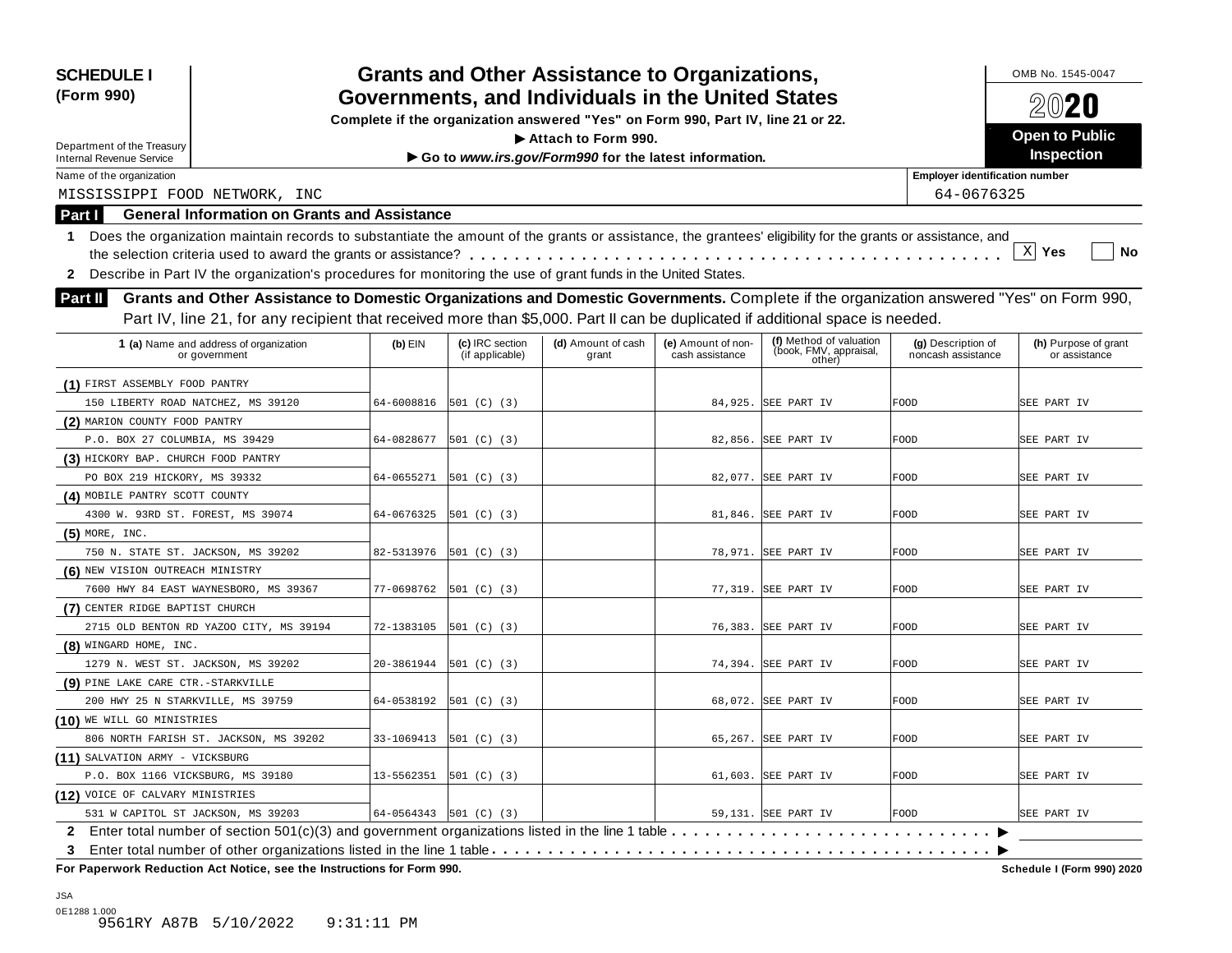| <b>SCHEDULE I</b><br>(Form 990)                               |                                                                                                                                                                                                                                                                                                                                                                                                                             |                        |                                    | <b>Grants and Other Assistance to Organizations,</b><br>Governments, and Individuals in the United States |                                       |                                                             |                                          | OMB No. 1545-0047<br>2020             |
|---------------------------------------------------------------|-----------------------------------------------------------------------------------------------------------------------------------------------------------------------------------------------------------------------------------------------------------------------------------------------------------------------------------------------------------------------------------------------------------------------------|------------------------|------------------------------------|-----------------------------------------------------------------------------------------------------------|---------------------------------------|-------------------------------------------------------------|------------------------------------------|---------------------------------------|
|                                                               |                                                                                                                                                                                                                                                                                                                                                                                                                             |                        |                                    | Complete if the organization answered "Yes" on Form 990, Part IV, line 21 or 22.                          |                                       |                                                             |                                          |                                       |
|                                                               |                                                                                                                                                                                                                                                                                                                                                                                                                             |                        |                                    | Attach to Form 990.                                                                                       |                                       |                                                             |                                          | <b>Open to Public</b>                 |
| Department of the Treasury<br><b>Internal Revenue Service</b> |                                                                                                                                                                                                                                                                                                                                                                                                                             |                        |                                    | Go to www.irs.gov/Form990 for the latest information.                                                     |                                       |                                                             |                                          | <b>Inspection</b>                     |
| Name of the organization                                      |                                                                                                                                                                                                                                                                                                                                                                                                                             |                        |                                    |                                                                                                           |                                       |                                                             | <b>Employer identification number</b>    |                                       |
| MISSISSIPPI FOOD NETWORK, INC                                 |                                                                                                                                                                                                                                                                                                                                                                                                                             |                        |                                    |                                                                                                           |                                       |                                                             | 64-0676325                               |                                       |
| Part I                                                        | <b>General Information on Grants and Assistance</b>                                                                                                                                                                                                                                                                                                                                                                         |                        |                                    |                                                                                                           |                                       |                                                             |                                          |                                       |
| <b>Part II</b>                                                | 1 Does the organization maintain records to substantiate the amount of the grants or assistance, the grantees' eligibility for the grants or assistance, and<br>2 Describe in Part IV the organization's procedures for monitoring the use of grant funds in the United States.<br>Grants and Other Assistance to Domestic Organizations and Domestic Governments. Complete if the organization answered "Yes" on Form 990, |                        |                                    |                                                                                                           |                                       |                                                             |                                          | X Yes<br><b>No</b>                    |
|                                                               | Part IV, line 21, for any recipient that received more than \$5,000. Part II can be duplicated if additional space is needed.                                                                                                                                                                                                                                                                                               |                        |                                    |                                                                                                           |                                       |                                                             |                                          |                                       |
|                                                               | 1 (a) Name and address of organization<br>or government                                                                                                                                                                                                                                                                                                                                                                     | $(b)$ EIN              | (c) IRC section<br>(if applicable) | (d) Amount of cash<br>grant                                                                               | (e) Amount of non-<br>cash assistance | (f) Method of valuation<br>(book, FMV, appraisal,<br>other) | (g) Description of<br>noncash assistance | (h) Purpose of grant<br>or assistance |
| (1) JERUSALEM MB CHURCH FP                                    |                                                                                                                                                                                                                                                                                                                                                                                                                             |                        |                                    |                                                                                                           |                                       |                                                             |                                          |                                       |
| 16 ROANOAKE BLVD. COLUMBUS, MS 39705                          |                                                                                                                                                                                                                                                                                                                                                                                                                             | 10-0007986             | 501 (C) (3)                        |                                                                                                           |                                       | 55,680. SEE PART IV                                         | FOOD                                     | SEE PART IV                           |
| (2) JUBILEE MENNONITE CHURCH                                  |                                                                                                                                                                                                                                                                                                                                                                                                                             |                        |                                    |                                                                                                           |                                       |                                                             |                                          |                                       |
| 812 28TH AVENUE MERIDIAN, MS 39301                            |                                                                                                                                                                                                                                                                                                                                                                                                                             | 35-2157800             | 501 (C) (3)                        |                                                                                                           |                                       | 52,579. SEE PART IV                                         | FOOD                                     | SEE PART IV                           |
| (3) CHRISTIAN FOOD MISSION                                    |                                                                                                                                                                                                                                                                                                                                                                                                                             |                        |                                    |                                                                                                           |                                       |                                                             |                                          |                                       |
| 506 CHANTILLY ST. LAUREL, MS 39442                            |                                                                                                                                                                                                                                                                                                                                                                                                                             | 64-0719890             | 501 (C) (3)                        |                                                                                                           |                                       | 50,278. SEE PART IV                                         | FOOD                                     | SEE PART IV                           |
| (4) SALVATION ARMY FP- HATTIESBURG                            |                                                                                                                                                                                                                                                                                                                                                                                                                             |                        |                                    |                                                                                                           |                                       |                                                             |                                          |                                       |
| P.O. BOX 1750 HATTIESBURG, MS 39403                           |                                                                                                                                                                                                                                                                                                                                                                                                                             | 13-5562351             | 501 (C) (3)                        |                                                                                                           |                                       | 49,882. SEE PART IV                                         | <b>FOOD</b>                              | SEE PART IV                           |
| (5) HELPING HANDS MINISTRIES                                  |                                                                                                                                                                                                                                                                                                                                                                                                                             |                        |                                    |                                                                                                           |                                       |                                                             |                                          |                                       |
| P.O. BOX 299 KOSCIUSKO, MS 39090                              |                                                                                                                                                                                                                                                                                                                                                                                                                             | 64-0744335             | 501 (C) (3)                        |                                                                                                           | 47,605.                               | SEE PART IV                                                 | <b>FOOD</b>                              | SEE PART IV                           |
| (6) PILGRIM BAPTIST CHURCH                                    |                                                                                                                                                                                                                                                                                                                                                                                                                             |                        |                                    |                                                                                                           |                                       |                                                             |                                          |                                       |
| 117 PILGRIM BLVD. NATCHEZ, MS 39120                           |                                                                                                                                                                                                                                                                                                                                                                                                                             | 30-0271263             | 501 (C) (3)                        |                                                                                                           | 46,282.                               | SEE PART IV                                                 | FOOD                                     | SEE PART IV                           |
| (7) VILLAGE OF DREAMS                                         |                                                                                                                                                                                                                                                                                                                                                                                                                             |                        |                                    |                                                                                                           |                                       |                                                             |                                          |                                       |
| 1156 SOUTH COLORADO STREET                                    |                                                                                                                                                                                                                                                                                                                                                                                                                             | 27-3768302             | 501 (C) (3)                        |                                                                                                           |                                       | 45,303. SEE PART IV                                         | FOOD                                     | SEE PART IV                           |
| (8) TRUE LIGHT MINISTRY                                       |                                                                                                                                                                                                                                                                                                                                                                                                                             |                        |                                    |                                                                                                           |                                       |                                                             |                                          |                                       |
| P.O.BOX 1263 YAZOO CITY, MS 39194                             |                                                                                                                                                                                                                                                                                                                                                                                                                             | 56-2664789             | 501 (C) (3)                        |                                                                                                           | 42,409.                               | SEE PART IV                                                 | FOOD                                     | SEE PART IV                           |
| (9) MUSTARD TREE MISSIONS                                     |                                                                                                                                                                                                                                                                                                                                                                                                                             |                        |                                    |                                                                                                           |                                       |                                                             |                                          |                                       |
| P.O. BOX 8048 MERIDIAN, MS 39303                              |                                                                                                                                                                                                                                                                                                                                                                                                                             | 06-1667783             | 501 (C) (3)                        |                                                                                                           |                                       | 41,976. SEE PART IV                                         | FOOD                                     | SEE PART IV                           |
| (10) CHOCTAW COUNTY FOOD MINISTRY                             |                                                                                                                                                                                                                                                                                                                                                                                                                             |                        |                                    |                                                                                                           |                                       |                                                             |                                          |                                       |
| P.O. BOX 854 ACKERMAN, MS 39735                               |                                                                                                                                                                                                                                                                                                                                                                                                                             | 64-0917300             | 501 (C) (3)                        |                                                                                                           | 39,854.                               | SEE PART IV                                                 | FOOD                                     | SEE PART IV                           |
| (11) GREATER MT. CALVARY                                      |                                                                                                                                                                                                                                                                                                                                                                                                                             |                        |                                    |                                                                                                           |                                       |                                                             |                                          |                                       |
| 450 WATERFORD RD., BRANDON, MS 39042                          |                                                                                                                                                                                                                                                                                                                                                                                                                             | 64-0519382             | 501 (C) (3)                        |                                                                                                           |                                       | 35,435. SEE PART IV                                         | FOOD                                     | SEE PART IV                           |
| (12) TINNIN ROAD CHURCH OF CHRIST                             |                                                                                                                                                                                                                                                                                                                                                                                                                             |                        |                                    |                                                                                                           |                                       |                                                             |                                          |                                       |
| P.O. BOX 121 CLINTON, MS 39056                                |                                                                                                                                                                                                                                                                                                                                                                                                                             | 64-0855968 501 (C) (3) |                                    |                                                                                                           |                                       | 32,503. SEE PART IV                                         | <b>FOOD</b>                              | SEE PART IV                           |
|                                                               | 2 Enter total number of section 501(c)(3) and government organizations listed in the line 1 table                                                                                                                                                                                                                                                                                                                           |                        |                                    |                                                                                                           |                                       |                                                             |                                          |                                       |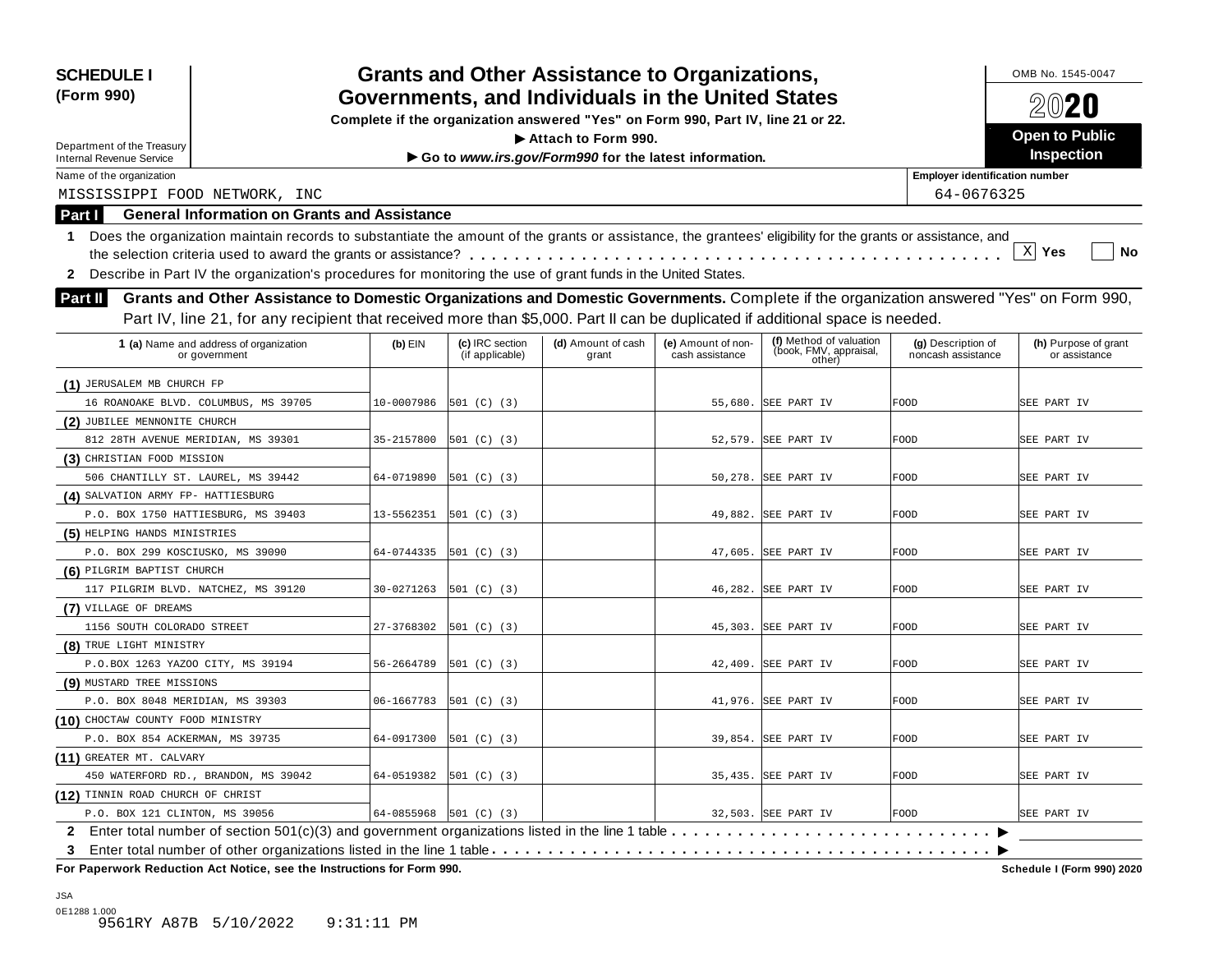| <b>SCHEDULE I</b><br>(Form 990)                                                                                                                                                                                                                                                                   |            |                                    | <b>Grants and Other Assistance to Organizations,</b><br>Governments, and Individuals in the United States |                                       |                                                             |                                          | OMB No. 1545-0047                     |
|---------------------------------------------------------------------------------------------------------------------------------------------------------------------------------------------------------------------------------------------------------------------------------------------------|------------|------------------------------------|-----------------------------------------------------------------------------------------------------------|---------------------------------------|-------------------------------------------------------------|------------------------------------------|---------------------------------------|
|                                                                                                                                                                                                                                                                                                   |            |                                    | Complete if the organization answered "Yes" on Form 990, Part IV, line 21 or 22.                          |                                       |                                                             |                                          | 2020                                  |
|                                                                                                                                                                                                                                                                                                   |            |                                    | Attach to Form 990.                                                                                       |                                       |                                                             |                                          | <b>Open to Public</b>                 |
| Department of the Treasury<br><b>Internal Revenue Service</b>                                                                                                                                                                                                                                     |            |                                    | Go to www.irs.gov/Form990 for the latest information.                                                     |                                       |                                                             |                                          | <b>Inspection</b>                     |
| Name of the organization                                                                                                                                                                                                                                                                          |            |                                    |                                                                                                           |                                       |                                                             | <b>Employer identification number</b>    |                                       |
| MISSISSIPPI FOOD NETWORK, INC                                                                                                                                                                                                                                                                     |            |                                    |                                                                                                           |                                       |                                                             | 64-0676325                               |                                       |
| <b>General Information on Grants and Assistance</b><br>Part I                                                                                                                                                                                                                                     |            |                                    |                                                                                                           |                                       |                                                             |                                          |                                       |
| Does the organization maintain records to substantiate the amount of the grants or assistance, the grantees' eligibility for the grants or assistance, and<br>1.<br>Describe in Part IV the organization's procedures for monitoring the use of grant funds in the United States.<br>$\mathbf{2}$ |            |                                    |                                                                                                           |                                       |                                                             |                                          | $X$ Yes<br>No                         |
| Grants and Other Assistance to Domestic Organizations and Domestic Governments. Complete if the organization answered "Yes" on Form 990,<br>Part II<br>Part IV, line 21, for any recipient that received more than \$5,000. Part II can be duplicated if additional space is needed.              |            |                                    |                                                                                                           |                                       |                                                             |                                          |                                       |
| 1 (a) Name and address of organization<br>or government                                                                                                                                                                                                                                           | $(b)$ EIN  | (c) IRC section<br>(if applicable) | (d) Amount of cash<br>grant                                                                               | (e) Amount of non-<br>cash assistance | (f) Method of valuation<br>(book, FMV, appraisal,<br>other) | (g) Description of<br>noncash assistance | (h) Purpose of grant<br>or assistance |
| (1) HAPPINESS HILLS CHRISTIAN HOME                                                                                                                                                                                                                                                                |            |                                    |                                                                                                           |                                       |                                                             |                                          |                                       |
| 11901 ROAD 505 UNION, MS 39365                                                                                                                                                                                                                                                                    | 64-0838431 | 501 (C) (3)                        |                                                                                                           |                                       | 31,339. SEE PART IV                                         | <b>FOOD</b>                              | SEE PART IV                           |
| (2) RESIDENCE OF HOPE                                                                                                                                                                                                                                                                             |            |                                    |                                                                                                           |                                       |                                                             |                                          |                                       |
| 3901 KING ROAD MERIDIAN, MS 39301                                                                                                                                                                                                                                                                 | 83-2114276 | 501 (C) (3)                        |                                                                                                           |                                       | 30,614. SEE PART IV                                         | FOOD                                     | SEE PART IV                           |
| (3) EMERGENCY WATER DISTRIBUTION 2021                                                                                                                                                                                                                                                             |            |                                    |                                                                                                           |                                       |                                                             |                                          |                                       |
| P.O. BOX 411 JACKSON, MS 39205-0411                                                                                                                                                                                                                                                               | 64-0676325 | [501 (C) (3)                       |                                                                                                           |                                       | 30,072. SEE PART IV                                         | FOOD                                     | SEE PART IV                           |
| (4) JACKSON REVIVAL CENTER CHURCH                                                                                                                                                                                                                                                                 |            |                                    |                                                                                                           |                                       |                                                             |                                          |                                       |
| 5818 HIGHLAND DRIVE JACKSON, MS 39206                                                                                                                                                                                                                                                             | 74-6051852 | 501 (C) (3)                        |                                                                                                           |                                       | 29,571. SEE PART IV                                         | FOOD                                     | SEE PART IV                           |
| $(5)$ TEAM INC.                                                                                                                                                                                                                                                                                   |            |                                    |                                                                                                           |                                       |                                                             |                                          |                                       |
| 1511 BRIDEWELL LANE PORT GIBSON, MS 39150                                                                                                                                                                                                                                                         | 74-3094030 | 501 (C) (3)                        |                                                                                                           | 27,595.                               | SEE PART IV                                                 | FOOD                                     | SEE PART IV                           |
| (6) HELPING HANDS OF CLEVELAND                                                                                                                                                                                                                                                                    |            |                                    |                                                                                                           |                                       |                                                             |                                          |                                       |
| P.O. BOX 291 CLEVELAND, MS 38732                                                                                                                                                                                                                                                                  | 64-0797349 | 501 (C) (3)                        |                                                                                                           | 26,036.                               | SEE PART IV                                                 | <b>FOOD</b>                              | SEE PART IV                           |
| (7) HELPING HANDS OF HUMPHREYS CO.                                                                                                                                                                                                                                                                |            |                                    |                                                                                                           |                                       |                                                             |                                          |                                       |
| P.O. BOX 511 BELZONI, MS 39038                                                                                                                                                                                                                                                                    | 64-0792268 | 501 (C) (3)                        |                                                                                                           |                                       | 25,055. SEE PART IV                                         | FOOD                                     | SEE PART IV                           |
| (8) CROSSGATES BAPTIST CHURCH                                                                                                                                                                                                                                                                     |            |                                    |                                                                                                           |                                       |                                                             |                                          |                                       |
| 8 CROSS WOODS ROAD BRANDON, MS 39042                                                                                                                                                                                                                                                              | 64-0636492 | 501 (C) (3)                        |                                                                                                           |                                       | 21,543. SEE PART IV                                         | FOOD                                     | SEE PART IV                           |
| (9) JORDAN RIVERS                                                                                                                                                                                                                                                                                 |            |                                    |                                                                                                           |                                       |                                                             |                                          |                                       |
| 3069 HWY 51 MM MCCOMB, MS 39648                                                                                                                                                                                                                                                                   | 61-1750382 | 501 (C) (3)                        |                                                                                                           |                                       | 21,120. SEE PART IV                                         | <b>FOOD</b>                              | SEE PART IV                           |
| (10) OPERATION UPWARD                                                                                                                                                                                                                                                                             |            |                                    |                                                                                                           |                                       |                                                             |                                          |                                       |
| 1000 WINTER STREET JACKSON, MS 39204                                                                                                                                                                                                                                                              | 36-4593750 | 501 (C) (3)                        |                                                                                                           |                                       | 20,977. SEE PART IV                                         | <b>FOOD</b>                              | SEE PART IV                           |
| (11) FIRST RIDGELAND CHURCH                                                                                                                                                                                                                                                                       |            |                                    |                                                                                                           |                                       |                                                             |                                          |                                       |
| 302 W JACKSON ST RIDGELAND, MS 39157                                                                                                                                                                                                                                                              | 64-0574836 | [501 (C) (3)                       |                                                                                                           |                                       | 20,633. SEE PART IV                                         | <b>FOOD</b>                              | SEE PART IV                           |
| (12) CENTRAL UNITED METHODIST CHURCH                                                                                                                                                                                                                                                              |            |                                    |                                                                                                           |                                       | 20,229. SEE PART IV                                         |                                          | SEE PART IV                           |
| 500 NORTH FARISH STREET JACKSON, MS 39202                                                                                                                                                                                                                                                         | 64-0647770 | 501 (C) (3)                        |                                                                                                           |                                       |                                                             | <b>FOOD</b>                              |                                       |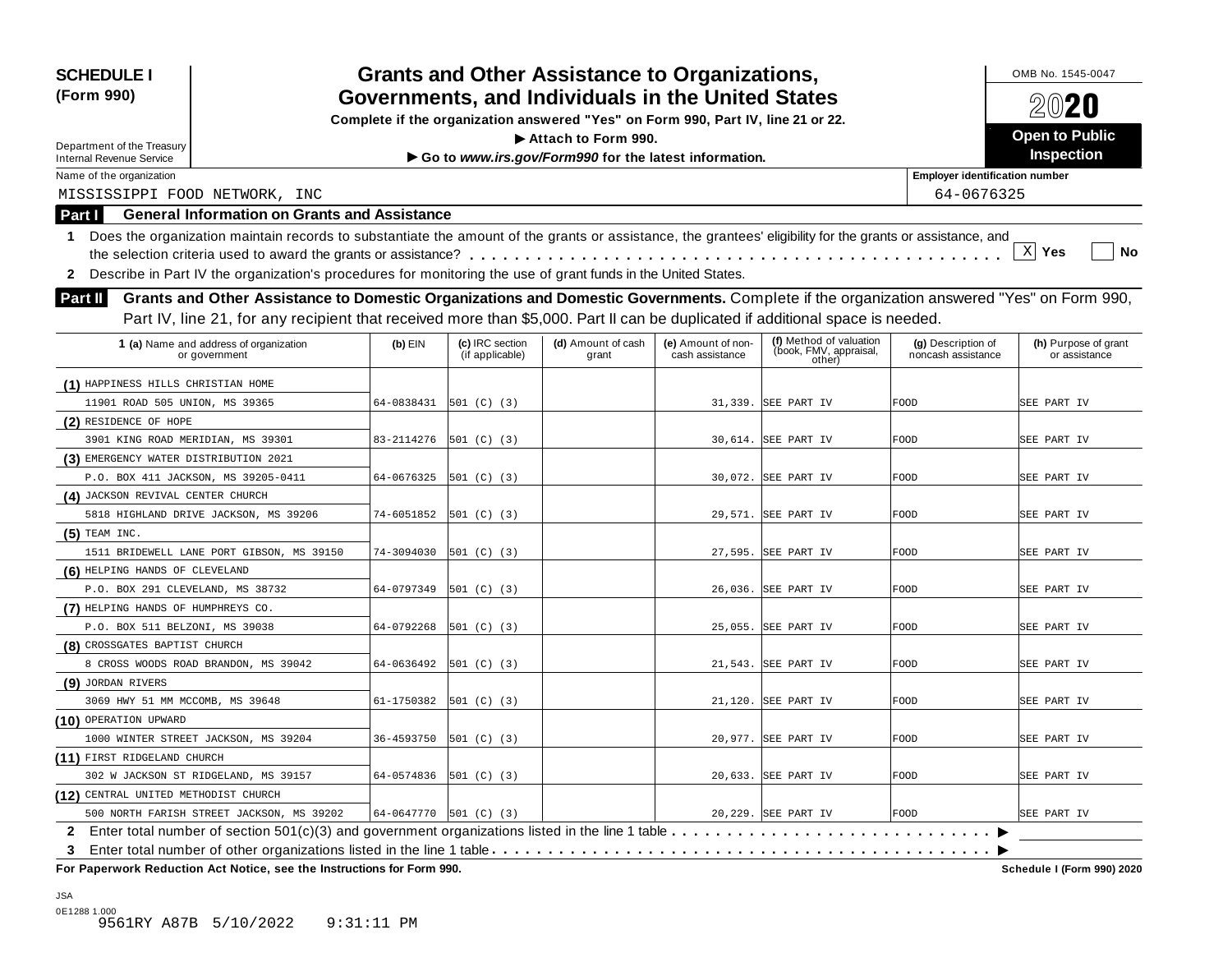| <b>SCHEDULE I</b><br>(Form 990)                                                                                                                                                                                                                                                                                                                                                                                                                      |            |                                    | <b>Grants and Other Assistance to Organizations,</b><br>Governments, and Individuals in the United States |                                       |                                                             |                                          | OMB No. 1545-0047<br>2020             |
|------------------------------------------------------------------------------------------------------------------------------------------------------------------------------------------------------------------------------------------------------------------------------------------------------------------------------------------------------------------------------------------------------------------------------------------------------|------------|------------------------------------|-----------------------------------------------------------------------------------------------------------|---------------------------------------|-------------------------------------------------------------|------------------------------------------|---------------------------------------|
|                                                                                                                                                                                                                                                                                                                                                                                                                                                      |            |                                    | Complete if the organization answered "Yes" on Form 990, Part IV, line 21 or 22.                          |                                       |                                                             |                                          |                                       |
|                                                                                                                                                                                                                                                                                                                                                                                                                                                      |            |                                    | Attach to Form 990.                                                                                       |                                       |                                                             |                                          | <b>Open to Public</b>                 |
| Department of the Treasury<br><b>Internal Revenue Service</b>                                                                                                                                                                                                                                                                                                                                                                                        |            |                                    | Go to www.irs.gov/Form990 for the latest information.                                                     |                                       |                                                             |                                          | <b>Inspection</b>                     |
| Name of the organization                                                                                                                                                                                                                                                                                                                                                                                                                             |            |                                    |                                                                                                           |                                       |                                                             | <b>Employer identification number</b>    |                                       |
| MISSISSIPPI FOOD NETWORK, INC                                                                                                                                                                                                                                                                                                                                                                                                                        |            |                                    |                                                                                                           |                                       |                                                             | 64-0676325                               |                                       |
| <b>General Information on Grants and Assistance</b><br>Part I                                                                                                                                                                                                                                                                                                                                                                                        |            |                                    |                                                                                                           |                                       |                                                             |                                          |                                       |
| 1 Does the organization maintain records to substantiate the amount of the grants or assistance, the grantees' eligibility for the grants or assistance, and<br>Describe in Part IV the organization's procedures for monitoring the use of grant funds in the United States.<br>$\mathbf{2}$<br>Grants and Other Assistance to Domestic Organizations and Domestic Governments. Complete if the organization answered "Yes" on Form 990,<br>Part II |            |                                    |                                                                                                           |                                       |                                                             |                                          | X Yes<br><b>No</b>                    |
| Part IV, line 21, for any recipient that received more than \$5,000. Part II can be duplicated if additional space is needed.                                                                                                                                                                                                                                                                                                                        |            |                                    |                                                                                                           |                                       |                                                             |                                          |                                       |
| 1 (a) Name and address of organization<br>or government                                                                                                                                                                                                                                                                                                                                                                                              | $(b)$ EIN  | (c) IRC section<br>(if applicable) | (d) Amount of cash<br>grant                                                                               | (e) Amount of non-<br>cash assistance | (f) Method of valuation<br>(book, FMV, appraisal,<br>other) | (g) Description of<br>noncash assistance | (h) Purpose of grant<br>or assistance |
| (1) ANDERSON UNITED METHODIST CHURCH                                                                                                                                                                                                                                                                                                                                                                                                                 |            |                                    |                                                                                                           |                                       |                                                             |                                          |                                       |
| 6205 HANGING MOSS ROAD JACKSON, MS 39206                                                                                                                                                                                                                                                                                                                                                                                                             | 83-0385896 | 501 (C) (3)                        |                                                                                                           |                                       | 19,780. SEE PART IV                                         | FOOD                                     | SEE PART IV                           |
| (2) ROSEMONT HUMAN SERVICES FP                                                                                                                                                                                                                                                                                                                                                                                                                       |            |                                    |                                                                                                           |                                       |                                                             |                                          |                                       |
| 3930 OFFICE THOMAS CATCHING DR                                                                                                                                                                                                                                                                                                                                                                                                                       | 64-0902648 | 501 (C) (3)                        |                                                                                                           |                                       | 19,400. SEE PART IV                                         | <b>FOOD</b>                              | SEE PART IV                           |
| (3) MOUNT CHARITY M.B. CHURCH                                                                                                                                                                                                                                                                                                                                                                                                                        |            |                                    |                                                                                                           |                                       |                                                             |                                          |                                       |
| 535 WOODS ROAD CARTHAGE, MS 39051                                                                                                                                                                                                                                                                                                                                                                                                                    | 45-0512838 | 501 (C) (3)                        |                                                                                                           |                                       | 17,418. SEE PART IV                                         | FOOD                                     | SEE PART IV                           |
| (4) LEAKE COUNTY MOBILE PANTRY                                                                                                                                                                                                                                                                                                                                                                                                                       |            |                                    |                                                                                                           |                                       |                                                             |                                          |                                       |
| MCMILLAN PARK CARTHAGE, MS 39051                                                                                                                                                                                                                                                                                                                                                                                                                     | 64-0676325 | 501 (C) (3)                        |                                                                                                           |                                       | 17,238. SEE PART IV                                         | FOOD                                     | SEE PART IV                           |
| (5) HINDS CC SINGLE STOP                                                                                                                                                                                                                                                                                                                                                                                                                             |            |                                    |                                                                                                           |                                       |                                                             |                                          |                                       |
| P.O. BOX 1100 RAYMOND, MS 39154                                                                                                                                                                                                                                                                                                                                                                                                                      | 64-6000453 | 501 (C) (3)                        |                                                                                                           |                                       | 17,184. SEE PART IV                                         | FOOD                                     | SEE PART IV                           |
| (6) JEFFERSON COMPREH. / HEALTH/CTR.                                                                                                                                                                                                                                                                                                                                                                                                                 |            |                                    |                                                                                                           |                                       |                                                             |                                          |                                       |
| P.O. BOX 98 FAYETTE, MS 39069                                                                                                                                                                                                                                                                                                                                                                                                                        | 64-0667610 | 501 (C) (3)                        |                                                                                                           | 16,160.                               | SEE PART IV                                                 | <b>FOOD</b>                              | SEE PART IV                           |
| (7) GOOD SAMARITAN CENTER, INC                                                                                                                                                                                                                                                                                                                                                                                                                       |            |                                    |                                                                                                           |                                       |                                                             |                                          |                                       |
| 114 MILLSAPS AVE JACKSON, MS 39202                                                                                                                                                                                                                                                                                                                                                                                                                   | 64-0538126 | 501 (C) (3)                        |                                                                                                           |                                       | 15,765. SEE PART IV                                         | FOOD                                     | SEE PART IV                           |
| (8) UNION HILL M.B. CHURCH                                                                                                                                                                                                                                                                                                                                                                                                                           |            |                                    |                                                                                                           |                                       |                                                             |                                          |                                       |
| P.O. BOX 797 FLORA, MS 39071                                                                                                                                                                                                                                                                                                                                                                                                                         | 64-0909922 | 501 (C) (3)                        |                                                                                                           |                                       | 15,741. SEE PART IV                                         | FOOD                                     | SEE PART IV                           |
| (9) CENTRAL MS FOOD PANTRY                                                                                                                                                                                                                                                                                                                                                                                                                           |            |                                    |                                                                                                           |                                       |                                                             |                                          |                                       |
| 109 MAIN ST. WALNUT GROVE, MS 39189                                                                                                                                                                                                                                                                                                                                                                                                                  | 20-4825011 | 501 (C) (3)                        |                                                                                                           |                                       | 15,174. SEE PART IV                                         | FOOD                                     | SEE PART IV                           |
| (10) SACRED HEART FAMILY CENTER                                                                                                                                                                                                                                                                                                                                                                                                                      |            |                                    |                                                                                                           |                                       |                                                             |                                          |                                       |
| 1493 HWY 17 CAMDEN, MS 39045                                                                                                                                                                                                                                                                                                                                                                                                                         | 64-0391585 | 501 (C) (3)                        |                                                                                                           |                                       | 14,973. SEE PART IV                                         | FOOD                                     | SEE PART IV                           |
| (11) EVERS CARE/MS URBAN LEAGUE                                                                                                                                                                                                                                                                                                                                                                                                                      |            |                                    |                                                                                                           |                                       |                                                             |                                          |                                       |
|                                                                                                                                                                                                                                                                                                                                                                                                                                                      |            | 501 (C) (3)                        |                                                                                                           |                                       | 13,915. SEE PART IV                                         | <b>FOOD</b>                              | SEE PART IV                           |
| 2500 N STATE ST. JACKSON, MS 39216                                                                                                                                                                                                                                                                                                                                                                                                                   | 27-4272183 |                                    |                                                                                                           |                                       |                                                             |                                          |                                       |
| (12) SPP- BLACKBURN MIDDLE                                                                                                                                                                                                                                                                                                                                                                                                                           |            |                                    |                                                                                                           |                                       |                                                             |                                          |                                       |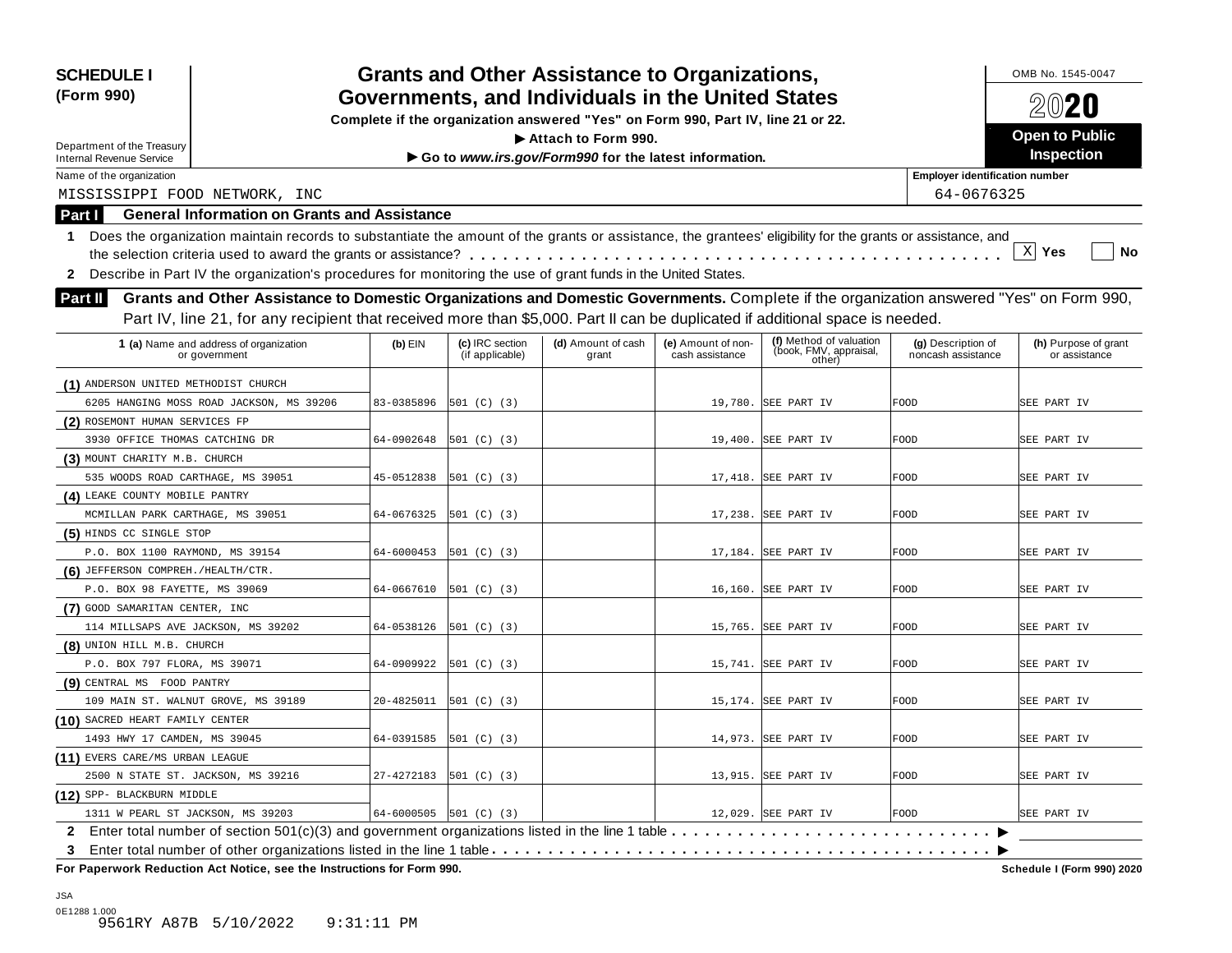| <b>SCHEDULE I</b><br>(Form 990)                                                                                                                                                                                                                                                                                                                                                                                                               |            |                                    | <b>Grants and Other Assistance to Organizations,</b><br>Governments, and Individuals in the United States |                                       |                                                             |                                          | OMB No. 1545-0047<br>2020             |
|-----------------------------------------------------------------------------------------------------------------------------------------------------------------------------------------------------------------------------------------------------------------------------------------------------------------------------------------------------------------------------------------------------------------------------------------------|------------|------------------------------------|-----------------------------------------------------------------------------------------------------------|---------------------------------------|-------------------------------------------------------------|------------------------------------------|---------------------------------------|
|                                                                                                                                                                                                                                                                                                                                                                                                                                               |            |                                    | Complete if the organization answered "Yes" on Form 990, Part IV, line 21 or 22.                          |                                       |                                                             |                                          |                                       |
| Department of the Treasury                                                                                                                                                                                                                                                                                                                                                                                                                    |            |                                    | Attach to Form 990.                                                                                       |                                       |                                                             |                                          | <b>Open to Public</b>                 |
| Internal Revenue Service                                                                                                                                                                                                                                                                                                                                                                                                                      |            |                                    | Go to www.irs.gov/Form990 for the latest information.                                                     |                                       |                                                             |                                          | <b>Inspection</b>                     |
| Name of the organization                                                                                                                                                                                                                                                                                                                                                                                                                      |            |                                    |                                                                                                           |                                       |                                                             | <b>Employer identification number</b>    |                                       |
| MISSISSIPPI FOOD NETWORK, INC                                                                                                                                                                                                                                                                                                                                                                                                                 |            |                                    |                                                                                                           |                                       |                                                             | 64-0676325                               |                                       |
| <b>General Information on Grants and Assistance</b><br>Part I                                                                                                                                                                                                                                                                                                                                                                                 |            |                                    |                                                                                                           |                                       |                                                             |                                          |                                       |
| 1 Does the organization maintain records to substantiate the amount of the grants or assistance, the grantees' eligibility for the grants or assistance, and<br>2 Describe in Part IV the organization's procedures for monitoring the use of grant funds in the United States.<br>Grants and Other Assistance to Domestic Organizations and Domestic Governments. Complete if the organization answered "Yes" on Form 990,<br><b>Part II</b> |            |                                    |                                                                                                           |                                       |                                                             |                                          | $X$ Yes<br>No                         |
| Part IV, line 21, for any recipient that received more than \$5,000. Part II can be duplicated if additional space is needed.                                                                                                                                                                                                                                                                                                                 |            |                                    |                                                                                                           |                                       |                                                             |                                          |                                       |
| 1 (a) Name and address of organization<br>or government                                                                                                                                                                                                                                                                                                                                                                                       | $(b)$ EIN  | (c) IRC section<br>(if applicable) | (d) Amount of cash<br>grant                                                                               | (e) Amount of non-<br>cash assistance | (f) Method of valuation<br>(book, FMV, appraisal,<br>other) | (g) Description of<br>noncash assistance | (h) Purpose of grant<br>or assistance |
| (1) BEREAN SEVENTH DAY ADVENTIST                                                                                                                                                                                                                                                                                                                                                                                                              |            |                                    |                                                                                                           |                                       |                                                             |                                          |                                       |
| 770 JASMINE COURT JACKSON, MS 39206                                                                                                                                                                                                                                                                                                                                                                                                           | 64-0901825 | 501 (C) (3)                        |                                                                                                           |                                       | 11,835. SEE PART IV                                         | FOOD                                     | SEE PART IV                           |
| (2) WE 2GETHER CREATING CHANGE                                                                                                                                                                                                                                                                                                                                                                                                                |            |                                    |                                                                                                           |                                       |                                                             |                                          |                                       |
| 167 N MAIN ST. DREW, MS 38737                                                                                                                                                                                                                                                                                                                                                                                                                 | 80-0438253 | 501 (C) (3)                        |                                                                                                           |                                       | 11,336. SEE PART IV                                         | <b>FOOD</b>                              | SEE PART IV                           |
| (3) GRACE INSPIRATIONS                                                                                                                                                                                                                                                                                                                                                                                                                        |            |                                    |                                                                                                           |                                       |                                                             |                                          |                                       |
| 1110 GRAND AVE JACKSON, MS 39203                                                                                                                                                                                                                                                                                                                                                                                                              | 27-2390800 | 501 (C) (3)                        |                                                                                                           |                                       | 10,554. SEE PART IV                                         | FOOD                                     | SEE PART IV                           |
| (4) BETHLEHEM BAPTIST CH/FOOD/PAN.                                                                                                                                                                                                                                                                                                                                                                                                            |            |                                    |                                                                                                           |                                       |                                                             |                                          |                                       |
| 138 WASHINGTON CIRCLE NATCHEZ, MS 39120                                                                                                                                                                                                                                                                                                                                                                                                       | 64-0649774 | 501 (C) (3)                        |                                                                                                           |                                       | 10,335. SEE PART IV                                         | FOOD                                     | SEE PART IV                           |
| (5) PEARL STREET COMM. DEV. CORP.                                                                                                                                                                                                                                                                                                                                                                                                             |            |                                    |                                                                                                           |                                       |                                                             |                                          |                                       |
| 2519 ROBINSON ST. 2ND FL. JACKSON, MS 39209                                                                                                                                                                                                                                                                                                                                                                                                   | 75-2982650 | 501 (C) (3)                        |                                                                                                           |                                       | 9,782. SEE PART IV                                          | FOOD                                     | SEE PART IV                           |
| (6) PINE GROVE BAPTIST CHURCH                                                                                                                                                                                                                                                                                                                                                                                                                 |            |                                    |                                                                                                           |                                       |                                                             |                                          |                                       |
| 124 GATHER JOHNSON RD MAGEE, MS 39111                                                                                                                                                                                                                                                                                                                                                                                                         | 43-2058266 | 501 (C) (3)                        |                                                                                                           | 9,294.                                | SEE PART IV                                                 | <b>FOOD</b>                              | SEE PART IV                           |
| (7) CHRISTIANS UNITED M.B. CHURCH                                                                                                                                                                                                                                                                                                                                                                                                             |            |                                    |                                                                                                           |                                       |                                                             |                                          |                                       |
| 5394 METHODIST HOME ROAD JACKSON, MS 39213                                                                                                                                                                                                                                                                                                                                                                                                    | 64-0832411 | 501 (C) (3)                        |                                                                                                           |                                       | 9,233. SEE PART IV                                          | FOOD                                     | SEE PART IV                           |
| (8) CRUDUP-WARD CENTER                                                                                                                                                                                                                                                                                                                                                                                                                        |            |                                    |                                                                                                           |                                       |                                                             |                                          |                                       |
| P.O. BOX 1113 FOREST, MS 39074                                                                                                                                                                                                                                                                                                                                                                                                                | 72-1357124 | 501 (C) (3)                        |                                                                                                           |                                       | 9,134. SEE PART IV                                          | FOOD                                     | SEE PART IV                           |
| (9) RIVER OF LIFE FELLOWSHIP                                                                                                                                                                                                                                                                                                                                                                                                                  |            |                                    |                                                                                                           |                                       |                                                             |                                          |                                       |
| P.O. BOX 1573 PRENTISS, MS 39474                                                                                                                                                                                                                                                                                                                                                                                                              | 64-0848253 | 501 (C) (3)                        |                                                                                                           |                                       | 8,835. SEE PART IV                                          | FOOD                                     | SEE PART IV                           |
| (10) EPHESUS SDA CHURCH                                                                                                                                                                                                                                                                                                                                                                                                                       |            |                                    |                                                                                                           |                                       |                                                             |                                          |                                       |
| 1735 SPRUCE STREET GREENVILLE, MS 38701                                                                                                                                                                                                                                                                                                                                                                                                       | 52-0643036 | 501 (C) (3)                        |                                                                                                           |                                       | 8,744. SEE PART IV                                          | FOOD                                     | SEE PART IV                           |
| (11) CARING HANDS OF SWEET HOME                                                                                                                                                                                                                                                                                                                                                                                                               |            |                                    |                                                                                                           |                                       |                                                             |                                          |                                       |
| P.O. BOX 197 ITTA BENA, MS 38941                                                                                                                                                                                                                                                                                                                                                                                                              | 46-1488941 | 501 (C) (3)                        |                                                                                                           |                                       | 8,485. SEE PART IV                                          | <b>FOOD</b>                              | SEE PART IV                           |
| (12) MANNA FOOD PANTRY                                                                                                                                                                                                                                                                                                                                                                                                                        |            |                                    |                                                                                                           |                                       |                                                             |                                          |                                       |
| P.O. BOX 549 CRYSTAL SPRINGS, MS 39059                                                                                                                                                                                                                                                                                                                                                                                                        | 69-0692926 | 501 (C) (3)                        |                                                                                                           |                                       | 8,384. SEE PART IV                                          | <b>FOOD</b>                              | SEE PART IV                           |
| 2 Enter total number of section 501(c)(3) and government organizations listed in the line 1 table                                                                                                                                                                                                                                                                                                                                             |            |                                    |                                                                                                           |                                       |                                                             |                                          |                                       |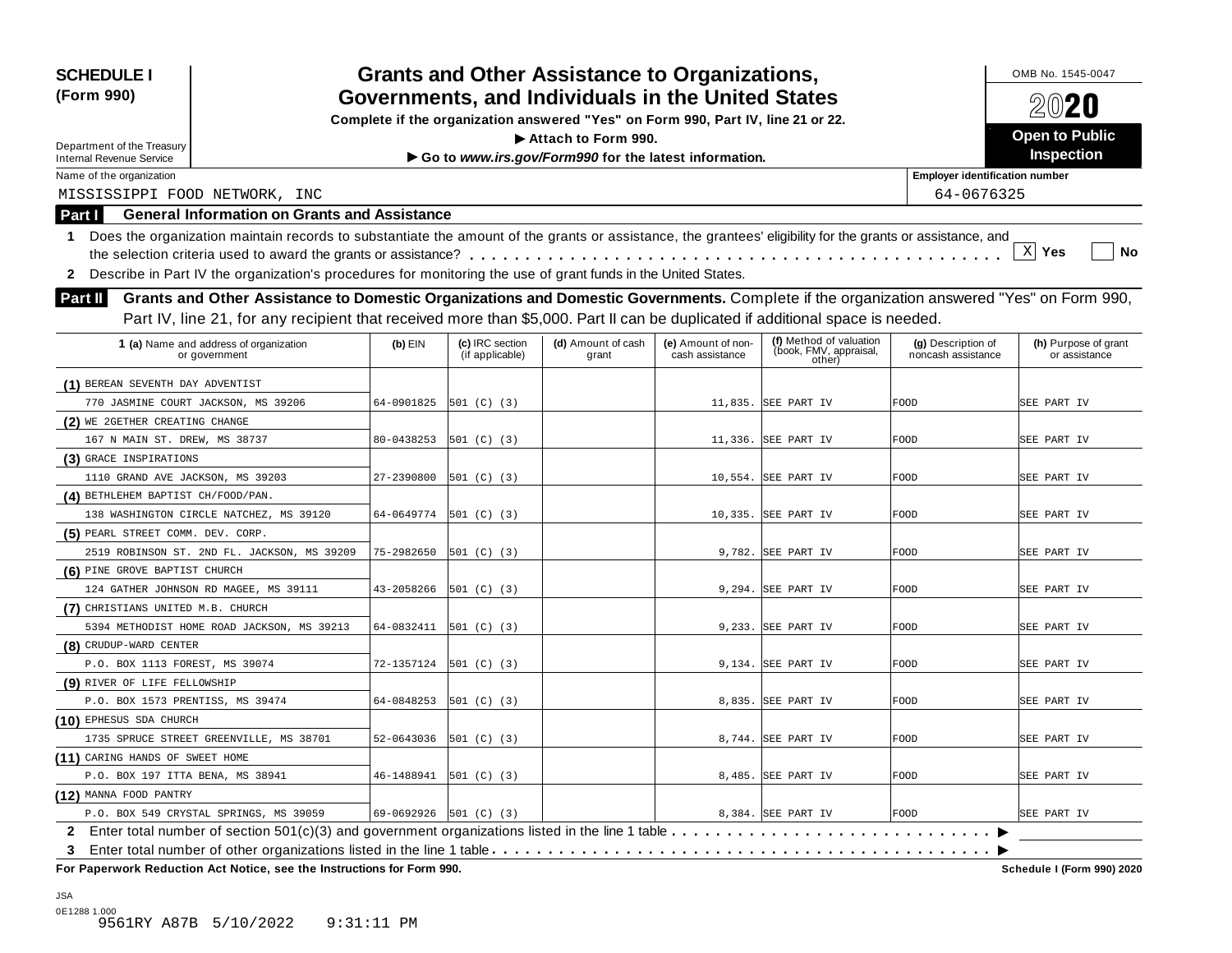| <b>SCHEDULE I</b><br>(Form 990)                                                                                                                                                                                                                                                                   |            |                                    | <b>Grants and Other Assistance to Organizations,</b><br>Governments, and Individuals in the United States |                                       |                                                             |                                          | OMB No. 1545-0047                     |
|---------------------------------------------------------------------------------------------------------------------------------------------------------------------------------------------------------------------------------------------------------------------------------------------------|------------|------------------------------------|-----------------------------------------------------------------------------------------------------------|---------------------------------------|-------------------------------------------------------------|------------------------------------------|---------------------------------------|
|                                                                                                                                                                                                                                                                                                   |            |                                    | Complete if the organization answered "Yes" on Form 990, Part IV, line 21 or 22.                          |                                       |                                                             |                                          | 2020                                  |
|                                                                                                                                                                                                                                                                                                   |            |                                    | Attach to Form 990.                                                                                       |                                       |                                                             |                                          | <b>Open to Public</b>                 |
| Department of the Treasury<br><b>Internal Revenue Service</b>                                                                                                                                                                                                                                     |            |                                    | Go to www.irs.gov/Form990 for the latest information.                                                     |                                       |                                                             |                                          | <b>Inspection</b>                     |
| Name of the organization                                                                                                                                                                                                                                                                          |            |                                    |                                                                                                           |                                       |                                                             | <b>Employer identification number</b>    |                                       |
| MISSISSIPPI FOOD NETWORK, INC                                                                                                                                                                                                                                                                     |            |                                    |                                                                                                           |                                       |                                                             | 64-0676325                               |                                       |
| <b>General Information on Grants and Assistance</b><br>Part I                                                                                                                                                                                                                                     |            |                                    |                                                                                                           |                                       |                                                             |                                          |                                       |
| Does the organization maintain records to substantiate the amount of the grants or assistance, the grantees' eligibility for the grants or assistance, and<br>1.<br>Describe in Part IV the organization's procedures for monitoring the use of grant funds in the United States.<br>$\mathbf{2}$ |            |                                    |                                                                                                           |                                       |                                                             |                                          | $X$ Yes<br>No                         |
| Grants and Other Assistance to Domestic Organizations and Domestic Governments. Complete if the organization answered "Yes" on Form 990,<br>Part II                                                                                                                                               |            |                                    |                                                                                                           |                                       |                                                             |                                          |                                       |
| Part IV, line 21, for any recipient that received more than \$5,000. Part II can be duplicated if additional space is needed.<br>1 (a) Name and address of organization<br>or government                                                                                                          | $(b)$ EIN  | (c) IRC section<br>(if applicable) | (d) Amount of cash<br>grant                                                                               | (e) Amount of non-<br>cash assistance | (f) Method of valuation<br>(book, FMV, appraisal,<br>other) | (g) Description of<br>noncash assistance | (h) Purpose of grant<br>or assistance |
| (1) WESLEY YOUTH FOUNDATION                                                                                                                                                                                                                                                                       |            |                                    |                                                                                                           |                                       |                                                             |                                          |                                       |
| P.O. BOX 713 TCHULA, MS 39169                                                                                                                                                                                                                                                                     | 64-0859429 | 501 (C) (3)                        |                                                                                                           |                                       | 8,284. SEE PART IV                                          | <b>FOOD</b>                              | SEE PART IV                           |
| (2) FREE MISSION BAPTIST CHURCH                                                                                                                                                                                                                                                                   |            |                                    |                                                                                                           |                                       |                                                             |                                          |                                       |
| 2229 FLORENCE AVE JACKSON, MS 39204                                                                                                                                                                                                                                                               | 64-0899848 | 501 (C) (3)                        |                                                                                                           |                                       | 8,119. SEE PART IV                                          | FOOD                                     | SEE PART IV                           |
| (3) LINTONIA CHAPEL 7TH DAY ADV                                                                                                                                                                                                                                                                   |            |                                    |                                                                                                           |                                       |                                                             |                                          |                                       |
| P.O. BOX 63 YAZOO CITY, MS 39194                                                                                                                                                                                                                                                                  | 64-0675816 | 501 (C) (3)                        |                                                                                                           |                                       | 7,923. SEE PART IV                                          | FOOD                                     | SEE PART IV                           |
| (4) LOVING KINDNESS OUTREACH                                                                                                                                                                                                                                                                      |            |                                    |                                                                                                           |                                       |                                                             |                                          |                                       |
| 86 BRANDON BAY RD. TYLERTOWN, MS 39667                                                                                                                                                                                                                                                            | 36-4738196 | 501 (C) (3)                        |                                                                                                           |                                       | 7,822. SEE PART IV                                          | FOOD                                     | SEE PART IV                           |
| (5) CHRISTIAN FELLOWSHIP OUTREACH                                                                                                                                                                                                                                                                 |            |                                    |                                                                                                           |                                       |                                                             |                                          |                                       |
| 460 ST. PAUL ROAD TYLERTOWN, MS 39667                                                                                                                                                                                                                                                             | 64-0864238 | 501 (C) (3)                        |                                                                                                           | 7,763.                                | SEE PART IV                                                 | FOOD                                     | SEE PART IV                           |
| (6) MT. BEULAH CHURCH                                                                                                                                                                                                                                                                             |            |                                    |                                                                                                           |                                       |                                                             |                                          |                                       |
| P.O. BOX 2171 COLLINS, MS 39428                                                                                                                                                                                                                                                                   | 90-0517660 | 501 (C) (3)                        |                                                                                                           | 7,518.                                | SEE PART IV                                                 | <b>FOOD</b>                              | SEE PART IV                           |
| (7) HEAVENS MANNA                                                                                                                                                                                                                                                                                 |            |                                    |                                                                                                           |                                       |                                                             |                                          |                                       |
| P.O. BOX 235 MEADVILLE, MS 39653                                                                                                                                                                                                                                                                  | 84-3533845 | 501 (C) (3)                        |                                                                                                           |                                       | 7,514. SEE PART IV                                          | FOOD                                     | SEE PART IV                           |
| (8) FAYETTE FIRST NEW LIFE SDA                                                                                                                                                                                                                                                                    |            |                                    |                                                                                                           |                                       |                                                             |                                          |                                       |
| 216 MCNAIR RD FAYETTE, MS 39069                                                                                                                                                                                                                                                                   | 80-0962461 | 501 (C) (3)                        |                                                                                                           |                                       | 7,491. SEE PART IV                                          | FOOD                                     | SEE PART IV                           |
| (9) P.B.M. MINISTRIES, INC.                                                                                                                                                                                                                                                                       |            |                                    |                                                                                                           |                                       |                                                             |                                          |                                       |
| P.O. BOX 874 WOODVILLE, MS 39669                                                                                                                                                                                                                                                                  | 43-1954220 | 501 (C) (3)                        |                                                                                                           |                                       | 7,486. SEE PART IV                                          | <b>FOOD</b>                              | SEE PART IV                           |
| (10) MOUNT ELAM M B CHURCH                                                                                                                                                                                                                                                                        |            |                                    |                                                                                                           |                                       |                                                             |                                          |                                       |
| 330 CROSSPARK DRIVE PEARL, MS 39208                                                                                                                                                                                                                                                               | 64-0825676 | 501 (C) (3)                        |                                                                                                           |                                       | 7,471. SEE PART IV                                          | <b>FOOD</b>                              | SEE PART IV                           |
| (11) DURANT MISS. BAPTIST CHURCH                                                                                                                                                                                                                                                                  |            |                                    |                                                                                                           |                                       |                                                             |                                          |                                       |
| 16455 NORTH JACKSON STREET DURANT, MS 39063                                                                                                                                                                                                                                                       | 31-1698632 | [501 (C) (3)                       |                                                                                                           |                                       | 7,282. SEE PART IV                                          | <b>FOOD</b>                              | SEE PART IV                           |
| (12) OUR DAILY BREAD OF CALHOUN                                                                                                                                                                                                                                                                   |            |                                    |                                                                                                           |                                       |                                                             |                                          |                                       |
| P.O. BOX 206 BRUCE, MS 38915                                                                                                                                                                                                                                                                      | 64-0466850 | 501 (C) (3)                        |                                                                                                           |                                       | 7,131. SEE PART IV                                          | <b>FOOD</b>                              | SEE PART IV                           |
| 2 Enter total number of section 501(c)(3) and government organizations listed in the line 1 table<br>3                                                                                                                                                                                            |            |                                    |                                                                                                           |                                       |                                                             |                                          |                                       |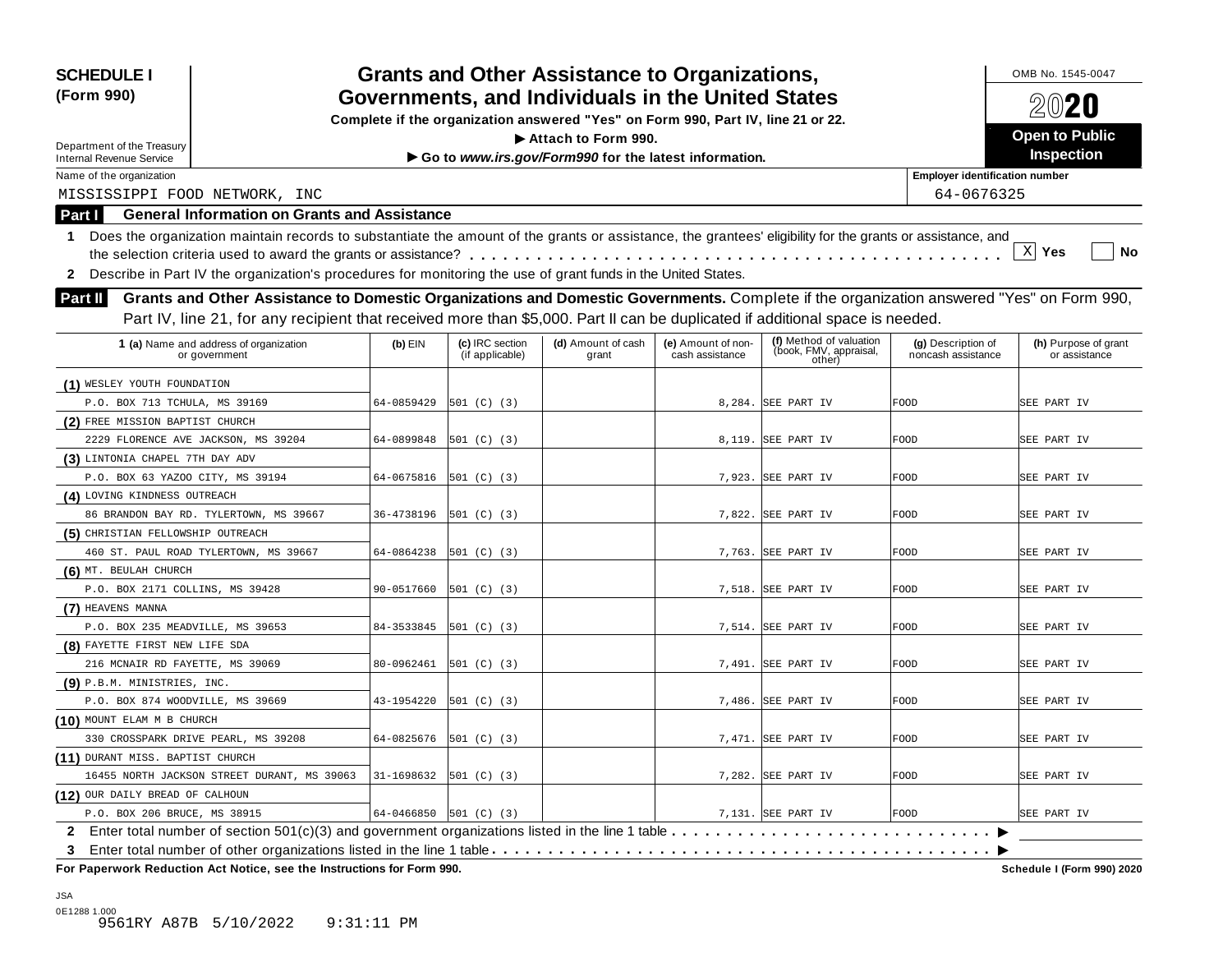| <b>SCHEDULE I</b><br>(Form 990)                                                                                                                                                                                                                                                                                                                                                                                                                      |            |                                    | <b>Grants and Other Assistance to Organizations,</b><br>Governments, and Individuals in the United States |                                       |                                                             |                                          | OMB No. 1545-0047                     |
|------------------------------------------------------------------------------------------------------------------------------------------------------------------------------------------------------------------------------------------------------------------------------------------------------------------------------------------------------------------------------------------------------------------------------------------------------|------------|------------------------------------|-----------------------------------------------------------------------------------------------------------|---------------------------------------|-------------------------------------------------------------|------------------------------------------|---------------------------------------|
|                                                                                                                                                                                                                                                                                                                                                                                                                                                      |            |                                    | Complete if the organization answered "Yes" on Form 990, Part IV, line 21 or 22.                          |                                       |                                                             |                                          | 2020                                  |
|                                                                                                                                                                                                                                                                                                                                                                                                                                                      |            |                                    | Attach to Form 990.                                                                                       |                                       |                                                             |                                          | <b>Open to Public</b>                 |
| Department of the Treasury<br><b>Internal Revenue Service</b>                                                                                                                                                                                                                                                                                                                                                                                        |            |                                    | Go to www.irs.gov/Form990 for the latest information.                                                     |                                       |                                                             |                                          | <b>Inspection</b>                     |
| Name of the organization                                                                                                                                                                                                                                                                                                                                                                                                                             |            |                                    |                                                                                                           |                                       |                                                             | <b>Employer identification number</b>    |                                       |
| MISSISSIPPI FOOD NETWORK, INC                                                                                                                                                                                                                                                                                                                                                                                                                        |            |                                    |                                                                                                           |                                       |                                                             | 64-0676325                               |                                       |
| <b>General Information on Grants and Assistance</b><br>Part I                                                                                                                                                                                                                                                                                                                                                                                        |            |                                    |                                                                                                           |                                       |                                                             |                                          |                                       |
| 1 Does the organization maintain records to substantiate the amount of the grants or assistance, the grantees' eligibility for the grants or assistance, and<br>Describe in Part IV the organization's procedures for monitoring the use of grant funds in the United States.<br>$\mathbf{2}$<br>Grants and Other Assistance to Domestic Organizations and Domestic Governments. Complete if the organization answered "Yes" on Form 990,<br>Part II |            |                                    |                                                                                                           |                                       |                                                             |                                          | XI Yes<br><b>No</b>                   |
| Part IV, line 21, for any recipient that received more than \$5,000. Part II can be duplicated if additional space is needed.                                                                                                                                                                                                                                                                                                                        |            |                                    |                                                                                                           |                                       |                                                             |                                          |                                       |
| 1 (a) Name and address of organization<br>or government                                                                                                                                                                                                                                                                                                                                                                                              | $(b)$ EIN  | (c) IRC section<br>(if applicable) | (d) Amount of cash<br>grant                                                                               | (e) Amount of non-<br>cash assistance | (f) Method of valuation<br>(book, FMV, appraisal,<br>other) | (g) Description of<br>noncash assistance | (h) Purpose of grant<br>or assistance |
| (1) ENDLESS CHARITIES                                                                                                                                                                                                                                                                                                                                                                                                                                |            |                                    |                                                                                                           |                                       |                                                             |                                          |                                       |
| PO BOX 955 LELAND, MS 38756                                                                                                                                                                                                                                                                                                                                                                                                                          | 35-2268408 | 501 (C) (3)                        |                                                                                                           |                                       | 7,074. SEE PART IV                                          | FOOD                                     | SEE PART IV                           |
| (2) ST. GABRIEL MERCY CENTER                                                                                                                                                                                                                                                                                                                                                                                                                         |            |                                    |                                                                                                           |                                       |                                                             |                                          |                                       |
| 503 W. MARTIN LUTHER KING DRIVE                                                                                                                                                                                                                                                                                                                                                                                                                      | 64-0926061 | 501 (C) (3)                        |                                                                                                           |                                       | 7,006. SEE PART IV                                          | <b>FOOD</b>                              | SEE PART IV                           |
| (3) COLLEGE HILL B.C. FOOD PANTRY                                                                                                                                                                                                                                                                                                                                                                                                                    |            |                                    |                                                                                                           |                                       |                                                             |                                          |                                       |
| 5740 KIRKLEY DR JACKSON, MS 39206                                                                                                                                                                                                                                                                                                                                                                                                                    | 02-0596703 | 501 (C) (3)                        |                                                                                                           |                                       | 7,001. SEE PART IV                                          | FOOD                                     | SEE PART IV                           |
| (4) MT. ZION FOOD MINISTRY                                                                                                                                                                                                                                                                                                                                                                                                                           |            |                                    |                                                                                                           |                                       |                                                             |                                          |                                       |
| 706 MT. ZION ROAD NW BROOKHAVEN, MS 39191                                                                                                                                                                                                                                                                                                                                                                                                            | 27-4709425 | 501 (C) (3)                        |                                                                                                           |                                       | 6,933. SEE PART IV                                          | FOOD                                     | SEE PART IV                           |
| (5) WESLEY HOUSE COMMUNITY CENTER                                                                                                                                                                                                                                                                                                                                                                                                                    |            |                                    |                                                                                                           |                                       |                                                             |                                          |                                       |
| P.O. BOX 1207 MERIDIAN, MS 39301                                                                                                                                                                                                                                                                                                                                                                                                                     | 64-0308403 | 501 (C) (3)                        |                                                                                                           |                                       | 6,745. SEE PART IV                                          | FOOD                                     | SEE PART IV                           |
| (6) MADCAPP FOOD PANTRY                                                                                                                                                                                                                                                                                                                                                                                                                              |            |                                    |                                                                                                           |                                       |                                                             |                                          |                                       |
| P.O. BOX 217 CANTON, MS 39046                                                                                                                                                                                                                                                                                                                                                                                                                        | 64-0719803 | 501 (C) (3)                        |                                                                                                           | 6,734.                                | SEE PART IV                                                 | <b>FOOD</b>                              | SEE PART IV                           |
| (7) ST. COLUMB'S IONA HOUSE FP                                                                                                                                                                                                                                                                                                                                                                                                                       |            |                                    |                                                                                                           |                                       |                                                             |                                          |                                       |
| 550 SUNNYBROOK RD RIDGELAND, MS 39157                                                                                                                                                                                                                                                                                                                                                                                                                | 64-0747951 | 501 (C) (3)                        |                                                                                                           |                                       | 6,594. SEE PART IV                                          | FOOD                                     | SEE PART IV                           |
| (8) CORNERSTONE CHURCH FOOD PANTRY                                                                                                                                                                                                                                                                                                                                                                                                                   |            |                                    |                                                                                                           |                                       |                                                             |                                          |                                       |
| 3585 BOWERS STREET JACKSON, MS 39212                                                                                                                                                                                                                                                                                                                                                                                                                 | 53-2101736 | 501 (C) (3)                        |                                                                                                           |                                       | $6,548.$ SEE PART IV                                        | FOOD                                     | SEE PART IV                           |
| (9) MT. ZION FOOD MINISTRY                                                                                                                                                                                                                                                                                                                                                                                                                           |            |                                    |                                                                                                           |                                       |                                                             |                                          |                                       |
| 706 MT. ZION ROAD NW BROOKHAVEN, MS 39191                                                                                                                                                                                                                                                                                                                                                                                                            | 27-4709425 | 501 (C) (3)                        |                                                                                                           |                                       | 6,378. SEE PART IV                                          | <b>FOOD</b>                              | SEE PART IV                           |
| (10) KEMPER SPRINGS COMM. CENTER                                                                                                                                                                                                                                                                                                                                                                                                                     |            |                                    |                                                                                                           |                                       |                                                             |                                          |                                       |
| 2397 KEMPER SPRINGS RD. DEKALB, MS 39328                                                                                                                                                                                                                                                                                                                                                                                                             | 64-0700991 | 501 (C) (3)                        |                                                                                                           |                                       | $6,260.$ SEE PART IV                                        | FOOD                                     | SEE PART IV                           |
|                                                                                                                                                                                                                                                                                                                                                                                                                                                      |            |                                    |                                                                                                           |                                       |                                                             |                                          |                                       |
|                                                                                                                                                                                                                                                                                                                                                                                                                                                      |            |                                    |                                                                                                           |                                       |                                                             |                                          |                                       |
| (11) COMPASSION FOOD MINISTRIES<br>18 COUNTY ROAD 386 WATER VALLEY, MS 38965                                                                                                                                                                                                                                                                                                                                                                         | 26-1235369 | 501 (C) (3)                        |                                                                                                           |                                       | 6,211. SEE PART IV                                          | <b>FOOD</b>                              | SEE PART IV                           |
| (12) ST. JAMES BETHEL                                                                                                                                                                                                                                                                                                                                                                                                                                |            |                                    |                                                                                                           |                                       |                                                             |                                          |                                       |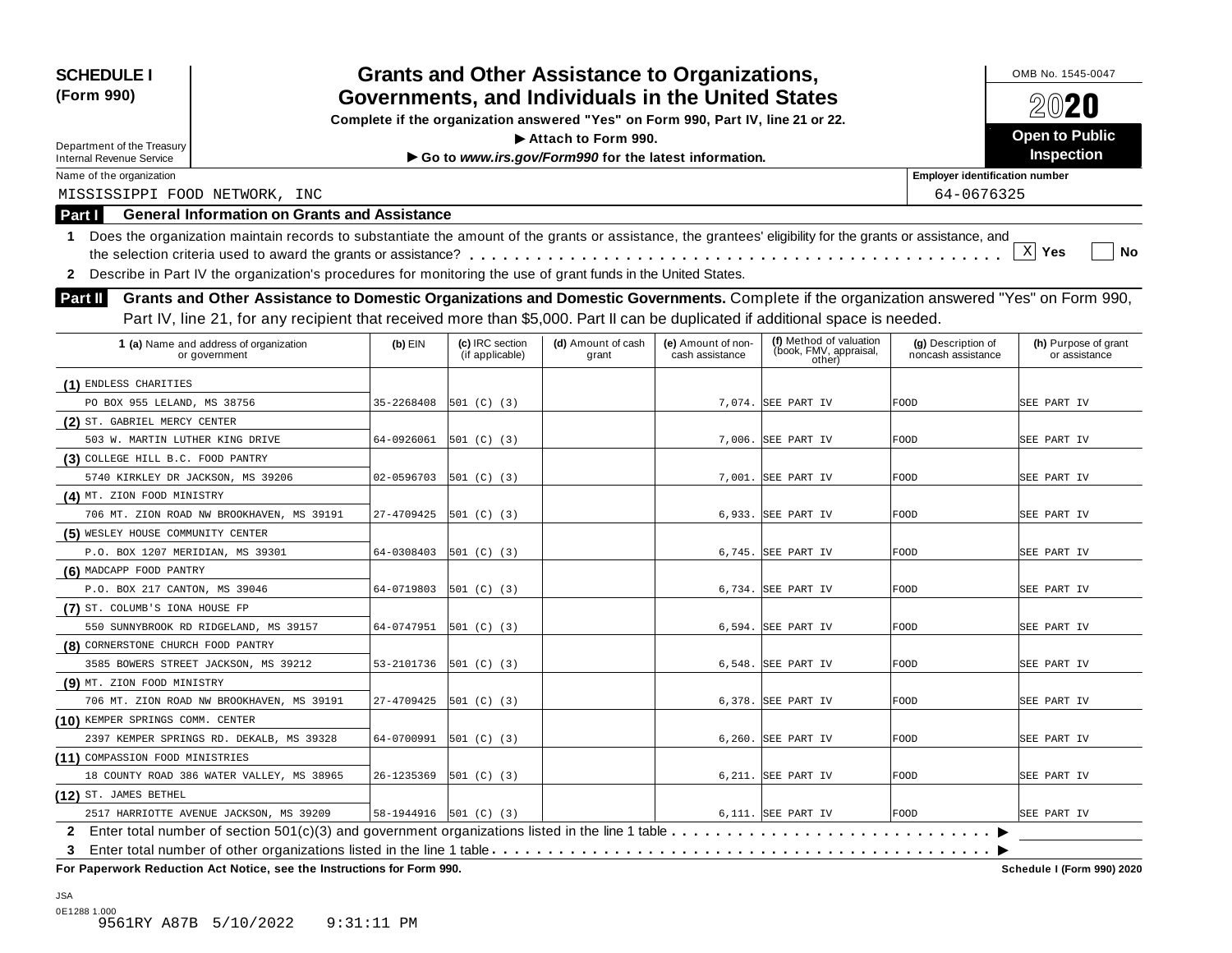| <b>SCHEDULE I</b><br>(Form 990)                                                                                                                                                                                                                                                                                                                                                                                                                      |            |                                    | <b>Grants and Other Assistance to Organizations,</b><br>Governments, and Individuals in the United States |                                       |                                                             |                                          | OMB No. 1545-0047<br>2020             |
|------------------------------------------------------------------------------------------------------------------------------------------------------------------------------------------------------------------------------------------------------------------------------------------------------------------------------------------------------------------------------------------------------------------------------------------------------|------------|------------------------------------|-----------------------------------------------------------------------------------------------------------|---------------------------------------|-------------------------------------------------------------|------------------------------------------|---------------------------------------|
|                                                                                                                                                                                                                                                                                                                                                                                                                                                      |            |                                    | Complete if the organization answered "Yes" on Form 990, Part IV, line 21 or 22.                          |                                       |                                                             |                                          |                                       |
| Department of the Treasury                                                                                                                                                                                                                                                                                                                                                                                                                           |            |                                    | Attach to Form 990.                                                                                       |                                       |                                                             |                                          | <b>Open to Public</b>                 |
| <b>Internal Revenue Service</b>                                                                                                                                                                                                                                                                                                                                                                                                                      |            |                                    | Go to www.irs.gov/Form990 for the latest information.                                                     |                                       |                                                             |                                          | <b>Inspection</b>                     |
| Name of the organization                                                                                                                                                                                                                                                                                                                                                                                                                             |            |                                    |                                                                                                           |                                       |                                                             | <b>Employer identification number</b>    |                                       |
| MISSISSIPPI FOOD NETWORK, INC                                                                                                                                                                                                                                                                                                                                                                                                                        |            |                                    |                                                                                                           |                                       |                                                             | 64-0676325                               |                                       |
| <b>General Information on Grants and Assistance</b><br>Part I                                                                                                                                                                                                                                                                                                                                                                                        |            |                                    |                                                                                                           |                                       |                                                             |                                          |                                       |
| 1 Does the organization maintain records to substantiate the amount of the grants or assistance, the grantees' eligibility for the grants or assistance, and<br>Describe in Part IV the organization's procedures for monitoring the use of grant funds in the United States.<br>$\mathbf{2}$<br>Grants and Other Assistance to Domestic Organizations and Domestic Governments. Complete if the organization answered "Yes" on Form 990,<br>Part II |            |                                    |                                                                                                           |                                       |                                                             |                                          | XI Yes<br><b>No</b>                   |
| Part IV, line 21, for any recipient that received more than \$5,000. Part II can be duplicated if additional space is needed.                                                                                                                                                                                                                                                                                                                        |            |                                    |                                                                                                           |                                       |                                                             |                                          |                                       |
| 1 (a) Name and address of organization<br>or government                                                                                                                                                                                                                                                                                                                                                                                              | $(b)$ EIN  | (c) IRC section<br>(if applicable) | (d) Amount of cash<br>grant                                                                               | (e) Amount of non-<br>cash assistance | (f) Method of valuation<br>(book, FMV, appraisal,<br>other) | (g) Description of<br>noncash assistance | (h) Purpose of grant<br>or assistance |
| (1) ABERDEEN LOAVES & FISHES                                                                                                                                                                                                                                                                                                                                                                                                                         |            |                                    |                                                                                                           |                                       |                                                             |                                          |                                       |
| 200 E CANAL ST ABERDEEN, MS 39730                                                                                                                                                                                                                                                                                                                                                                                                                    | 31-1813333 | 501 (C) (3)                        |                                                                                                           |                                       | 6,079. SEE PART IV                                          | FOOD                                     | SEE PART IV                           |
| (2) PLANTING SEEDS MINISTRY                                                                                                                                                                                                                                                                                                                                                                                                                          |            |                                    |                                                                                                           |                                       |                                                             |                                          |                                       |
| P.O. BOX 31772 JACKSON, MS 39286                                                                                                                                                                                                                                                                                                                                                                                                                     | 64-0842983 | 501 (C) (3)                        |                                                                                                           |                                       | 6,038. SEE PART IV                                          | <b>FOOD</b>                              | SEE PART IV                           |
| (3) FIRST SEVENTH DAY ADVENTIST CHURCH                                                                                                                                                                                                                                                                                                                                                                                                               |            |                                    |                                                                                                           |                                       |                                                             |                                          |                                       |
| 813 MARTIN LUTHER KING DR BELZONI, MS 39038                                                                                                                                                                                                                                                                                                                                                                                                          | 84-3347183 | 501 (C) (3)                        |                                                                                                           |                                       | 6,014. SEE PART IV                                          | FOOD                                     | SEE PART IV                           |
| (4) SPP- POWELL MIDDLE                                                                                                                                                                                                                                                                                                                                                                                                                               |            |                                    |                                                                                                           |                                       |                                                             |                                          |                                       |
| 3655 LIVINGSTON RD JACKSON, MS 39213                                                                                                                                                                                                                                                                                                                                                                                                                 | 64-6000505 | 501 (C) (3)                        |                                                                                                           |                                       | 6,014. SEE PART IV                                          | FOOD                                     | SEE PART IV                           |
| (5) MAGEE'S CREEK M.B. CHURCH                                                                                                                                                                                                                                                                                                                                                                                                                        |            |                                    |                                                                                                           |                                       |                                                             |                                          |                                       |
| P.O. BOX 513 TYLERTOWN, MS 39667                                                                                                                                                                                                                                                                                                                                                                                                                     | 64-0808876 | 501 (C) (3)                        |                                                                                                           |                                       | 5,857. SEE PART IV                                          | FOOD                                     | SEE PART IV                           |
| (6) ST. JOHN M.B. CHURCH F. P.                                                                                                                                                                                                                                                                                                                                                                                                                       |            |                                    |                                                                                                           |                                       |                                                             |                                          |                                       |
| 5456 MORRISON RD. UTICA, MS 39175                                                                                                                                                                                                                                                                                                                                                                                                                    | 64-0930642 | 501 (C) (3)                        |                                                                                                           | 5,762.                                | SEE PART IV                                                 | <b>FOOD</b>                              | SEE PART IV                           |
| (7) ALTA WOODS UMC                                                                                                                                                                                                                                                                                                                                                                                                                                   |            |                                    |                                                                                                           |                                       |                                                             |                                          |                                       |
| 109 ALTA WOODS BLVD. JACKSON, MS 39204                                                                                                                                                                                                                                                                                                                                                                                                               | 64-0345118 | 501 (C) (3)                        |                                                                                                           |                                       | 5,758. SEE PART IV                                          | FOOD                                     | SEE PART IV                           |
| (8) HOUSE OF HOPE MIN/OUTREACH                                                                                                                                                                                                                                                                                                                                                                                                                       |            |                                    |                                                                                                           |                                       |                                                             |                                          |                                       |
| 418 MORGANTOWN ROAD NATCHEZ, MS 39120                                                                                                                                                                                                                                                                                                                                                                                                                | 72-1353551 | 501 (C) (3)                        |                                                                                                           |                                       | 5,671. SEE PART IV                                          | FOOD                                     | SEE PART IV                           |
| (9) SALVATION ARMY - JACKSON                                                                                                                                                                                                                                                                                                                                                                                                                         |            |                                    |                                                                                                           |                                       |                                                             |                                          |                                       |
| P.O. BOX 31954 JACKSON, MS 39286                                                                                                                                                                                                                                                                                                                                                                                                                     | 13-5562351 | 501 (C) (3)                        |                                                                                                           |                                       | 5,583. SEE PART IV                                          | FOOD                                     | SEE PART IV                           |
| (10) GREATER BEAVER MEADOW BAPTIST                                                                                                                                                                                                                                                                                                                                                                                                                   |            |                                    |                                                                                                           |                                       |                                                             |                                          |                                       |
|                                                                                                                                                                                                                                                                                                                                                                                                                                                      | 64-0685077 | 501 (C) (3)                        |                                                                                                           |                                       | 5,572. SEE PART IV                                          | FOOD                                     | SEE PART IV                           |
| P.O. BOX 907 HEIDELBERG, MS 39439                                                                                                                                                                                                                                                                                                                                                                                                                    |            |                                    |                                                                                                           |                                       |                                                             |                                          |                                       |
|                                                                                                                                                                                                                                                                                                                                                                                                                                                      |            |                                    |                                                                                                           |                                       |                                                             |                                          |                                       |
| (11) SHEKINAH GLORY BC FOOD PANTRY<br>1625 BAILEY AVENUE JACKSON, MS 39203                                                                                                                                                                                                                                                                                                                                                                           | 26-3731027 | 501 (C) (3)                        |                                                                                                           |                                       | 5,508. SEE PART IV                                          | <b>FOOD</b>                              | SEE PART IV                           |
| (12) AMITE RIVER BAPTIST ASSN.                                                                                                                                                                                                                                                                                                                                                                                                                       |            |                                    |                                                                                                           |                                       |                                                             |                                          |                                       |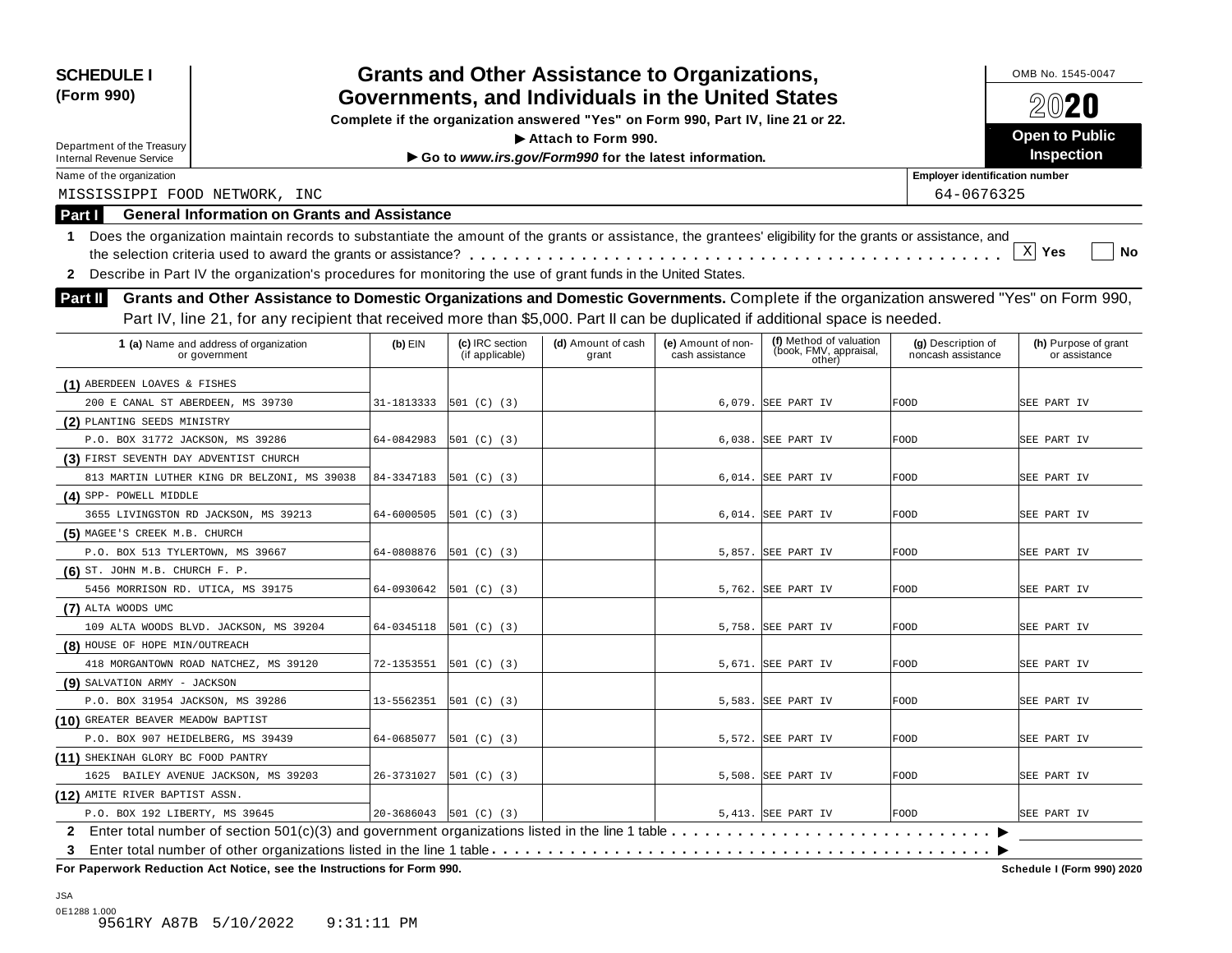| <b>SCHEDULE I</b><br>Governments, and Individuals in the United States<br>(Form 990)                                                                                                                                                                                                        |            | OMB No. 1545-0047                  |                                                                                  |                                       |                                                             |                                          |                                       |
|---------------------------------------------------------------------------------------------------------------------------------------------------------------------------------------------------------------------------------------------------------------------------------------------|------------|------------------------------------|----------------------------------------------------------------------------------|---------------------------------------|-------------------------------------------------------------|------------------------------------------|---------------------------------------|
|                                                                                                                                                                                                                                                                                             |            |                                    | Complete if the organization answered "Yes" on Form 990, Part IV, line 21 or 22. |                                       |                                                             |                                          | 2020                                  |
|                                                                                                                                                                                                                                                                                             |            |                                    | Attach to Form 990.                                                              |                                       |                                                             |                                          | <b>Open to Public</b>                 |
| Department of the Treasury<br><b>Internal Revenue Service</b>                                                                                                                                                                                                                               |            |                                    | Go to www.irs.gov/Form990 for the latest information.                            |                                       |                                                             |                                          | Inspection                            |
| Name of the organization                                                                                                                                                                                                                                                                    |            |                                    |                                                                                  |                                       |                                                             | <b>Employer identification number</b>    |                                       |
| MISSISSIPPI FOOD NETWORK, INC                                                                                                                                                                                                                                                               |            |                                    |                                                                                  |                                       |                                                             | 64-0676325                               |                                       |
| <b>General Information on Grants and Assistance</b><br>Part I                                                                                                                                                                                                                               |            |                                    |                                                                                  |                                       |                                                             |                                          |                                       |
| Does the organization maintain records to substantiate the amount of the grants or assistance, the grantees' eligibility for the grants or assistance, and<br>1.<br>2 Describe in Part IV the organization's procedures for monitoring the use of grant funds in the United States.         |            |                                    |                                                                                  |                                       |                                                             |                                          | $X$ Yes<br>No                         |
| Grants and Other Assistance to Domestic Organizations and Domestic Governments. Complete if the organization answered "Yes" on Form 990,<br><b>Part II</b><br>Part IV, line 21, for any recipient that received more than \$5,000. Part II can be duplicated if additional space is needed. |            |                                    |                                                                                  |                                       |                                                             |                                          |                                       |
| 1 (a) Name and address of organization<br>or government                                                                                                                                                                                                                                     | $(b)$ EIN  | (c) IRC section<br>(if applicable) | (d) Amount of cash<br>grant                                                      | (e) Amount of non-<br>cash assistance | (f) Method of valuation<br>(book, FMV, appraisal,<br>other) | (g) Description of<br>noncash assistance | (h) Purpose of grant<br>or assistance |
| (1) DELIVER ME SR. SUPPORT SVC                                                                                                                                                                                                                                                              |            |                                    |                                                                                  |                                       |                                                             |                                          |                                       |
| 1405 SOUTH GALLATIN STREET                                                                                                                                                                                                                                                                  | 64-0644351 | 501 (C) (3)                        |                                                                                  |                                       | 5,377. SEE PART IV                                          | FOOD                                     | SEE PART IV                           |
| (2) ST. ANDREWS MISSION, INC.                                                                                                                                                                                                                                                               |            |                                    |                                                                                  |                                       |                                                             |                                          |                                       |
| P.O. BOX 1407 MCCOMB, MS 39649                                                                                                                                                                                                                                                              | 64-0880295 | 501 (C) (3)                        |                                                                                  |                                       | 5,266. SEE PART IV                                          | FOOD                                     | SEE PART IV                           |
| (3) HOLY FAMILY COMMUNITY FP                                                                                                                                                                                                                                                                |            |                                    |                                                                                  |                                       |                                                             |                                          |                                       |
| 820 FOREST AVE. JACKSON, MS 39206                                                                                                                                                                                                                                                           | 64-0410609 | 501 (C) (3)                        |                                                                                  |                                       | 5,193. SEE PART IV                                          | FOOD                                     | SEE PART IV                           |
| (4) DIS- MFN CFAP BOXES                                                                                                                                                                                                                                                                     |            |                                    |                                                                                  |                                       |                                                             |                                          |                                       |
| P.O. BOX 411 JACKSON, MS 39205-0411                                                                                                                                                                                                                                                         | 64-0676325 | 501 (C) (3)                        |                                                                                  |                                       | 5,155. SEE PART IV                                          | FOOD                                     | SEE PART IV                           |
| (5) PENTECOSTAL CHURCH OF GOD                                                                                                                                                                                                                                                               |            |                                    |                                                                                  |                                       |                                                             |                                          |                                       |
| P.O. BOX 1390 MERIDIAN, MS 39305                                                                                                                                                                                                                                                            | 45-3428422 | 501 (C) (3)                        |                                                                                  |                                       | 5,066. SEE PART IV                                          | FOOD                                     | SEE PART IV                           |
| (6) JERUSALEM BAPT. CHURCH-P.F.F                                                                                                                                                                                                                                                            |            |                                    |                                                                                  |                                       |                                                             |                                          |                                       |
| P.O. BOX 106 LAWRENCE, MS 39336                                                                                                                                                                                                                                                             | 64-0520467 | 501 (C) (3)                        |                                                                                  |                                       | 5,012. SEE PART IV                                          | FOOD                                     | SEE PART IV                           |
| (7) GLEANERS, INC                                                                                                                                                                                                                                                                           |            |                                    |                                                                                  |                                       |                                                             |                                          |                                       |
| 359 NORTH MART PLAZA JACKSON, MS 39206                                                                                                                                                                                                                                                      | 64-0676325 | 501 (C) (3)                        |                                                                                  |                                       | 1,393,554. SEE PART IV                                      | FOOD                                     | SEE PART IV                           |
| (8)                                                                                                                                                                                                                                                                                         |            |                                    |                                                                                  |                                       |                                                             |                                          |                                       |
| <u>(9)</u>                                                                                                                                                                                                                                                                                  |            |                                    |                                                                                  |                                       |                                                             |                                          |                                       |
| (10)                                                                                                                                                                                                                                                                                        |            |                                    |                                                                                  |                                       |                                                             |                                          |                                       |
| (11)                                                                                                                                                                                                                                                                                        |            |                                    |                                                                                  |                                       |                                                             |                                          |                                       |
| (12)                                                                                                                                                                                                                                                                                        |            |                                    |                                                                                  |                                       |                                                             |                                          |                                       |
| Enter total number of section 501(c)(3) and government organizations listed in the line 1 table $\dots \dots \dots \dots \dots \dots \dots \dots \dots$<br>$\mathbf{2}$<br>3.                                                                                                               |            |                                    |                                                                                  |                                       |                                                             |                                          | 139.                                  |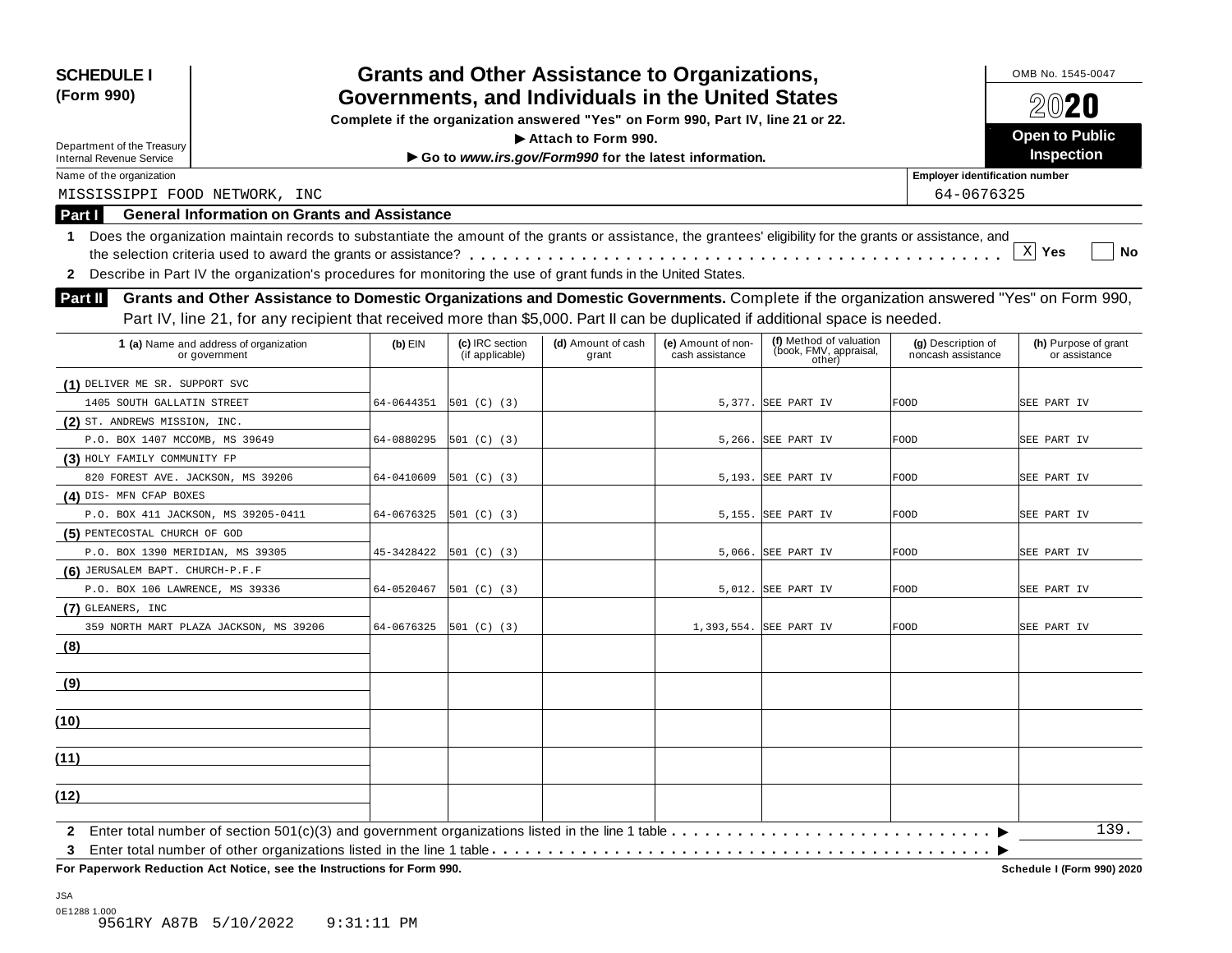| Part III                                                           | Grants and Other Assistance to Domestic Individuals. Complete if the organization answered "Yes" on Form 990, Part IV, line 22.<br>Part III can be duplicated if additional space is needed. |                             |                             |                                      |                                                          |                                        |  |  |
|--------------------------------------------------------------------|----------------------------------------------------------------------------------------------------------------------------------------------------------------------------------------------|-----------------------------|-----------------------------|--------------------------------------|----------------------------------------------------------|----------------------------------------|--|--|
|                                                                    | (a) Type of grant or assistance                                                                                                                                                              | (b) Number of<br>recipients | (c) Amount of<br>cash grant | (d) Amount of<br>non-cash assistance | (e) Method of valuation (book,<br>FMV, appraisal, other) | (f) Description of non-cash assistance |  |  |
| -1                                                                 |                                                                                                                                                                                              |                             |                             |                                      |                                                          |                                        |  |  |
| $\mathbf{2}$                                                       |                                                                                                                                                                                              |                             |                             |                                      |                                                          |                                        |  |  |
| 3                                                                  |                                                                                                                                                                                              |                             |                             |                                      |                                                          |                                        |  |  |
| 4                                                                  |                                                                                                                                                                                              |                             |                             |                                      |                                                          |                                        |  |  |
| 5                                                                  |                                                                                                                                                                                              |                             |                             |                                      |                                                          |                                        |  |  |
| 6                                                                  |                                                                                                                                                                                              |                             |                             |                                      |                                                          |                                        |  |  |
| $\overline{7}$                                                     |                                                                                                                                                                                              |                             |                             |                                      |                                                          |                                        |  |  |
| Part IV                                                            | Supplemental Information. Provide the information required in Part I, line 2, Part III, column (b); and any other additional<br>information.                                                 |                             |                             |                                      |                                                          |                                        |  |  |
|                                                                    | PART I, LINE 2:                                                                                                                                                                              |                             |                             |                                      |                                                          |                                        |  |  |
|                                                                    | GRANTS TO AGENCIES ARE BASED ON MEMBERSHIP AND LEGITIMATE NEED.                                                                                                                              |                             |                             |                                      |                                                          |                                        |  |  |
|                                                                    | MEMBERSHIP IS LIMITED TO RELIGIOUS ORGANIZATIONS OR TO OUT-REACH PROGRAMS                                                                                                                    |                             |                             |                                      |                                                          |                                        |  |  |
|                                                                    | RECOGNIZED BY THE IRS AS BEING NON-PROFIT 501(C)(3) ORGANIZATIONS AND WHO                                                                                                                    |                             |                             |                                      |                                                          |                                        |  |  |
| MEET CERTAIN STANDARDS SUCH AS NOT CHARGING THE NEEDY FOR FOOD,    |                                                                                                                                                                                              |                             |                             |                                      |                                                          |                                        |  |  |
| NON-DISCRIMINATING, PROPER RECORD KEEPING, FOLLOWING FOOD HANDLING |                                                                                                                                                                                              |                             |                             |                                      |                                                          |                                        |  |  |
| PROCEDURES AND AVOIDING DUPLICATION OF SERVICE. PERIODIC VISITS TO |                                                                                                                                                                                              |                             |                             |                                      |                                                          |                                        |  |  |
|                                                                    | MEMBER CHARITIES ARE CONDUCTED BY BOTH THE ORGANIZATION'S PERSONNEL AND                                                                                                                      |                             |                             |                                      |                                                          |                                        |  |  |
|                                                                    | PERSONNEL OF THE MS DEPARTMENT OF HUMAN SERVICES FOR THE PURPOSE OF                                                                                                                          |                             |                             |                                      |                                                          |                                        |  |  |
|                                                                    | MONITORING PERFORMANCE.                                                                                                                                                                      |                             |                             |                                      |                                                          |                                        |  |  |

**Schedule I (Form 990) (2020)**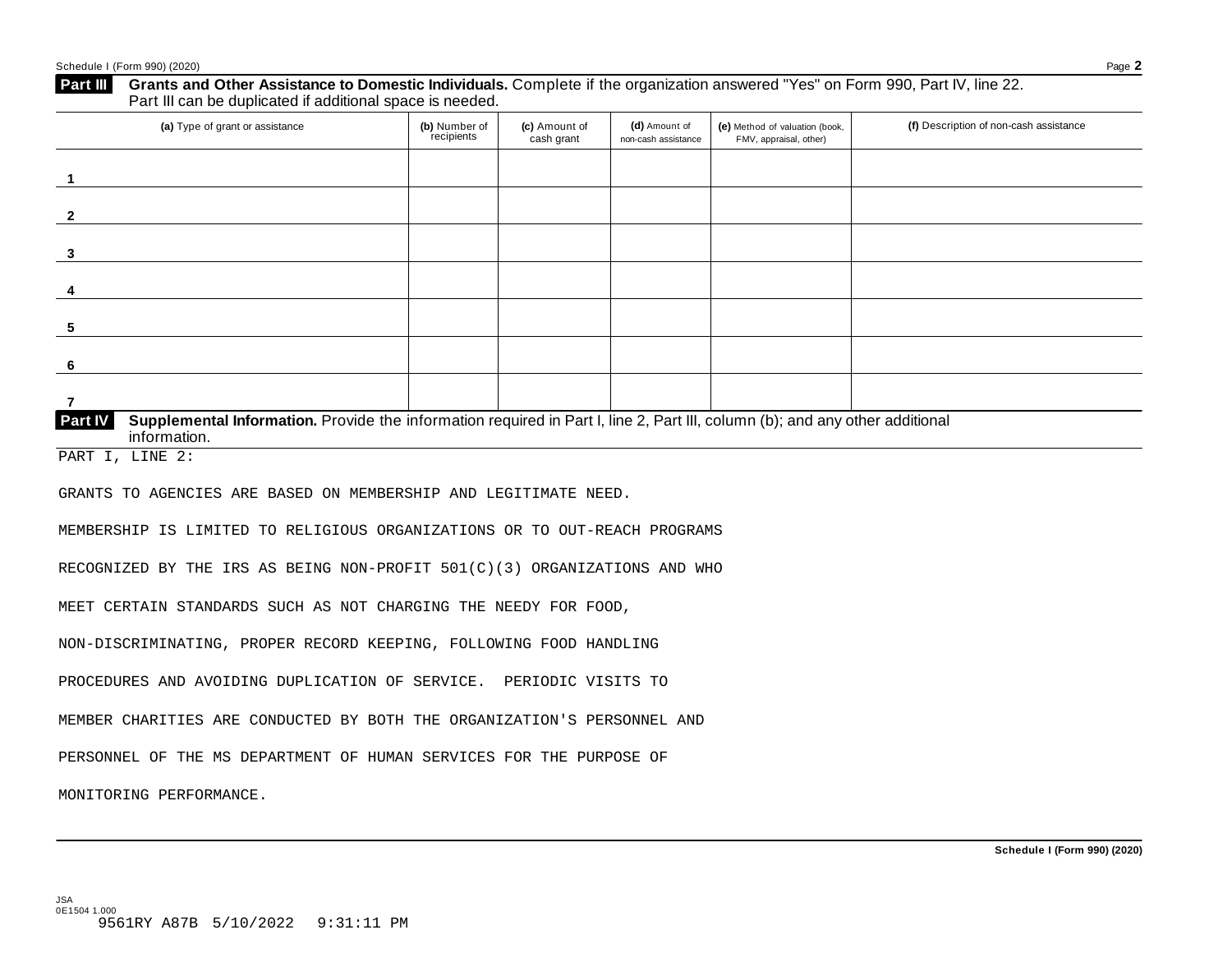## **Grants and Other Assistance to Domestic Individuals.** Complete ifthe organization answered "Yes" on Form 990, Part IV, line 22. **Part III** Grants and Other Assistance to Domestic Individuals<br>Part III can be duplicated if additional space is needed. (a) Type of grant or assistance **(b)** Number of **(c)** Amount of **(d)** Amount of **(e)** Method of valuation (book, **(f)** Description of non-cash assistance FMV, appraisal, other) for the recipients **(d)** Amount of non-cash assistance **(c)** Amount of cash grant **1 2 3 4 5 6 7 Supplemental Information.** Provide the information required in Part I, line 2, Part III, column (b); and any other additional information. **Part IV**

PART II, COLUMN (F):

FOOD INVENTORY IS VALUED ON THE BASIS OF APPROXIMATIONS OF VALUE PER

POUND OF DONATED PRODUCT. THE VALUES WERE DERIVED FROM THE UNITED STATES

DEPARTMENT OF AGRICULTURE (USDA) AND FEEDING AMERICA.

PART II, COLUMN (H):

JSA 0E1504 1.000

TO PROVIDE, WITHOUT CHARGE, FOOD TO HOMELESS, ELDERLY, HANDICAPPED,

MENTALLY ILL, BATTERED, POOR OR OTHERWISE NEEDY MEN, WOMEN AND CHILDREN.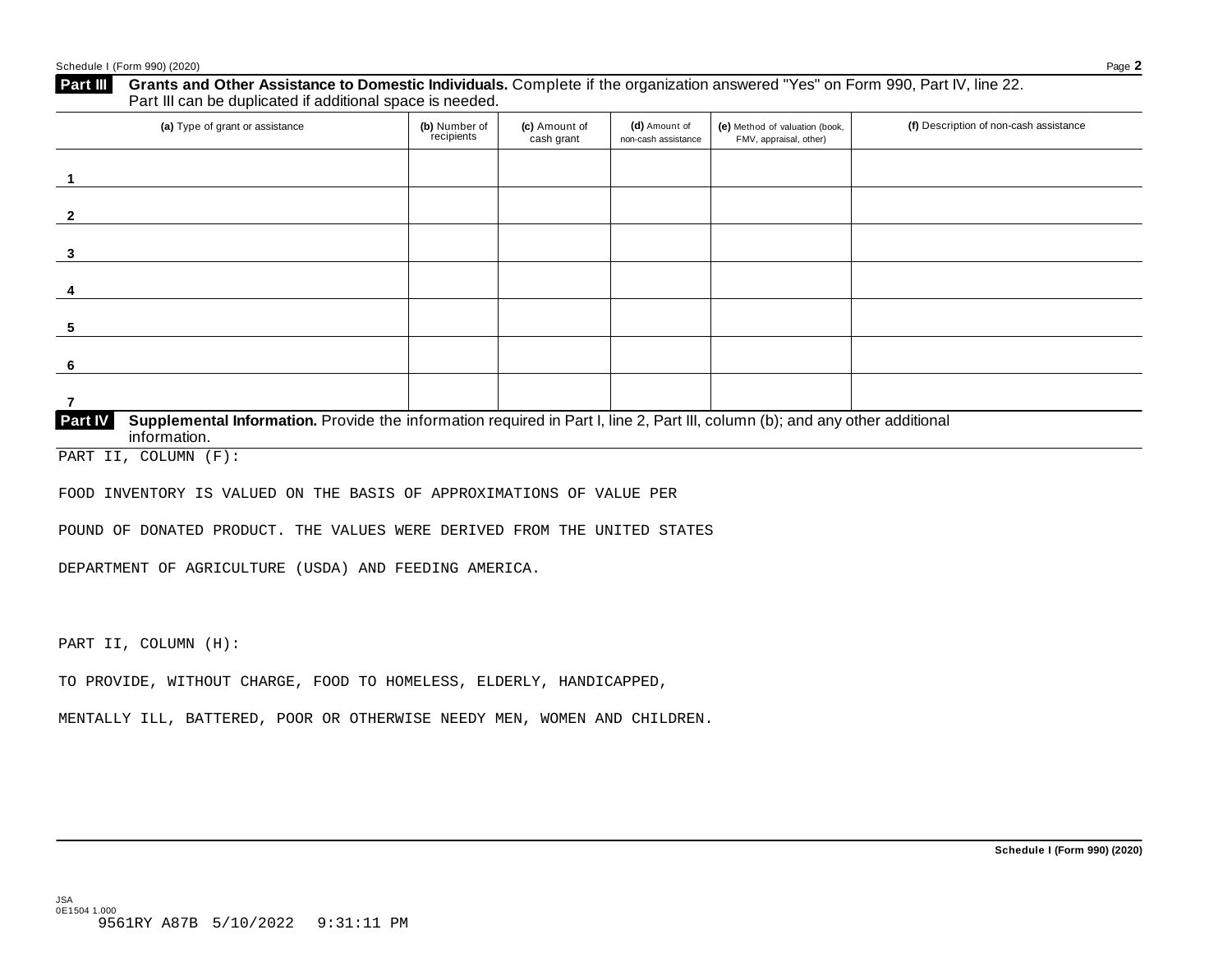# SCHEDULE M<br>
(Form 990) **Supplementary of the organizations answered** "Yes" on Form 990 Part IV lines 29 or 30

**Department of the Treasury<br>Internal Revenue Service** 

**Examplete** if the organizations answered "Yes" on Form 990, Part Ⅳ, lines 29 or 30. 
<br>
★ Attach to Form 990. **Department of the Treasury ▶ Attach to Form 990.**<br>Internal Revenue Service ▶ Go to *www.irs.gov/Form990* for instructions and the latest information.<br>Nome of the organization sumber

Name of the organization **intervalse of the organization intervalse of the organization <b>intervalse of the organization intervalse of the organization intervalse of the organization intervalse of the organization**

MISSISSIPPI FOOD NETWORK, INC 64-0676325

| Part I       | <b>Types of Property</b>                                                                                                                                                                                                      |                               |                                                                            |                                                                                    |                                                              |
|--------------|-------------------------------------------------------------------------------------------------------------------------------------------------------------------------------------------------------------------------------|-------------------------------|----------------------------------------------------------------------------|------------------------------------------------------------------------------------|--------------------------------------------------------------|
|              |                                                                                                                                                                                                                               | (a)<br>Check if<br>applicable | (b)<br>Number of contributions or<br>items contributed                     | (c)<br>Noncash contribution<br>amounts reported on<br>Form 990, Part VIII, line 1g | (d)<br>Method of determining<br>noncash contribution amounts |
| 1.           |                                                                                                                                                                                                                               |                               | <u> 1989 - Johann Stein, mars an deus Amerikaansk kommunister (</u>        |                                                                                    |                                                              |
| $\mathbf{2}$ |                                                                                                                                                                                                                               |                               |                                                                            |                                                                                    |                                                              |
| 3            |                                                                                                                                                                                                                               |                               |                                                                            |                                                                                    |                                                              |
| 4            |                                                                                                                                                                                                                               |                               | the control of the control of the control of the control of the control of |                                                                                    |                                                              |
| 5            | Clothing and household                                                                                                                                                                                                        |                               |                                                                            |                                                                                    |                                                              |
|              |                                                                                                                                                                                                                               |                               |                                                                            |                                                                                    |                                                              |
| 6            |                                                                                                                                                                                                                               |                               |                                                                            |                                                                                    |                                                              |
| 7            |                                                                                                                                                                                                                               |                               |                                                                            |                                                                                    |                                                              |
| 8            |                                                                                                                                                                                                                               |                               |                                                                            | the control of the control of the control of the control of the control of         |                                                              |
| 9            |                                                                                                                                                                                                                               |                               |                                                                            | the control of the control of the control of the control of the control of         |                                                              |
| 10           |                                                                                                                                                                                                                               |                               |                                                                            |                                                                                    |                                                              |
| 11           | Securities - Partnership, LLC,                                                                                                                                                                                                |                               |                                                                            |                                                                                    |                                                              |
|              |                                                                                                                                                                                                                               |                               |                                                                            |                                                                                    |                                                              |
| 12           | Securities - Miscellaneous                                                                                                                                                                                                    |                               |                                                                            |                                                                                    |                                                              |
| 13           | Qualified conservation                                                                                                                                                                                                        |                               |                                                                            |                                                                                    |                                                              |
|              | contribution - Historic                                                                                                                                                                                                       |                               |                                                                            |                                                                                    |                                                              |
|              |                                                                                                                                                                                                                               |                               |                                                                            |                                                                                    |                                                              |
| 14           | Qualified conservation                                                                                                                                                                                                        |                               |                                                                            |                                                                                    |                                                              |
|              |                                                                                                                                                                                                                               |                               |                                                                            |                                                                                    |                                                              |
| 15           | Real estate - Residential entry and the contract of the state of Real estate - Residential                                                                                                                                    |                               |                                                                            | the control of the control of the control of the control of the control of         |                                                              |
| 16           | Real estate - Commercial executive and the commercial executive and the commercial executive and the commercial                                                                                                               |                               |                                                                            |                                                                                    |                                                              |
| 17           |                                                                                                                                                                                                                               |                               |                                                                            |                                                                                    |                                                              |
| 18           | Collectibles <u>  _ _ _ _ _</u>                                                                                                                                                                                               |                               |                                                                            |                                                                                    |                                                              |
| 19           | Food inventory exercise the set of the set of the set of the set of the set of the set of the set of the set of the set of the set of the set of the set of the set of the set of the set of the set of the set of the set of | $\overline{X}$                | 121.                                                                       | 56,506,890.                                                                        | SEE PART II                                                  |
| 20           |                                                                                                                                                                                                                               |                               |                                                                            |                                                                                    |                                                              |
| 21           |                                                                                                                                                                                                                               |                               |                                                                            |                                                                                    |                                                              |
| 22           |                                                                                                                                                                                                                               |                               |                                                                            |                                                                                    |                                                              |
| 23           |                                                                                                                                                                                                                               |                               |                                                                            |                                                                                    |                                                              |
| 24           |                                                                                                                                                                                                                               |                               |                                                                            |                                                                                    |                                                              |
| 25           | Other $\blacktriangleright$ ( $\_\_\_\_\_\_\_\_\$ )                                                                                                                                                                           |                               | <u> 1989 - John Stein, Amerikaansk politiker († 1908)</u>                  |                                                                                    |                                                              |
| 26           |                                                                                                                                                                                                                               |                               |                                                                            |                                                                                    |                                                              |
| 27           |                                                                                                                                                                                                                               |                               |                                                                            |                                                                                    |                                                              |
|              | 28 Other $\blacktriangleright$ (                                                                                                                                                                                              |                               |                                                                            |                                                                                    |                                                              |
|              | 29 Number of Forms 8283 received by the organization during the tax year for contributions for                                                                                                                                |                               |                                                                            |                                                                                    |                                                              |
|              | which the organization completed Form 8283, Part V, Donee Acknowledgement                                                                                                                                                     |                               |                                                                            |                                                                                    | 29                                                           |
|              |                                                                                                                                                                                                                               |                               |                                                                            |                                                                                    | <b>Yes</b><br>No                                             |
|              | 30a During the year, did the organization receive by contribution any property reported in Part I, lines 1 through                                                                                                            |                               |                                                                            |                                                                                    |                                                              |
|              | 28, that it must hold for at least three years from the date of the initial contribution, and which isn't required                                                                                                            |                               |                                                                            |                                                                                    |                                                              |
|              |                                                                                                                                                                                                                               |                               |                                                                            |                                                                                    | Χ<br>30a                                                     |
|              | <b>b</b> If "Yes," describe the arrangement in Part II.                                                                                                                                                                       |                               |                                                                            |                                                                                    |                                                              |
| 31           | Does the organization have a gift acceptance policy that requires the review of any nonstandard                                                                                                                               |                               |                                                                            |                                                                                    |                                                              |
|              |                                                                                                                                                                                                                               |                               |                                                                            |                                                                                    | Χ<br>31                                                      |
|              | 32a Does the organization hire or use third parties or related organizations to solicit, process, or sell noncash                                                                                                             |                               |                                                                            |                                                                                    |                                                              |
|              |                                                                                                                                                                                                                               |                               |                                                                            |                                                                                    | Χ<br>32a                                                     |
|              | <b>b</b> If "Yes," describe in Part II.                                                                                                                                                                                       |                               |                                                                            |                                                                                    |                                                              |
|              | 33 If the organization didn't report an amount in column (c) for a type of property for which column (a) is checked,                                                                                                          |                               |                                                                            |                                                                                    |                                                              |
|              | describe in Part II.                                                                                                                                                                                                          |                               |                                                                            |                                                                                    |                                                              |

**For Paperwork Reduction Act Notice, see the Instructions for Form 990. Schedule M (Form 990) 2020**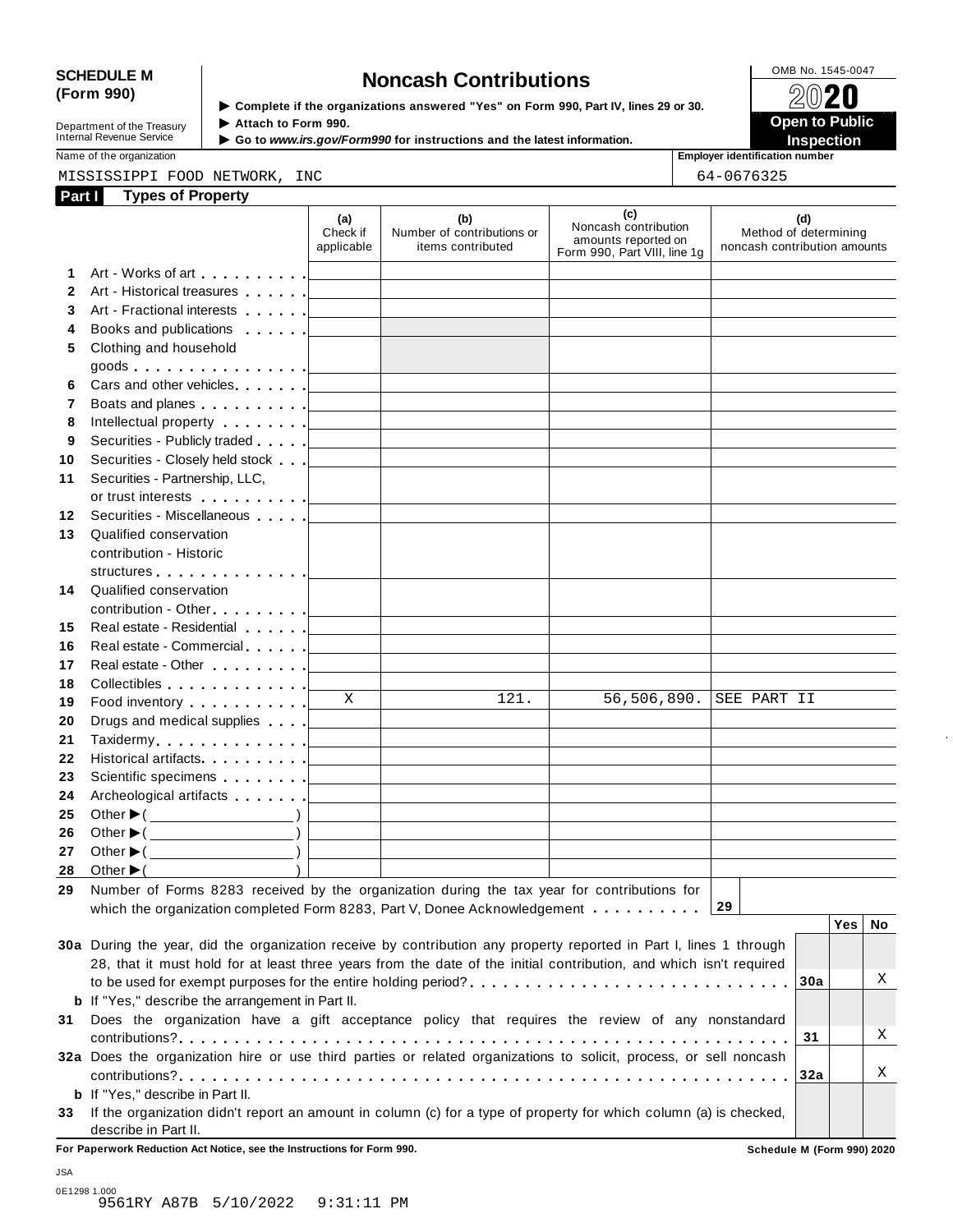**Supplemental Information.** Provide the information required by Part I, lines 30b, 32b, and 33, and whether the organization is reporting in Part I, column (b), the number of contributions, the number of items received, or a combination of both. Also complete this part for any additional information. **Part II**

PART I, LINE 19, COLUMN (D):

FOOD INVENTORY IS VALUED ON THE BASIS OF APPROXIMATIONS OF VALUE PER

POUND OF DONATED PRODUCT. THE VALUES WERE DERIVED FROM THE UNITED STATES

DEPARTMENT OF AGRICULTURE (USDA) AND FEEDING AMERICA.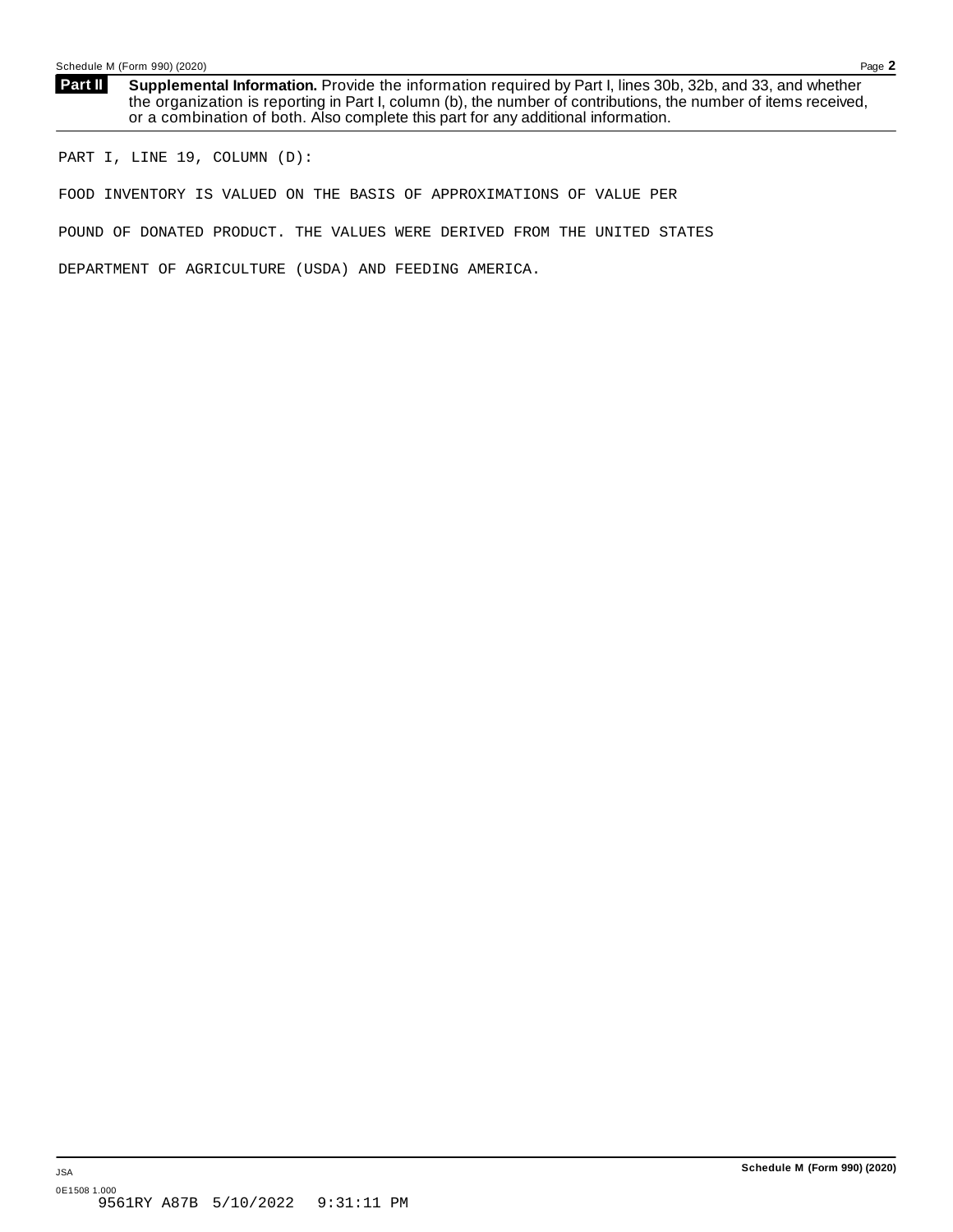## **SCHEDULE O** Supplemental Information to Form 990 or 990-EZ DAMB No. 1545-0047

**(Form 990 or 990-EZ) Complete to provide information for responses to specific questions on** plete to provide information for responses to specific questions on  $\bigotimes_{\mathbb{Z}}\mathbb{Q}$  20 **EVEC**<br>
■ Attach to Form 990 or 990-EZ.<br>
■ Attach to Form 990 or 990-EZ.



Department of the Treasury<br>Internal Revenue Service Department of the Treasury <br>Depen to Public<br>Name of the organization<br>Name of the organization<br>Name of the organization<br>Name of the organization<br>Inspection MISSISSIPPI FOOD NETWORK, INC 64-0676325

FORM 990, PAGE 1, PART I, LINE 1: NONPROFIT ORGANIZATIONS; TO PROVIDE NUTRITION EDUCATION TO THE NEEDY; AND TO EMPHASIZE ADVOCACY AND RELATED NEEDS.

FORM 990, PAGE 6, PART VI, SECTION A, LINE 6: MEMBERSHIP IS LIMITED TO RELIGIOUS ORGANIZATIONS OR TO OUT-REACH PROGRAMS RECOGNIZED BY THE INTERNAL REVENUE SERVICE AS BEING NON-PROFIT 501(C)(3), AND WHO MEET CERTAIN STANDARDS. THESE STANDARDS DEAL WITH SUCH THINGS AS DETERMINING LEGITIMATE NEED; NOT CHARGING THE NEEDY FOR FOOD; NON-DISCRIMINATION IN ANY FORM; PROPER RECORD-KEEPING; FOOD HANDLING PROCEDURES AND AVOIDING DUPLICATION OF SERVICE. THERE IS NO CHARGE TO BECOME A MEMBER, NOR IS THERE A MINIMUM ORDER SIZE. PERIODIC VISITS TO MEMBER CHARITIES ARE CONDUCTED BY BOTH MISSISSIPPI FOOD NETWORK (MFN) PERSONNEL AND PERSONNEL OF THE MISSISSIPPI DEPARTMENT OF HUMAN SERVICES FOR THE PURPOSE OF MONITORING PERFORMANCE. THERE ARE OVER 430 ORGANIZATIONS THAT ARE MEMBER CHARITIES OF MFN.

FORM 990, PAGE 6, PART VI, SECTION A, LINE 7A & B: THE ORGANIZATION'S MEMBER AGENCIES APPROVE NEW BOARD MEMBERS.

FORM 990, PAGE 6, PART VI, SECTION B, LINE 11B: AN ELECTRONIC COPY OF THE FORM 990 IS PROVIDED TO THE BOARD FOR REVIEW PRIOR TO FILING WITH THE IRS.